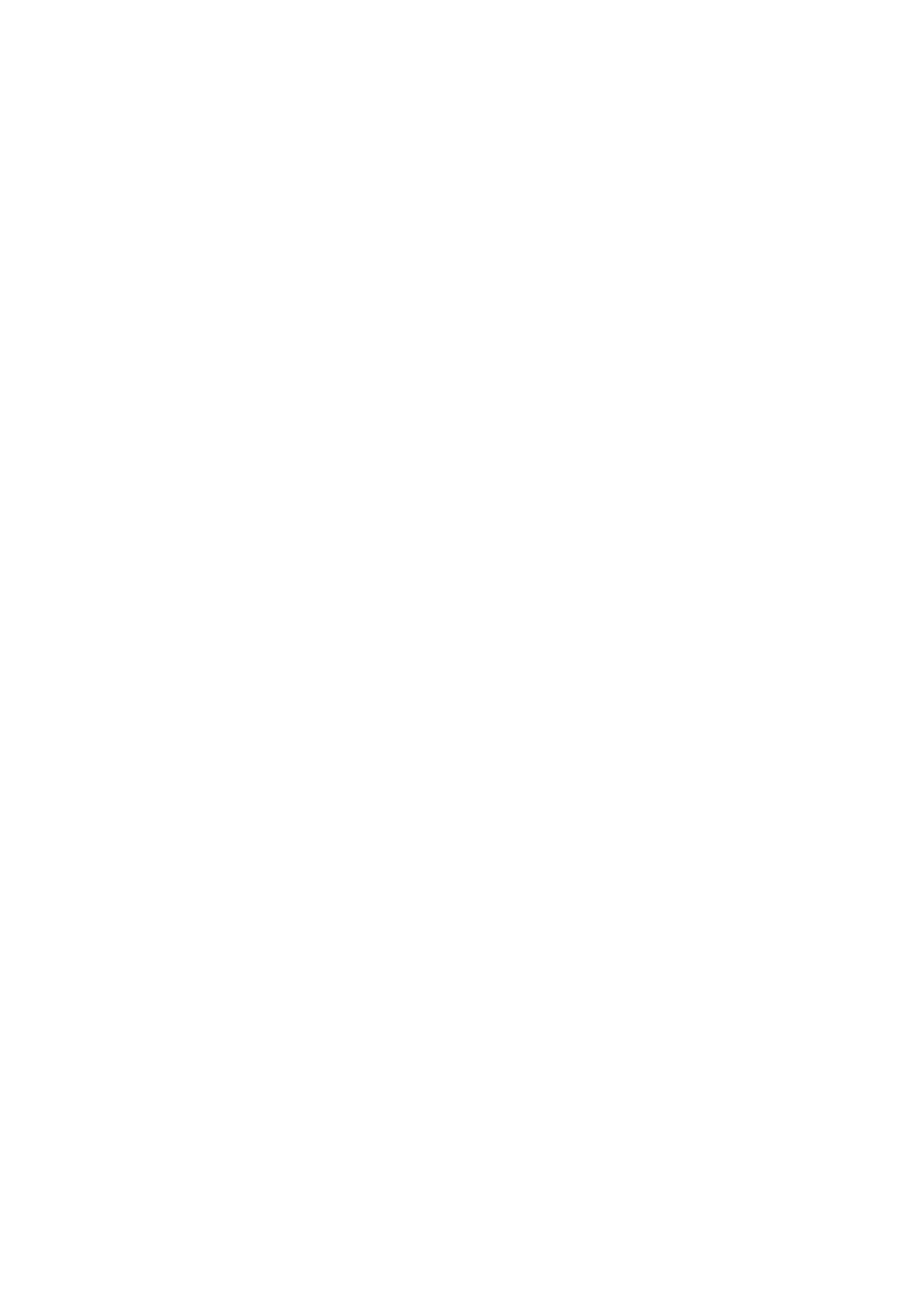# **The Atlanta Review of Journalism History Volume 10 Spring 2012**

◊◊

 May Fawaz-Huber Managing Editor Kiana Nicholas Associate Editor Madeline Grayson Assistant Editor Laura Saavedra Assistant Editor

 Leonard Ray Teel Faculty Advisor and General Editor

Cover Design by John Daigle

Printed by Printed Communications, Inc. Tucker, GA

All correspondence should be directed to: *The Atlanta Review of Journalism History* Attention: May Fawaz-Huber, Managing Editor Department of Communication Georgia State University One Park Place, South, Suite 630 Atlanta, GA 30303 fawaz.may@gmail.com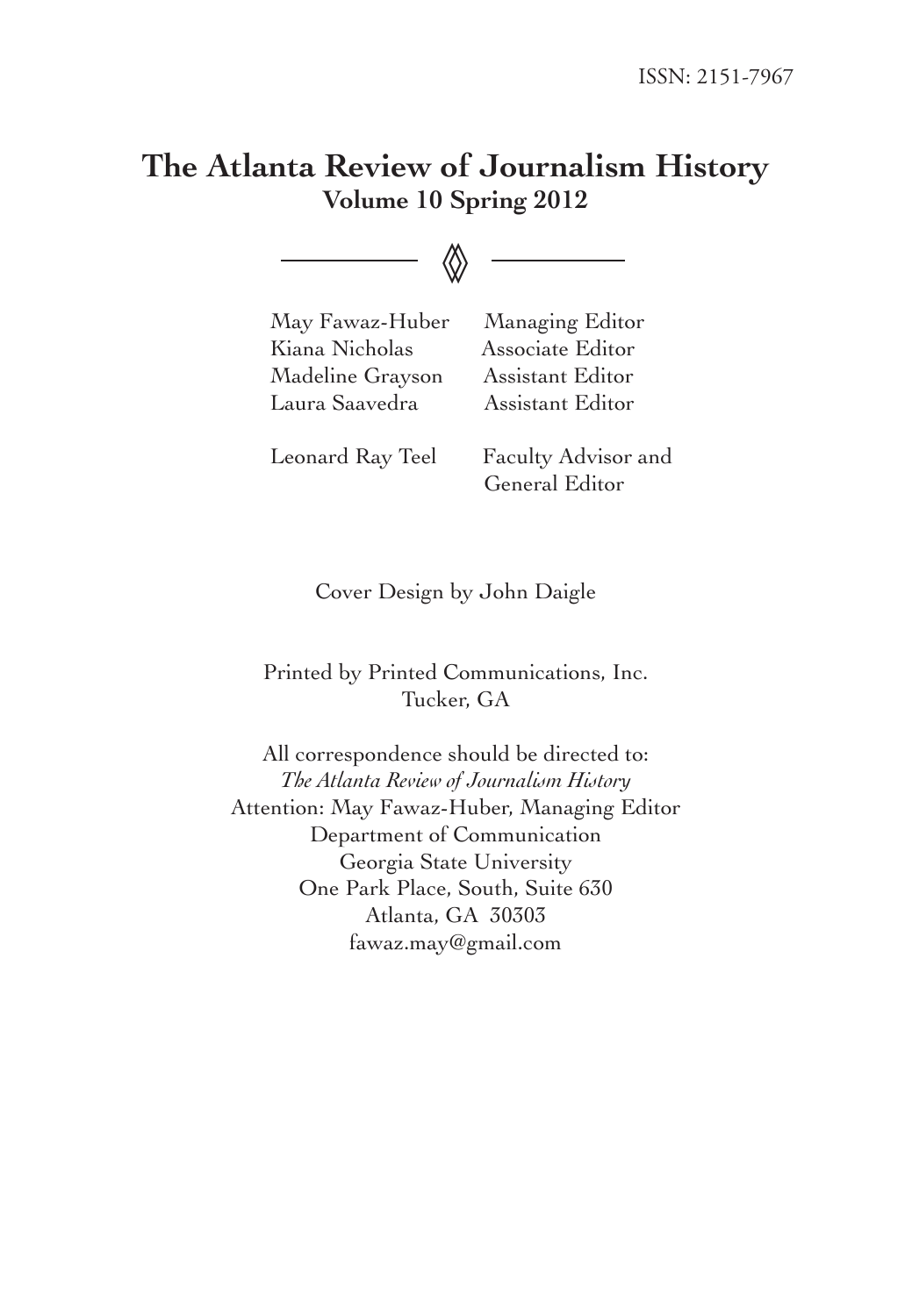# EDITORIAL BOARD

*The Atlanta Review of Journalism History* is particularly thankful for the expertise of the scholars of American media history listed below. Their devotion to the field of study and their generous donation of time and talent have been essential contributions to the quality of the essays in the *Review*.

**James Aucoin,** University of South Alabama **Ross Collins**, North Dakota State University **John Coward**, University of Tulsa **Patrick Cox,** University of Texas-Austin **David R. Davies**, University of Southern Mississippi **Wallace Eberhard**, University of Georgia, Emeritus **Giovanna Dell'Orto**, University of Minnesota **Mark Edge,** Sam Houston State University **Fred Fedler**, University of Central Florida **Frank Fee**, University of North Carolina-Chapel Hill **Kathy Fuller-Seeley**, Georgia State University **Karla K. Gower**, University of Alabama-Tuscaloosa **William Huntzicker**, St. Cloud State University **Paulette Kilmer,** University of Toledo **Meg Lamme**, University of Florida **Terry Leuck**, University of Akron **Kimberly Mangun,** University of Utah **Lisa Parcell**, Wichita State University **Kittrell Rushing**, University of Tennessee-Chattanooga **Reed Smith,** Georgia Southern University **David Spencer,** University of Western Ontario **Bernell Tripp**, University of Florida **Debbie van Tuyll**, Augusta State University **Patrick Washburn**, Ohio University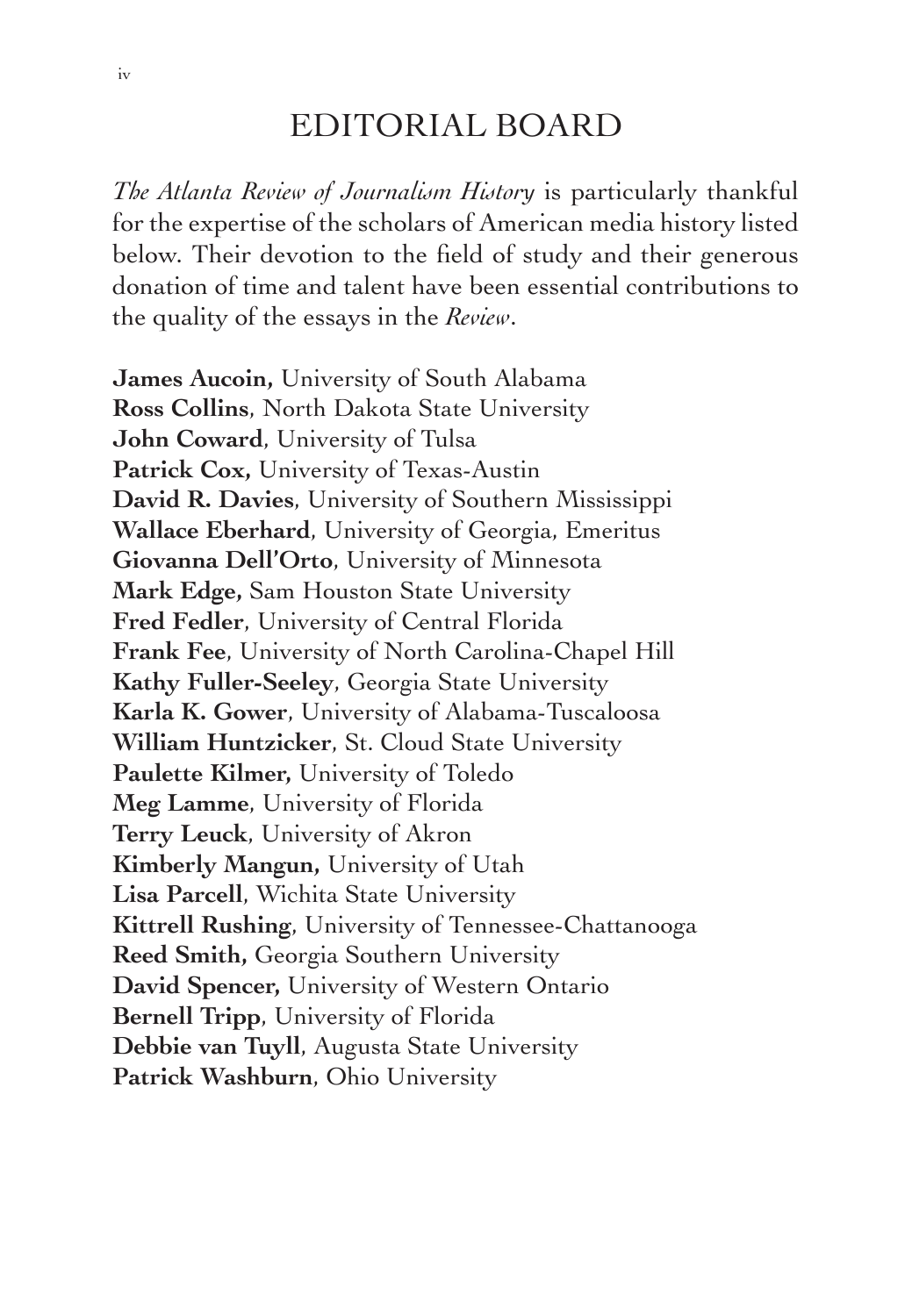# **CONTENTS**

| <b>Editorial Board</b>                                                                                                                                                                                           | iv |
|------------------------------------------------------------------------------------------------------------------------------------------------------------------------------------------------------------------|----|
| <b>An Editorial Comment</b>                                                                                                                                                                                      | vi |
| Acknowledgements                                                                                                                                                                                                 | ix |
| Thomas C. Terry, PH.D.,<br>Donald L. Shaw, PH.D., and<br>Bradley J. Hamm, PH.D.<br>Pious, Pure, Submissive, and Domestic?<br>The Transformation and Representation of Women<br>in American Newspapers, 1820-1860 | 1  |
| Caitlin Leary<br>Gold Watches and Old Maids:<br>The Lowell Offering's Role in the Emerging Social<br>Consciousness of 19th Century Factory Girls,<br>1840-1845                                                   | 26 |
| <b>Carolyn Bender</b><br>All Aboard to Mardi Gras!<br>Railroad Travel Advertising, Press Coverage, and<br>Tourism in New Orleans After Reconstruction                                                            | 42 |
| <b>B.I. Diamond</b><br>The "Looker-On" Observes Disaster on the Veldt:<br>Frederick Greenwood's Pro-Boer Correspondence<br>With W. H. Blackwood, 1899-1900.                                                      | 60 |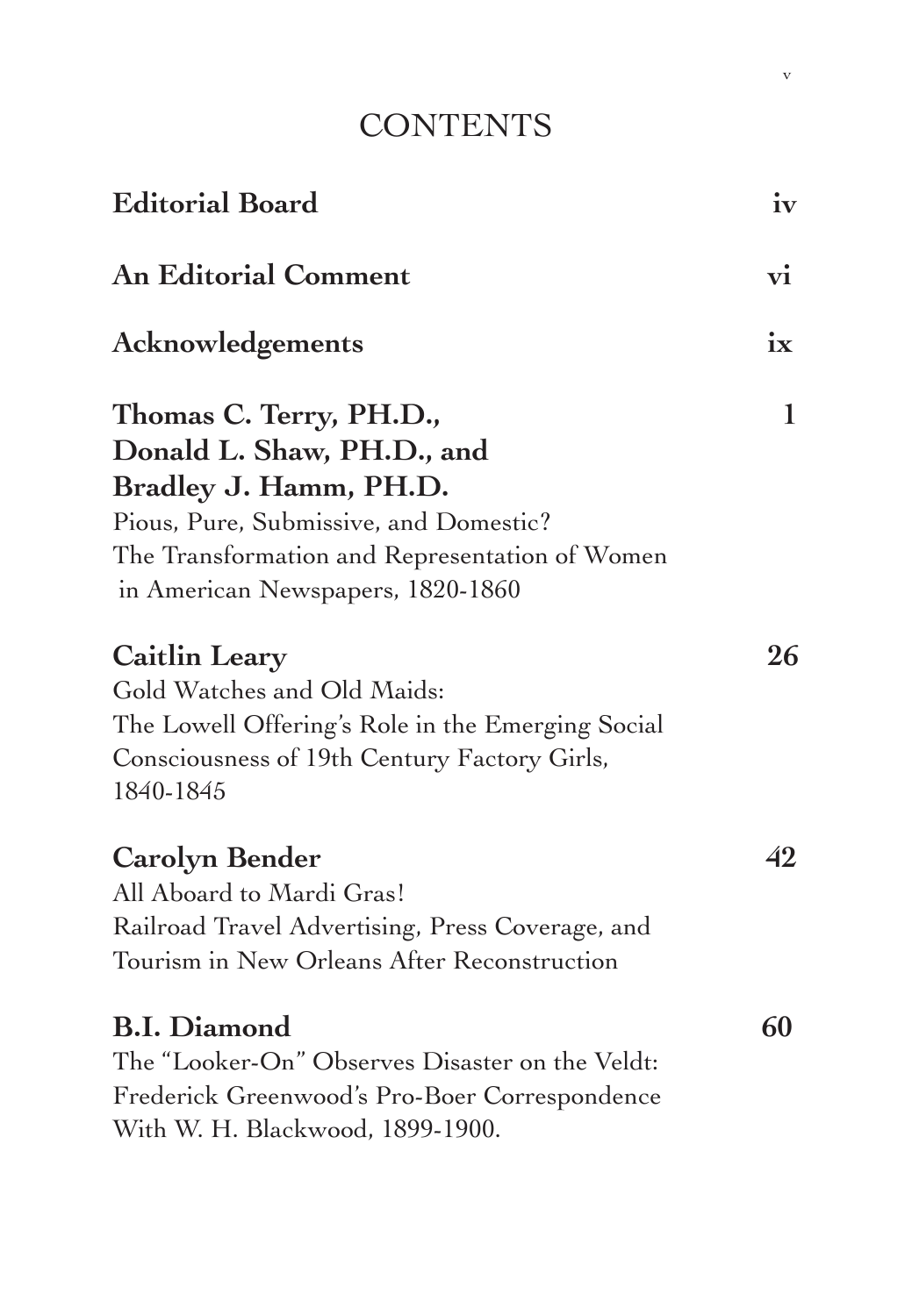# AN EDITORIAL COMMENT

This issue of the Atlanta Review of Journalism History focuses exclusively on the 19th century press in the United States and England. All of these essays were previously presented at academic conferences. Graduate student **Carolyn Bender** and undergraduate **Caitlin Leary**, both of Georgia State University, delivered their papers at the Southeast Colloquium of the American Journalism Historians Association. The study by **Thomas Terry,** associate professor, Idaho State University, **Donald Shaw**, Kenan Professor Emeritus, University of North Carolina at Chapel Hill, and **Bradley Hamm**, professor and dean of the Indiana University School of Journalism, was presented at the Auburn University-Montgomery Third Annual Liberal Arts Conference on Southern Studies. **Beryl Diamond**, adjunct professor of history at Georgia State University, presented his essay at the Southern Conference on British Studies.

Terry, Shaw, and Hamm undertake a study of the representation of women during four decades of American history: the 1820-1860s. Doing both qualitative as well as quantitative analysis of newspapers of this period, they show the complexity of women's roles in American society and reveal that women were more than "pious, pure, submissive and domestic." The authors argue that although women's representation in newspapers was often limited and "mixed," it revealed women's active and important role as agents of social transformation.

Women also feature in Leary's essay on the Lowell Mill girls. Leary shows how a group of textile women workers began one of the country's first monthly periodicals written, edited, and published by women. Leary argues that the Lowell Offering (as the periodical was called), which ran from 1840 to 1845, played a role in developing the factory women's new identity and social consciousness. It reflected that their position was "not one of housewifery or silver spoons, but of independence and selfawareness, which was brought on by the increasing industrialization of the world around them."

Bender takes us to 19th century-New Orleans. By probing data from the period of the Reconstruction, she shows how the carnival city attempted to recover from the Civil War by promoting its tourism industry nationally. Bender argues that advertisement through the press, railroads, and other industries promoted Mardi Gras as a tourist attraction and drew Northern visitors who sought New Orleans as the place that promised them "an international experience."

Last, but not least, Diamond brings to light a prominent, yet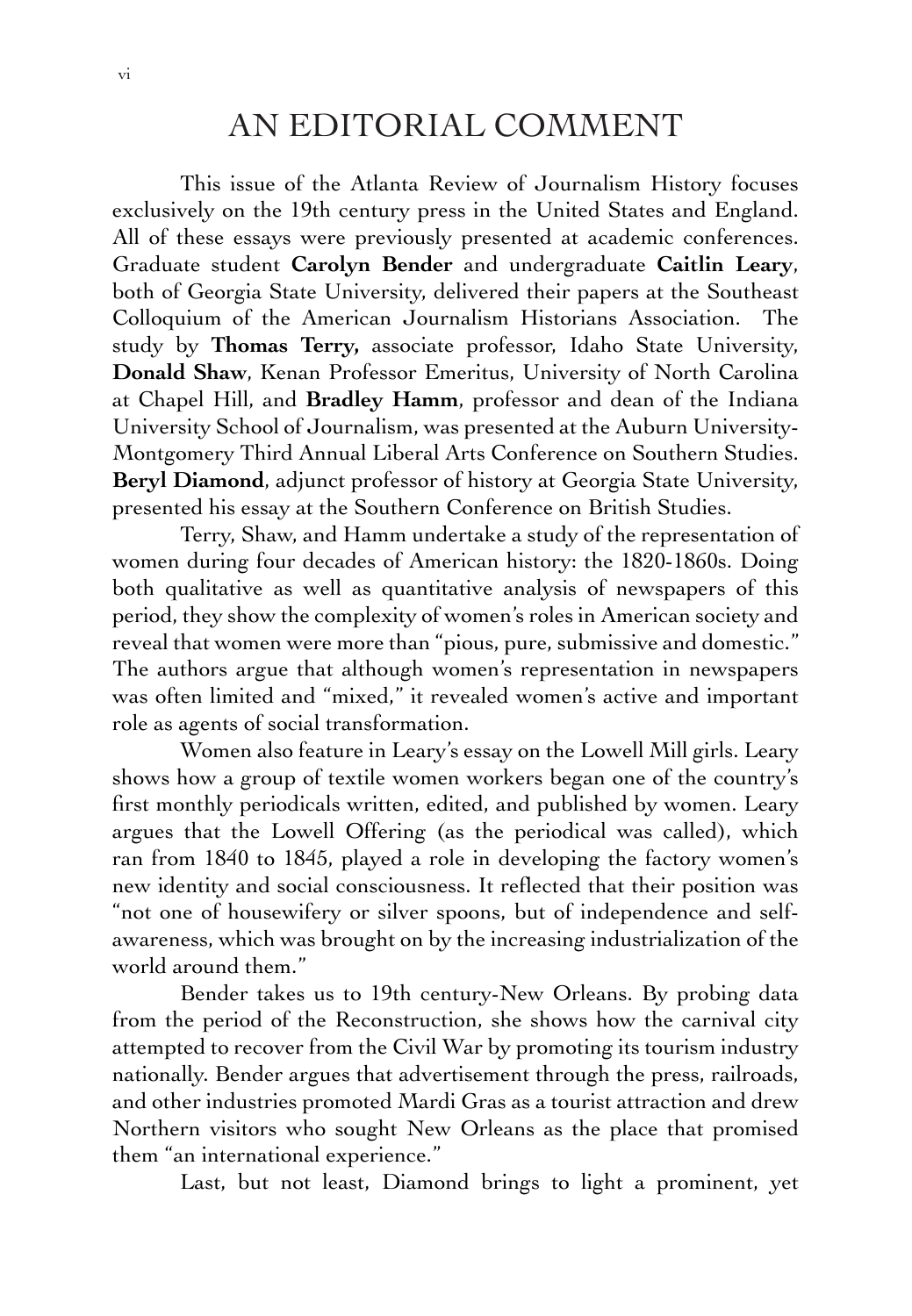little remembered British columnist, Frederick Greenwood, who fiercely opposed the British Empire's actions in South Africa in the late 19th century. In exploring the "Looker-On", Greenwood's magazine column, Diamond reveals Greenwood's staunch criticism of Britain's war with the Boer Republics in defiance of his disapproving publisher, W.H. Blackwood, who ended up terminating his column from his publication.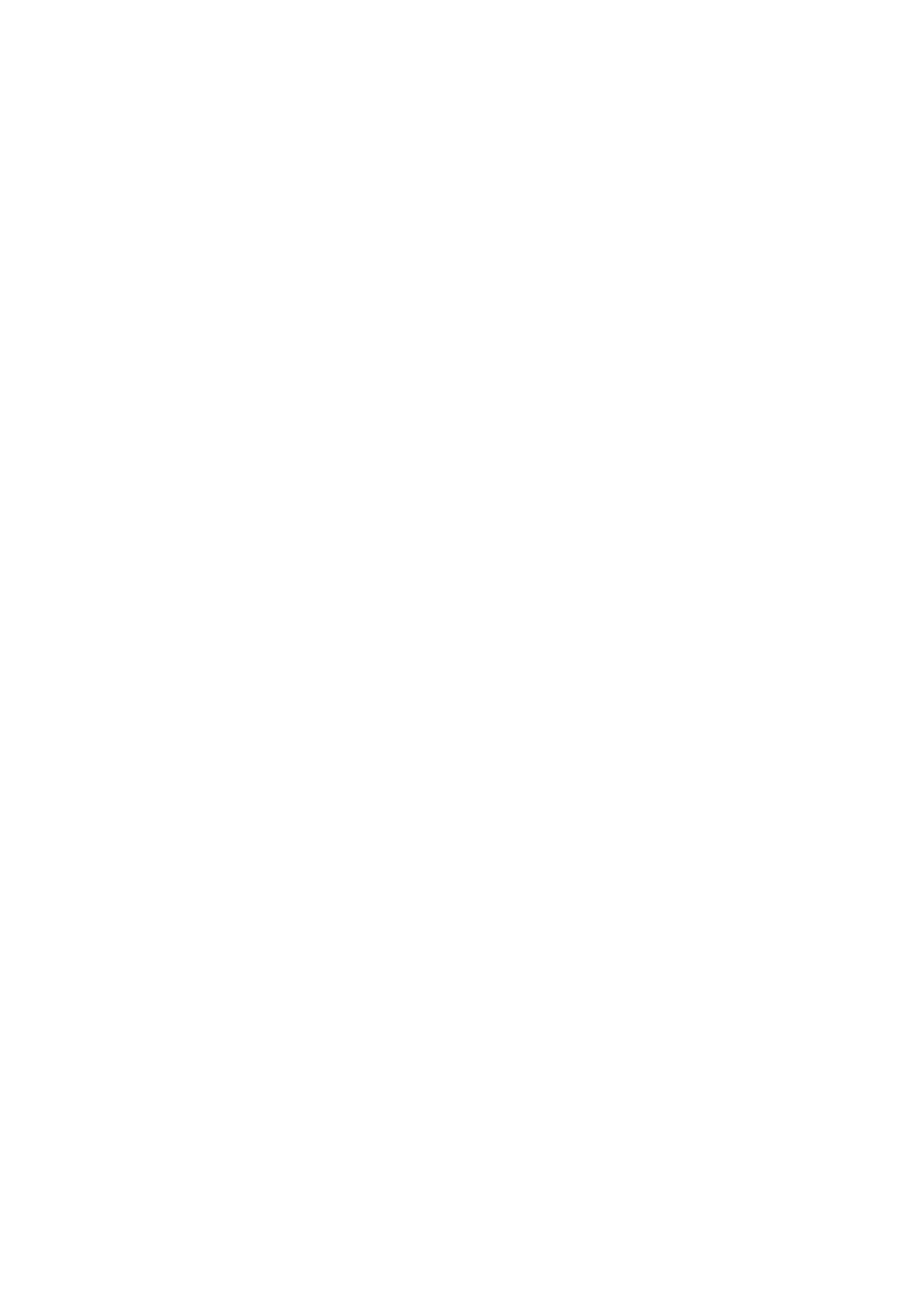# ACKNOWLEDGEMENTS

The editors of the Atlanta Review greatly appreciate the professional expertise of the members of its Editorial Board who devoted their time and talent to critiquing the essays we are publishing. For this issue, we thank Editorial Board members **Kathy Fuller-Seeley** of Georgia State University, **Deborah Van Tuyll** of Augusta State University, **James Aucoin** of the University of South Alabama, **Giovanna Dell'Orto** of the University of Michigan, **Kimberly Mangun** of the University of Utah, **Patrick Washburn** of Ohio University, **James D. Startt**, Senior Research Professor of Valparaiso University, and **David Spencer** of the University of Western Ontario.

We would also like to thank Atlanta Review's former editor, Dr. Farooq Kperogi. Dr. Kperogi, who presently teaches journalism and citizen media at Kennesaw State University, skillfully managed the journal for four years and increased its visibility by getting it indexed in EBSCO host and by getting an ISBN for it at the Library of Congress. We wish him the best in his future endeavors.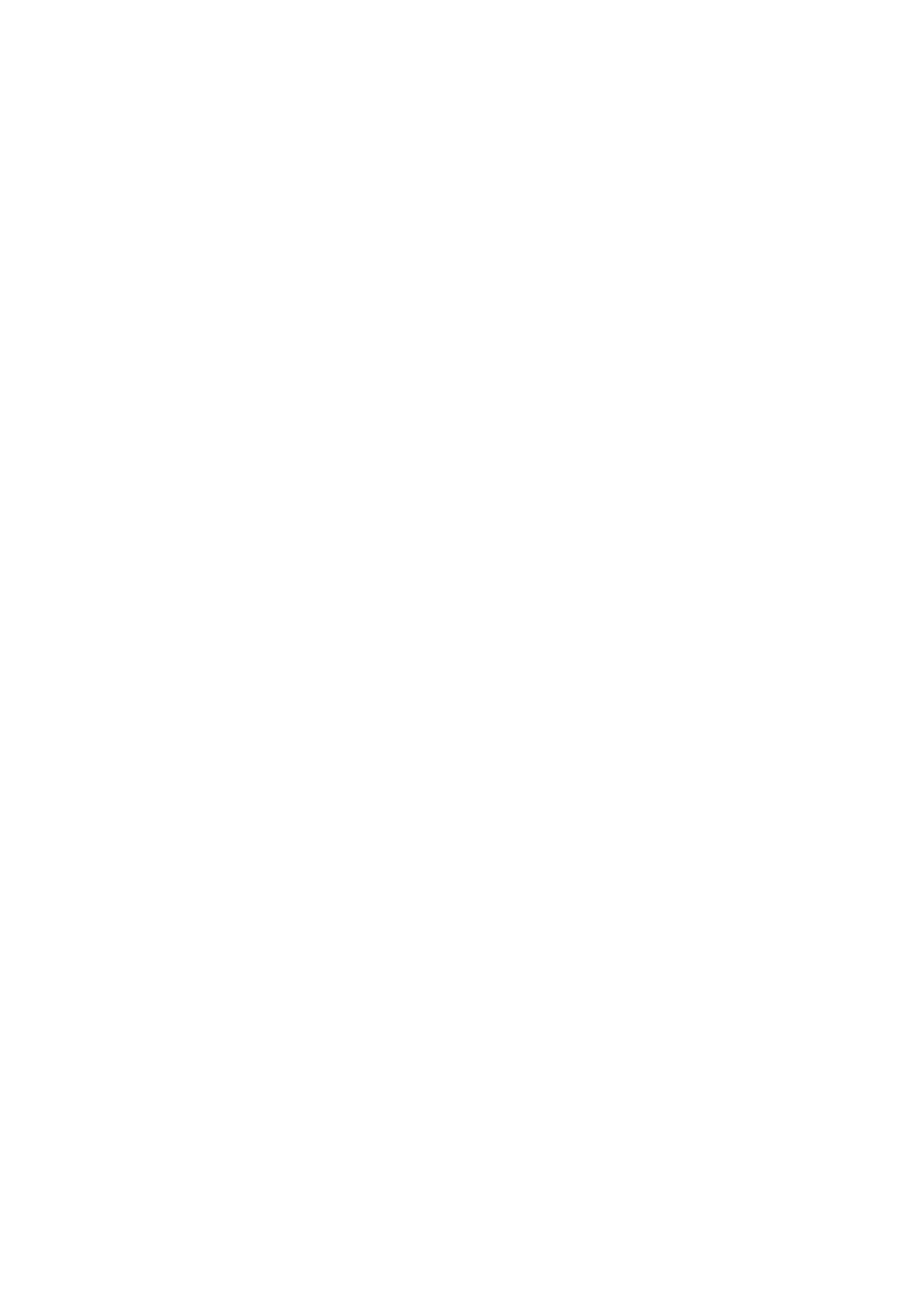#### **Pious, Pure, Submissive, and Domestic? The Transformation and Representation of Women in American Newspapers, 1820-1860**

Thomas C. Terry, Ph.D. *Associate Professor* Idaho State University, Pocatello

Donald L. Shaw, Ph.D. *Kenan Professor Emeritus* University of North Carolina at Chapel Hill

Bradley J. Hamm, Ph.D. *Professor and Dean, School of Journalism* Indiana University, Bloomington

 *In an influential 1966AmericanQuarterly article,scholarBarbaraWelterfamously looked at specialty women's magazines and books during the 1820-1860 years and discovered women were idolized in a clustering ofvalues she called the Cultof True Womanhood. Women, she found, were portrayed as pure, pious, submissive, and domestic. A somewhat different view emerges through this study of general circulation newspapers across the nation of the same period. Women were not depicted solely on pedestals, but were participants in events as well as passive actors.*

#### **1. Introduction**

In the years between the Revolution and the Civil War, the American nation took shape, a Constitution and Bill of Rights were written, and a nation slowly began dismantling itself over its cardinal sin, that of slavery. As many scholars have looked at this period, it has a decidedly, almost entirely, male appearance to it. The nation evolved and devolved, its institutions matured, and its culture established itself; all, seemingly, without female involvement. At least that's the view from nearly two centuries in the future looking at most contemporary evidence. Cities provided opportunities and perils new to the young nation's citizens. Among those citizens, of course, were men and women, young and old, black and white, and immigrants from all over the world: Asia, South America, Europe, Australia, and Africa. Certainly no one was more important than women, although women in most states could not vote and had few property rights compared to men. But women were emerging as singers, such as the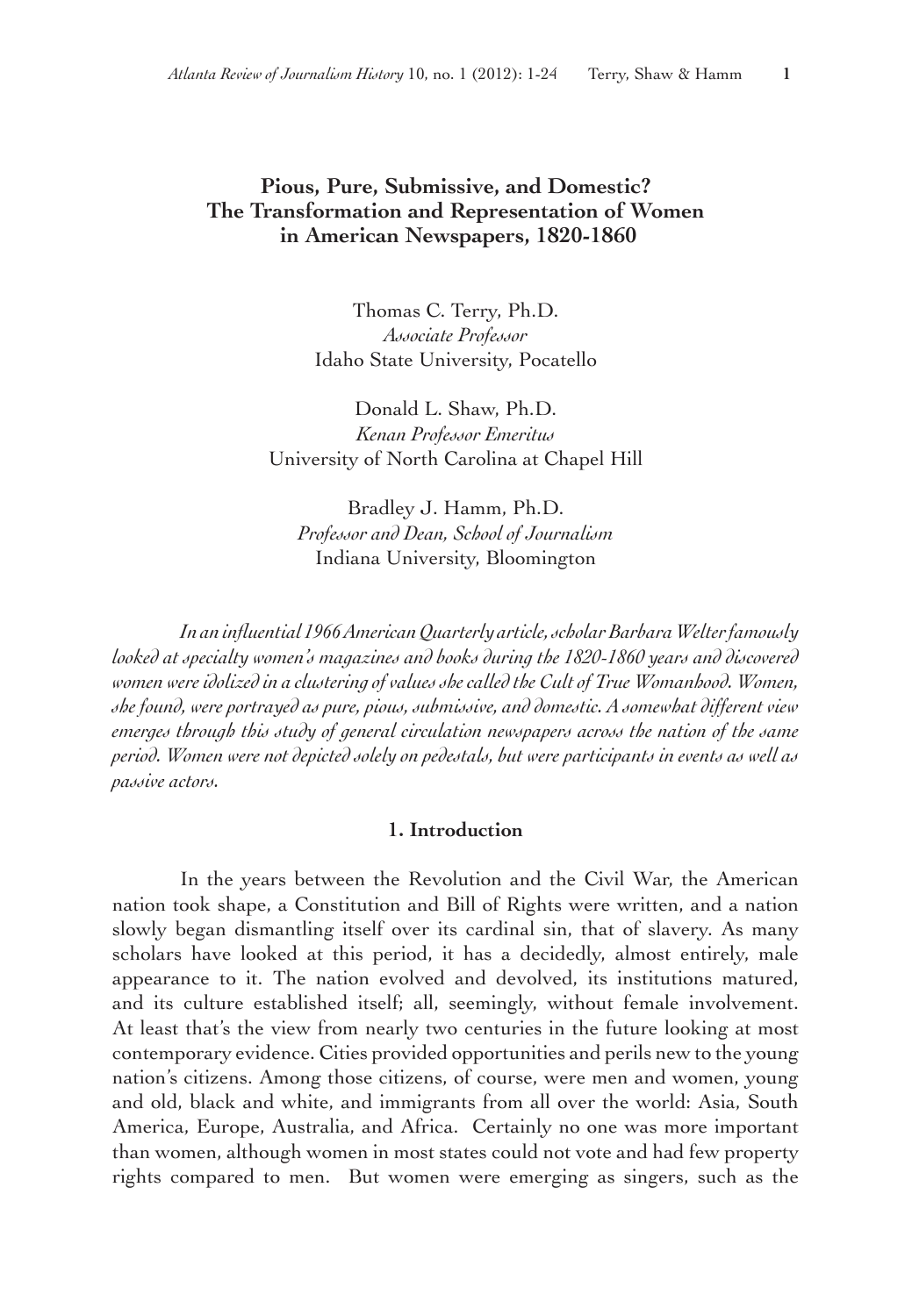famous Jenny Lind, or as writers, such as Harriet Beecher Stowe, whose *Uncle Tom's Cabin* first serialized in a magazine, became a best selling novel, perhaps the most important in our national history. This is one view of women.

Scholar Barbara Welter famously looked at women's magazines and books aimed at women during the 1820-1860 years and discovered that many people idealized women in a clustering of values she called the Cult of True Womanhood.<sup>1</sup> Such women were pure, pious, submissive, and domestic. At least women appeared that way in the magazine articles and books oriented to women in the 1820-1860 years that Welter examined.

But through newspapers of the same period, a different view emerged. Women appeared in news stories was reflective of their involvement in events. They attended meetings, died in steamship accidents, organized church affairs – just as did men. Rather than on a pedestal, they were on the dusty, teeming streets with men. This study uses a national sample of newspaper stories selected from newspapers in states and territories that became engaged in the Civil War, based on their status in 1860. The sample was selected to present a representative picture of news in the 1820-1860 period so that the political, economic, and social news period could be systematically examined. Of the 3,275 stories sampled across the four decades, 271 involved women either as passive actors in a story – such as a senator arriving for a visit with his wife – or active characters, such as singers performing a concert. Women appeared in 8% of the sampled news stories from the nation's press. This study's purpose is to see whether newspapers – aimed at general, rather than specialized audiences – conveyed a similar pattern of piety, purity, submissiveness, and domesticity as Welter determined.

#### **2. Three Views of Women**

In 1859, in Lower South newspapers, one story observed,

Married ladies are doomed, in American life, to an early exclusion from all active participation in society. The fact is so obvious as to be the subject of frequent notice and criticism both by intelligent Americans and observant foreigners.<sup>2</sup>

Were women – married or not – in the mid  $19<sup>th</sup>$  century doomed to be excluded from public life? Nearly a half century ago, Welter found that "proper" women in 1820-1860 were pious, pure, submissive, and domestic. At least that was an idealized picture. Men went forth to wrestle with the land, trade, business and political and military foes; women maintained the home and embodied the spiritual side of life. If you put pious, pure, submissive, and domestic together they:

<sup>1</sup>Barbara Welter, "The Cult of True Womanhood: 1820-1860," *American Quarterly* 18, no. 2 (1966): 151-174.

<sup>2</sup> "Married Ladies Taking the Veil," *Vicksburg Tri-Weekly Whig*, February 22, 1853.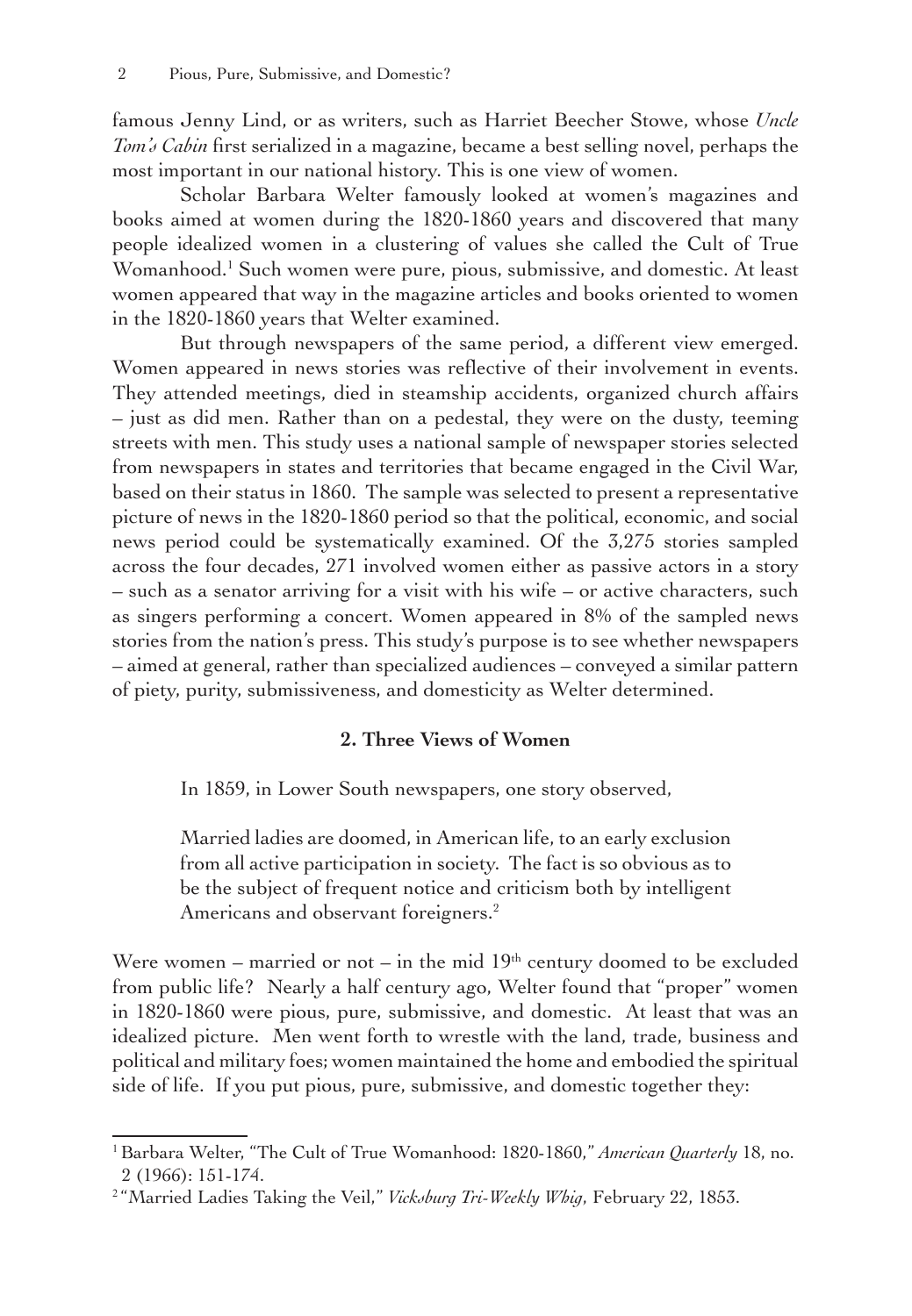…spelled mother, daughter, sister, wife—woman. Without them, no matter whether there was fame, achievement or wealth, all was ashes. With them she was promised happiness and power.<sup>3</sup>

From a position of submissiveness, in fact, sprang women's special power, attached to their domestic life. In short, as Welter put it:

The American woman had her choice – she could define her rights in the way of the women's magazines and insure [sic] them by the practice of the requisite virtues, or she could go outside the home, seeking other rewards than love. It was a decision on which, she was told, everything in the world depended.<sup>4</sup>

Other scholars have studied the evolution of the role of women in the United States. Scholar Mary P. Ryan's *The Empire of the Mother: American Writing about Domesticity 1830-1860* devotes 18 pages to a summary of the literature inspired by Welter's work or by the topic of women's roles in society in general.<sup>5</sup> But is this special view of women, evident in the magazines used by scholar Welter, reflected in newspaper stories of the 1820-1860 years? Were they, "The Invisible Woman," to adapt Ralph Ellison's vivid phrase referring to another marginalized group, African-Americans? Some women, this study discovered, were pious or pure, submissive or domestic or some combination of these characteristics. But they were much more and were unmistakably not separate from men at all.

Women, like men, fell off horses, got sick, accidently drowned, taught school, attended political rallies, provided support to others in the community, and showed interest in social issues of the day. There were fewer women mentioned in leadership positions – sometimes women headed local groups and participated in the early abolition movement and other causes – but they were appearing on stage in their own right as acclaimed actresses. Many had become writers as well,

<sup>3</sup> Ibid., 152.

<sup>4</sup> Ibid., 173.

<sup>5</sup> Mary P. Ryan, *The Empire of the Mother: American Writing about Domesticity 1830-1860* (New York: The Haworth Press, Inc. 1982), 1-18. For intriguing looks at women in this period, see: Ronald J. Zboray and Mary Saracino Zboray, *Voices without Votes:\ Women and Politics in Antebellum New England* (Durham: University of New Hampshire by the University Press of New England, 2010); Ronald J. Zboray and Mary Saracino Zboray, *Everyday Ideas: Socioliterary Experience Among Antebellum New Englanders* (Knoxville: University of Tennessee Press, 2006); Ronald J. Zboray and Mary Saracino Zboray, "Gender Slurs in Boston's Partisan Press During the 1840s," *Journal of American Studies,* 34 (December 2000), 413-445; and Ronald J. Zboray and Mary Saracino Zboray, "Whig Women, Politics, and Culture in the Campaign of 1840: Three Perspectives from Massachusetts," *Journal of the Early Republic,* 17 (Summer 1997), 279 314.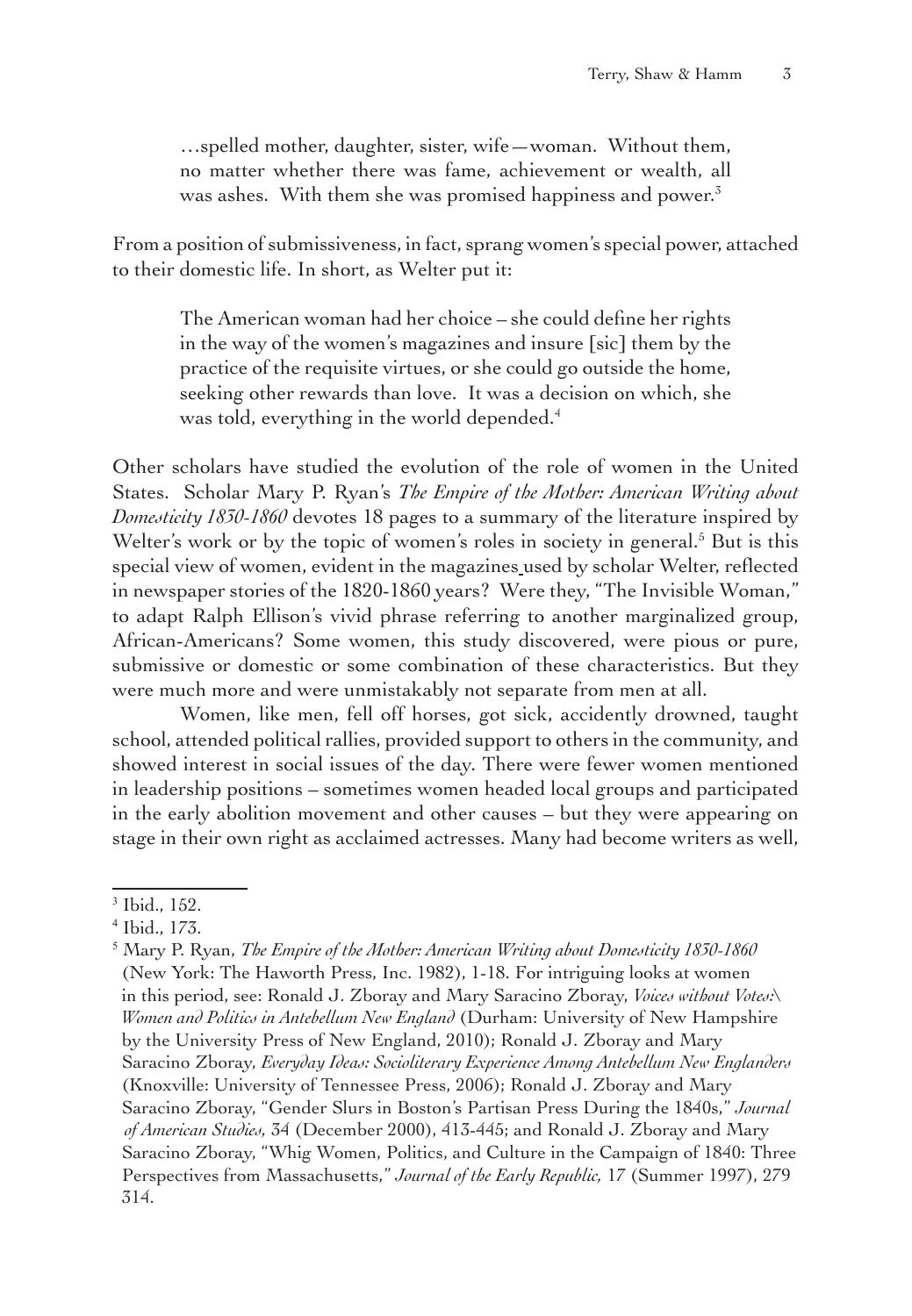a few of them famous, such as Harriet Beecher Stowe. From the point of view of public life, they were performers, equal to any man. So, women, again like men, were part of the daily events of the nation. Women may have appeared in only about one story in 10, but they were half the population and they were certainly reflected in the day-to-day life of the 1820-1860 years.

This study examines a national sample of stories from newspapers representing six sections of the United States in the 1820-1860 period: New England, the Middle States, the Border States, the Upper South, the Lower South, and the West. This study was able to sort stories into three major categories. In one, they were special. These women were celebrated as wife and mothers or occupied a special place in family life. But women also were emerging in "performance" roles as actors, singers, and, on occasion, as community leaders, especially in church affairs. Women were also – like men – participating in a variety of public events as important parts of the emerging democratic audience.

In this study, women were examined in three general faces: women as special; as writers, actors and leaders; and, like men, caught up in life. But we also noted who wrote the stories about women because the 1820-1860 years saw the rise of reporters and wire stories – after the invention of the telegraph and the founding of the Associated Press – and the decline of stories clipped by editors from other newspapers, usually larger and national. It is plausible to suggest – though there is no way to ascertain for certain – that editors trying to fill space might reflect stereotyped views of women while reporters would be more oriented to events and facts. This study found some evidence of a romanticized view of women, mainly from editors. Reporters left romance out of their day-today coverage that concentrated on events and facts.

#### **3. Method**

In this study, we used a sample of microfilmed newspapers, some newspapers on microfilm that could be purchased (with a grant) or borrowed from the 1820 through 1860 period, a total of 41 years. Newspaper samples were divided by region. Obviously, where to assign the Border States was difficult and ultimately arbitrary. The 1820-1860 period was selected to correspond with the same period Welter examined. This study examined stories that mentioned or involved women in their lives as members of the family, community, church, social groups, and in other ways. $6$ 

The allocation of states (or territories) of the period were considered, and coding took into account how the states would align themselves in the coming Civil War since it was a convenient, comprehensible, and somewhat natural division, given the political and regional tensions of the time.

A list was made of all the available newspapers, using *Newspapers on*

<sup>6</sup> Donald Shaw, "Some Notes on Methodology: Change and Continuity in American Press News 1820-1860," *Journalism History* 8, no. 2 (1981): 52.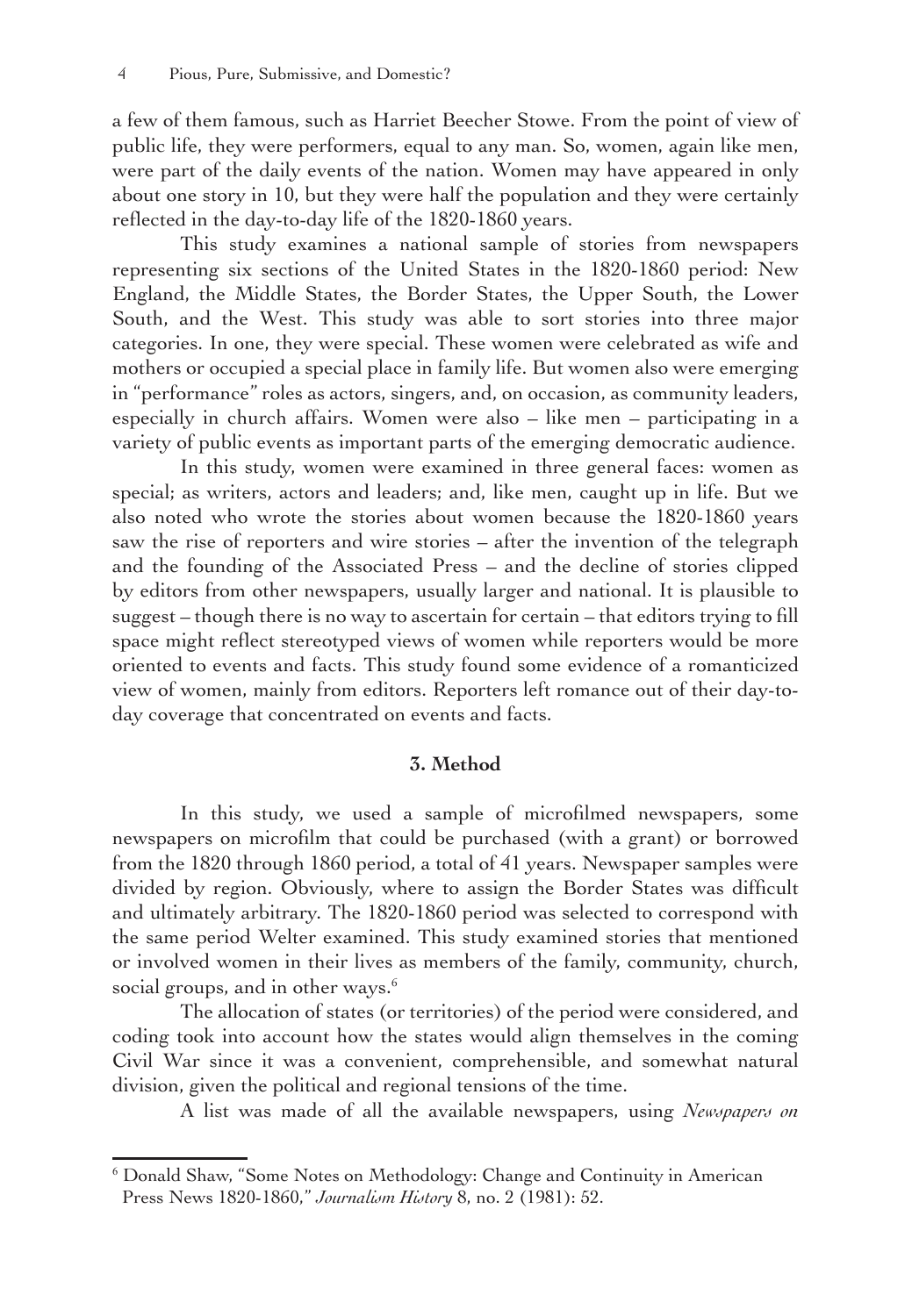*Microfilm*, as well as other sources, and one newspaper was selected to represent each region for each year, 1820 through 1860. The aim was to obtain daily newspapers from capitals or major cities, but certain compromises had to be made due to newspaper availability and survival. Serendipity often decided which newspapers would survive the 19<sup>th</sup> Century and which would not as newspapers were founded and folded and archives were lost, discarded, or destroyed by fire. There was also no way to reconstruct the entire universe of newspapers available, since many left no archival trace. The challenge to achieve the randomness by historians was great. In all, there were 38 different daily newspapers and 29 nondaily newspapers that fell into the study. These 67 newspapers represented the nation's press during the aggregated 123 "newspaper years" reviewed (41 years, 1820 through 1860, multiplied by three regions). On average, each newspaper fell into the study's final sample about four times over the 41-year period, although a few were selected more or less often.7 A random date was selected for each month, except July 1, which was included for all the years sampled to examine coverage of the Independence Day holiday across the four decades of increasing schism between North and South preceding the Civil War.

This study will first look at the 1820-1860 period through a textual, qualitative approach. Then, the stories, origins, and writers will be analyzed quantitatively. The purpose of this paper is to examine the American newspapers during the period 1820-60, charting any changes in the newspaper's coverage of women and "sketch the frames of events," to use agenda setting pioneer Donald L. Shaw's words. "The content of the newspapers reflects the day-to-day judgments of the press and one level and the intrinsic values of a social system and culture at other levels," he explained.<sup>8</sup> Each small decision accumulates, demonstrating and creating with considerable precision a picture of the opinions of a newspaper over four decades. Whatever a newspaper may *claim* its agenda is, a content analysis will lay bare what *is* that agenda and how it frames that agenda.9 Moreover, the exploration will be within the overall context of Welter's assignment of the roles of women as pious, pure, submissive, and domestic. The most important difference between Welter's work and this study: newspapers appealed to a general audience of men and women, while women's publications were directed almost exclusively to women – and women with more education and disposable income.

 $<sup>7</sup>$  Ibid., 52.</sup>

<sup>8</sup> Donald L. Shaw, "At the Crossroads: Change and Continuity in American Press News 1820-1860," *Journalism History,* 8:2 (1981), 38-50, 43.

<sup>&</sup>lt;sup>9</sup> One southern publisher, for instance, was so concerned the message the content of his newspaper was conveying depicted African-Americans negatively he commissioned a scholar to do a content analysis of his newspaper to determine if criticisms leveled at him had a basis in his coverage See also: Guido H. Stempel III "Content Analysis," *Mass Communication Research and Theory*, Guido H. Stempel III, David H. Weaver, and G. C. Wilhoit, eds. (Boston: Allyn & Bacon, 2003), 209-219. Though it is beyond the scope of this research, *The Times* also reaches an influential audience of policy-makers in government and industry and affects their agendas.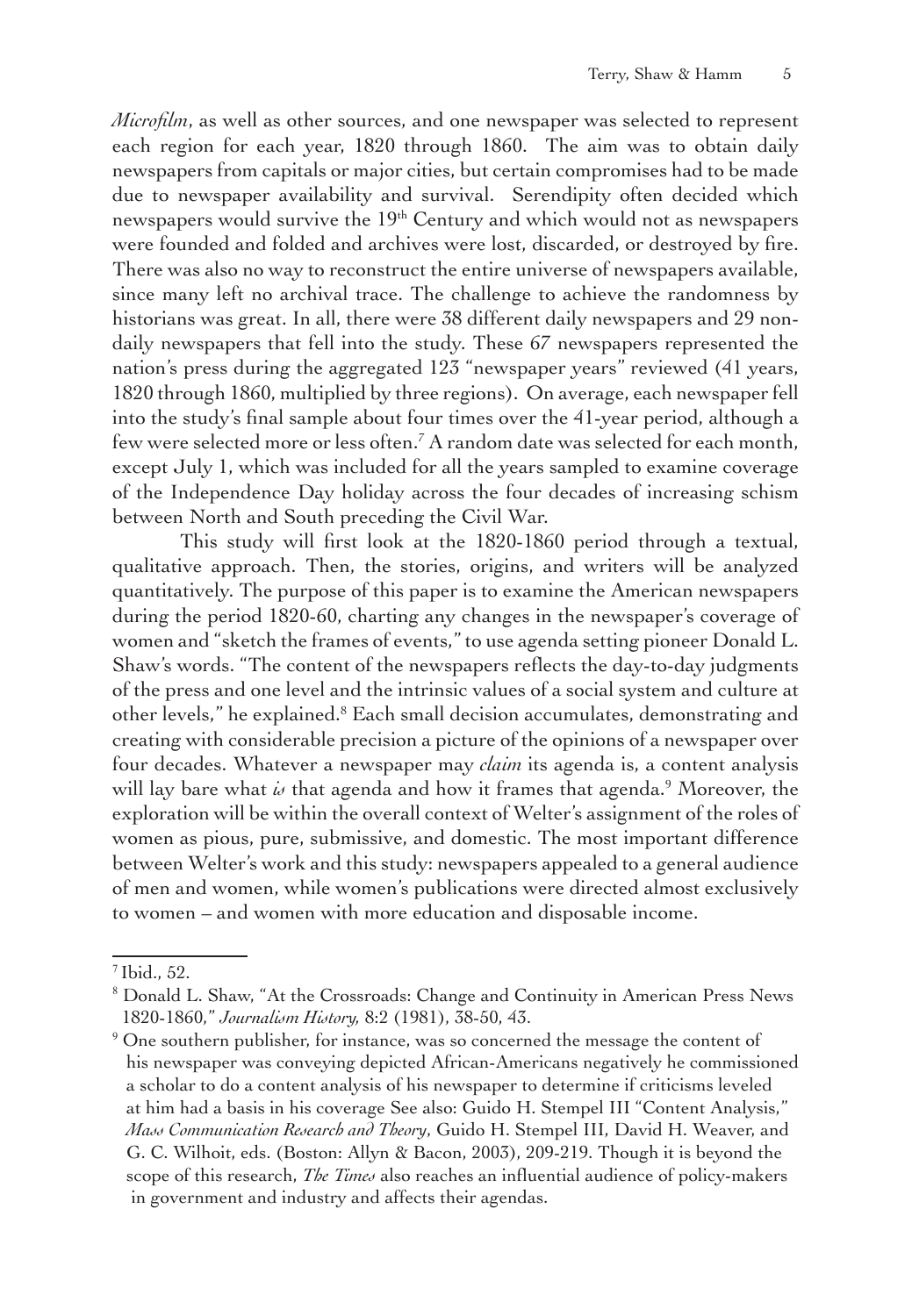The states were divided as follows:

**Southern Newspapers:** The Lower South (South Carolina, Georgia, Florida, Alabama, Mississippi, Louisiana, and Texas) and the Upper South (Virginia, North Carolina, Tennessee, and Arkansas).

**Northern Newspapers:** The Border States (Delaware, Maryland, Kentucky, Missouri, and West Virginia); the Middle States (New Jersey, New York, Pennsylvania, and Washington, D. C., not a state, but a center of federal power); and New England (Connecticut, Maine, Massachusetts, New Hampshire, Rhode Island, and Vermont).

**Western Newspapers:** The West (California, Illinois, Indiana, Iowa, Michigan, Minnesota, Ohio, Oregon, and Wisconsin).

#### **4. Women in Northern Newspapers**

**The 1820s:** New England newspapers showed women in diverse roles. One woman was charged with murder,<sup>10</sup> while others were interested in education,<sup>11</sup> and wrote fiction.<sup>12</sup> There was recognition of women's special burdens and one story even promised somewhat vaguely "relief for suckling mothers."<sup>13</sup> But women were also victims of murder<sup>14</sup> and seduction,<sup>15</sup> part of a theme that ran like a consistent thread, along with roles on the stage, through virtually every region.

In the Middle States in the 1820s, newspapers depicted women as participants in political events<sup>16</sup> and with an interest in acquiring knowledge.<sup>17</sup> But women were also noted for great beauty.<sup>18</sup> While newspapers carried clipped stories that seemed to place women on a pedestal, the *Pittsburgh Gazette* published a somewhat less flattering view:

If there is a qualification in which a female ought to excel, it is a thorough and practical acquaintance with the arts and duties of domestic life. She may be ignorant of other branches of human knowledge, and deficient in more refined attainments, with comparative impunity, but embellishments cannot supply her

<sup>10</sup> "Domestic Intelligence," *Boston Daily Advertiser*, December 19, 1820.

<sup>11</sup> "For the Boston Daily Advertiser- Education No.VII," *Boston Daily Advertiser*, November 25, 1828.

<sup>12</sup> S. C. Hall, "From Sketches of Irish Character," *Providence Daily Journal and General Advertiser*, December 2, 1829.

<sup>13</sup> "Relief for Suckling Mothers," *Pittsburgh Gazette*, November 6, 1829.

<sup>14</sup> "Supreme Judicial Court-April 12," *Boston Daily Advertiser*, April 13, 1821.

<sup>15</sup> "Case of Seduction," *Providence Daily Journal and General Advertiser*, December 3, 1829.

<sup>16</sup> "From Harrisburgh," *Pittsburgh Gazette*, December 19, 1823.

<sup>17</sup> "For the Gazette," *Pittsburgh Gazette*, November 28, 1823.

<sup>18</sup> "Travels of the Honorable Fred. Fitzgerald De Roos, in the United States," *The New York Evening Post*, September 6, 1827.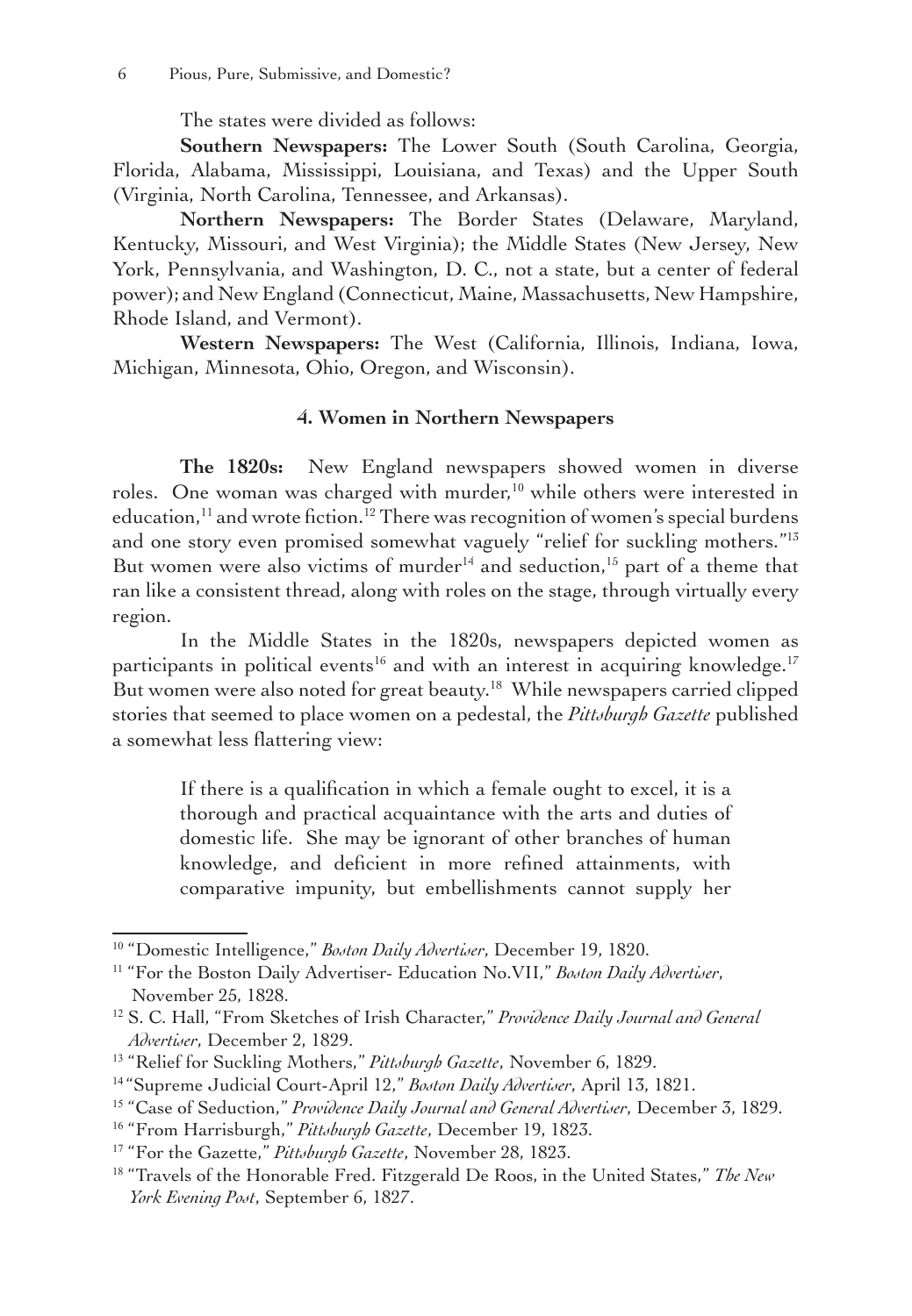deficiency in these.<sup>19</sup>

In the 1820s, Border State newspapers reflected strong interest in European royalty – a celebrity obsession that persists – and Britain's Queen Victoria was a particular favorite. There were hints, often in reprinted stories, that women should be the light of the world<sup>20</sup> and be very strong, even heroic.<sup>21</sup> The *Delaware Gazette* on March 18, 1825, wrote:

The female character, when life passes smooth, and tranquil, appears to be wholly made up of tenderness and dependence. It shrinks from the gaze of the rude, and recoils from the slightest touch of the impudent. But however it may appear in these circumstance [sic], certain it is, that when dangers impend, traits of heroism and intrepidity dart out amid this tenderness and dependence, like lightening [sic] from the soft fleecy clouds of a summer's evening.<sup>22</sup>

The 1830s: In New England newspapers, women appeared as writers,<sup>23</sup> as arrangers of social events, $24$  and as participants in court judgments.<sup>25</sup> Like men, women were ill in hospitals<sup>26</sup> and in one dramatic story, in Bavaria, a twoyear-old girl arose from her grave to the astonishment of her family assembled for the burial.<sup>27</sup> In the 1830s, Louis Antoine Godey, with his wife Maria and five daughters, published *Godey's Lady's Book* beginning in 1830. The magazine featured stories about style and women's lives.

In the Middle States in the 1830s, women were barely referred to, appearing in only four articles in the sampled newspapers. European traveler Harriet Martineau was described by *The Newark Daily Advertiser* on September 6, 1834 as "…one of the shining names of English science and literature…."28 Women, like others, certainly sustained serious and fatal injuries: two trains crashed near Suffolk, Virginia involving injuries or death to 150 women and men. $^{29}$ 

Articles in 1830s Border State newspapers reflected women who were

<sup>19</sup> "Valuable Suggestion," *Pittsburgh Gazette*, November 3, 1829.

<sup>20</sup> Samuel Harker, "For the Delaware Gazette," *Delaware Gazette*, May 24, 1825.

<sup>21</sup> "Female Heroism Exemplified," *Delaware Gazette*, March 18, 1825.

 $22$  Ibid.

<sup>23</sup> "Society in America," *Providence Daily Journal*, June 19, 1837.

<sup>24</sup> "Horn Pond," *Boston Daily Advertiser*, August 14, 1839.

<sup>25</sup> "Reported for the Journal and Herald," *Providence Daily Journal*, January 16, 1834.

<sup>26</sup> "Annual Report," *Providence Daily Journal*, March 18, 1834.

<sup>27</sup> *Boston Daily Advertiser & Patriot*, April 13, 1835.

<sup>28</sup> *Newark Daily Advertiser*, September 6, 1834.

<sup>29</sup> "Correspondence of the Baltimore Patriot," *The Daily Pittsburgh Gazette*, August 16, 1837.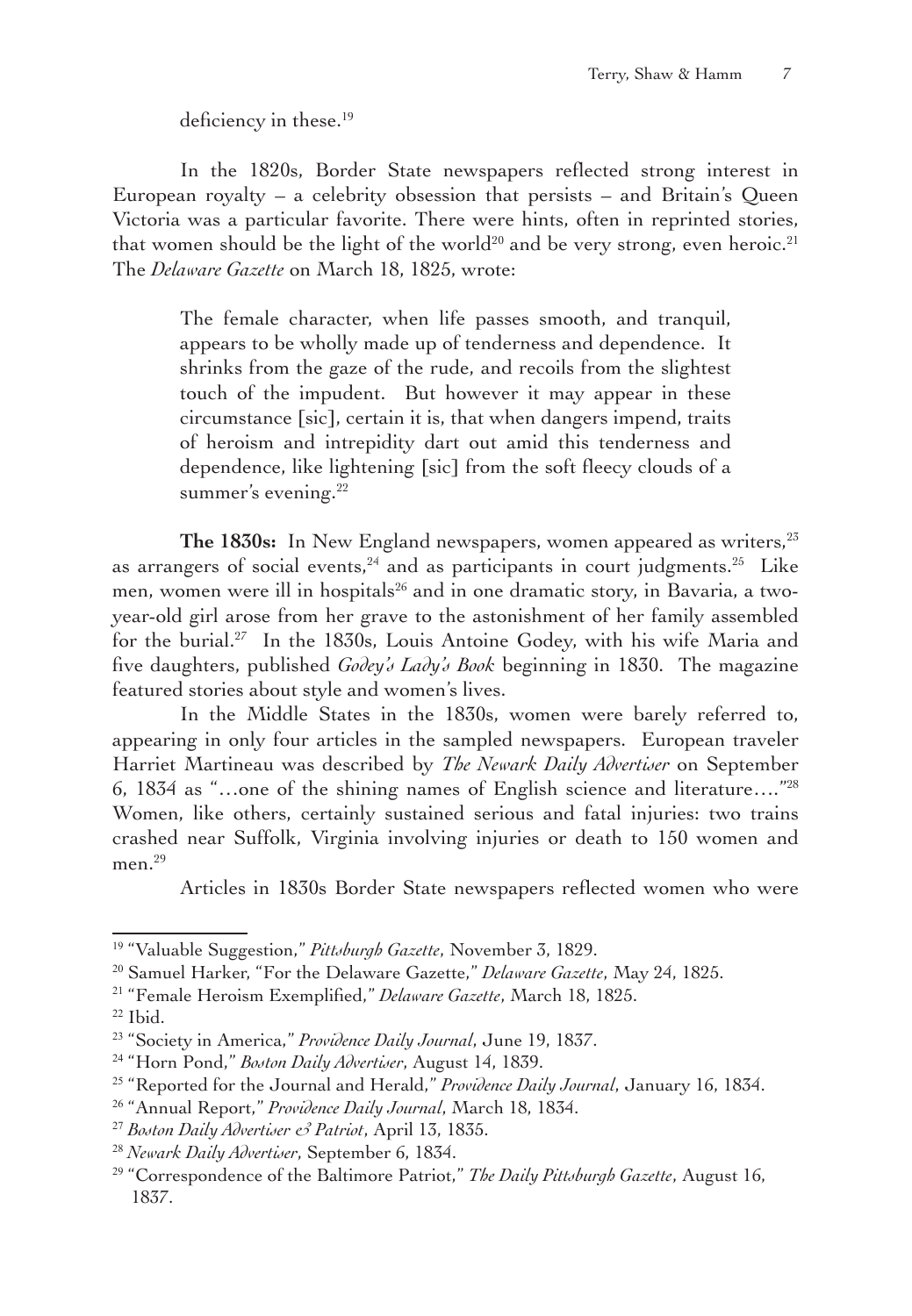writing fiction, $30$  participating in political marches, $31$  and managing businesses, such as a silk worm operation.32 The *Baltimore American & Commercial Advertiser* wondered in 1835 if women were superior to men in any way and answered its own question:

There is a great charm about females of good education, and they are justly celebrated for the sobriety of those qualities which render them good wives and mothers, as well as catch the intentions and command the respect of the stranger.<sup>33</sup>

In Baltimore and a nearby city in a story that would not be unusual 170 years later, four married women were murdered within eight days with three of the husbands imprisoned for the crimes.<sup>34</sup> Women might be celebrated for being good wives and mothers, but they seemed undervalued in comparison with men. There seemed little evidence of a Welter-like pedestalizing of women.

**The1840s**: In this decade, women were active in the work of the Liberty Party. More importantly long-term, in 1848, women activists gathered at Seneca Falls, New York for their first national meeting to promote women's rights. The meeting drew dismissive remarks from much of the press, when it was mentioned at all, with the exception of Horace Greeley's *New York Tribune*, which commented favorably*.* Early human rights militant Margaret Fuller worked for a while with Greeley. She was editor in the early 1840s of *The Dial,* a journal of transcendentalist literature. Her 1845 *History of Women in the 19th Century* was published with the encouragement of Greeley and was an intellectual impetus for the Seneca Falls Convention that eventually led to women's suffrage in 1920 and the feminist movement of the 1960s.

In New England, in the 1840s, the sensual side of women was referred to, though in relation to men: they were kissed<sup>35</sup> and appeared in men's dreams.<sup>36</sup> Five women drowned in a New England town in 1840.<sup>37</sup> New England women were active, attending a reception for women,<sup>38</sup> celebrating, with men, on July  $4<sup>39</sup>$  and again writing fiction.<sup>40</sup> Women also were emerging as individuals of

<sup>30</sup> *Baltimore American & Commercial Advertiser*, April 14, 1834.

<sup>31</sup> "Sunday School Union," *Baltimore American & Commercial Advertiser*, May 16, 1835.

<sup>32</sup> *Baltimore American & Commercial Advertiser*, November 25, 1831.

<sup>33</sup> "Women of the United States," *Baltimore American & Commercial Advertiser*, December 19, 1835.

<sup>34</sup> *Baltimore American & Commercial Advertiser*, July 4, 1831.

<sup>35</sup> "Patience," *Eastern Argus*, March 18, 1841.

<sup>36</sup> "Power of the Imagination," *Hartford Daily Courant*, December 19, 1843.

<sup>37</sup> "Five Young Ladies Drowned," *Hartford Daily Courant*, September 7, 1840.

<sup>38</sup> "Dedication of the Log Cabin," *Hartford Daily Courant*, July 6, 1840.

<sup>39</sup> "The Fourth of July," *Eastern Argus*, July 5, 1844.

<sup>40</sup> "A Good Story," *Eastern Argus*, October 30, 1841.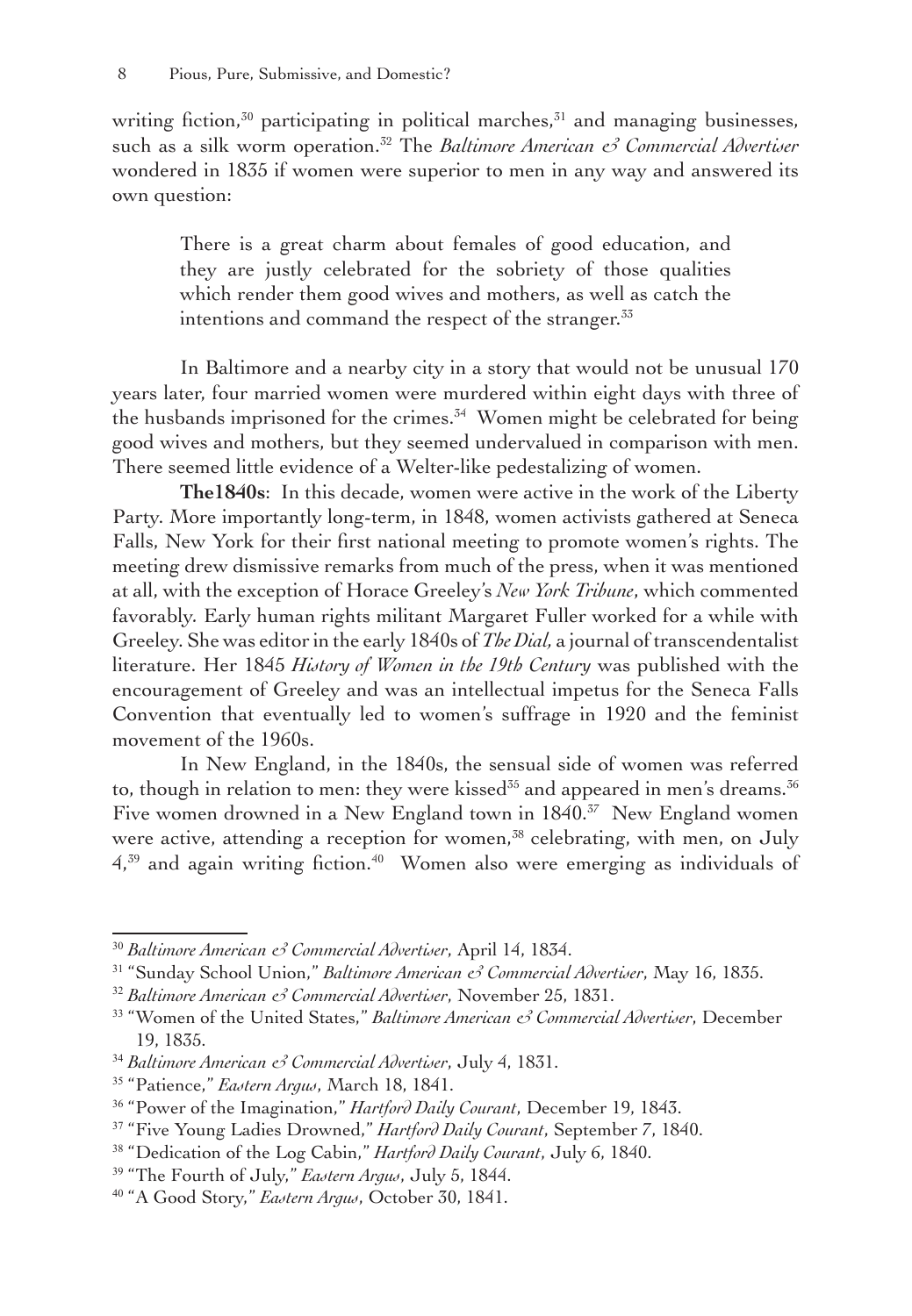ability, even when blind,  $41$  as participants in public life,  $42$  and again as authors, a pursuit connected with women so frequently it almost seemed a gender specific role at mid-century.<sup>43</sup>

Women made difficult choices, such as turning down freedom if enslaved. On August 14, 1846, the family of C.J. Faulkner, of Virginia, vacationing in Bedford Springs, Pennsylvania, discovered a group of abolitionists had convinced their young female slave to escape, appealing to a love of liberty, combined with the added inducement of money. The young slave, the *Boston Daily Advertiser* reported, inexplicably did not like her new status and returned to her mistress, begging forgiveness, which was promptly granted.<sup>44</sup>

In the Middle States of the 1840s, a man was arrested for dressing as a woman, a violation of women's special territory,<sup>45</sup> while another man was fined for kissing a married woman who was not his wife.<sup>46</sup> A church in New York raised \$2,000 to buy the freedom of two slave sisters who escaped from New Orleans. In another story, women were involved in incorporating an orphanage.<sup>47</sup> In Newark, "…a large number of ladies assembled yesterday afternoon in the Bethel Church, for the purpose of forming an Association to aid in sustaining that Missionary enterprise."48 Women were evident as writers, here as in many other places.<sup>49</sup> But women also received newspaper attention by being robbed<sup>50</sup> and beaten to death.<sup>51</sup>

In Border State newspapers in the 1840s, women were evident in stories borrowed from other newspapers, journals, or books. Women published journals for themselves<sup>52</sup> and entertained audiences with brilliant piano playing, according to a newspaper account.<sup>53</sup> Certainly, women also sought divorce,<sup>54</sup> owned cotton factories,<sup>55</sup> sought and won damages after being run down by horses,<sup>56</sup> and

<sup>41</sup> "Remarkable Human Phenomenon," *Hartford Daily Courant*, April 13, 1840.

<sup>42</sup> "The Fourth of July," *Eastern Argus*, July 5, 1844.

<sup>43</sup> "A Good Story," *Eastern Argus*, October 30, 1841. See Also: Mary Howitt, "Night Scene in a Poor Man's House," *Eastern Argus*, January 16, 1844.

<sup>44</sup> "An Incident at Bedford Springs," *Boston Daily Advertiser*, August 14, 1846.

<sup>45</sup> "Police," *New York Daily Tribune*, July 5, 1847.

<sup>46</sup> "News Items, &c.," *Public Ledger*, December 19, 1842.

<sup>47</sup> "Correspondence of the Newark Daily Advertiser," *Newark Daily Advertiser*, January 16, 1849.

<sup>48</sup> *Newark Daily Advertiser*, June 19, 1849.

<sup>49</sup> "Masaniello" *Pittsburgh Morning Post*, October 30, 1843. See Also: "Miss Bremer to Her American Readers," *Newark Daily Advertiser*, November 26, 1849.

<sup>50</sup> "Local Affairs," *Public Ledger*, August 15, 1842.

<sup>51</sup> "A Most Brutal and Inhuman Murder," *Public Ledger*, November 25, 1842.

<sup>52</sup> "Young Ladies' Journal of Literature and Science," *Baltimore American & Commercial Advertiser*, December 19, 1840.

<sup>53</sup> "Musical," *Baltimore American & Commercial Advertiser*, February 16, 1849.

<sup>54</sup> "Maryland Legislature," *Baltimore American & Commercial Advertiser*, February 17, 1840.

<sup>55</sup> "Cotton Factory Burnt," *Baltimore American & Commercial Advertiser*, March 18, 1844.

<sup>56</sup> "Circuit Court," *Baltimore American & Commercial Advertiser*, November 25, 1846.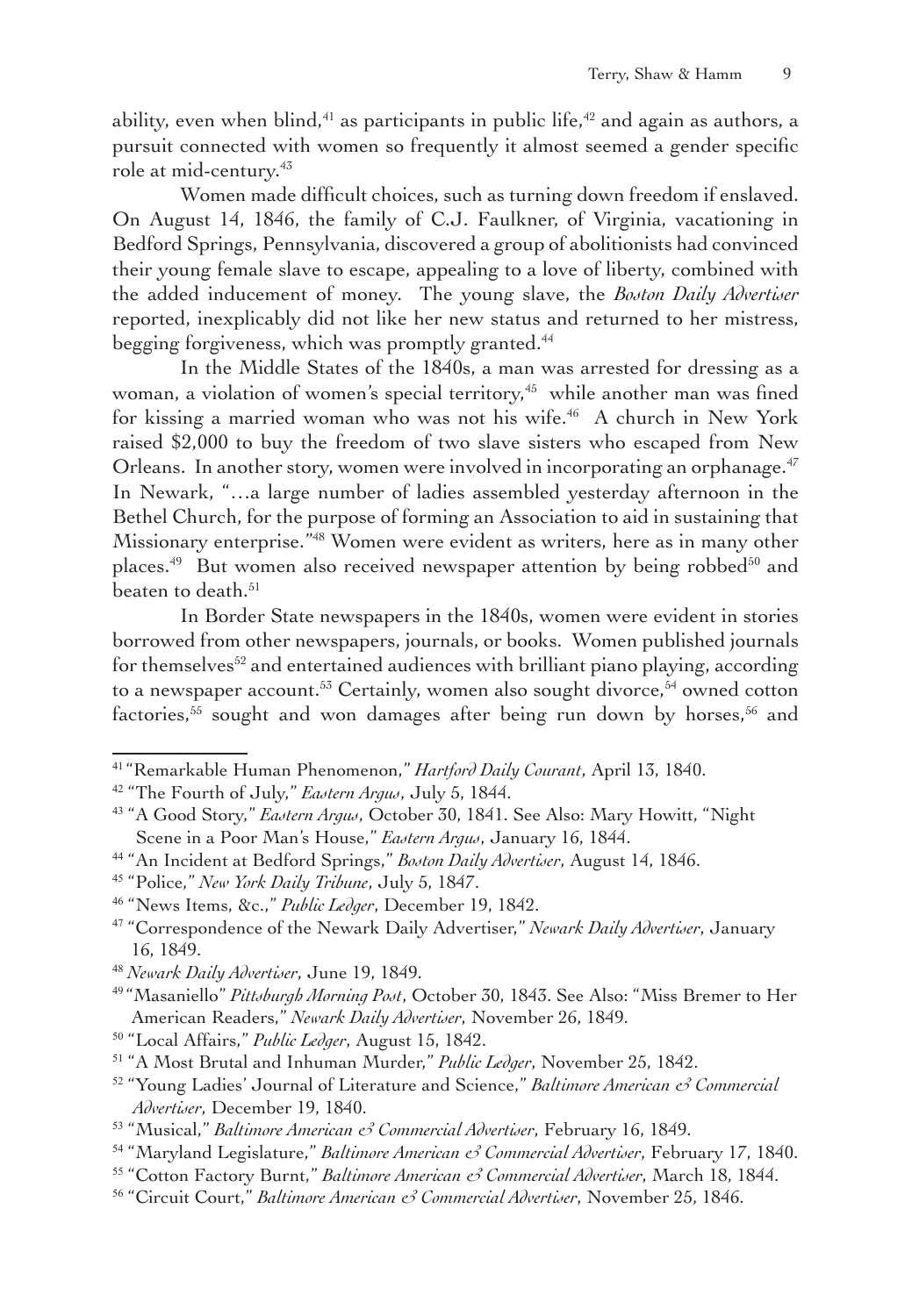pursued opportunities to start businesses.<sup>57</sup> Newspapers of the Border States likewise portrayed women in public roles as actresses or musical performers<sup>58</sup> and writers.<sup>59</sup> As in other regions, women drowned, one while sleepwalking,  $60$  or were murdered.<sup>61</sup> Newspapers variously described women as both active and passive in their personal lives.

**The 1850s:** New England sample newspapers in the 1850s showed women, like men, marrying,  $62$  dying,  $63$  participating in July 4 celebrations,  $64$  and seducing others.<sup>65</sup> Women emerged as singers or actors.<sup>66</sup> In New England, newspapers also carried articles from women's magazines – perhaps the same ones that Welter consulted – about how to make the right choice of men.<sup>67</sup> If a man decided not to marry, was it worth a story? The *Hartford Daily Courant* thought so without similar references to women.<sup>68</sup> In England, *The Rhode Island Country Journal* reported that Lady Franklin was trying to find her missing husband lost on an expedition:

…[And] does not cease in her efforts to induce the British government to send out another Arctic expedition to search for more satisfactory evidence than has yet been adduced of the fate of Sir John Franklin.69

In the Middle States in the 1850s, there was a hint of the special role of women. One woman-run school promised to care for displaced children of the Hungarian conflict. "…[T]he school will receive them and protect them, watch over and train them with all the tenderness of paternal care, not excepting even a mother's love."70 One young woman, apparently mentally disturbed, drowned in

<sup>61</sup> "Adam Horn," *Baltimore American & Commercial Advertiser*, November 25, 1843.

<sup>57</sup> "The Louisville Theatre," *Louisville Morning Courier*, March 18, 1847.

<sup>58</sup> *Baltimore American & Commercial Advertiser*, August 14, 1841. See Also: "Musical," *Baltimore American & Commercial Advertiser*, February 26, 1849.

<sup>59</sup> "Books," *Baltimore American & Commercial Advertiser*, June 19, 1844.

<sup>60</sup> "Melancholy Accident," *Baltimore American & Commercial Advertiser*, July 4, 1843.

<sup>62</sup> "Marriage in High Life," *Hartford Daily Courant*, October 30, 1850.

<sup>63</sup> "Deaths," *Hartford Daily Courant*, September 6, 1851.

<sup>64</sup> "The Fourth at South Kingstown," *Rhode Island Country Journal*, July 10, 1857.

<sup>65</sup> "From the Springfield Republican: The Case of Monagan vs. Doherty," *Hartford Daily Courant*, June 16, 1851.

<sup>66</sup> "Anecdote of Jenny Lind," *Hartford Daily Courant*, July 4, 1851. See Also: "Theatre," *Providence Daily Journal*, July 4, 1860.

<sup>67</sup> "From Peterson's Ladies' Magazine: Margaret Nesbitt's Stratagem," *The Eastern Argus*, April 13, 1854.

<sup>68</sup> *Hartford Daily Courant*, May 17, 1858.

<sup>69</sup> "Lady Franklin's Appeal for a New Arctic Expedition," *Rhode Island Country Journal*, February 20, 1857.

<sup>70</sup> "Letters to Kossuth," *New York Tribune*, December 19, 1851.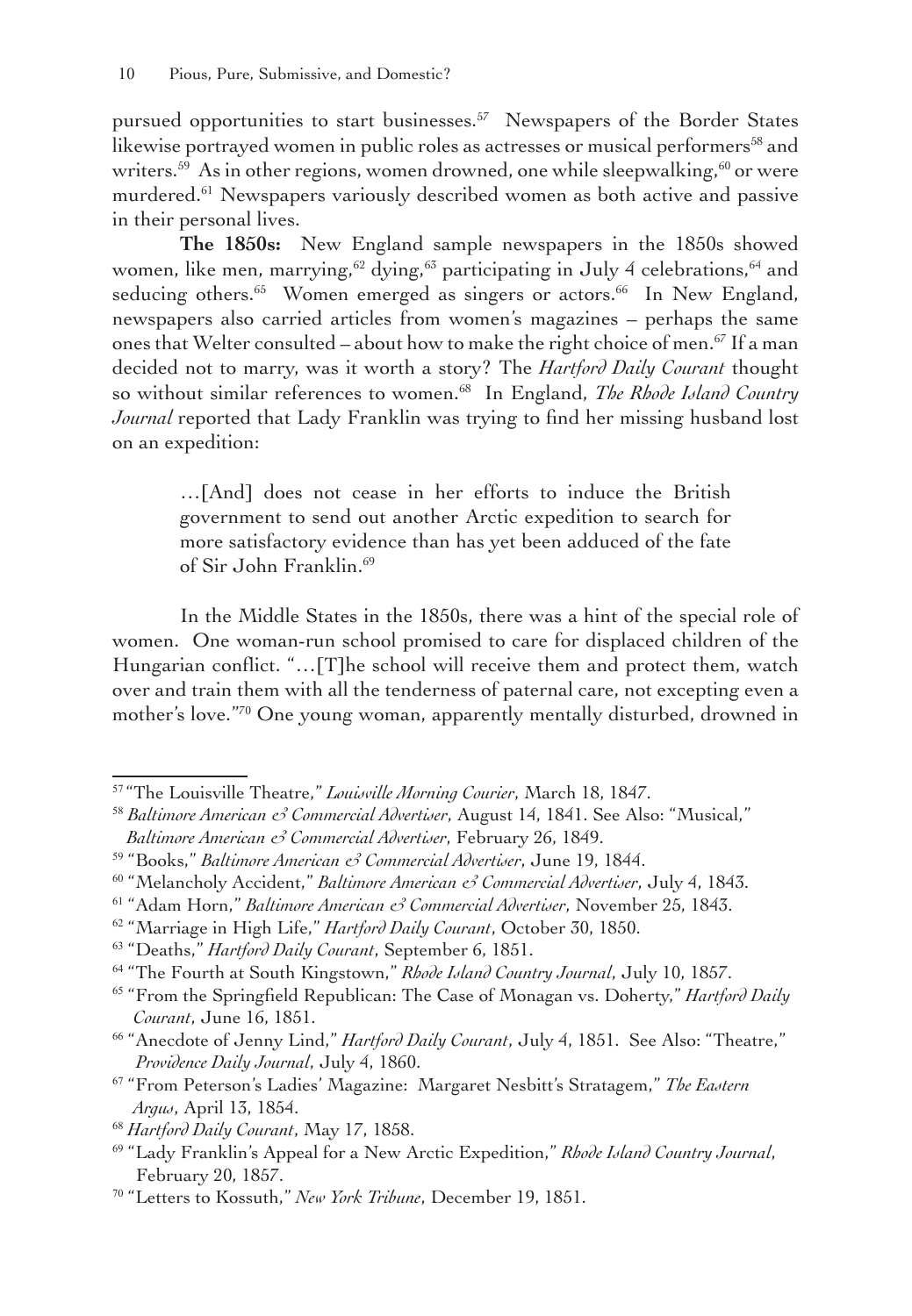a river.<sup>71</sup> There are reflections of women active as teachers.<sup>72</sup> President Franklin Pierce did not embark on a trip because his wife became ill.<sup>73</sup> Newspapers in the Middle States in the  $1850s$  represented women as active in theater,<sup>74</sup> as witnesses in court, $75$  and as participants in community affairs. $76$ 

Border State newspapers in the 1850s did not reflect women in a special role as much as engaged in public life. There was a love story translated from German by a woman<sup>77</sup> and a story about a man who deceived a woman about marriage.<sup>78</sup> There were stories that revealed women, like men, dying in steamer ship accidents<sup>79</sup> or of illness. <sup>80</sup> The picture here was one of women more engaged with life than protected or set apart from it. In the Border States, as elsewhere, women conquered the stage. In 1850, as the *Louisville Morning Courier* pointed out, "Mrs. C. Howard as the 'Daughter of the Regiment,' won new applause. Her vocal powers are of the highest order, and she is the best general actress we have ever had in Louisville."81

#### **5. Women in Southern Newspapers**

**The 1820s:** Traces of Sir Walter Scott's dramatic life and romantic fiction appeared in the 1820s sample of newspapers from the Upper South, for example when Sir Walter Scott's wife died in 1826.<sup>82</sup> From this example, a reader might expect the view of women to reflect a slightly more romantic tone in Southern newspapers. And yet, other Southern stories did reflect women in more ordinary, less romantic settings such as receiving a pension or settling a property case in  $contr<sup>83</sup>$ 

Lower South newspapers in the 1820s demonstrated women in more emergent rather than passive roles. For instance, a woman was arrested in Sweden

<sup>71</sup> "Things in Philadelphia," *New York Tribune*, September 6, 1853.

<sup>72</sup> "Gov. Slade's Teachers," *New York Tribune*, July 5, 1852. See Also: "Educational Anniversaries," *New York Tribune*, July 4, 1854.

<sup>73</sup> "From Washington," *New York Tribune*, June 19, 1855.

<sup>74</sup> "Amusements—Wallack's Theater," *New York Tribune*, July 5, 1858.

<sup>75</sup> "The Courts," *The Daily Pittsburgh Gazette*, October 30, 1857.

<sup>76</sup> "The Fair," *The Daily Pittsburgh Gazette*, September 6, 1860.

<sup>77</sup> "Marie of Moysel, "Or: The Suicide!" Translated from the German by Mrs. C. D'A.K. *Daily Missouri Democrat*, November 25, 1856.

<sup>78</sup> "Lyons, the Matrimonial Swindler," *Daily Missouri Democrat*, December 19, 1856.

<sup>79</sup> "Cheap Postage," *Baltimore American & Commercial Advertiser*, April 14, 1851.

<sup>80</sup> "Health of the City," *Baltimore American & Commercial Advertiser*, May 16, 1854.

<sup>81</sup> "The Theatre," *Louisville Morning Courier*, August 14, 1850.

<sup>82</sup> "Foreign. London, May 17," *The Patriot*, July 5, 1826. See also: "Woodstock," *The Patriot*, June 21, 1826.

<sup>83</sup> "Gen. Arnold," *The Arkansas Gazette*, July 6, 1824. See also: "Important-The Astor Claim," *The Arkansas Gazette*, July 9, 1828.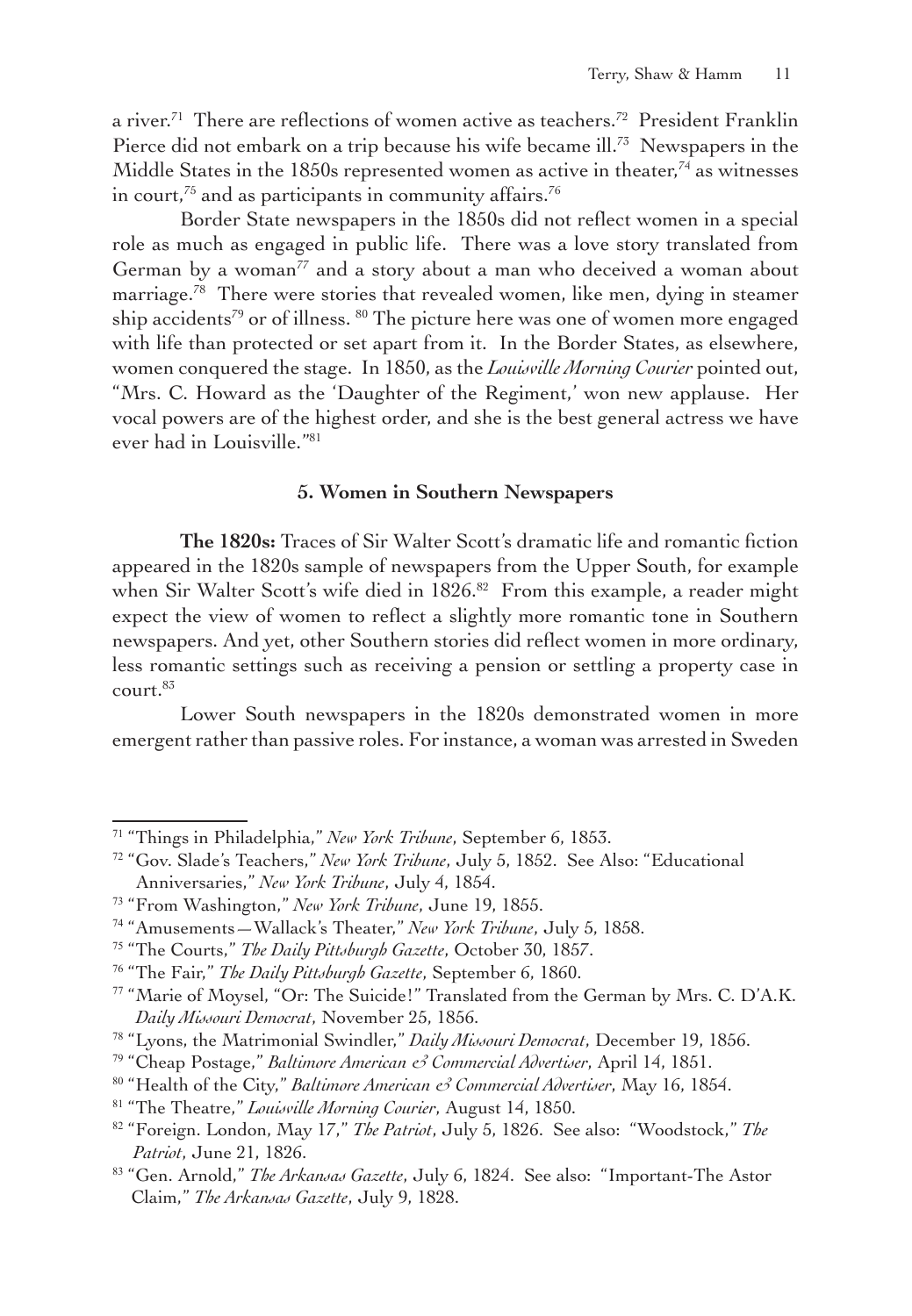for conspiracy,<sup>84</sup> a major actress made her first appearance,<sup>85</sup> and women gathered for a steamboat launching.<sup>86</sup> Also, in Mobile, Alabama a bill was proposed to secure wives against the debts acquired by their husbands before marriage *and* to secure men against the debts of wives under the same circumstances. *The Mobile Commercial Register* reported the law aimed "to secure families against . . . profligate expenditure."87

**The 1830s:** As in other areas in the 1830s, Upper South newspapers portrayed women, who conducted active lives and also felt romantic impulses, sometimes reciprocated. For example, the *Southern Telescope* in Greensboro, North Carolina (then spelled Greensborough) on September 29, 1837 carried a story clipped from another newspaper about the nature of women, observing: "In all the diversity of human feelings and passions, there is none so pure, so deep, and devoted, as woman's love."88 There were stories about "knights" pursuing beautiful women<sup>89</sup> and stories for women from writer Washington Irving.<sup>90</sup> Meanwhile, the *Greensborough Patriot* in 1830 published a letter in which English women chided American women:

How many associations have they formed to promote the emancipation of our Southern slaves? -- and with shame and grief we must acknowledge how few have enlisted themselves on the side of humanity—how little have (sic) been done for the relief of those who are bondmen in the house of their brethren! And why is it thus? Has their passiveness arisen from a contented selfishness?<sup>91</sup>

This surely must have been one of the few Southern newspaper voices to speak out publicly (albeit indirectly) against slavery in the 1830 period as Southern attitudes hardened against any divergent views over slavery. This may attributed to the long-standing Quaker presence in the Greensboro area. Women also participated in the Liberty Party as it arose in this as well as other parts of the nation.

In Lower South newspapers, there was less emphasis on women than in the Upper South, based on the sample from the 1830s. But women and their

<sup>84</sup> "Copenhagen, April 5," *The Mobile Commercial Register*, June 19, 1823.

<sup>85</sup> "Miss Foot—Theatre Royal Edinburgh," *The Charleston Courier*, November 25, 1825. See also: "Theatrical," *The Mobile Commercial Register*, February 20, 1829.

<sup>86</sup> "From The Charleston Mercury, May 11," *The Mobile Commercial Register*, May 25, 1829.

<sup>87</sup> "For The Register," *The Mobile Commercial Register*, May 22, 1829.

<sup>88</sup> "From the Capt Giradeau Patriot," *Southern Telescope*, September 29, 1837.

<sup>89</sup> Alfred Crowquill, "The Blue Knight," *Southern Telescope*, September 29, 1837.

<sup>90</sup> "A Libel," *Arkansas Gazette*, Oct 27, 1835.

<sup>91</sup> "American Females," *Greensborough Patriot*, July 7, 1830.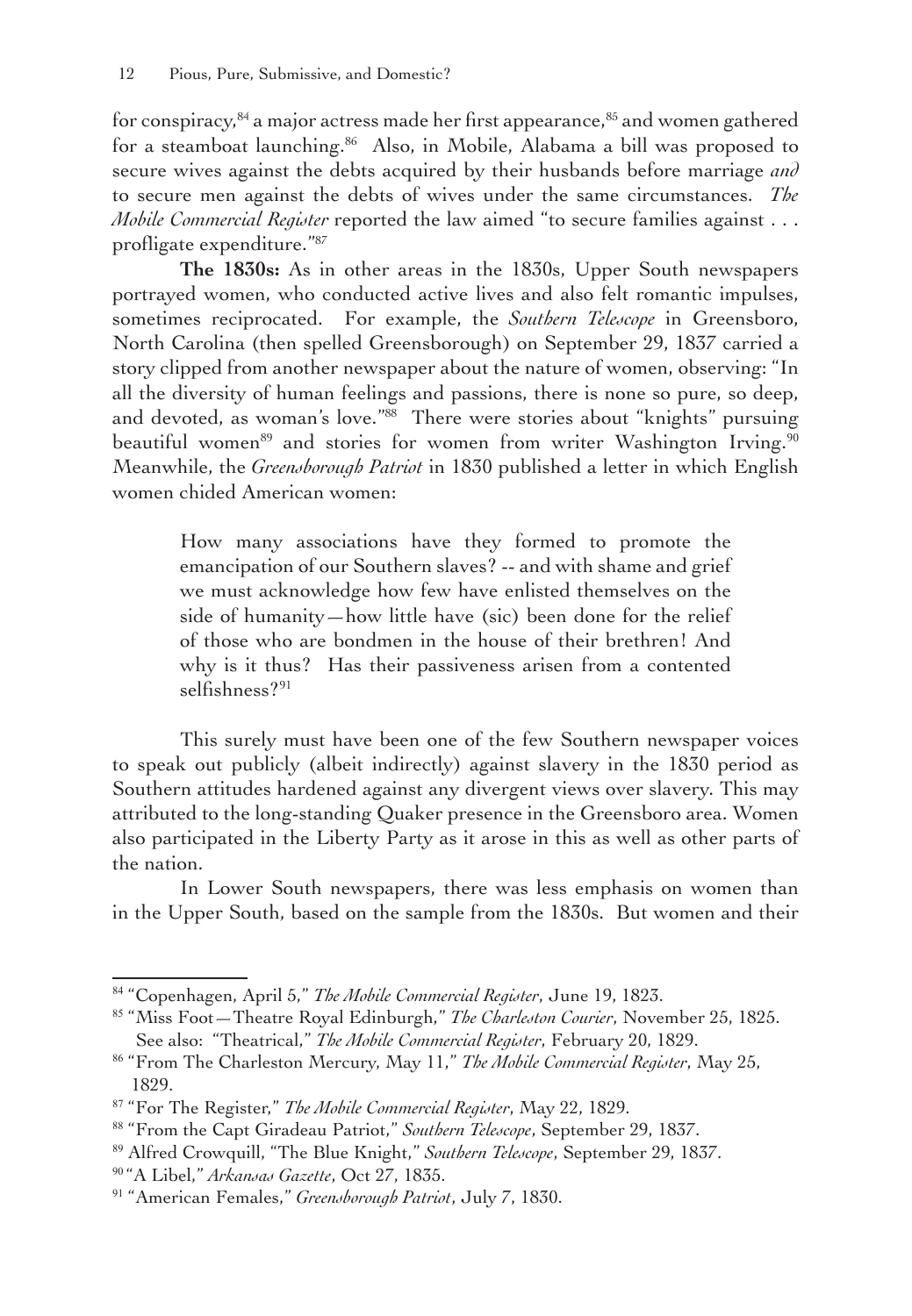entire families died in a major house fire in  $Charleston<sup>92</sup>$  and as in other regions the Lower South celebrated its female authors. The *New Orleans Bee*, in 1834, quoting from the *Southern Argus*, apparently about poet Felicia Hemans, noted:

High sublimity and deep pathos she seldom attains; but she evinces much judgment in the selection of her subjects, and infuses into them a degree of sincerity and maternal tenderness, which cannot fail to engage the best and noblest feeling of the heart! Hers is not the poetry of a day: its immortality is allied to the cause of virtue and morality, and that spirit of Christian benevolence, of which she is such amiable and eloquent advocate.<sup>93</sup>

This suggests that whatever it is that makes women special in their personal and family lives is also likely to make them special as writers. This feeling grows stronger in the 1840s and 1850s. This did not mean that women were like men; women were emerging as themselves separate from men, though they did not merit equal attention in the newspapers, according to the results of this study.

**The 1840s:** In the 1840s in the Upper South, there was also strong interest in Queen Victoria and other European leaders and affairs.<sup>94</sup> There were numerous stories about the special contributions of women to family life.<sup>95</sup> The *West Tennessee Whig* quoted the *Cincinnati Chronicle* and spoke of a passing wagon train in which a woman was glimpsed:

On looking out at the passing train, we see among the foremost, a very comfortable covered wagon one of the sheets is drawn aside, there is an extremely nice looking lady seated inside, very quietly sewing; the bottom of the wagon is carpeted; there are two or three chairs, and at one end there is a bureau, surmounted with a mirror; various articles of convenience and ornament hang the sides (sic)—a perfect prairie boudoir. Blessed be woman! Shedding light and happiness wher'er she goes; with her, the wild

<sup>92</sup> "Distressing Fire, with Loss of Lives," *The Charleston Courier*, May 16, 1831.

<sup>93</sup> "From the Southern Argus, Mrs. Hemans," *New Orleans Bee*, May 16, 1834.

<sup>94</sup> "Foreign," *The Greensborough Patriot*, March 24, 1840. See Also: "Sovereigns of the World," *The Greensborough Patriot*, March 23, 1841; "Correspondence Between the Secretary of State and the Minister of Great Britain, concerning the case of Alexander McLeod," *The Greensborough Patriot*, June 22, 1849; "Federal Exchequer, Speech of Mr. Benton, of Missouri, In Senate, January 13, 1842—On the Cabinet Plan for a Fed. Exchequer," *Richmond Enquirer*, January 18, 1842; "From the New York Sun, Extra, Sept. 4: Arrival of the Caledonia. Fifteen days later from Europe," *Richmond Enquirer*, September 7, 1845.

<sup>95</sup> "Our Jessie, Or, the Exclusives," *The Greensborough Patriot*, August 18, 1840. See Also: "Want of Courtesy a Fault in American Women," *The Greensborough Patriot*, October 27, 1840 and "Mrs. Caudle's Curtain Lecture," *West Tennessee Whig*, June 13, 1845.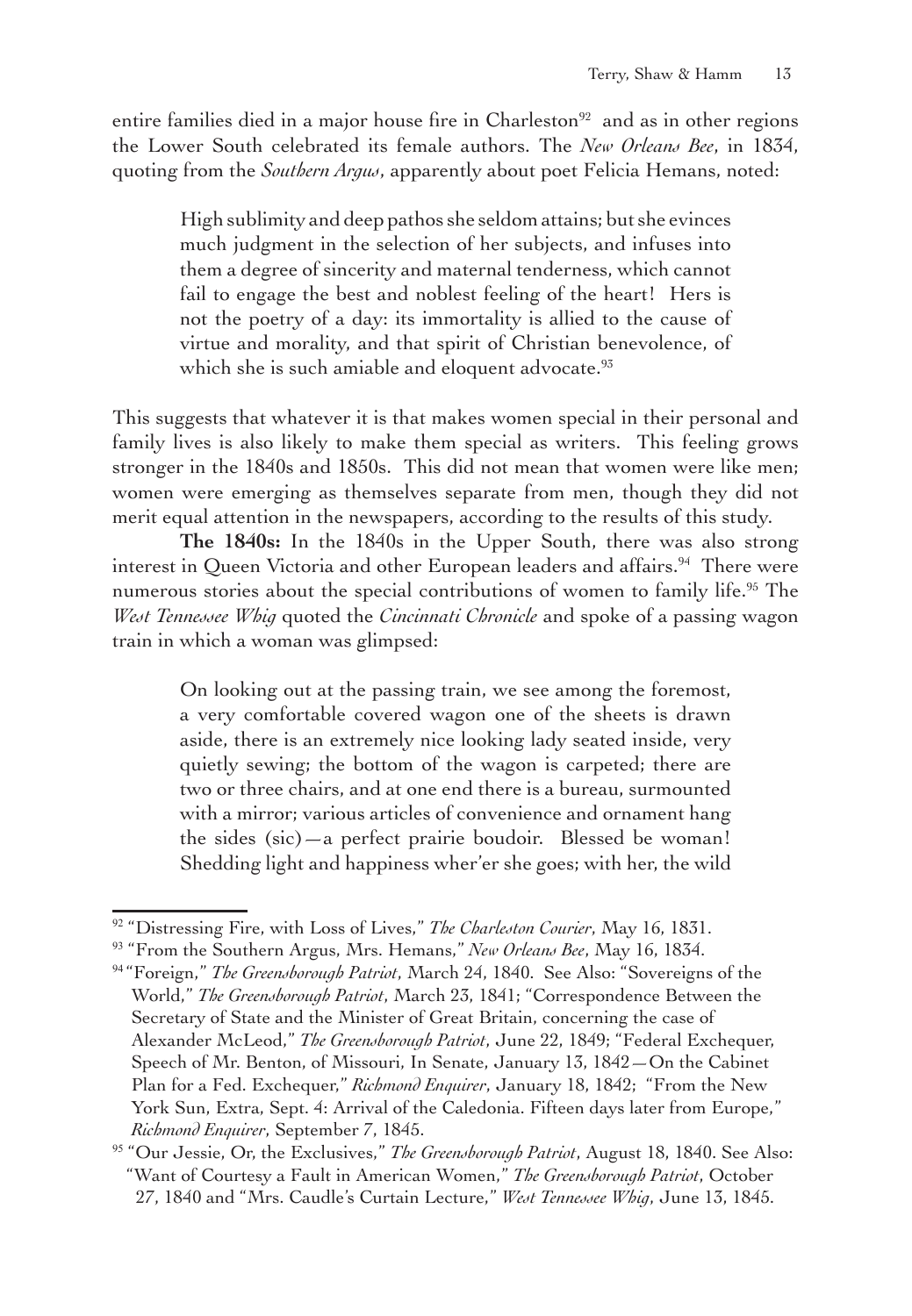prairie will be a paradise! That fine manly fellow riding along by the side of the wagon, looking in so pleasantly, is doubtless the lady's husband; we almost envy him.<sup>96</sup>

Although there is newspaper evidence that women in the Upper South sometimes participated in political party life,<sup>97</sup> worked as informal journalists,<sup>98</sup> and were murder victims,<sup>99</sup> there was an impression of women as somewhat set apart from men, with a special contribution to make as women. The South was different than the other regions, and it was reflected in the newspapers studied.

Lower South newspapers approached women as actresses and reported on the popular romance stories of the 1840s. One newspaper published a literary story about how a woman was wooed, $100$  and in another, a man tricked a young woman's father in order to secure his daughter's hand.<sup>101</sup> But women also won praise on the stage<sup>102</sup> and as performers, especially the famous Swedish singer Jenny Lind.<sup>103</sup> There was a bill introduced to protect the property rights of women when they married and at least two Georgia newspapers endorsed the bill.<sup>104</sup> As was true in the Upper South in the 1840s, there was a hint that women were something special, not necessarily because women were pious, pure, submissive and domestic, but because those characteristics made women central to family life and attractive to men.

**The 1850s:** As opposed to the Border States, Upper South newspapers in the 1850s revealed women as more special than in any emerging public role. The *Richmond Enquirer* published a story in 1851 that urged women to make up their minds about marriage,105 emphasizing that every man should have a wife and every woman should be "blessed with a husband."106 The *Flag and Patriot* of Greensboro, North Carolina urged men to treasure women.<sup>107</sup> Even in newspapers in this region, women engaged in family and community life, while like men, they were burned in fires,<sup>108</sup> attended graduation exercises,<sup>109</sup> and accompanied their

<sup>96</sup> "March of Civilization—Oregon," *West Tennessee Whig*, June 13, 1845.

<sup>97</sup> "For the Patriot, Mr. Saunders at Rockingham – the 'Standing Arm,'" *The Greensborough Patriot*, July 7, 1840.

<sup>98</sup> "California, Charges, Panama," *Arkansas State Gazette*, May 17, 1849.

<sup>99</sup> "Murdered!" *West Tennessee Whig*, June 13, 1845.

<sup>100</sup> "Wooing Extraordinary," *Vicksburg Daily Whig*, October 31, 1842.

<sup>101</sup> "A Good Anecdote," *Houston Telegraph*, April 17, 1844.

<sup>102</sup> "Blackwood's Opinion of Theatrical Dancers," *Mobile Daily Commercial Register and Patriot*, September 7, 1840. See also: "Theatrical," *Mobile Daily Commercial Register and Patriot*, March 18, 1840.

<sup>103</sup> "The Ambassador's Son and the Chanteuse," *The Columbus Enquirer*, June 25, 1845.

<sup>104</sup> "The Bill," *The Columbus Enquirer*, December 3, 1845.

<sup>105</sup> "Origin of Newspapers," *Richmond Enquirer*, January 28, 1851.

<sup>106</sup> "Short Patent Sermon. By Dow, Jr.," *The Daily Journal*, March 18, 1852.

<sup>107</sup> "An Indignant Woman," *The Flag and Patriot*, December 24, 1858.

<sup>108</sup> "Shocking Accident from a Camphine Lamp," *The Daily Journal*, July 5, 1852.

<sup>&</sup>lt;sup>109</sup> "Correspondence of the Dispatch," *Richmond Enquirer*, July 4, 1854. See Also: "The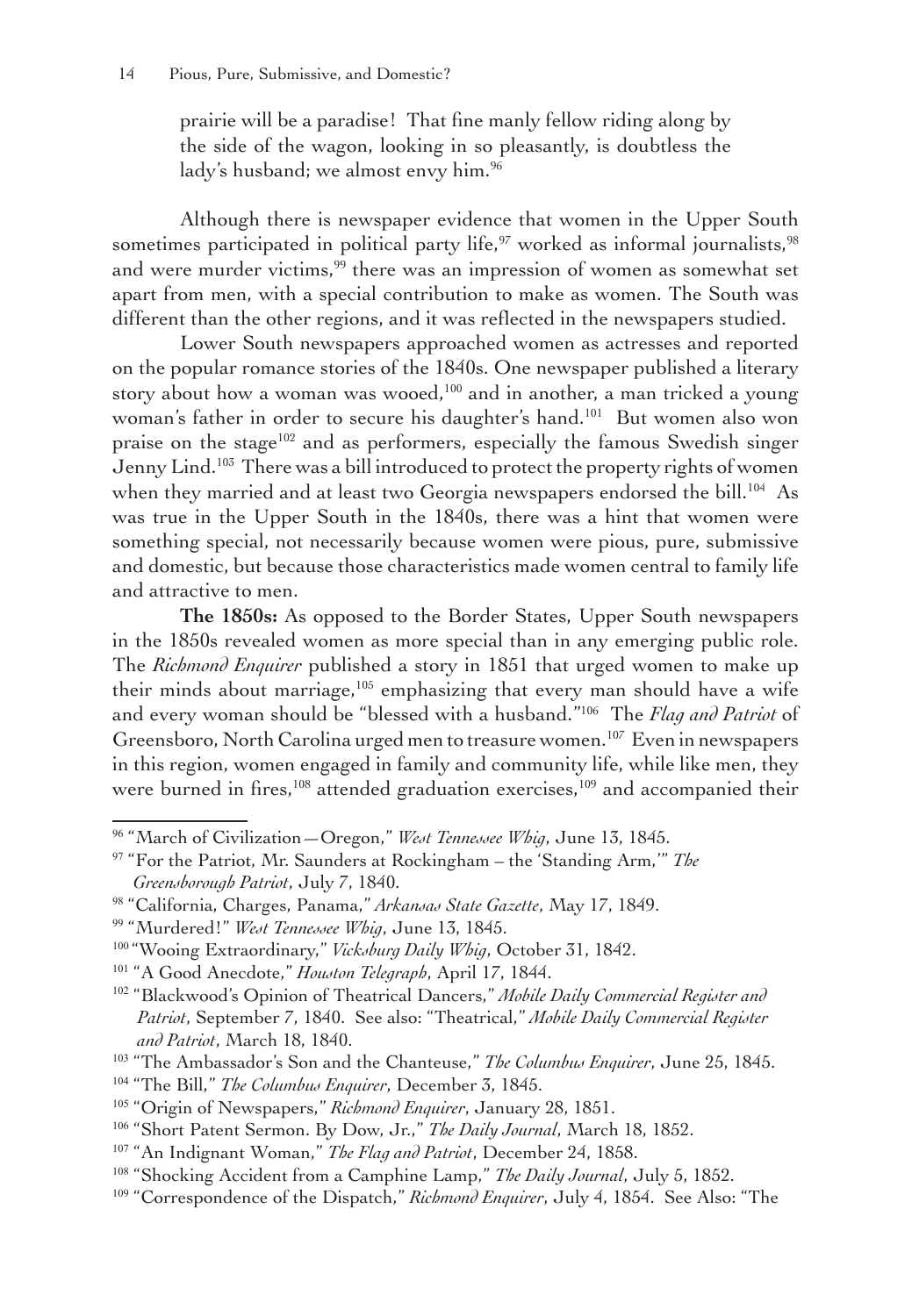spouses on trips.<sup>110</sup> Women also contributed to public life, as in this story about the . . .

. . . Inauguration of the Clay Marble Statue. Thursday was a great day in Richmond, and one that will long be remembered by her citizens. It was the anniversary of the birthday of Henry Clay, and the appointed time for the inauguration of the beautiful marble statue, which the ladies of Virginia had had prepared, and to witness which the people had assembled in masse.<sup>111</sup>

In the 1850s, the *Vicksburg Tri-Weekly Whig* explained, "No relation of women to society is so advantageous to its intellectual and moral interests as that of married ladies."112 This observation presents a dilemma: Married women are excluded from public life and that *enables* them to bolster society's intellectual and moral interests? Why was the writer seemingly disturbed by the exclusion? Or *was* the writer disturbed? Divining author intent over a 170-year divide is problematic, though it does highlight the contradictions inherent in the period.

#### **6. Women in Western Newspapers**

There are fewer references to women in Western Newspapers simply because there were few newspapers in what was defined as the West in the fourdecade run-up to the Civil War.

**The 1820s:** Western newspapers of the 1820s mentioned women only in passing. One story reported English women constructed a monument to the Duke of Wellington, victor of the Battle of Waterloo.<sup>113</sup> One story admonished husbands to provide for their wives<sup>114</sup> and another gave a fictional account of how women related to each other,<sup>115</sup> perhaps particularly important in the more male-populated West.

**The 1830s:** In Western newspapers in the 1830s, women appeared in diverse roles that were certainly not always pious, pure, submissive, or domestic. According to the *Iowa Territorial Gazette and Burlington Advertiser*, Harriet Stoakes worked as a man (Henry Stoakes) in England as a master bricklayer for 25 years before being discovered.116 The *Ohio State Journal* on April 19, 1834 reprinted a story from the *Ohio Temperance Advocate* encouraging women's public efforts:

University of Virginia," *Richmond Enquirer*, July 4, 1854.

<sup>110</sup>*Memphis Daily Appeal*, July 6, 1859.

<sup>111</sup> "Inauguration of the Clay Marble Statue," *The Daily Richmond Enquirer*, April 14, 1860.

<sup>112</sup> "Married Ladies Taking the Veil," *Vicksburg Tri-Weekly Whig*, February 22, 1853.

<sup>113</sup> "Great Britain, & c.," *Columbus Gazette*, June 20, 1822.

<sup>114</sup> "Domestic Troubles," *Columbus Gazette*, November 4, 1819.

<sup>115</sup> "The Lovers Late Visit," *Columbus Gazette*, September 26, 1822.

<sup>116</sup> "From the Manchester Guardian: The Female Husband!" *Iowa Territorial Gazette and Burlington Advertiser*, September 8, 1838.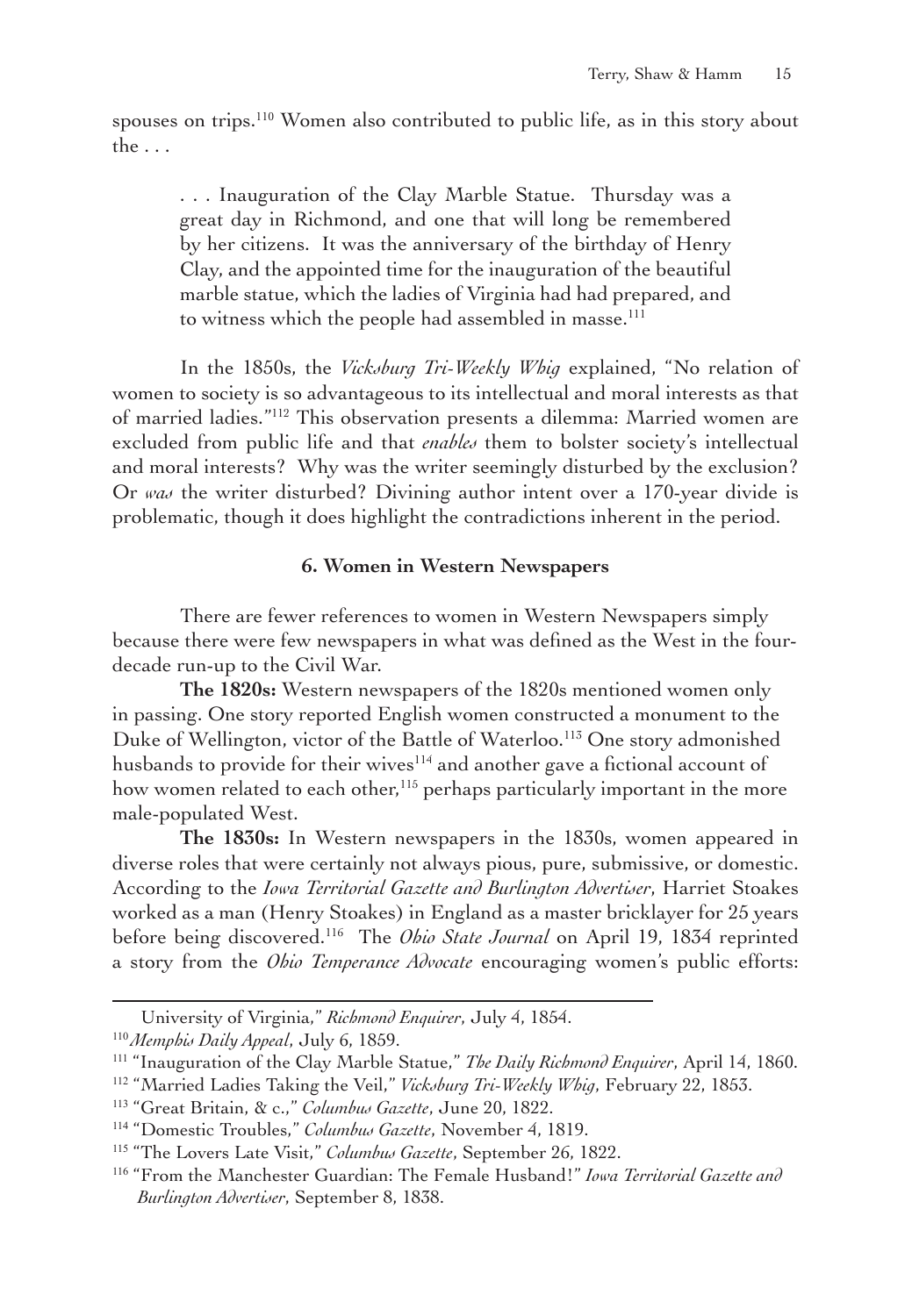"They earnestly solicit every female of Ohio, not only to give to this good cause the sanction of her name, but to enlist all her energies and influence, in its advancement.<sup>117</sup> The story continued, "We are aware, that females have often declined becoming members of Temperance Societies, because they feel that they are in no danger, from the temptations…."118 In territorial Iowa, it was evident every man had a central point in his life, "that spot which is consecrated by the name of wife, and children, and home."119

**The 1840s:** In the 1840s, newspapers of the West portrayed women as participants in life, although there were fewer women than men in the frontier regions (in that period). One fictional account stressed the importance of the sacrifice of women for others<sup>120</sup> and that a man should have a devoted woman at his side around the hearth.<sup>121</sup> One story insisted that if a man drove out his wife, he still needed to support her,<sup>122</sup> while at least one woman was willing to run away with a man who was attempting to evade his creditors.<sup>123</sup> Women also met at benevolence societies in a public charity role.<sup>124</sup>

**The 1850s:** In the 1850s, newspapers in the Western states or territories published accounts of women who underwent operations to remove cancerous growths the size of eggs,<sup>125</sup> died in house fires,<sup>126</sup> raised money for the Presbyterian Relief Society,<sup>127</sup> and participated in fairs<sup>128</sup> and parades.<sup>129</sup> At least one women attracted attention for her boldness wearing bloomer trousers in Baltimore, a Western newspaper told its readers.<sup>130</sup> Women were resilient, as seen in an 1857 story of a female survivor of a scalping.<sup>131</sup> One newspaper argued:

Whatever be a man's station in life, whether higher or lower, public or private, he will become a better man, and escape many a

<sup>126</sup> "Fire," *The Columbus Enquirer*, November 25, 1856.

- <sup>128</sup> "Fair This Afternoon," *San Francisco Daily Herald*, December 20, 1850.
- <sup>129</sup> "St. Patrick's Anniversary," *Detroit Daily Free Press*, March 18, 1857.

<sup>117</sup> "From the Ohio Temperance Advocate: To the Ladies of Ohio," *The Ohio State Journal and Columbus Gazette*, April 19, 1834.

<sup>118</sup> Ibid.

<sup>119</sup> Orville Dewey, "Free Nobility of Labour," *Iowa Territorial Gazette and Burlington Advertiser*, August 19, 1838.

<sup>120</sup> *Daily Sentinel and Gazette*, August 14, 1847.

<sup>&</sup>lt;sup>121</sup> George Lippard, "The Footstep in the Snow-A Tradition of Christmas Night," *Chicago Daily Journal*, November 25, 1846.

<sup>122</sup> "Decisions of the Supreme Court of Ohio at Bank," *Detroit Free Press*, December 20, 1841.

<sup>123</sup> "Arrival of the Hibernia," Detroit *Free Press*, December 18, 1849.

<sup>124</sup> "For The Sentinel & Gazette," *Daily Sentinel and Gazette*, November 25, 1847.

<sup>125</sup> "Power of Mind over Body," *The Columbus Enquirer*, July 8, 1856.

<sup>127</sup> "Ladies' Efforts," *San Francisco Daily Herald*, December 19, 1850.

<sup>130</sup> "The Bloomer Costume Outdone," *The Columbus Enquirer*, May 20, 1856.

<sup>131</sup> "Scalping a Woman on the Plains—Her Extraordinary Fortitude," *Detroit Daily Free Press*, October 30, 1857.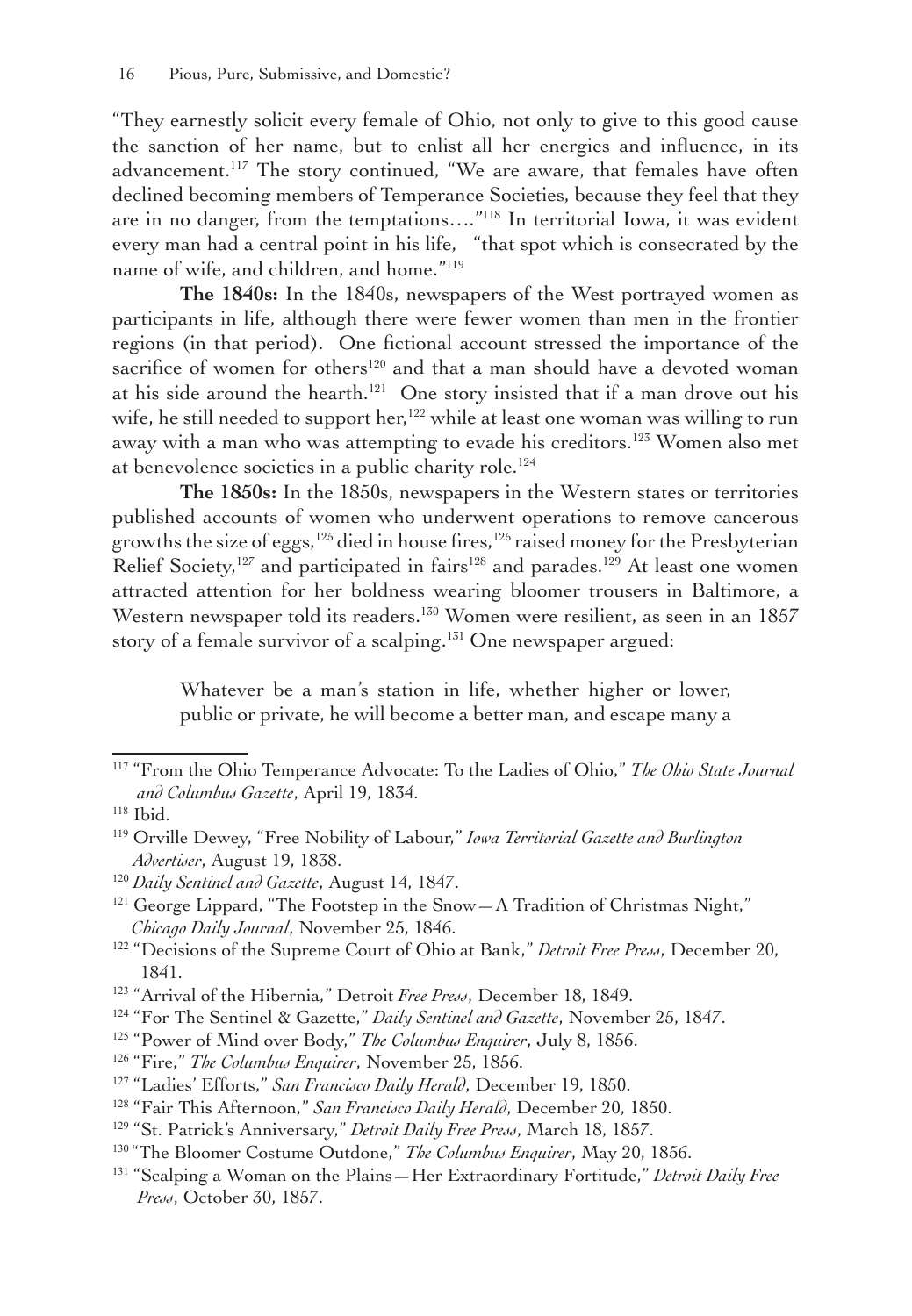disaster, if he will listen in due season to the voice of the intelligent and the refined among the other sex.<sup>132</sup>

Women still thought about men,<sup>133</sup> continued to marry,<sup>134</sup> and at least one wronged, abandoned woman was killed jumping onto a moving train returning home, broke and unable to pay the fare.<sup>135</sup>

But women also insisted on their right to their own individuality and autonomy. The *Columbus Enquirer* published an 1856 story called "Woman's Right to Shawls." The story commented grumpily, "A Western lady thus vigorously asserts the exclusive right of the sex to wear shawls. The next innovation (for men) will be to don . . . petticoats and shifts."136

#### **7. A Quantitative Comparison**

So, what, in sum, was the picture of women reflected in newspapers? They were to a far lesser extent than Welter saw it, pious, pure, submissive, and domestic. Women, like men, were also clearly caught up in life's events and if newspapers are indeed the first draft of history, women were certainly prominent. They were clearly part of wider society and intimately involved in greater events and broader pursuits than a look only at women's magazines and books would suggest. Something else is at work in newspapers, given that they try to chronicle with some reasonable degree of accuracy the warp-and-weft of a culture in the midst of it. For nearly 90 years, historians have acknowledged the value of newspapers in documenting events. Historian Lucy M. Salmon in 1923 recognized the importance of newspapers as historical sources<sup>137</sup> as did James Ford Rhode in his 1966 *History of the United States from the Compromise of 1850.*<sup>138</sup> Political scientist Richard Merritt sampled colonial newspapers to see if he could detect the emergence of an American community.<sup>139</sup> Social scientist and historian Donald L. Shaw pioneered the use of newspaper content analysis as a powerful primary source for scholars.<sup>140</sup>

If true and if this 41-year study is accurate, a certain reconsidering and reordering of previous views is demanded. Women starred on the stage,

<sup>132</sup> "The Society of Ladies," *San Francisco Evening News*, November 8, 1853.

<sup>133</sup> "A Woman's Thoughts about Men," *Indianapolis Daily Journal*, January 15, 1860.

<sup>134</sup> "A Wedding," *Indianapolis Daily Journal*, December 19, 1860.

<sup>135</sup> "The Greencastle Railroad Accident," *Indianapolis Daily Journal*, November 26, 1860.

<sup>136</sup> "Woman's Right to Shawls," *The Columbus Enquirer*, January 22, 1856.

<sup>137</sup> Lucy M. Salmon, *The Newspaper and the Historian* (New York and Oxford: Oxford University Press, 1923).

<sup>138</sup> James Ford Rhode, *History of the United States from the Compromise of 1850* (New York: MacMillan, 1966).

<sup>139</sup> Richard L. Merritt, *Symbols of American Community 1735-1775* (New Haven: Yale University Press, 1966).

<sup>140</sup> Shaw, "At the Crossroads."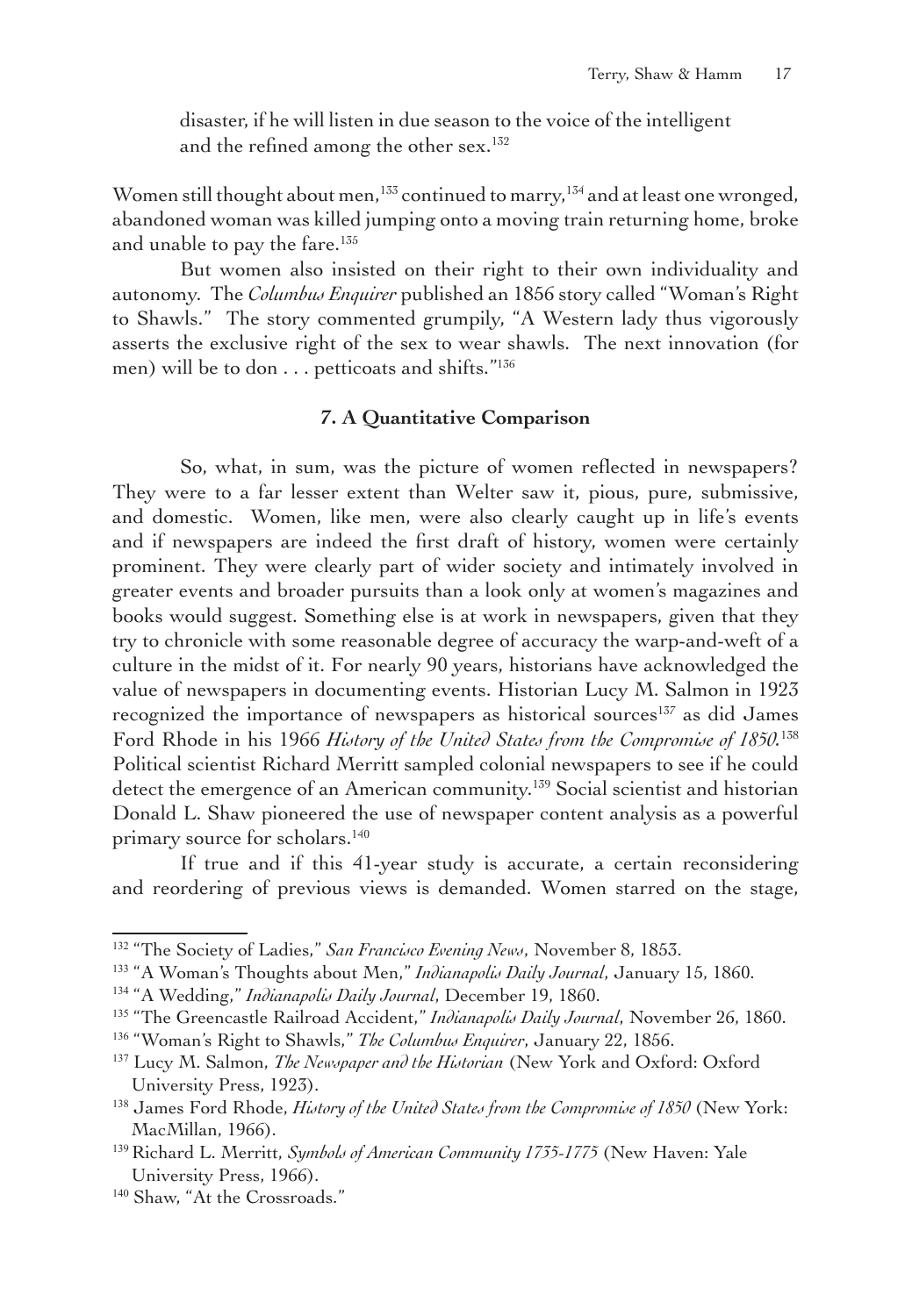participated in church life, and helped organize community events, all in a sphere well outside the traditional roles Welter identified, though her observations are plainly still valid, given her source material. The current study adds nuance and expands the popular view of women during the 1820-1860 era. Women were not always victims, passively participating in life, but they were not usually leaders either. Often they did not have first names of their own, but based on their relationships with men and even as appendages of their husbands: "Mr. and Mrs. Edward Smith" or "Edward Smith and wife." They were not exactly invisible, but they were certainly blurry. The newspaper evidence suggests a more complex picture of women's roles in American history, culture, and events. The newspaper articles reflect nuances, so a content analysis was conducted to compare the stories about women quantitatively.

The 271 stories involving women were divided into three categories for the 1820-1860 decades. Briefly, stories that seemed to reflect women, at least indirectly, as pious, pure, submissive, or domestic were designated as "Special" as in the following excerpt:

His only daughter, the incomparably beautiful Elvina, was the sole object of his love and fear; her filial tenderness was the cause of the first, her wit and beauty of the latter; for, as the fairest flowers attract the bees...<sup>141</sup>

Stories that mentioned women as part of a larger event, such as attending a country fair or as victims of events, such as being injured in an accident or fire, were sorted as an "Event." The following article was considered an Event: "The building, which was a large three story stone one, was the property of Mrs. Ann Hall, and we understand was not insured."142

Stories about women as actors, writers, singers, or as organizers of events that showed community leadership or enterprise were coded as "Active" as in this example:

Holliday Street Theatre. Miss Julia Dean. The accomplished lady whose name forms the caption of this article commenced an engagement at Holliday St. Theatre last evening- as Mrs. Haller, in the celebrated play of "The Strangers". We never saw this unrivalled actress perform to better advantage, or with more spirit.<sup>143</sup>

For an intercoder reliability check, 30 stories, or 11% of the sampled 271, were selected randomly and two coders sorted them independently. The percentage of

<sup>141</sup> Alfred Crowquill, "The Blue Knight," *Southern Telescope*, September 29, 1837.

<sup>142</sup> "Cotton Factory Burnt," *Baltimore American & Commercial Advertiser*, March 18, 1844.

<sup>143</sup> "Holliday Street Theatre," *Baltimore American & Commercial Advertiser*, March 18, 1851.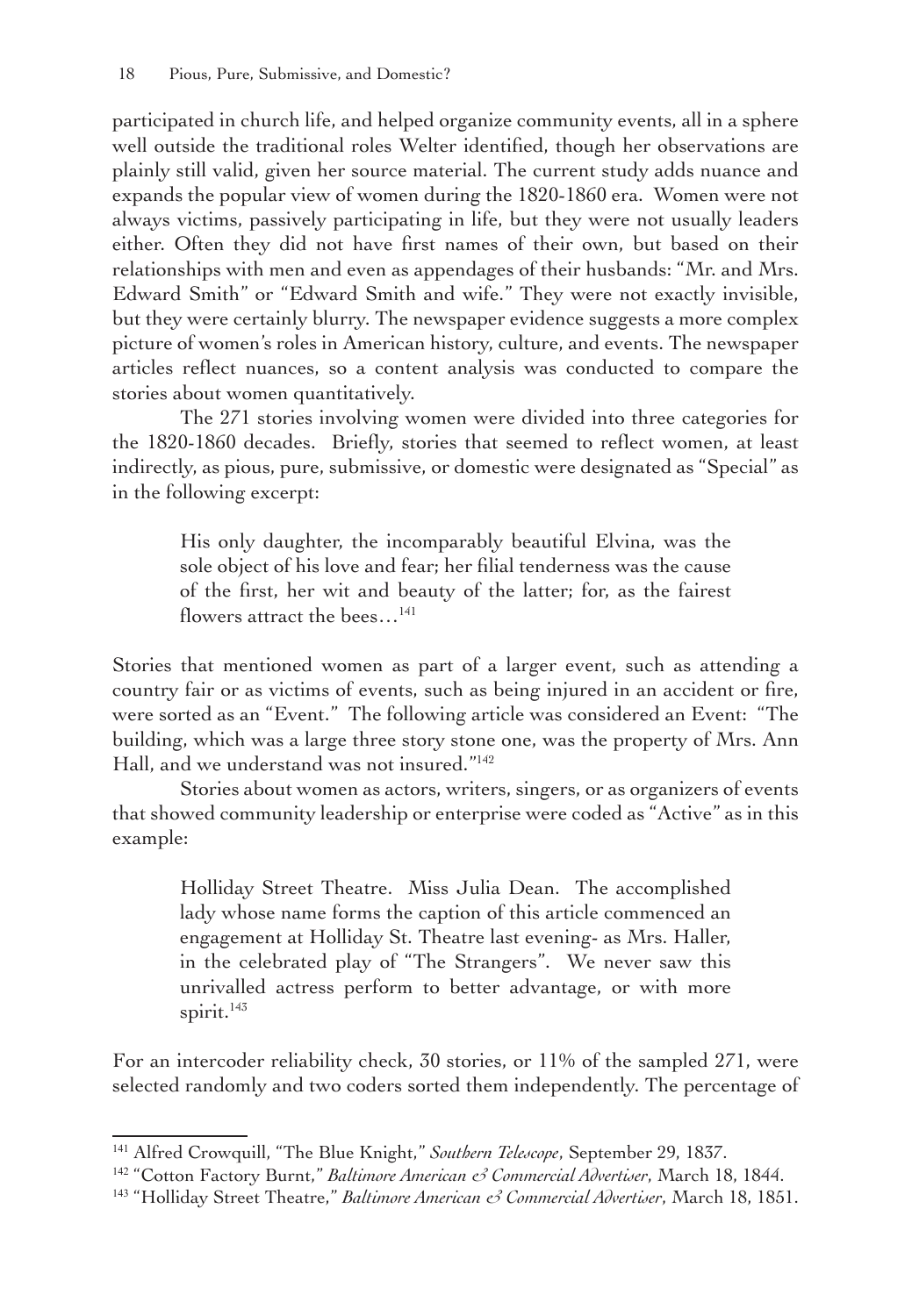agreement was 86.6%.

Who wrote these stories? This study looked at three types of stories about women by regions and by journalistic sources. The source of the news stories for 245 of the 271 stories could be determined with fair confidence. Twenty-six stories were dropped for which the journalistic source could not be determined. Those stories that were clipped were identified in the sample paper as having a source in another newspaper usually listed by title. The words were often "from" with the newspaper mentioned. Sometimes editors commented a great deal on a clipping, so much so that it seemed more editor than clipping. In that case, the source was considered the editor. Sometimes the editor just mentioned the clipping with a line or two and was coded as a clipping.

Reporters of a sort were evident because the events had occurred very recently and focused on facts with almost no opinion. There were occasionally correspondents who sent in stories and were considered as reporters in our analysis. Generally editors were easy to identify because they comment on events, provide opinion, and make their point of view very clear. Bylines were seldom, if ever, used. Perhaps one of the unanticipated and significant findings of this study – and something content analysis is powerful at uncovering – is that reporters seemed to be emerging decades before historians currently believe.

Letters about news events or containing comment ran in  $18<sup>th</sup>$  century newspapers, something evident in the 19<sup>th</sup> century as well as in our national sample. After the formation of the Associated Press in 1846, a few wire stories began to appear. Wire stories are nearly always short and indicated as being from a wire service.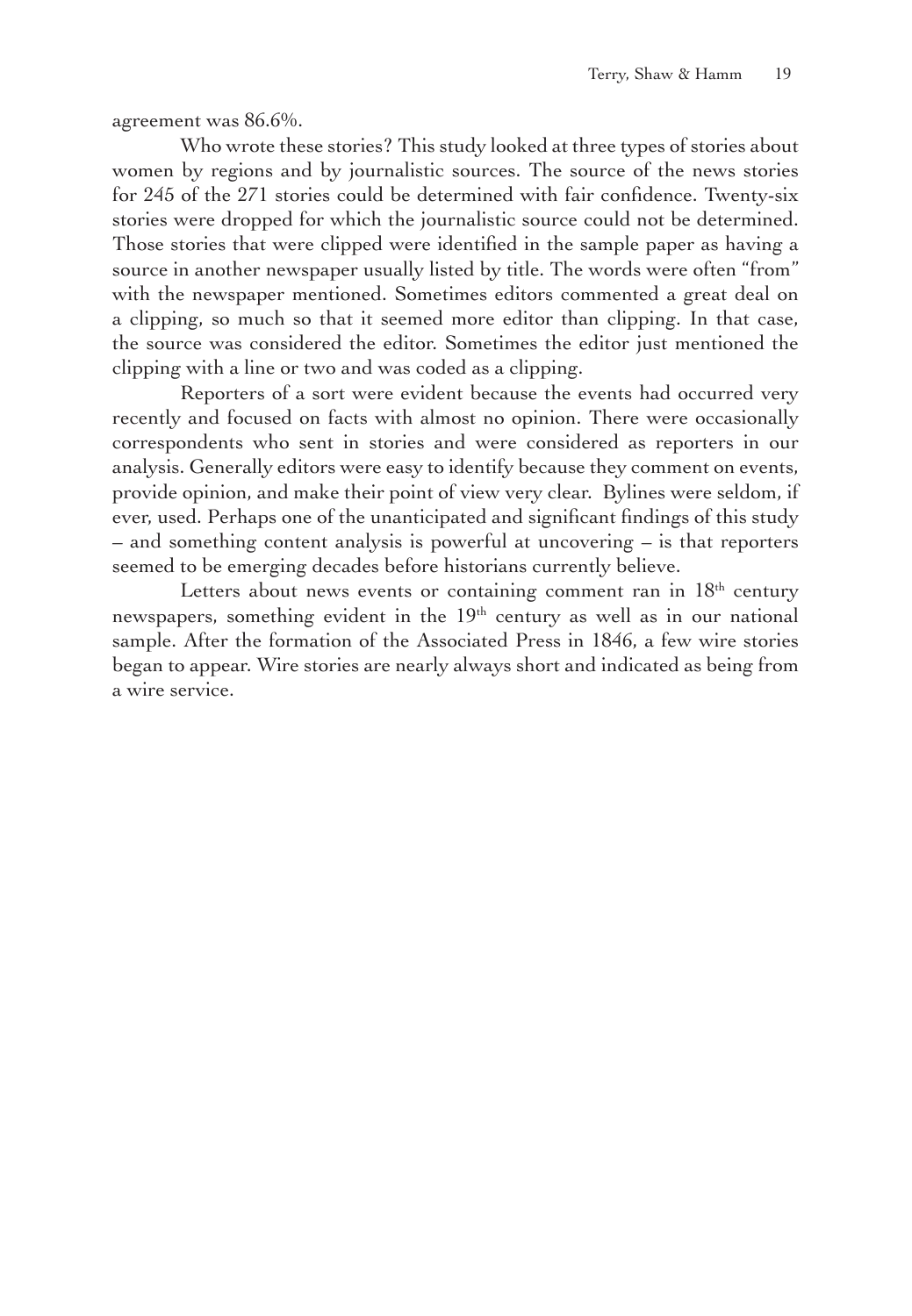| 1820-1860        | North          | South          | West             | <b>Total</b>   | Percentages    | Total % |
|------------------|----------------|----------------|------------------|----------------|----------------|---------|
| Editors          |                |                |                  |                |                |         |
| Women as active  | 3              | $\overline{4}$ | $\overline{0}$   | $\overline{7}$ | 0.27           |         |
| Women in events  | 5              | 5              | $\boldsymbol{0}$ | 10             | 0.38           |         |
| Women as special | $\mathbf{1}$   | $\overline{7}$ | $\mathbf{1}$     | 9              | 0.35           |         |
| Total            |                |                |                  | 26             |                | 0.11    |
| Clippings        |                |                |                  |                |                |         |
| Women as active  | $\overline{2}$ | 6              | $\mathbf{1}$     | 9              | 0.07           |         |
| Women in events  | 32             | 27             | 6                | 65             | 0.54           |         |
| Women as special | 18             | 23             | 6                | 47             | 0.39           |         |
| Total            |                |                |                  | 121            |                | 0.49    |
| Letters          |                |                |                  |                |                |         |
| Women as active  | $\overline{2}$ | $\overline{2}$ | $\overline{0}$   | $\overline{4}$ | 0.22           |         |
| Women in events  | $\overline{2}$ | 5              | 3                | 10             | 0.55           |         |
| Women as special | 3              | $\mathbf{1}$   | $\overline{0}$   | $\overline{4}$ | 0.22           |         |
| Total            |                |                |                  | 18             |                | 0.07    |
| <b>Handouts</b>  |                |                |                  |                |                |         |
| Women as active  | $\mathbf{1}$   | $\overline{0}$ | $\overline{0}$   | $\mathbf{1}$   | 0.25           |         |
| Women in events  | $\overline{2}$ | $\theta$       | $\mathbf{1}$     | 3              | 0.75           |         |
| Women as special | $\overline{0}$ | $\theta$       | $\theta$         | $\overline{0}$ | $\overline{0}$ |         |
| Total            |                |                |                  | $\overline{4}$ |                | 0.02    |
| <b>Reporters</b> |                |                |                  |                |                |         |
| Women as active  | 8              | $\theta$       | $\theta$         | 8              | 0.12           |         |
| Women in events  | 40             | $\overline{7}$ | $\overline{7}$   | 54             | 0.79           |         |
| Women as special | $\overline{4}$ | $\overline{0}$ | $\overline{2}$   | 6              | 0.09           |         |
| Total            |                |                |                  | 68             |                | 0.28    |
| <b>Wires</b>     |                |                |                  |                |                |         |
| Women as active  | $\theta$       | $\overline{0}$ | $\overline{0}$   | $\overline{0}$ | $\overline{0}$ |         |
| Women in events  | 5              | $\overline{0}$ | 3                | 8              | $\mathbf{1}$   |         |
| Women as special | $\overline{0}$ | $\overline{0}$ | $\overline{0}$   | $\overline{0}$ | $\overline{0}$ |         |
| Total            |                |                |                  | 8              |                | 0.03    |
| Column Total     | 128            | 87             | 30               | 245            |                |         |

**Figure 1** Sources by News about Women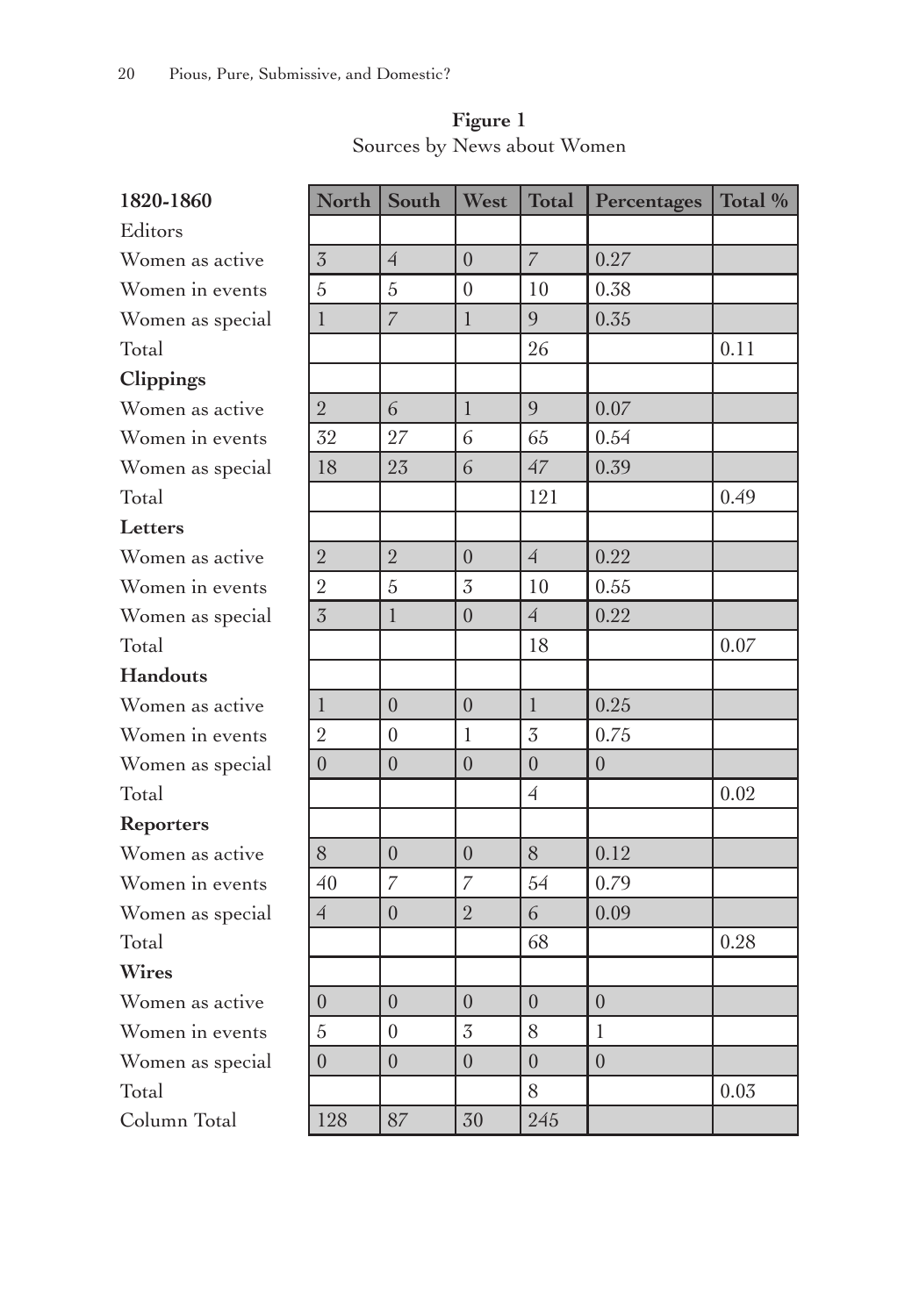Sources of stories about women are evident in Figure 1 in which stories from New England, the Middle States, and the Border States are grouped. For the national sample as a whole, 29 stories (12%) of the 245 showed women on stage as writers or in other ways in leadership roles. A total of 156 stories (61%) mentioned women in connection with Events. In 66 articles (27%), women were coded as Special. So, more than half of the time women were part of Events, though close to one-third of stories did treat women as Special. Women were featured as artists or leaders in one of every 10 story. These 1820-1860 newspapers stories suggest women were at least at the start line of the race to equality with men, a race many regard as ongoing.

Taking Figure 1 as a whole, editors accounted for about one story of ten (11%) about women, while clippings selected by editors account for nearly half (49%). This was a standard procedure in the 19th Century and enabled readers to benefit from other perspectives. But reporters, who became much more numerous in the American press after the 1820-1860 years, did account for one story of every four (28%) as defined by the study, and reporters were much more focused on women in events than in any other dimension of their lives. Of course, women in theater or women as authors could sometimes be Events.

#### **8. Conclusions**

This research argues that while women did not take up very much of newspaper coverage in the 1820-1860 years, the coverage of women presented them in the many complex roles of their lives. Women were mothers, sisters, wives, and grandmothers and were members and organizers of church groups. Women were helpful to all members of the family and community at times, but also were injured when they fell off horses, drowned when steamboats exploded, were honored by funerals if they were prominent, and were active in community and even political life at times. Women were important contributors to culture in their own right. This study indicates the most prominent roles for women were as actresses, authors, and singers and in other ways that engaged the larger culture. Women were far more than the Cult of True Womanhood limits them.

In many stories, women were Special if not always pious, pure, submissive and domestic. But women were obviously more than that as reflected in the newspapers of the four decades studied. And in the years after the Civil War, women came to play important roles in the fight for reproductive rights and the suffrage and temperance movements. This study looked at women in an early part of their struggle for a fair and integral place in American society – and women could be seen assuming those roles. While the picture is mixed in terms of portrayals of women, the stories of reporters suggest that the changes coming partly reflected a more professional style of journalism, although that is for future studies of this topic. Editors – and the clippings they selected for publication – did reflect a softer side of women than did reporters. Reporters focused more on events. Regional differences give a slight suggestion that women are treated a bit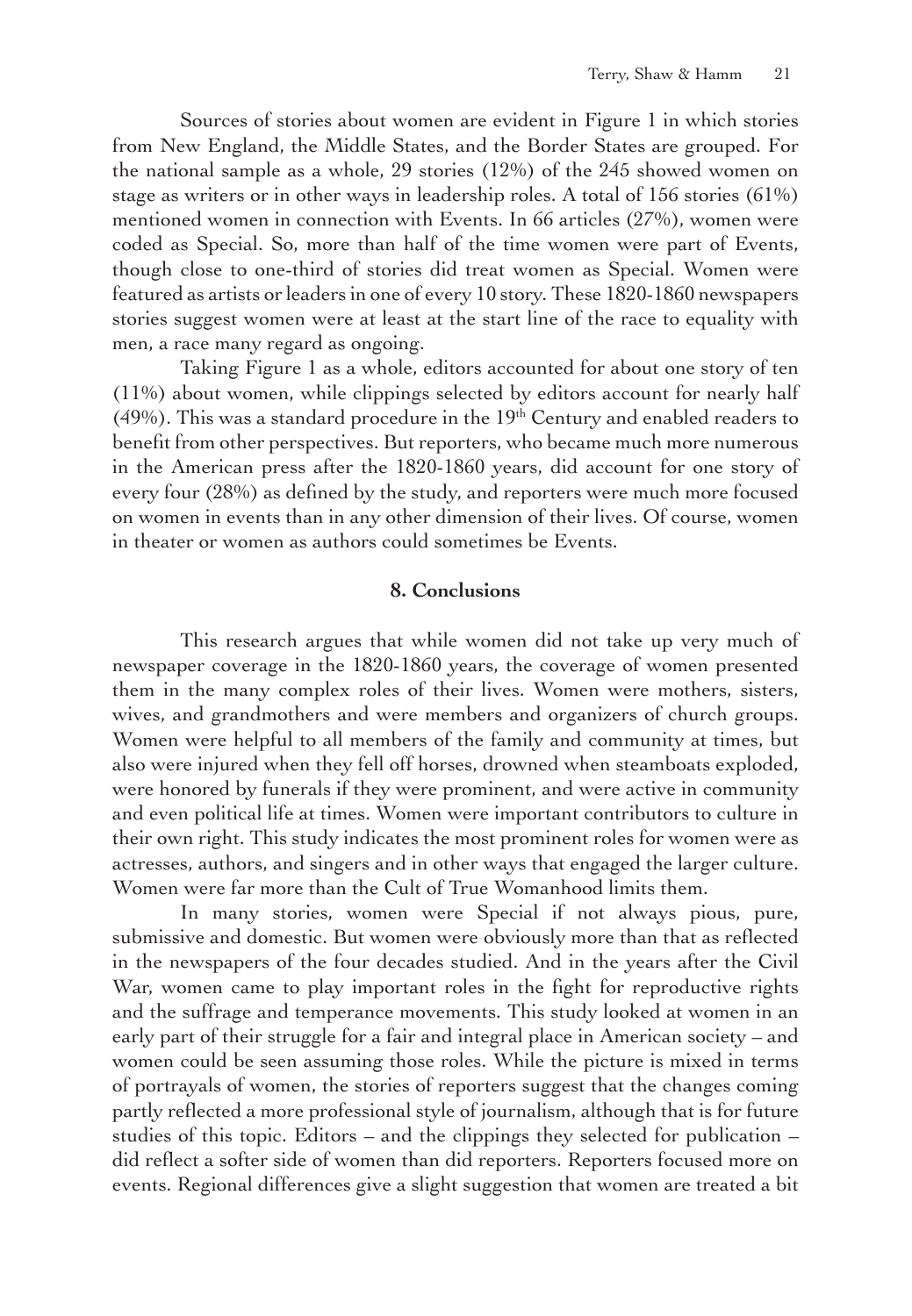more special in Southern newspapers than in their Northern counterparts. But Southern newspapers were less often in urban environments with fewer financial resources and smaller subscriber bases and were probably forced to use more clippings, perhaps affecting the results. The sheer lack of numbers in Western states undoubtedly skewed those results as well. Figure 1 does show that women treated as Special is more often associated with editors (35%) and clippings (39%) than any other source.

#### **Figure 2** Sources

| Sources   | Percent News<br><u>from source</u> | Percent women as<br><i>"Special" from source</i> | Percent difference |
|-----------|------------------------------------|--------------------------------------------------|--------------------|
| Editor    | 11\%                               | 35%                                              | 24%                |
| Clippings | 49%                                | 39%                                              | 10%                |
| Letters   | 7%                                 | 22%                                              | 15%                |
| Handouts  | 2%                                 | $0\%$                                            | $2\%$              |
| Reporters | 28%                                | 9%                                               | 19%                |
| Wires     | $3\%$                              | $0\%$                                            | 3%                 |

Sources played a key role. Figure 2 shows that while editors accounted for 11% of all the stories, their stories treated women as Special in more than one third of the articles (35%). At the same time, editors clipped other newspapers in nearly half the instances. Many of the stories (39%) treated women as Special. This is also true of letters to the editor. Reporters did not write about women as Special very often and neither did wire services. It can be argued that women were occasionally treated as pure and pious, but such views apparently lingered in the minds of editors who wrote about women and wire editors who selected stories touching on women.

Women themselves were leaving the safety and/or familiarity of those special perceptions to participate in life as community activists, actresses, and writers. Perhaps impressions of women and how newspapers described them were colored by Victorian values and Dickensian images of them, both then and during the intervening years down to the present.

A transformation of women and their roles can be observed in these newspaper stories, when considered as a whole. Moreover, it can be demonstrated that the developing profession of journalism with its emphasis on fact-gathering and events transformed women as well (or at least the perception and representation of women).144 Editors especially, regardless of region, reflected a more romantic

<sup>144</sup>Women also were journalists and journalism historians Marion Marzolf and Maurine H. Beasley, among others, have contributed greatly to our understanding of women as journalists in the United States. See: Marion Marzolf, *Up from the Footnote: A History of Women Journalists* (New York: Hastings House, 1977) and Maurine Hoffman Beasley, Sheila Silver, and Maurine Hoffman, *Taking Their Place: A Documentary History*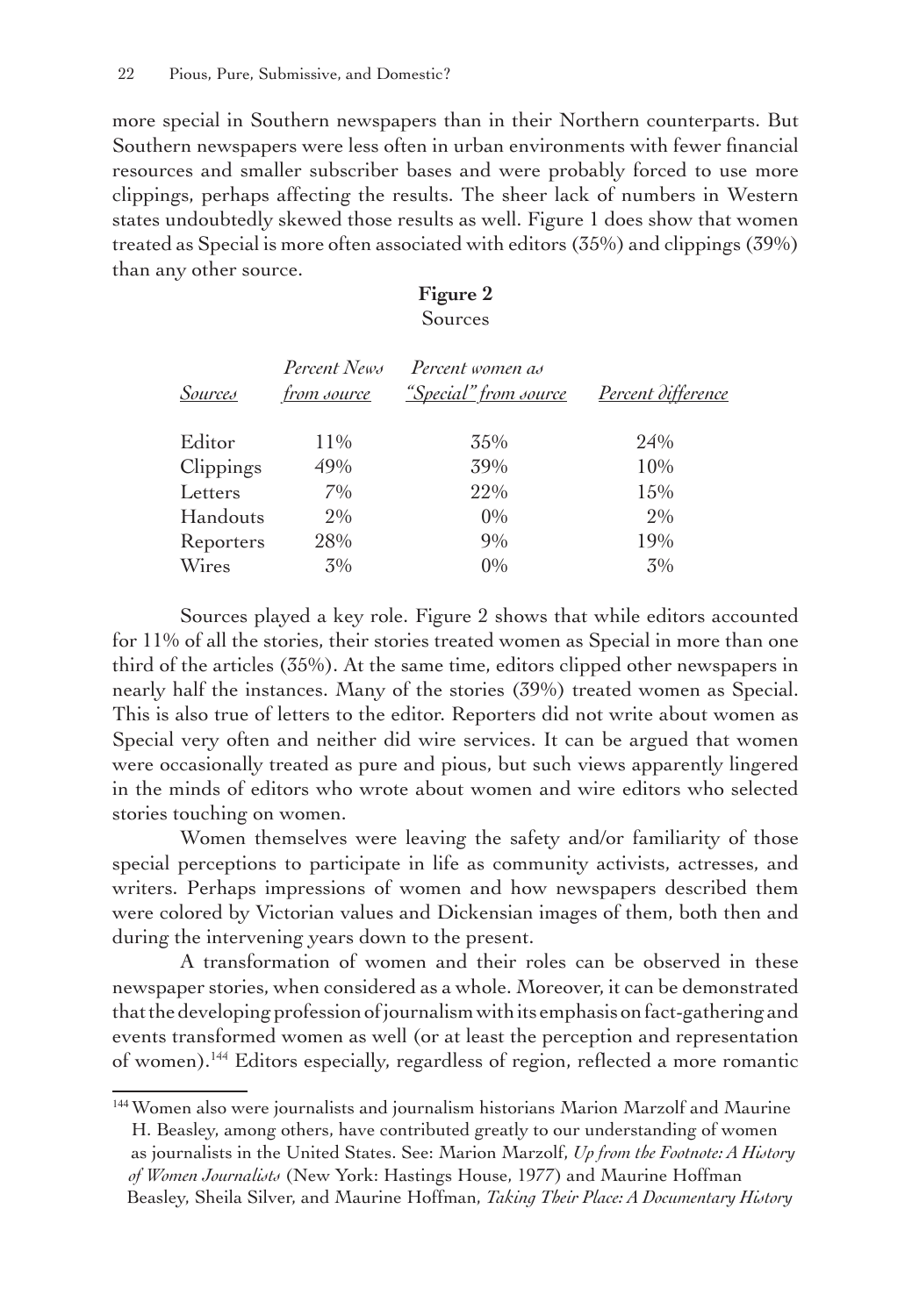view of the role women played, a role that women were already altering by actions they took while being frequently – even invariably – neglected or condescended to by the overwhelmingly male reporters and editors. Newspaper stories from 1820-1860 reflected women, when they were mentioned, as mostly caught up in news events, but decidedly not in the limited and constrained roles that Welter assigned them through their representation in magazines, books, and other periodicals devoted to women, rather than general circulation newspapers aimed at wider, more general audiences. These consistent findings do not necessarily contradict the view from specialized women's publications of women as pious, pure, submissive, and domestic, but it undeniably broadens and contextualizes modern perceptions of women of the early to mid-19<sup>th</sup> Century in the United States.

 The overall impression gained from this study is of women, not as simply pious, pure, submissive, and domestic, but as part of a tapestry of general life: ordinary, boring, normal. The image of women taken away is one of active participants in life and events beyond the home. Unquestionably, women were referred to in traditional ways, and they were represented through the prism of a societal lens as the weaker and subservient sex. Yet, women transcended these roles and became partners – perhaps not equal ones – in general culture and society. Newspapers sketched a picture of women, collectively, who *were* pious and *purposeful*, pure as well as *involved*, submissive but sometimes *assertive,* and domestic while *determined*. Women were editors, activists, wives, criminals, victims, society doyens, prostitutes, laundry workers, mothers, slaves, business owners, farmers, and pioneers – practically the entire range of professions outside government, religion, and big business. In general audience newspapers, women transcended the facade Welter identified in the specialized magazines catering to them, that of women reinforcing their own self images. Newspapers provide a more unvarnished and encompassing perception and what can be seen is a more complete and complex picture of women, not at the periphery but in the heart of events.

*of Women and Journalism* (Washington, D.C.: American University Press in cooperation with the Women's Institute for Freedom of the Press, 1993).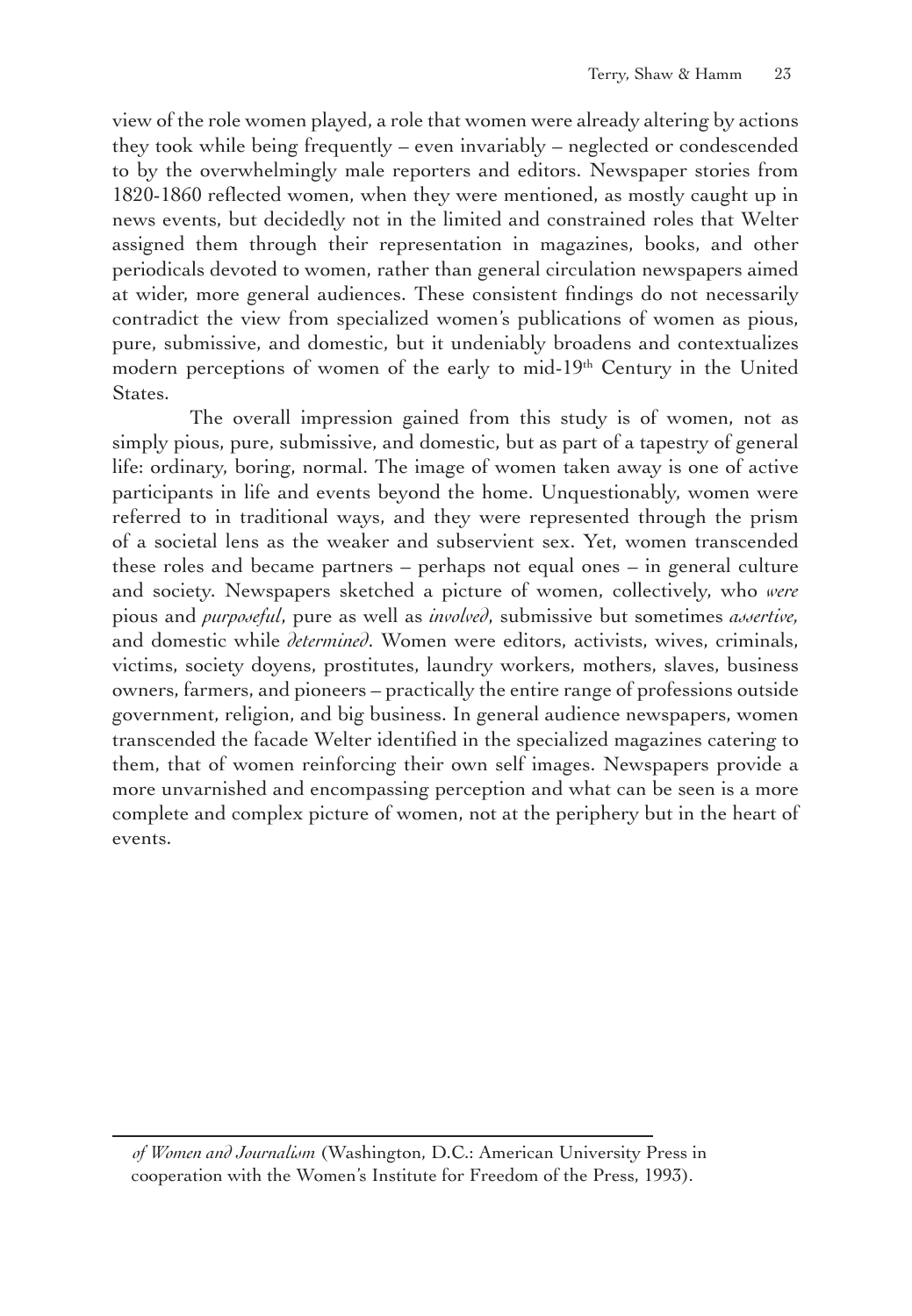#### **Works Cited**

- Beasley, Maurine Hoffman, Sheila Silver, and Maurine Hoffman. *Taking Their Place: A Documentary History of Women and Journalism*. Washington, D.C.: American University Press, 1993.
- Folkerts, Jean and Dwight L. Teeter, Jr. and Keith Kincaid. *Voices of a Nation: A History of Mass Media in the United States*. Boston: Pearson/Allyn & Bacon, 2002.
- Freidan, Betty. *The Feminine Mystique.* New York: Norton, 2001.
- Marzolf, Marion. *Up from the Footnote: A History of Women Journalists.* New York: Hastings House, 1977.
- Merritt, Richard L. *Symbols of American Community 1735-1775*. New Haven: Yale University Press, 1966.
- Rhode, James Ford. *History of the United States from the Compromise of 1850*. New York: MacMillan, 1966.
- Ronald J. and Mary Saracino Zboray. *Voices without Votes: Women and Politics in Antebellum New England*. Durham: University of New Hampshire by the University Press of New England, 2010.
- Ronald J. and Mary Saracino Zboray. *Everyday Ideas: Socioliterary Experience among Antebellum New Englanders*. Knoxville: University of Tennessee Press, 2006.
- Ronald J. and Mary Saracino Zboray. "Gender Slurs in Boston's Partisan Press during the 1840s." *Journal of American Studies* 34 (December 2000): 413- 445
- Ronald J. and Mary Saracino Zboray. "Whig Women, Politics, and Culture in the Campaign of 1840: Three Perspectives from Massachusetts." *Journal of the Early Republic* 17 (Summer 1997): 279-314.
- Ryan, Mary P. *The Empire of the Mother: American Writing about Domesticity 1830 1860.* New York: The Haworth Press, Inc. 1982.
- Salmon, Lucy M. *The Newspaper and the Historian*. New York and Oxford: Oxford University Press, 1923.
- Shaw, Donald L. "Some Notes on Methodology: Change and Continuity in American Press News 1820-1860." *Journalism History* 8:2 (1981): 51-53, 76.
- Shaw, Donald L. "At the Crossroads: Change and Continuity in American Press News 1820-1860." *Journalism History* 8:2 (1981): 38-50.
- Stempel III, Guido H. "Content Analysis." *Mass Communication Research and Theory*. Guido H. Stempel III, David H. Weaver, and G. C. Wilhoit, eds. Boston: Allyn & Bacon, 2003: 209-219.
- Welter, Barbara. "The Cult of True Womanhood: 1820-1860." *American Quarterly* 18:2 (1966): 151-174.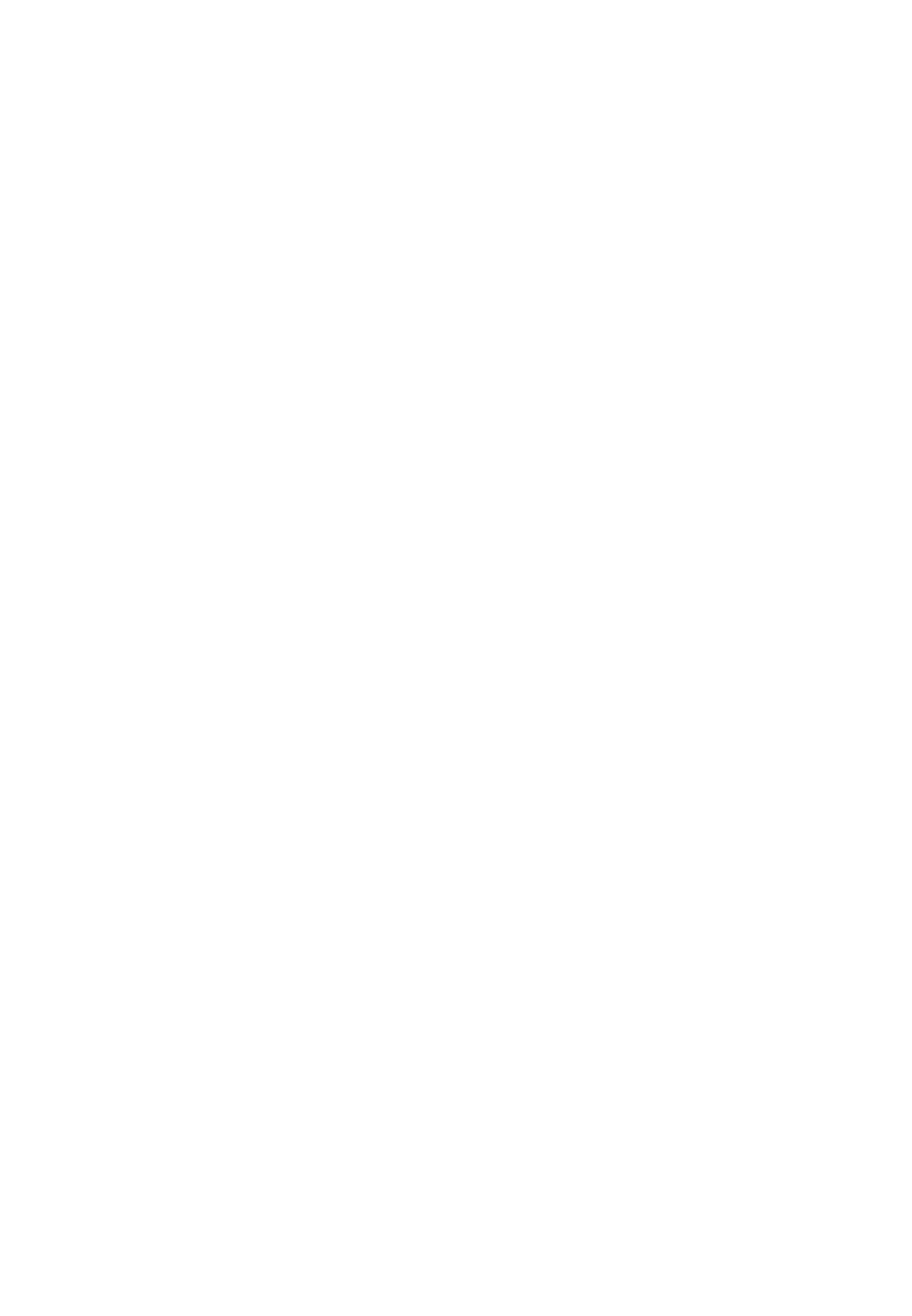#### **Gold Watches and Old Maids: The Lowell Offering's Role in the Emerging Social Consciousness of 19th Century Factory Girls, 1840-1845**

#### Caitlin Leary

In this paper, the development of class and gender consciousness among the Lowell *Mill Girls female textile workers living and working in Lowell, Massachusetts at the rise of U.S. industrialism is examined through the pages of the Lowell Offering, one of the first literary magazines written, edited, and published by working class women from 1840-1845. The monthly periodical featured a variety of content, including essays, poetry, and fiction. It ultimately served as an earnest reflection and voice of the Lowell Mill Girls' unique political and social identity.*

In the early 19<sup>th</sup> century, the proliferation of well-paid, women-dominated jobs in New England textile mills was considered a novel development that corresponded with the rise of industrialism in the United States. The female textile workers of Lowell, Massachusetts, often called the Lowell Mill Girls, represented an even more extraordinary example of the way a woman's place in society was socially and economically changing. This group of textile workers began one of the first literary magazines written, edited, and eventually published by women. Running from 1840-1845, the monthly periodical was called the *Lowell Offering*.

The *Offering* featured a variety of content, including essays, poetry, and fiction, and its constituency of readers included not only fellow factory workers, but even famous contemporary figures such as Charles Dickens<sup>1</sup> and Harriet Martineau.2 The periodical ultimately served as an earnest reflection of the Lowell Mill Girls' unique place in the world, and it played a role in the development of their new identity and social consciousness.

As it was one of the first of its kind, the *Offering* prompted countless musings of wonder, support, and skepticism in the press, and also produced spirited defenses written in the periodical by women experiencing rapidly changing times caused by the rise of capitalism in the United States. Through their editorial pursuits and their interactions with the press, the female writers and editors behind the *Offering* solidified themselves as a powerful voice that

<sup>1</sup> Bernice Selden, *The Mill Girls: Lucy Larcom, Harriet Hanson Robinson, Sarah G. Bagley* (New York: Atheneum, 1983), 5.

<sup>&</sup>lt;sup>2</sup> Maria Frawley, "Behind the Scenes of History: Harriet Martineau and The Lowell Offering," *Victorian Periodicals Review* 38, 2 (Summer 2005): 141-157.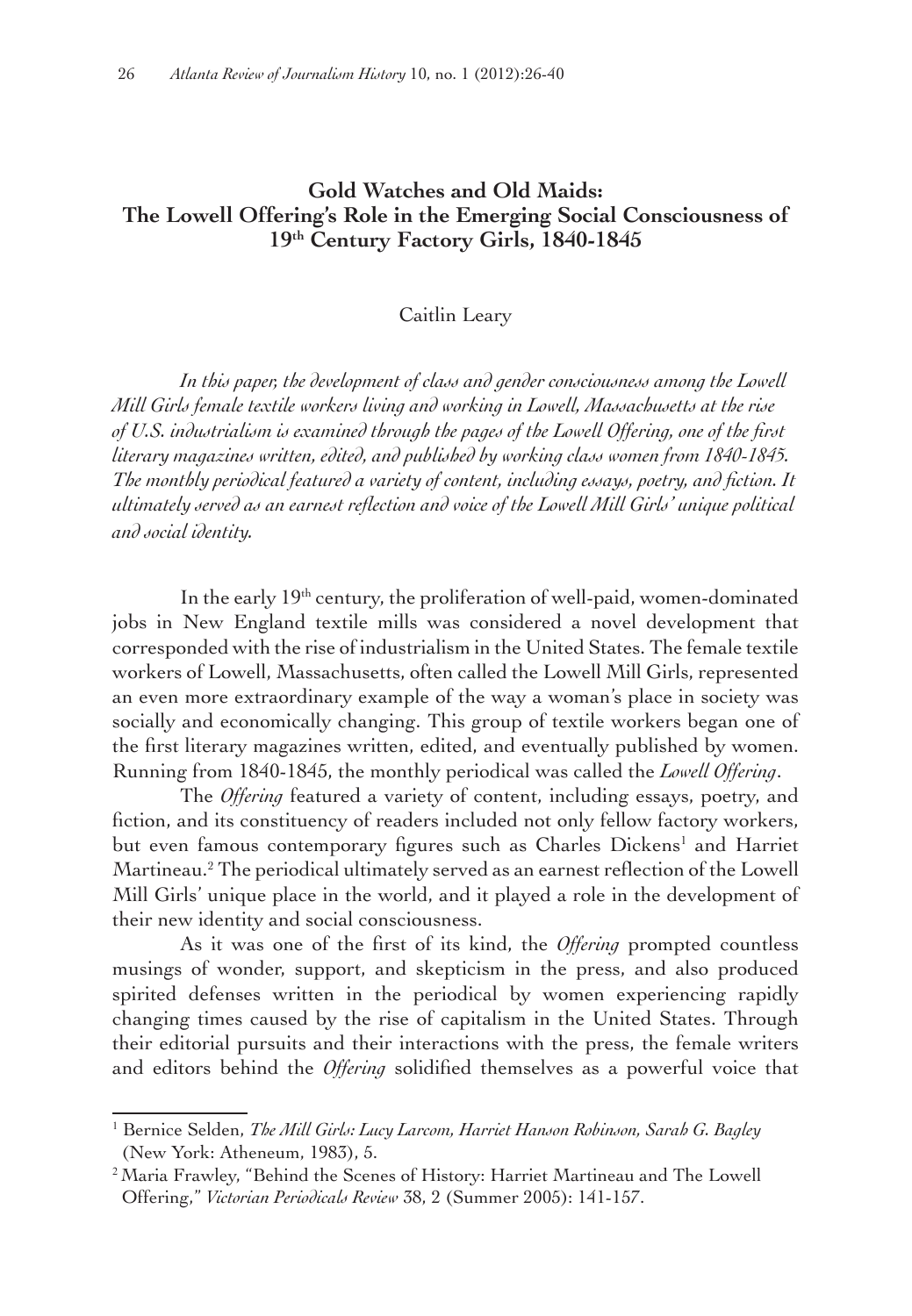represented the growing class of 19<sup>th</sup> century working women.

## **Out of the Farms, into the Factories**

The founding of the *Offering* came at a time when American women were first dipping their toes in the waters of industrial labor. In the first half of the 19<sup>th</sup> century, the textile mills of Lowell, Massachusetts not only revolutionized manufacturing, but also shifted the dynamics of family labor.3 The family unit considered standard for the majority of Americans living in pre-industrial New England was an insular, agricultural one; women usually spent their entire lives on farms (first their parents', then their husband's) and eventually gave birth to children who were also destined to become farmers.

This changed in 1815 when Francis Cabot Lowell developed the first American power loom for his cotton mill in Waltham, Massachusetts, allowing for fast, efficient production of textiles.<sup>4</sup> With this new development came an urgent need for cheap workers, and since mill owners could pay women half as much as men, it was not long before the mill workforce was comprised of 75% female operatives.<sup>5</sup> By the 1820s, the percentage of people working outside an agricultural setting hovered around 28%, but with the rapid development and domination of the cotton textile industry as a major employer, this percentage had shot up to 41% by 1860.**<sup>6</sup>**

As descendents of Puritan settlers, many New England families believed the factory towns and cities were less-than-desirable places for young women to reside and work in because it meant that they would no longer be under the protection of their paternal home.<sup>7</sup> Without patriarchal protection, these women were considered to be especially "prone to depravity."8

In order to convince the women and their families that it was safe to work in these cities, the mill owners went out of their way to dispel the negative appearance through acts of corporate paternalism. One conscious effort to "protect the virtue of American woman workers"<sup>9</sup> on behalf of the mill company directors was to enforce strict regulations and restraints on the moral conduct of the women residing in the company boardinghouses. These rules, which were generally written into each worker's contract, typically included stipulations involving compulsory church attendance, a nightly curfew, strictly scheduled

<sup>3</sup>Thomas Dublin, *Farm to Factory: Women's Letters, 1830-1860* (New York, 1993), 7.

<sup>4</sup> Benita Eisler, *The Lowell Offering: Writings by New England Mill Women, 1840-1845* (Philadelphia, 1977), 13.

<sup>5</sup> Ibid., 15.

<sup>6</sup> Thomas Dublin, *Women at Work: The Transformation of Work and Community in Lowell, Massachusetts, 1826-1860* (New York, 1979), 77.

<sup>7</sup> Eisler, *The Lowell Offering*, 19.

<sup>8</sup> Ibid.

<sup>9</sup> Thomas Dublin, *Women at Work: The Transformation of Work and Community in Lowell, Massachusetts, 1826-1860* (New York, 1979), 77.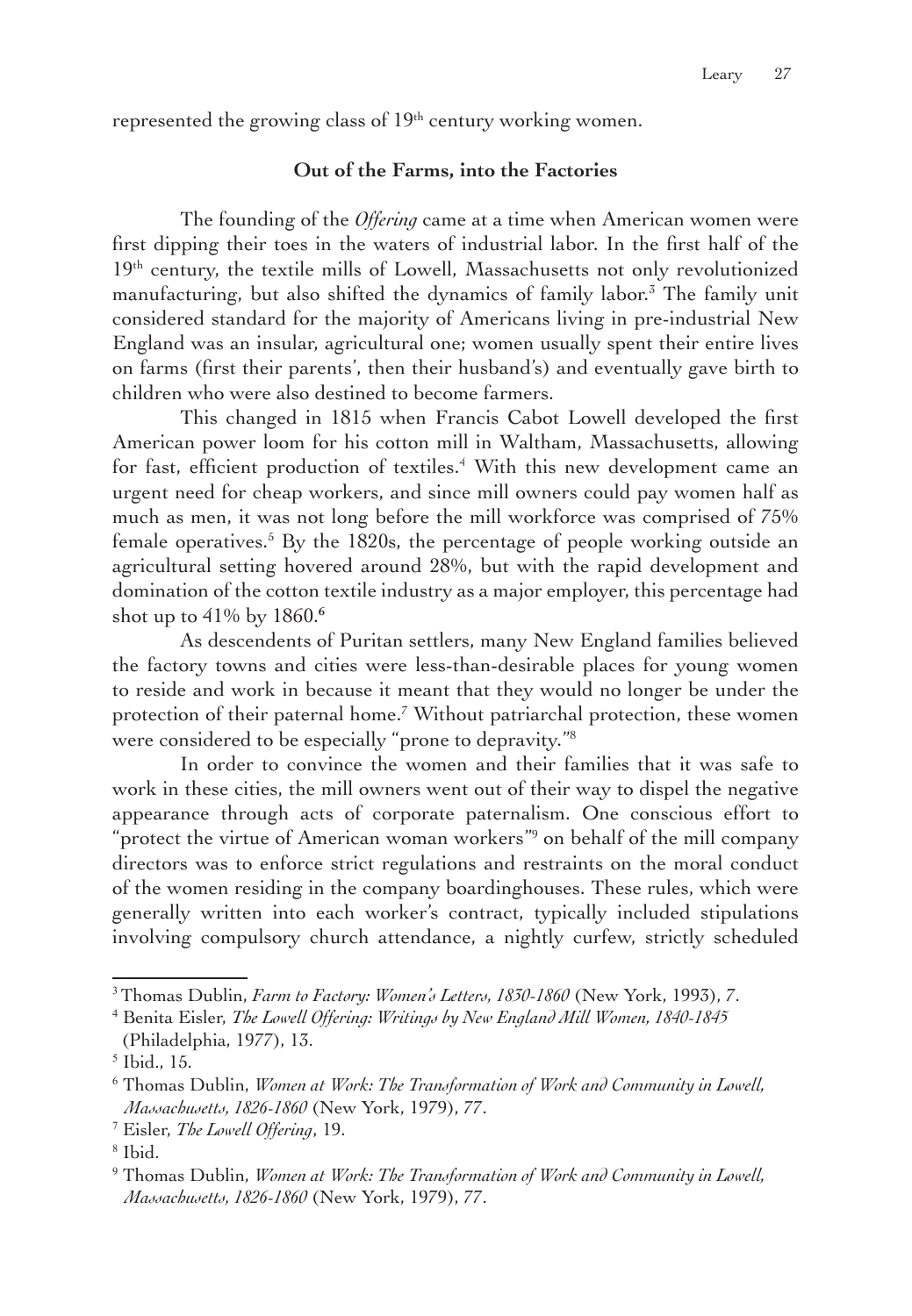meals, limited visitors, and complete sexual abstinence on company property. 10

The boardinghouse keepers were regarded as surrogate parents to the women and carried out surveillance and enforcement by reporting any improper conduct to the mill agents. If a worker did not live up to the moral standards set forth by the company, the mill not only fired them, but also blacklisted them to ensure a difficult search for work in other textile factories.<sup>11</sup>

Another strategy to encourage young women to move to mill towns was to pay excellent wages. Mill companies offered female employees wages ranging anywhere from \$1.85 to \$3.00 a week – the highest wages available to women anywhere in America at that time.<sup>12</sup> Due to these impressive wages, many parents sent their daughters to factories for the sole purpose of sending money back home to support the entire family. This wasn't always the case, though. Often times, just the mere fact that their parents no longer had another mouth to feed in their household was a lifted burden, enabling some women to embrace their economic independence and spend their money as they chose.<sup>13</sup>

In addition to the tempting wages, amenities such as large circulating libraries and free lyceum lectures were very attractive for many women who received little or no formal education while being brought up on family farms.<sup>14</sup> The educational opportunities available in mill towns such as Lowell fostered women's writing and laid the groundwork for the beginnings of the *Lowell Offering*.

### **The Rise of the** *Lowell Offering*

In the fall of 1840, a young Universalist minister named Reverend Abel C. Thomas began soliciting stories, poems, sketches, and essays from female operatives. This collection of original work was published in a new periodical named the *Lowell Offering*. Sold at six and one-quarter cents per issue,<sup>15</sup> it became an instant success.

The women contributors came from a wide range of backgrounds and some went on to become famous writers and activists. There was Sarah G. Bagley, who spent nearly two decades working in textile factories, and eventually became an organizer for Lowell's Female Labor Reform Association and the editor for the radical labor newspaper, *Voices of Industry*. 16 Another contributor to the *Offering* who later became involved in political organizing was Harriet Hanson Robinson, an abolitionist and suffragette with a penchant for the written word.<sup>17</sup>

<sup>13</sup> Dublin, *Women at Work*, 38.

<sup>15</sup> Eisler, *The Lowell Offering*, 33.

<sup>10</sup> Eisler, *The Lowell Offering*, 24.

<sup>11</sup> Ibid, 79.

<sup>12</sup> Eisler, *The Lowell Offering*, 15

<sup>14</sup> "The Lowell Offering," *New-Hampshire Statesmen and State Journal* (August 1944): 1210.

<sup>16</sup> Selden, *The Mill Girls*, 119.

<sup>17</sup> Ibid., 103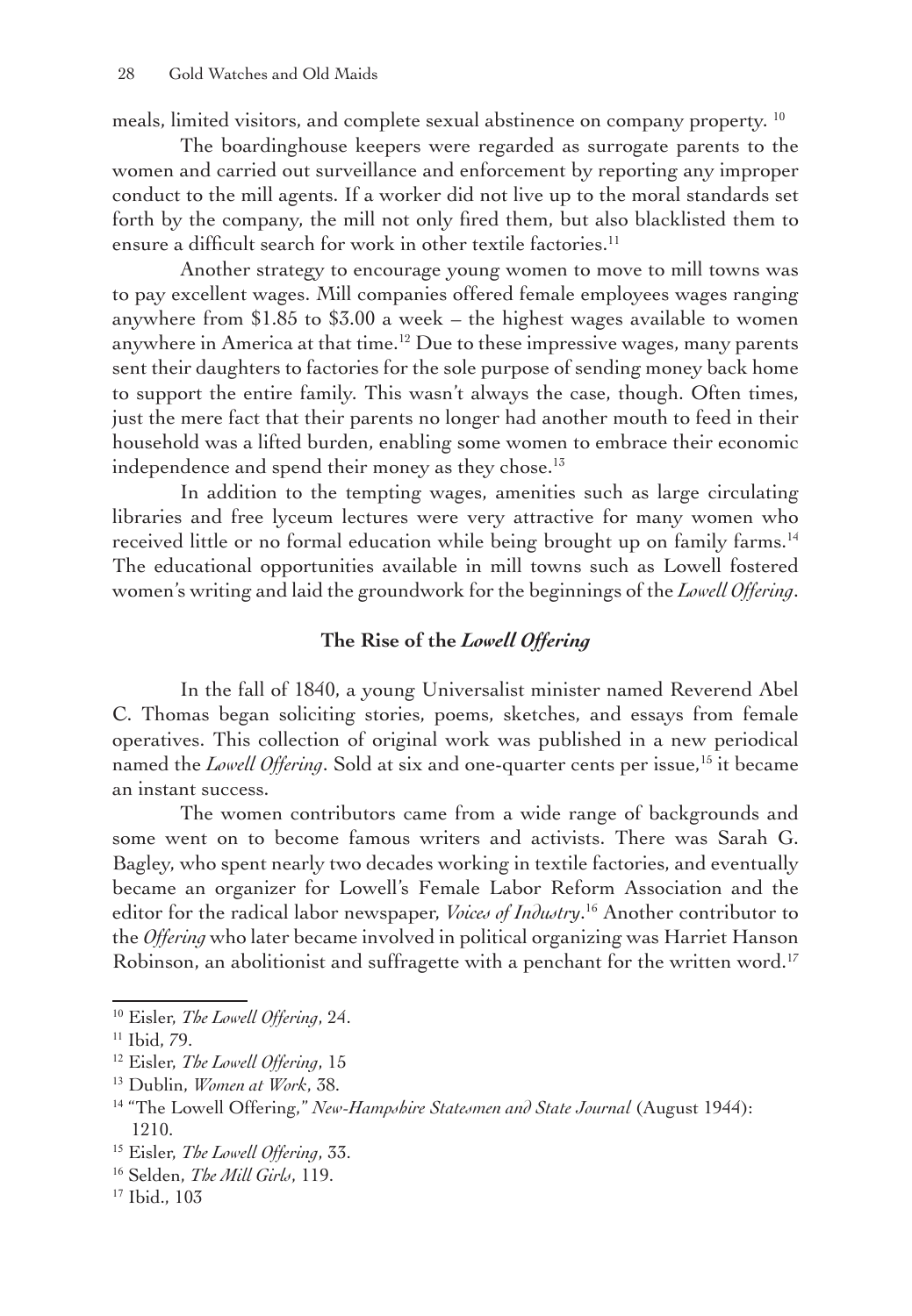The famous poet, Lucy Larcom, was also a regular contributor, making her one of the publication's most famous alumni.<sup>18</sup>

Over its five year run, the magazine underwent several changes. In the first few years of the *Offering*, it had a local competitor called the *Operatives' Magazine*. The magazine was more religious in tone than the *Offering*, and actually managed to garner the nickname, "the orthodox magazine." In 1842, Rev. Thomas sold the *Offering* to William Schouler, who merged it with the *Operatives' Magazine*. 19

Although Reverend Thomas was the editor of the *Offering* for the first two years, Harriet F. Farley and Harriott Curtis – decade-long mill workers – became the editors in 1842 following the merger. This change in editorship was significant because factory magazines were usually edited and written by men for the women operatives, and "the new *Offering* was reborn female and grass roots." **<sup>20</sup>**

In 1843, the *Offering* almost ceased publication, but Farley, longtime contributor and editor, prevented this by buying the will and title of the magazine. From then on, the magazine laid claim to not only being entirely written and edited by women, but also being published by entirely women.<sup>21</sup>

The items published in the *Offering* ranged in topics, mediums, and tones. Although there was plenty of amateur poetry and stories of the sentimental and fanciful variety, many contributors chose to write about that which they were most familiar: the experience of women living and working in a buzzing mill city.

This dry, yet hopeful account of the working schedule of a typical factory girl comes from "Letters from Susan, Letter Second," written by Farley in 1844:

You wish to know minutely of our hours of labor. We go in at five o'clock; at seven we come out to breakfast; at half-past seven we return to our work, and stay until half-past twelve. At one, or quarter-past one four months in the year, we return to our work, and stay until seven at night. Then the evening is all our own, which is more than some laboring girls can say, who think nothing is more tedious than a factory life.<sup>22</sup>

As much as many of the writers spoke positively of the mill-worker experience, it was difficult to ignore the stress of their working and living conditions in the wake of company austerity measures. In another edition of the *Offering* published in the same year as "Letters from Susan," Farley comments on two suicides of mill girls that shook the entire community.

She rose at early dawn, and toiled till night. Day after day brought

<sup>18</sup> Ibid., 108.

<sup>19</sup> Eisler, *The Lowell Offering*, 34.

<sup>20</sup> Ibid.

<sup>&</sup>lt;sup>21</sup> "Lowell Offering, Written, Edited, and Published by Female Operatives Employed in the Mills," *Dover Gazette & Strafford Advertiser* (November 1843): 2.

<sup>22</sup> Harriet Farley, "Letters from Susan, Letter Second," *The Lowell Offering* (1844).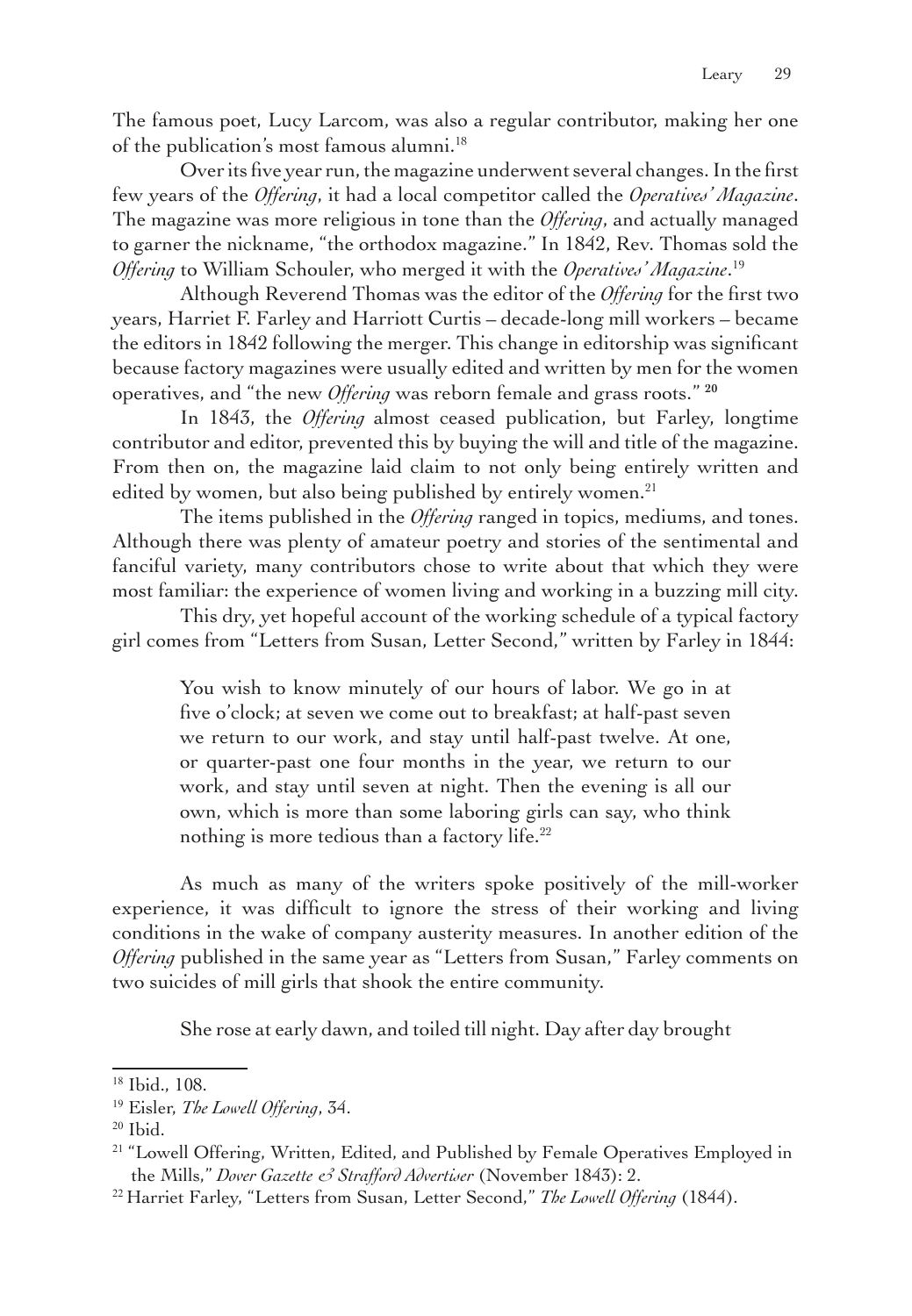the same wearisome round of duties; and, as she looked forward, she saw no prospect of a brighter future. It would take long years to procure an independence by her slight savings, and mayhap, with her sinking energies, she hardly gained a maintenance. Her spirits were gone, but life remained; and vitality seemed fixed upon her as a curse. The physical laws of her nature had not been violated, and nature still resisted the spirit's call for death. Perhaps it was frenzy, perhaps despondency, but -- the rest is a short item in the common newspaper.<sup>23</sup>

These two writings by Farley provide insight into the complex life of how women were simultaneously trying to exalt their choice of employment in the name of their own pride while also recognizing the hardships and alienation they must go through as laborers.

## **Conscious Development as a Class and a Gender**

Understanding that their place in the increasingly industrialized world was one of unprecedence for women, the Lowell Mill Girls who wrote for the *Offering* often made a point to distinguish themselves from middle class "ladies," who were generally considered to be the main audience for periodicals like Sarah Hale's *Ladies' Book*. This subtle distinction represented a class tension that stemmed from the increasing self-fashioning and self-education of women working the factories.

The prominence and democratization of literacy among working-class women in Lowell challenged the dominance that middle class women held over reading and writing, thus loosening the grip of distinctions in class.<sup>24</sup> Before there was an abundance of literate working-class women produced by the textile factories, literacy and fashionable dress was a mark of refinement and values indicative of the middle and upper classes. In other words, it was easy to pick out the poor woman and the rich woman in a crowd through differences in the way they dressed, wore their hair, or spoke.

In "Gold Watches," an essay written by "A Factory Girl" and published in the *Offering*, the class tension between working-class women and middle class ladies is brought to light. In an 1841 article of *Ladies' Book,* Sarah Hale, the editor, wrote an article to address the topic of the "folly of extravagance in dress" of the contemporary society. One particular line struck a nerve with one factory girl: "How stands the difference now? Many of the factory girls wear gold watches, and an imitation, at least, of all the ornaments which grace the daughters of our most opulent citizens." The intent of Hale's line was to lament a changing 19<sup>th</sup> century world. While it was once easier and more obvious to distinguish a class

<sup>23</sup> Harriet Farley, "Editorial: Two Suicides," *The Lowell Offering* (1844).

<sup>24</sup> Sylvia Jenkins Cook, ''Oh Dear! How the Factory Girls Do Rig Up!': Lowell's Self Fashioning Workingwomen," *New England Quarterly* 83, no. 2 (June 2010): 219-249.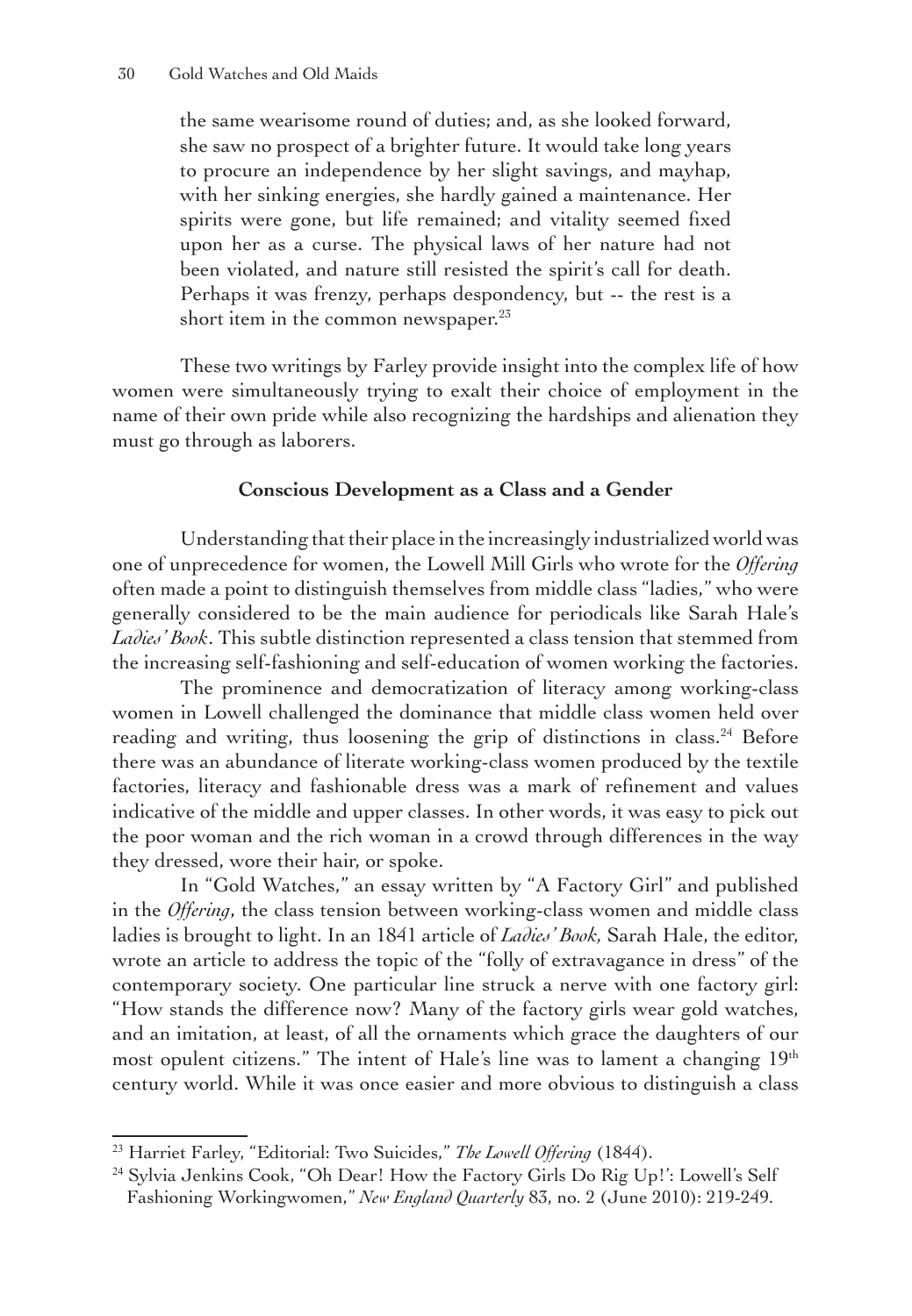difference between women according on their dress, it became much more difficult to do so as more and more women began working in factories and earning their own money. The factory girl responds to the classist remark by pointing out its ridiculousness:

I pity the girl who cannot take pleasure in wearing the new and beautiful bonnet which her father has presented her, because, forsooth, she sees that some factory girl has, with her hard-won earning, procured one just like it.<sup>25</sup>

In addition to issues of class, some of the selections in the *Offering* contain blatant efforts to subvert sexism. There is a substantial amount of defense and support for old maids, who were regarded with disdain for their failure to marry and have children, on behalf of the contributors to the *Lowell Offering*.

Two such examples of this kind of defense are present in "A Letter About Old Maids," written by Betsey Chamberlain for the October 1840 volume, and "Old Maids and Old Bachelors," also written by Chamberlain (though signed with the name 'Tabitha') for the December 1840 volume.

In Chamberlain's first piece, it is argued that Old Maids shouldn't be despised or regarded in a negative light because society has a great need of them and probably would not function very well without them.26 In her second piece, Chamberlain discusses the relative value of old maids and old bachelors, and through an anecdote, it is concluded, "old maids exert a much better influence on society than do the old bachelors."<sup>27</sup>

Chamberlain was a notable writer not just for her gender, but also for the fact that, as a feminist woman of mixed English and Algonkian roots, she plays a pivotal role in the history of native women's literature.28 An enthusiastic writer, Chamberlain managed to "[write] by hand the equivalent of 170 typed, double-spaced pages" for the *Offering* over the course of four years.29 Fellow mill worker and contributor Harriet Hanson Robinson wrote in her memoir, "Mrs. Chamberlain was the most original, the most prolific, and most noted of all the early story-writers."30

Positive reviews of the *Lowell Offering* were commonly accompanied by initial surprise. One writer for the *Boston Courier* was especially flabbergasted when describing the periodical, stating in amazement that the *Offering* was "written wholly by FEMALES [emphasis theirs] employed in the manufactories

<sup>25</sup> A Factory Girl, "Gold Watches," *The Lowell Offering* (February 1841): 44.

<sup>26</sup> Betsey, "A Letter About Old Maids," *The Lowell Offering* (October 1840): 4.

<sup>27</sup> Tabitha, "Old Maids and Old Bachelors," *The Lowell Offering* (December 1840): 30.

<sup>28</sup> Judith A. Ranta, *The Life and Writings of Betsey Chamberlain: Native American Mill Worker*. (Boston 2003): 3.

<sup>29</sup> Ibid., 6.

<sup>30</sup> Ibid., 4.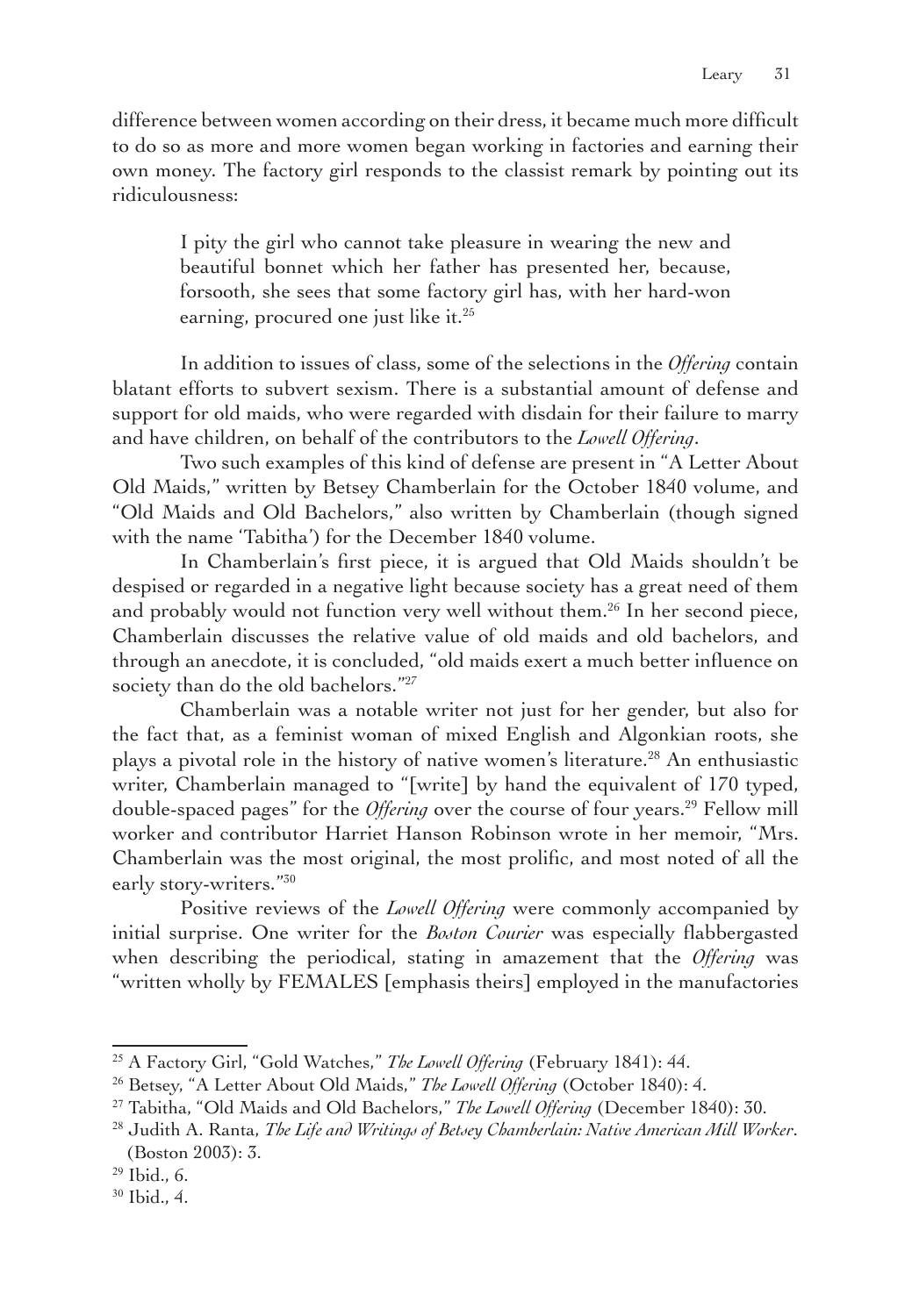at Lowell! A feat which may well cause a blush on the faces of some."31 The shock the periodical produced was not only because the writers and editors were women, but also because it was produced in a New England factory city, which generally had bad reputations for being havens for sin and vulgarity.

Because of the fact that a woman working in a factory was such a new idea at this time, it produced skepticism in some communities. In July 1840, New England writer Orestes A. Brownson commented on the mill life of girls in an article published in the Boston Quarterly Review. Within the piece, he lamented that although these women employed at textile mills appeared well-dressed, wellpaid, well-fed, and content in general, they led inevitably doomed lives after employment, blighted by an irreparable, damaged reputation and permanent spinsterhood.<sup>32</sup>

Several of the Lowell Mill Girls who contributed to the *Lowell Offering* resented Brownson's words, particularly his infamous, insulting line, "'She has worked in a Factory,' is almost enough to damn to infamy the most worthy and virtuous girl."<sup>33</sup> This referred to the idea held by many observers that alumnae of the mills were doomed to an unmarried life upon leaving. In actuality, this generalization was untrue. For most women workers, employment within a textile mill simply represented a stage before marriage in which they could enjoy a degree of social and economic independence.<sup>34</sup> In fact, approximately 85% of the women employed within the Lowell textile mill eventually married, usually around the age of 26.35

Now equipped with the ability to speak their minds through a printing press, the Lowell Mill Girls decided to use the second volume of the *Lowell Offering*, published in December 1840, as their platform to respond to Brownson's statements. In a bold article titled "Factory Girls," an unnamed author states that "[Brownson] may now see what will probably appear to him quite marvelous; and that is, that a *factory girl* is not afraid to oppose herself to the *Editorof the Boston Quarterly Review,"* and that while Brownson has fame, education, and talent, she has "what is better than either of these, or all combined, and that is *truth*."36 The writer continues on by describing what it is like to work at the mills and why it is problematic that Brownson is making assumptions about their lives for the sake of his own rhetoric.37

In 1844, a few years after the Brownson incident, a short article about the Lowell Mill Girls appeared in the *New-Hampshire Statesmen and State Journal* that essentially discredited any prior concerns people may have had about factory

<sup>31</sup> "The Lowell Offering," *Boston Courier* (November 1840): 1727.

<sup>32</sup> Orestes A. Brownson, "Chartism," *The Boston Quarterly Review* 3, no. 3 (July 1840): 358.

 $33$  Ibid.

<sup>34</sup> Dublin, *Women at Work*, 32.

<sup>35</sup> Ibid., 130.

<sup>36</sup> A Factory Girl, "Factory Girls," *The Lowell Offering* (December 1840): 17.

<sup>37</sup> Ibid.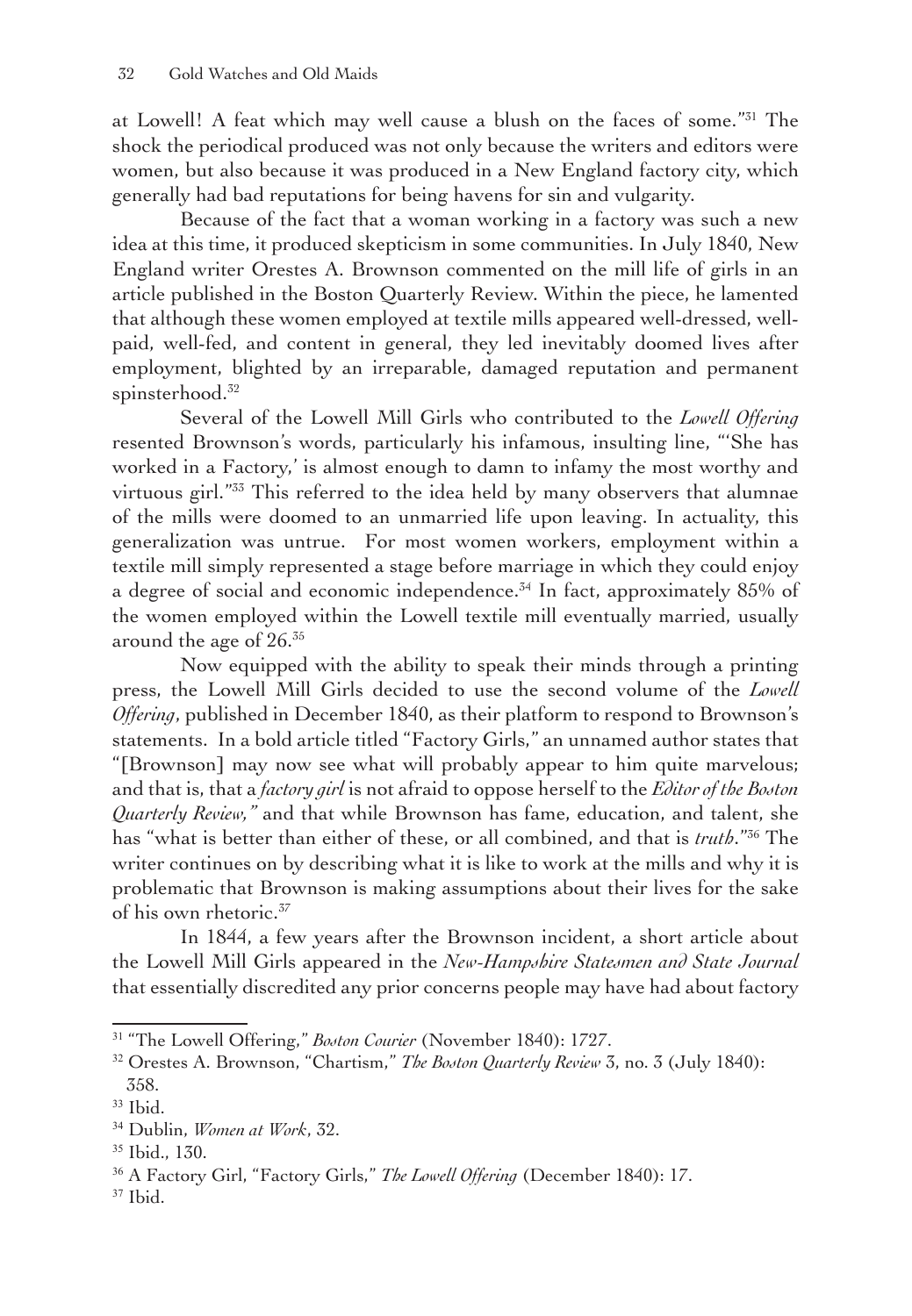work for women. These assurances were reinforced by a quote by one male Concord citizen who said, "There, Sir, if I had daughters who were going abroad for employment, I would sooner recommend them to a factory, than most other employments for which females seek."38 This represents the beginning of a shift in how women's work became viewed. Although the idea of women working outside the home was almost unheard of just a decade or two before this, it eventually became less unreasonable as society became more comfortable with it.

## **High Praise and Recognition**

Despite their confrontation with Brownson, the women at the *Offering* were generally well received by the press. In an April 1841 review of the publication in the *North American Review*, the reviewer states that he was not "entirely prepared for the evidence of taste, talent, and acquisition, on the part of [the] fair authors."<sup>39</sup> The reviewer also briefly mentions the Brownson/Factory Girl conflict, concluding that the women working in the textile mills, especially those contributing to the *Lowell Offering,* will force Brownson to think more carefully about what he says of women employed in the profession.

Harriet Martineau, an English writer and sociologist, became a fan of the Lowell Mill Girls for their "idealism," and their work in the *Offering.*40 While traveling and observing the United States, she made a visit to Lowell to see the factories and the women who worked there. Upon reading the *Offering*, she subsequently made efforts to circulate their periodical overseas with the help of Charles Knight, publisher of the English Society for the Diffusion of Useful Knowledge.<sup>41</sup>

Martineau was also interested in the stark contrasts between working conditions in the American mills and the deplorable working conditions in the British mills. To her, the *Lowell Offering* provided a shining example. In an effort to encourage Queen Victoria to think about what women laborers could accomplish under amicable working conditions in Britain, Martineau sent several volumes of the *Offering* to London's Athenaeum Club's library.<sup>42</sup>

Martineau was not the only famous figure to visit the female textile workers. On a tour of America in 1842, Charles Dickens paid the Lowell Mill Girls a visit. The famed writer was impressed with their way of life, and he boldly stated that the *Offering* compares "advantageously with a great many English annuals."43 He marveled at their circulating library, their pianos, their welldressed demeanor, and especially their high level of literacy. Like Martineau,

 $43$  Ibid.

<sup>38</sup> "The Lowell Offering," *New-Hampshire Statesmen and State Journal* (August 1944): 1210.

<sup>39</sup> "The Lowell Offering," *The North American Review* 52, no. 111. (April 1841): 537.

<sup>40</sup> Frawley, "Behind the Scenes of History," 141-157.

 $41$  Ibid.

<sup>42</sup> Selden, *The Mill Girls*, 38.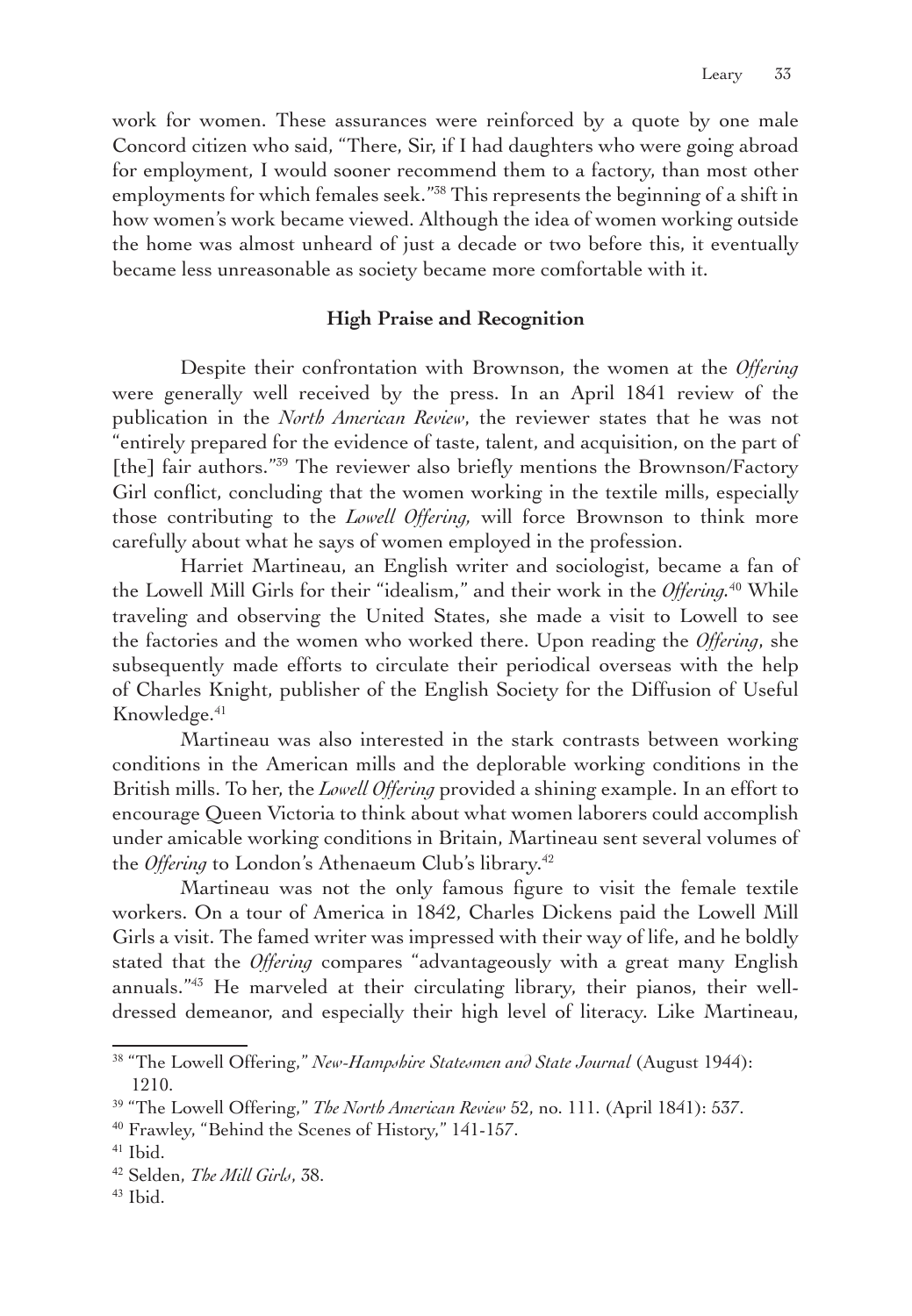Dickens was very familiar with the oppressed female workers who labored in the English manufacturing slums of Manchester and Birmingham. When compared to these deplorable slums and factories that harbored disease and depression, Lowell proved to be a breath of fresh air.

# **Crisis, Austerity, and Resistance**

Despite the rave reviews of the Lowell mills when compared to mills in England, Lowell was not immune to the fluctuations of the early U.S. economy, and it was the textile workers that were often forced to take up the slack. The Panic of 1837, a financial crisis that occurred during the presidency of Andrew Jackson as a result of speculative fever, threw the country into a depression that lasted five years. Out of 729 chartered banks, 194 of them were forced to close, and prices in the early stock market rapidly plummeted.<sup>44</sup>

The Panic hit the cotton and textile industry especially hard. Demand for the U.S. cotton crop plummeted in 1836 and 1837, causing a dramatic drop in its price in the spring that followed.<sup>45</sup> This, in turn, affected the labor force that worked in industries that involved cotton. Over the five-year depression, Lowell mill workers were forced to work part-time schedules and hundreds of operatives were laid off. It was difficult for the workers to push back against the onset of draconian and disenfranchising industry practices in such bleak and sour economic times. These imposed slashes "seemed inevitable given the national economic scene, and operatives acquiesced."46

The Lowell workers did not always stand by silently while their working livelihoods were threatened. Many of the Lowell Mill Girls were very self-aware of their working conditions, and they proved to be a valuable influence on the early labor movement.

For example, in the mid 1830s, the textile workers fought in labor disputes against their employers on two different occasions. In February 1834, nearly 800 women participated in a work stoppage and a mass outdoor rally to oppose looming wage cuts. The unprecedented actions on behalf of the women workers was reported in the *Boston Evening Transcript*:

The number soon increased to nearly eight hundred. A procession was formed and they marched about town. We are told that one of the leaders mounted a pump and made a Mary Woolstonecroft [sic] speech on the rights of women and the iniquities of the "monied aristocracy," which produced a powerful effect on her auditors, and they determined "to have their own way if they died

<sup>44</sup> Peter L. Rousseau, "Jacksonian Monetary Policy, Specie Flows, and the Panic of 1837," *Journal of Economic History* 62, no. 2 (June 2002): 457.

<sup>45</sup> Ibid., 462.

<sup>46</sup> Dublin, *Women at Work*, 108.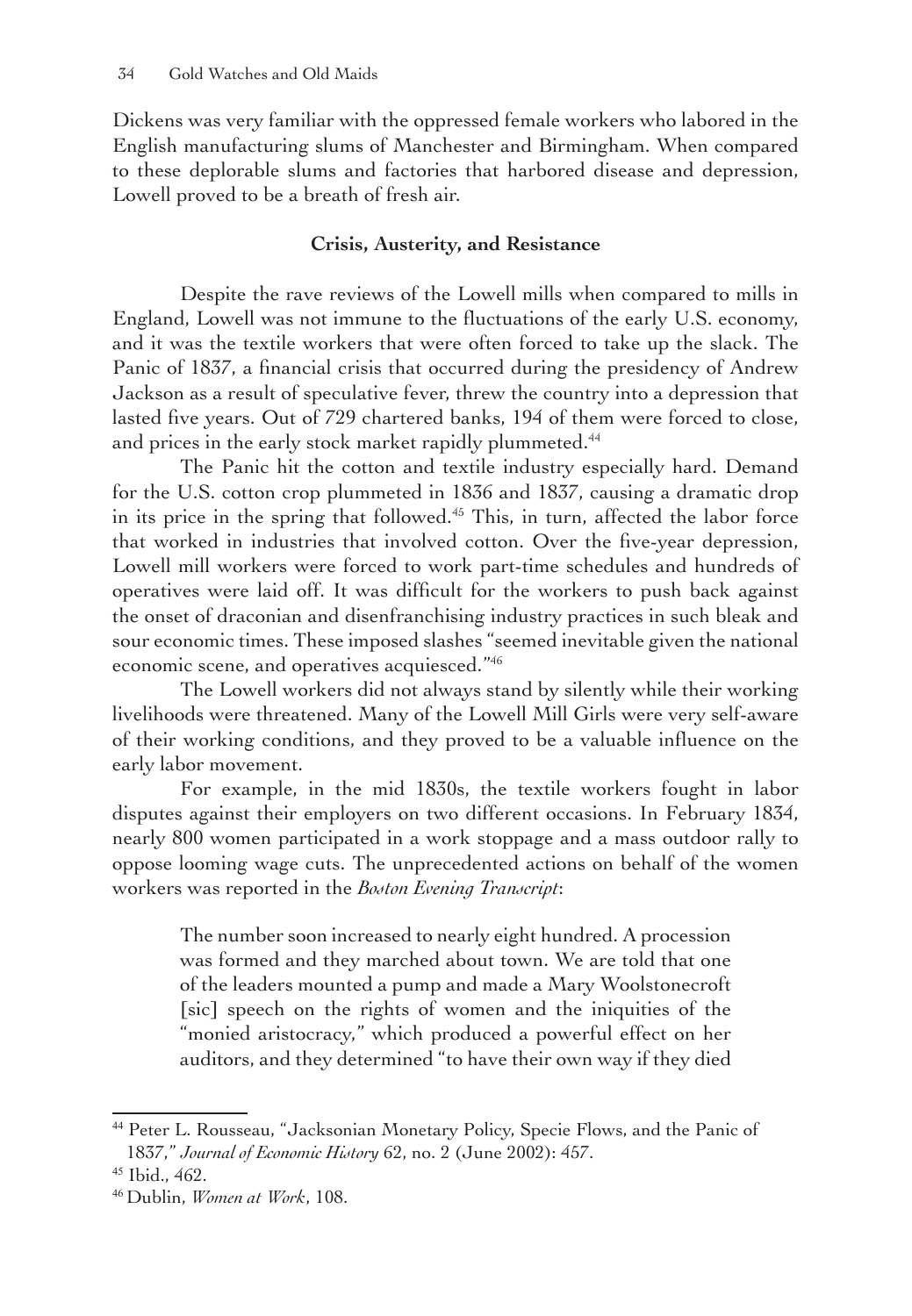for it. $47$ 

The Lowell women turned out to protest again in October 1836 when management attempted to raise the cost of room and board within the company boardinghouses. "Since women generally quoted their wages exclusive of the cost of room and board this action was viewed by women as a wage cut, not very different from that of February 1834."48

Although the 1830s protests in Lowell represented a significant part of "the larger response to the demands imposed by a maturing industrial capitalism on the working-class at this time,"49 the campaigns did not leave a huge mark on material conditions of the Lowell workers. One thing that the events did produce was a ripple in the fabric of early  $19<sup>th</sup>$  century social norms. Turning out for these protests was "decidedly unfeminine" in the eyes of the mill managers, and one agent went so far as to describe the rally as an "amizonian [sic] display."50 It paved the way for more organized involvement of women in the subsequent ten hours campaign in the 1840s.

In December 1844, the Lowell Female Labor Reform Association (LFLRA) was created. Despite the rather toothless title, it was more or less a trade union that focused on legislative efforts, and, in line with many other labor movements of that time, they primarily focused on gaining the 10-hour workday.51 Out of the LFLRA sprung the *Voices of Industry*, a labor newspaper that was based in Lowell. Sarah G. Bagley, a mill worker-turned-labor organizer who had incidentally contributed fond words describing factory life to the *Offering* just a few years prior, held the position of LFLRA president and editor of the labor paper. Her abrupt change from commending the mills to condemning the mills was in conjunction with the steadily falling quality of living offered in the factory town. "It was as if, once the mill owners had lured the young people from the countryside, they no longer had to make the situation attractive."52

The female textile workers of Lowell had already carved out their own place in labor history, but this did not mean that all of the operatives were on the same page concerning labor activism. A good number of women in the mills were involved in the early labor movement, but not all of the Lowell workers endorsed the radical sentiments that challenged the status quo and ruling structures of capital and industry.

Historians Alan Dawley and Paul Faler reflected on these differentiations by formulating a typology of workers living in the U.S. under early industrial capitalism. The workers are divided into three groups based on their feelings about industrial morality and political economy: Traditionalists, loyalists, and

<sup>&</sup>lt;sup>47</sup> Boston Evening Transcript, Feb. 17, 1834.

<sup>48</sup> Dublin, *Women at Work,* 98.

<sup>49</sup> Ibid., 89.

<sup>50</sup> Ibid., 92.

<sup>51</sup> Ibid., 108.

<sup>52</sup> Selden, *The Mill Girls*, 121-123.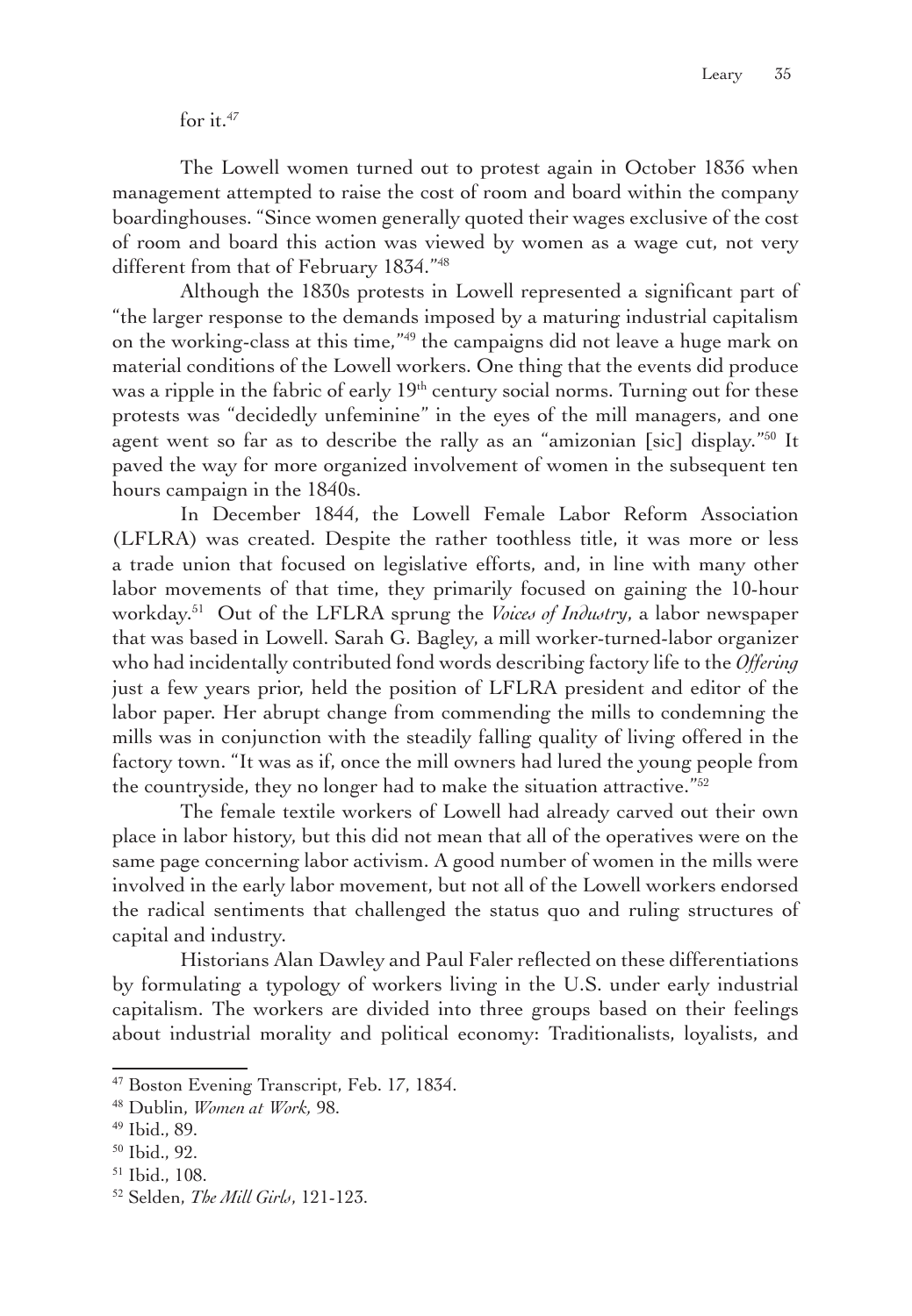rebels.53

In the context of the textile mills in Lowell, Traditionalists are defined as those who did not embrace the ever-expanding industrial society (such as the women who did not leave their paternal homes for factory life in a city). Loyalists and rebels, on the other hand, are those who *did* engage with industry in an effort to disregard preindustrial values. The difference between loyalists and rebels lay within their attitudes concerning class relations. Rebels paved the way for the U.S. labor movement with direct action and a focus on the idea that the interests of workers and their employers were opposed. Loyalists generally "held aloof from the labor movement"<sup>54</sup> because they viewed the interests of the worker and the employer as congruent. It was only in times of an extreme crisis that the loyalists would join with the rebels in a protest. Otherwise, they made a concerted effort to wear their staidness and literacy as badges of respectability among their community.<sup>55</sup>

When applying the rebel/loyalist formula to the situation in Lowell, Massachusetts in the early to mid 1840s, one discovers that the editors, contributors, and supporters representing both the *Lowell Offering* and the *Voices of Industry* fit nicely into the categorizations. The people who ran and followed the *Voices* can be easily placed within the rebel category, as they were actively campaigning and rallying to shake up the status quo in the favor of the workingclass. On the other hand, the women of the *Offering* would be classified as loyalists because, despite their reputation as headstrong, literary-inclined protofeminists, they didn't stray far outside the expectations of the dominant ideology of the time. Instead, the focus of their efforts mostly lay in abolishing the prejudice against females working manufacturing jobs in New England. When trying to dispel the myths that surrounded their occupation, they often eschewed criticisms concerning the conditions of the mills, thus separating themselves from the efforts of economic justice causes such as the Ten Hour Movement.56 In fact, many of the words used to counteract the prejudices were in direct opposition to the interests of those who might subscribe to a newspaper like the *Voices*.

In "The Spirit of Discontent," a piece of fiction published in the *Offering* in 1840, the author illustrates her reasoning for putting up with all the negatives of her employment instead of leaving or protesting:

There are advantages, as well as disadvantages, in this employment, as in ever other. If we expect to find all sun-shine and flowers in any station in life, we shall most surely be disappointed.<sup>57</sup>

<sup>53</sup> Dublin, *Women at Work,* 122.

<sup>54</sup> Alan Dawley, and Paul Faler, "Working-Class Culture and Politics in the Industrial Revolution: Sources of Loyalism and Rebellion," *Journal of Social History* 9, no. 4 (Summer 1976), 469.

<sup>55</sup> Ibid.

<sup>56</sup> Dublin, *Women at Work*, 122-124.

<sup>57</sup> Author unknown. "The Spirit of Discontent," *The Lowell Offering* (1841): 111.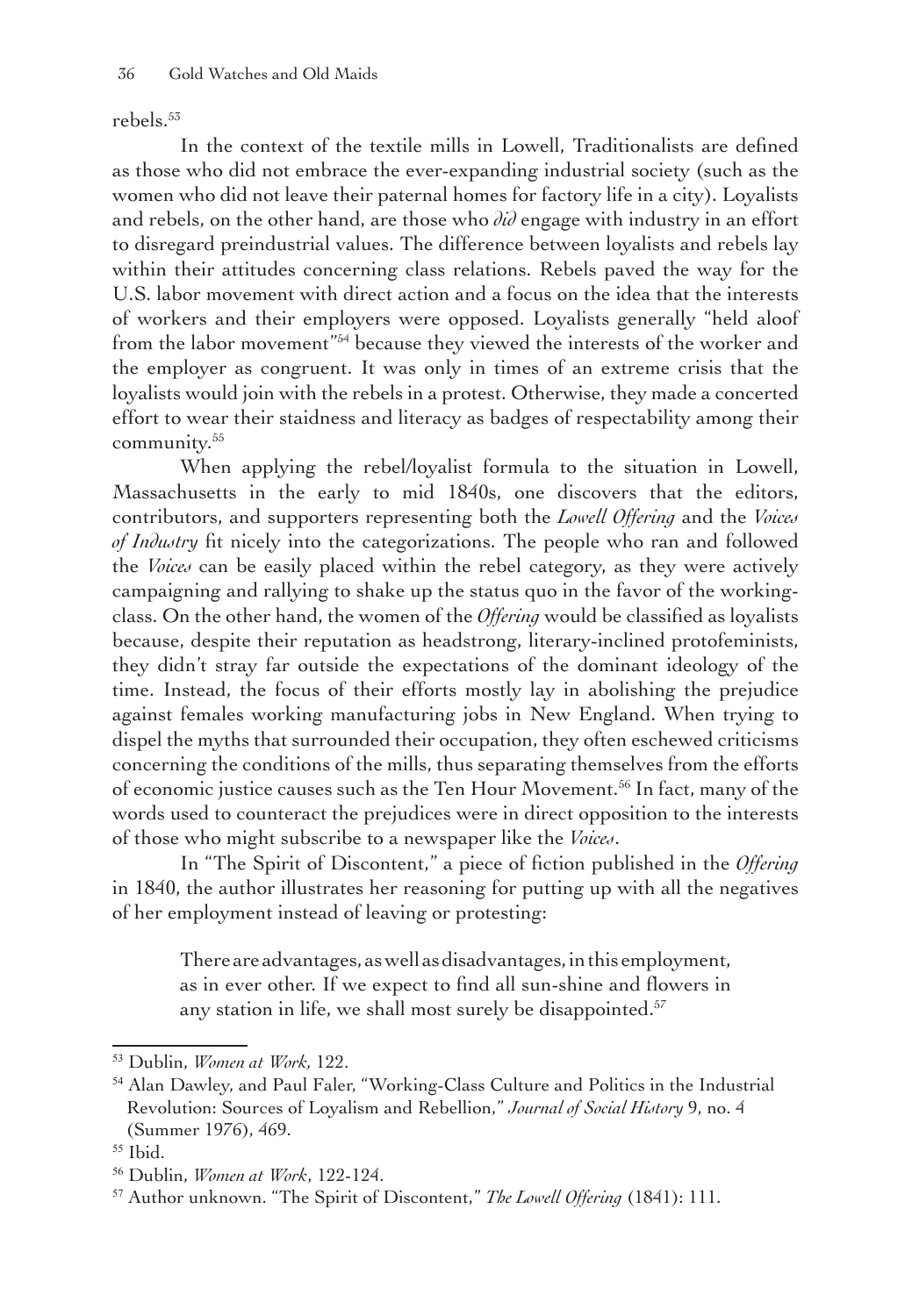Although the women associated with the *Offering* weren't the most militant or radical when it came to workers' rights, they were by no means ashamed of their status as workers. For example, in "Dignity of Labor," a short essay published in January 1842, the writer insists that the ability to work for a living should be considered a positive accomplishment for women instead of being looked down upon:

From whence originated the idea, that it was derogatory to a lady's dignity, or a blot upon the female character, to labor? And who was the first to say, sneeringly, "Oh, she works for a living?" Surely, such ideas and expression ought not to grow on republican soil.<sup>58</sup>

The author even declares a foreshadowing, protofeminist statement of hope that "the time is not far distant when none of [her] countrywomen will be ashamed to have it known that they are bettered verses in useful, than they are in ornamental accomplishments."59 The women weren't alone in these calls to respect working women. In an editorial article from the Dover Gazette & Strafford Advertiser, the writer not only commended the women behind the *Offering* for their literary pursuits, but also condemned the commonly held notion that these women are "an inferior order of beings, fit only to drudge and drivel amidst the eternal clatter of looms, and mules, and spinning jennies in a cotton mill."<sup>60</sup>

One way to abolish this negative perception of factory life, the author suggests, was partly in the hands and interests of the superintendents and agents who oversee the women working inside the mill. If these authorities encourage the women of the *Offering* in their publication efforts, it might "elevate the character of factory establishments, and remove, in some measure, the prejudice existing in community."61 This ties back in with the loyalist belief that workers and their employers possess the same interests; what is good for the employer must be good for the worker.

The author continues in his review of the publication by acknowledging the Lowell Mill Girls as a "neglected class of citizens" who deserve more attention and encouragement in the future.<sup>62</sup> This is significant because it recognizes the importance of the fact that these female textile workers belong to a new economic class of people who begin to emerge at the onset of the industrial revolution and early capitalism in the United States.

<sup>58</sup> Caroline Bean, "Dignity of Labor," *The Lowell Offering* (January 1842): 2.

<sup>59</sup> Ibid.

<sup>60</sup> "The Lowell Offering," *Dover Gazette & Strafford Advertiser* (April 1841): 23.

 $61$  Ibid.

 $62$  Ibid.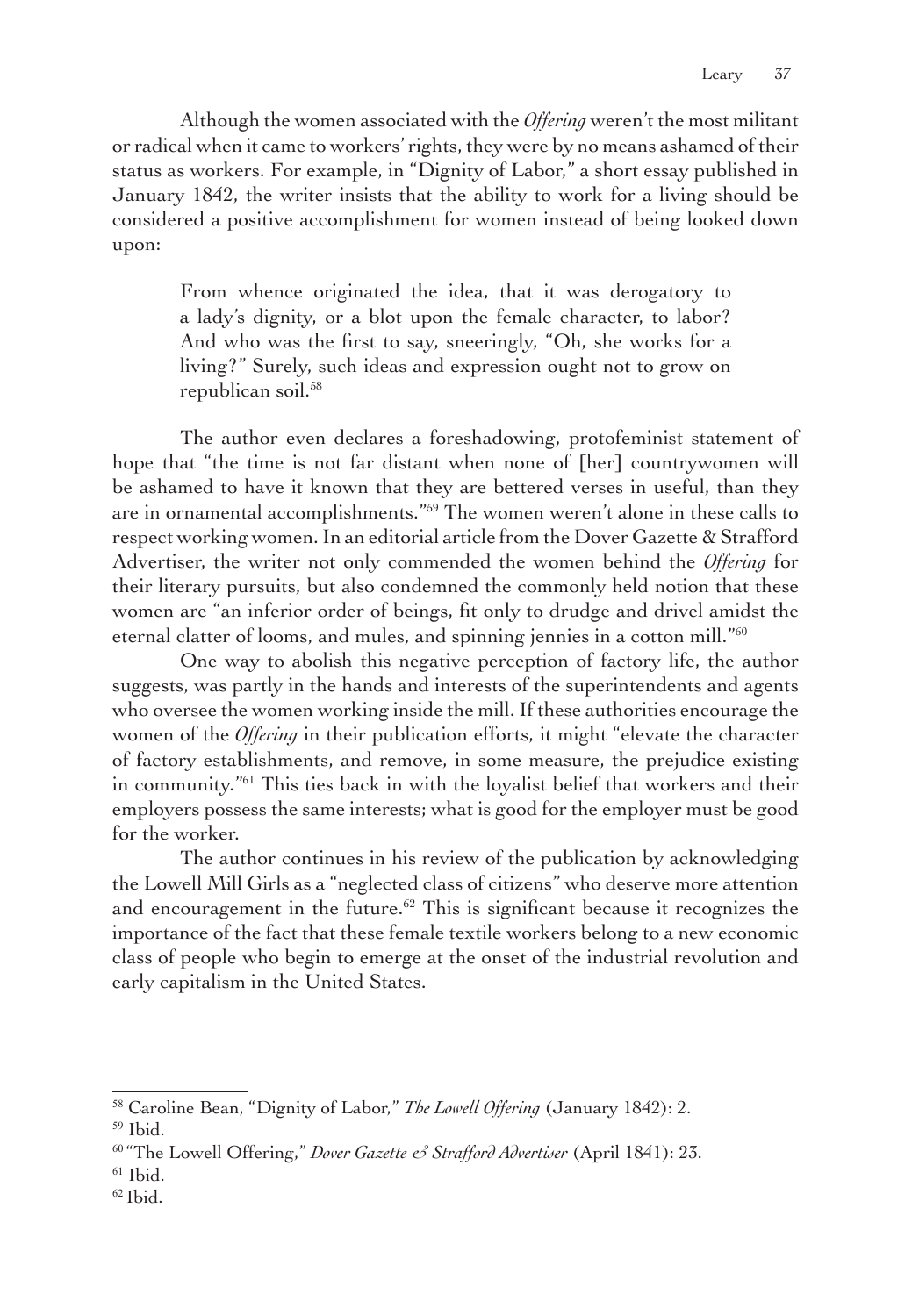# **The Decline of the** *Lowell Offering*

By the mid-1840s, the *Offering*, for various reasons, began losing readers. First, the general prosperity of the textile industry in Lowell was waning. The quality of working conditions and wages began to diminish, causing many of the working people that the periodical attracted to leave the city in droves.<sup>63</sup> Second, more kinds of work were becoming available to women. Many of the mill girls packed up, and moved to the west, some becoming schoolteachers. Third, they lost some readers to more political periodicals, such as the labor newspaper, the *Voices of the Industry*. 64

In addition to losing readers, the *Offering* also had issues of capacity among the editors and contributors – less people had the time or incentive to work on the publication. Many of these key figures of the *Offering* – including Lucy Larcom and her family – were moving away along with their readers for the same reasons. The periodical finally folded in 1845, though it did emerge briefly as the *New England Offering* three years later.65

## **Conclusion**

The Lowell Mill Girls were among the first working-class women in the United States. Although the women behind the publication were by no means radical or heavily involved within the heightening labor movement of that time, through the writing, editing, and publishing of the *Offering* over the course of five years in the early 1840s, they managed to represent their classes' unique position in life. In doing this, they managed to catch the attention of the world around them, which was confronted with the genuine accounts of factory girl experiences. Their position was not one of housewifery or silver spoons, but of independence and self-awareness, which was brought on by the increasing industrialization of the world around them.

<sup>63</sup> Wendy Gordon, *Mill Girls and Strangers: Single Women's Independent Migration in England, Scotland, and the United States*, *1850-1881*. (Albany, 2002): 61.

<sup>64</sup> Selden, *The Mill Girls,* 42.

 $65$  Ibid.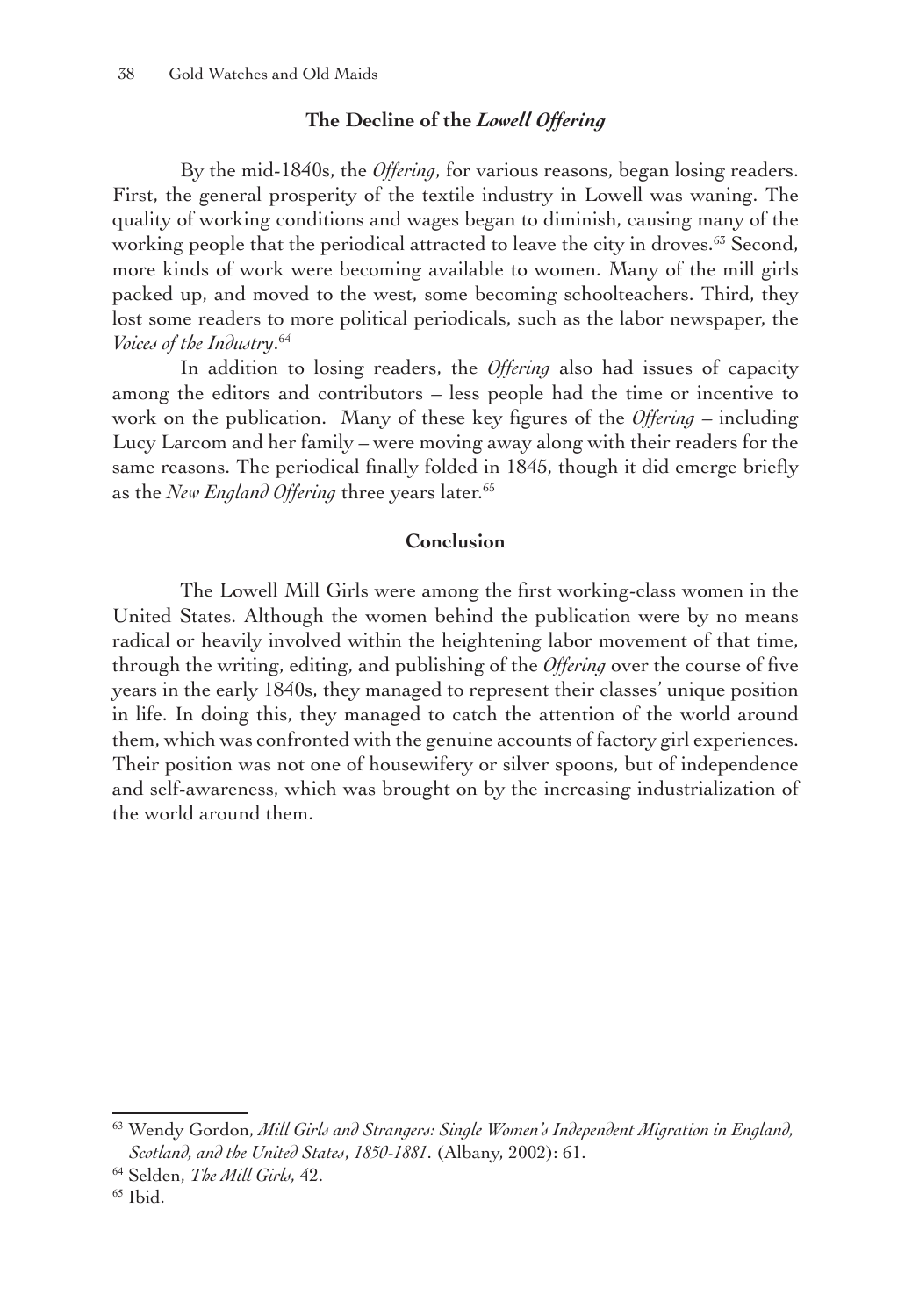### **Works Cited**

- Author unknown. "Ann and Myself." *The Lowell Offering* (1841): 74.
- Author unknown. "The Spirit of Discontent." *The Lowell Offering* (1841): 111.
- A Factory Girl. "Factory Girls." *The Lowell Offering* (December 1840): 17.
- A Factory Girl. "Gold Watches." *The Lowell Offering* (February 1841): 44.
- Baker, Josephine L. "A Second Peep at Factory Life." *The Lowell Offering* (1845): 97.
- Betsey. "A Letter About Old Maids." *The Lowell Offering* (October 1840): 4.
- Betsey. "A New Society." *The Lowell Offering* (1841): 191.
- *Boston Evening Transcript* (February 17, 1834).
- Brownson, Orestes A. "Chartism," *The Boston Quarterly Review* 3, no. 3 (July 1840): 358.
- C.B., "Dignity of Labor." *The Lowell Offering* (January 1842): 2.
- Cook, Sylvia Jenkins. "'Oh Dear! How the Factory Girls Do Rig Up!': Lowell's Self-Fashioning Workingwomen." *New England Quarterly* 83, no. 2 (June 2010): 219-249.
- Dawley, Alan, and Paul Faler. "Working-Class Culture and Politics in the Indu trial Revolution: Sources of Loyalism and Rebellion." *Journal of Social History* 9, no. 4 (Summer 1976): 466-478.
- Dobbs, Jeannine. "America's First All Women's Magazine." *New-England Galaxy* 19, no. 2 (1977): 44-48.
- Dublin, Thomas. *Farm to Factory: Women's Letters, 1830-1860.* New York, 1993.
- Dublin, Thomas. *Women at Work: The Transformation of Work and Community in Lowell, Massachusetts, 1826-1860*. New York, 1979.
- Eisler, Benita. *The Lowell Offering: Writings by New England Mill Women, 1840-1845.* Philadelphia, 1977.
- Farley, Harriet. "Letters from Susan, Letter Second." *The Lowell Offering* (June 1844): 169.
- Farley, Harriet. "Editorial: Two Suicides." *The Lowell Offering* (June 1844): 212.
- Frawley, Maria. "Behind the Scenes of History: Harriet Martineau and The Lowell Offering." *Victorian Periodicals Review* 38, no. 2 (Summer 2005): 141-157.
- Freeman, Elizabeth. "What Factory Girls Had Power to Do: The Techno-logic of Working Class Feminine Publicity in the Lowell Offering." *Arizona Quarterly* 50, no. 2 (Summer 1994): 109-128.

Gordon, Wendy. *Mill Girls and Strangers: Single Women's Independent Migration in England, Scotland, and the United States*, *1850-1881*. Albany, 2002.

- Henry, Alice. *Women and the Labor Movement*. New York, 1971.
- "Lowell Offering, Written, Edited, and Published by Female Operatives Employed in the Mills." *Dover Gazette & Strafford Advertiser* (November 1843): 2.
- Policy, Carole A. "Status, Ideology, and Identity: Class Ambiguity in the Humor of the Lowell 'Factory Girls,' Anne Royall, and Fanny Fern." *Dissertation*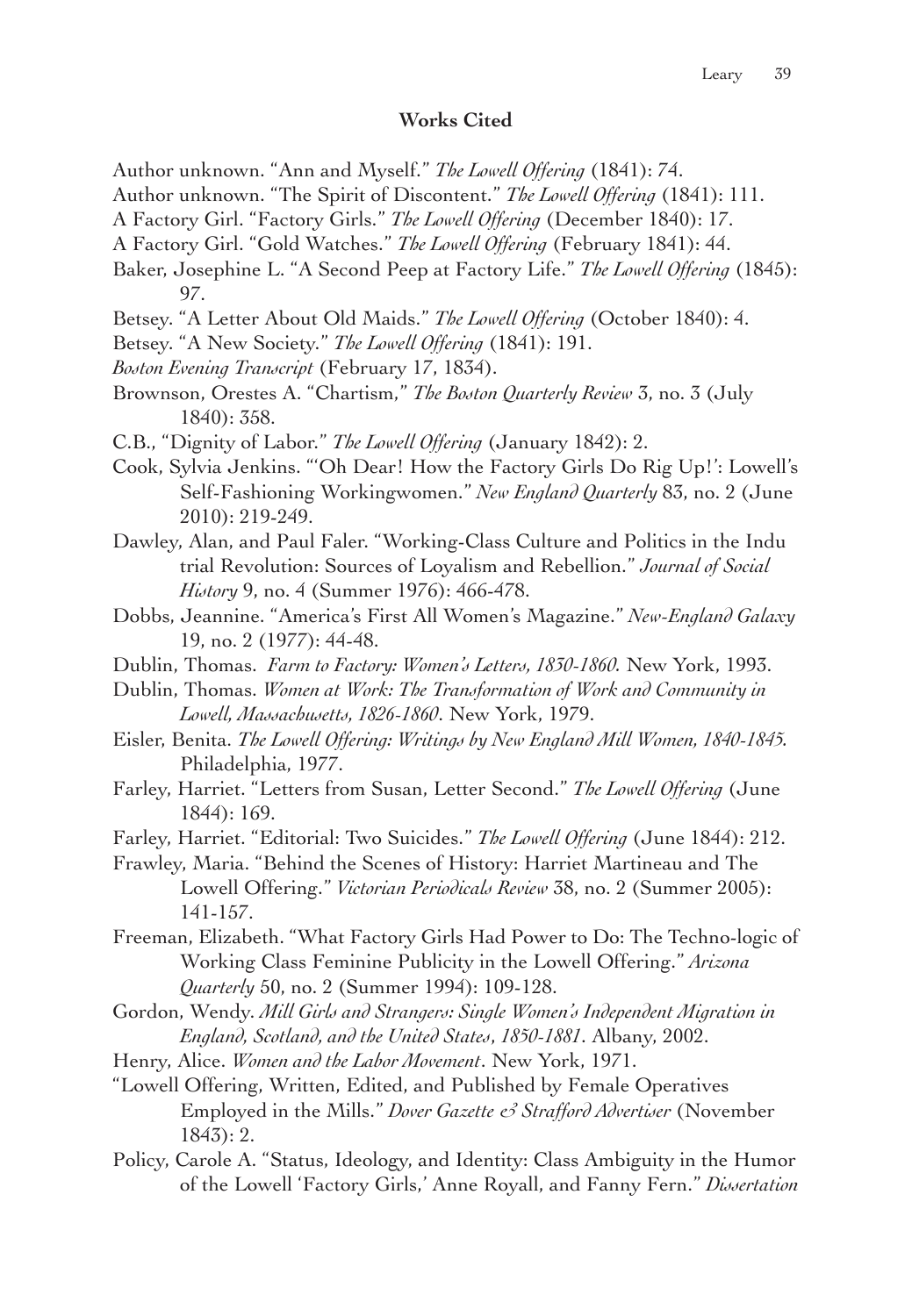*Abstracts International* (January 2001): 2775-2776.

- Ranta, J. A., *The Life and Writings of Betsey Chamberlain: Native American Mill Worker.* (Boston 2003).
- Rousseau, Peter L. "Jacksonian Monetary Policy, Specie Flows, and the Panic of 1837." *Journal of Economic History* 62, no. 2 (June 2002): 457.
- Selden, Bernice, *The Mill Girls: Lucy Larcom, Harriet Hanson Robinson, Sarah G. Bagley.* New York: Atheneum, 1983.
- Tabitha. "Old Maids and Old Bachelors." *The Lowell Offering* (December 1840): 30.
- "The Lowell Offering." *Boston Courier* (November 1840): 1727.
- "The Lowell Offering." *Dover Gazette & Strafford Advertiser* (April 1841): 23.
- "The Lowell Offering." *New-Hampshire Statesmen and State Journal* (August 1844): 1210.
- "The Lowell Offering." *The North American Review* 52, no. 111. (April 1841): 537.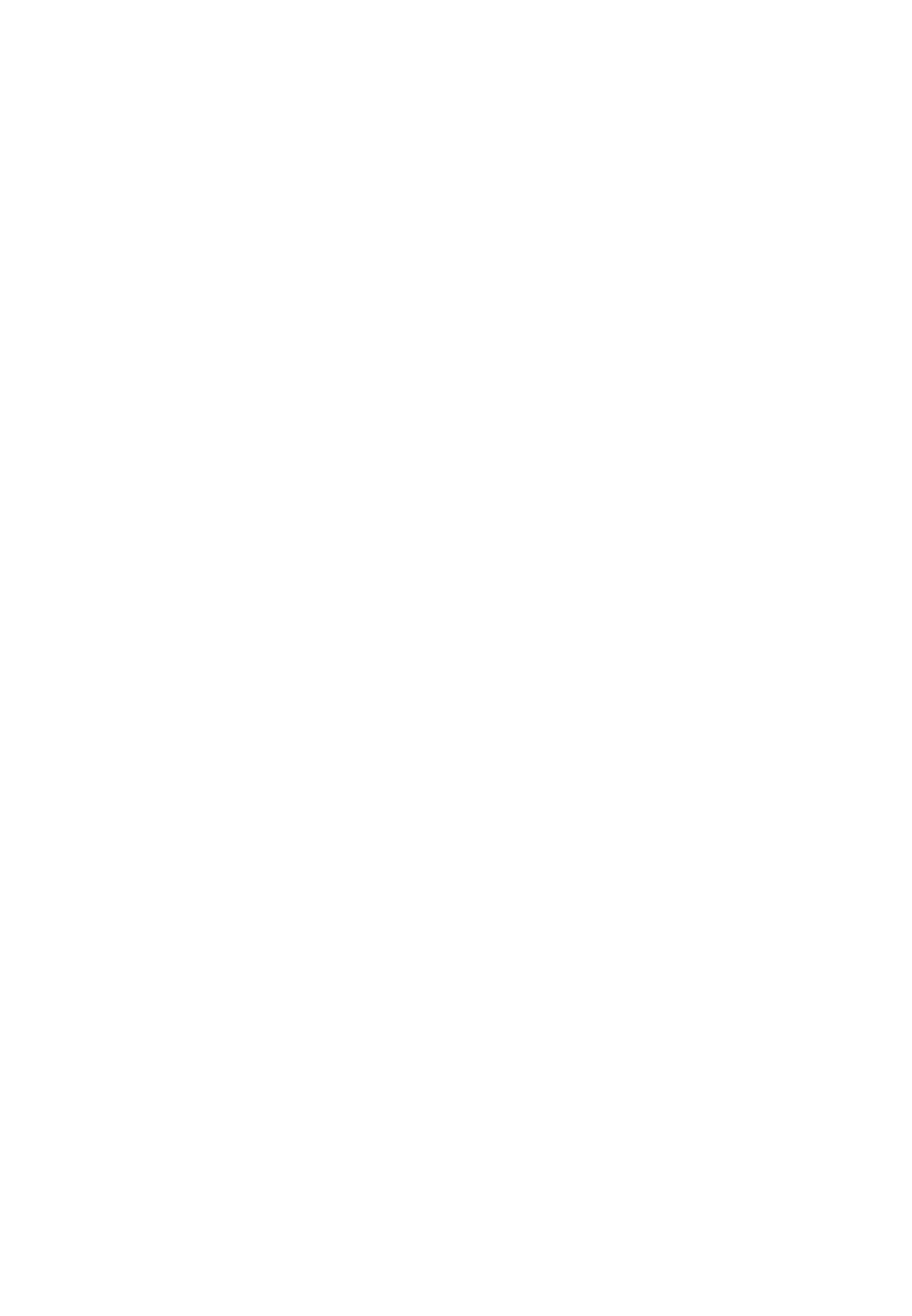# **All Board to Mardi Gras! Railroad Travel Advertising, Press Coverage, and Tourism in New Orleans After Reconstruction**

Carolyn Bender

*New Orleans sought to recover from the Civil War through the development of tourism. Railroads and newspapers attracted visitors to the city for Mardi Gras. The railroads advertised special travel rates along with news of their technological advances. Elite groups of businessmen in New Orleans helped by organizing elaborate parades and tableau balls. The press provided extensive coverageof the festivities along with the advertisements for travel excursions. While not as clearly organized as other cities in their efforts, New Orleans attempted to recover from the war and participate in the New South through the promotion of Mardi Gras.*

The literature on the American railroads in the late 19<sup>th</sup> century focused primarily on the economic, political, and engineering development of the railroad but very little on passenger travel. While the press covered these elements, it also gave attention to travelers, especially since they benefited from the increased railroad advertising. Some of the ads merely presented basic rate tables, but others promoted grand travel excursions. With the rise of industrialization in the 1880s and 1890s, Americans found themselves with more time and more money for leisure travel. The advertising found in newspapers from the 1870s to 1890s offered exciting destinations and events – notably New Orleans-- for Mardi Gras.

Newspapers contained very little coverage of Mardi Gras before the 1820s. The first news account of an organized parade appeared on February 8 1837 in the *New Orleans Picayune*. The *New Orleans Commercial Bulletin* gave another one a year later. Then the Civil War intervened and the true organized parades did not pick back up until the Reconstruction years. The railroads had a part in promoting Mardi Gras and "by the 1880s and 1890s, the local celebrations had become nationally popular."<sup>1</sup> This paper focuses on the railroad newspaper advertisements running in the years at the end of Reconstruction, but only during the Mardi Gras, or Carnival, time period of festivities - just before Lent in the traditional Christian religious calendar.

Part of the allure of Mardi Gras was New Orleans itself. The city promised something close to an international experience because of the prevalence of the

<sup>1</sup> Kevin Fox Gotham, *Authentic New Orleans* (New York: New York University Press, 2007), 23.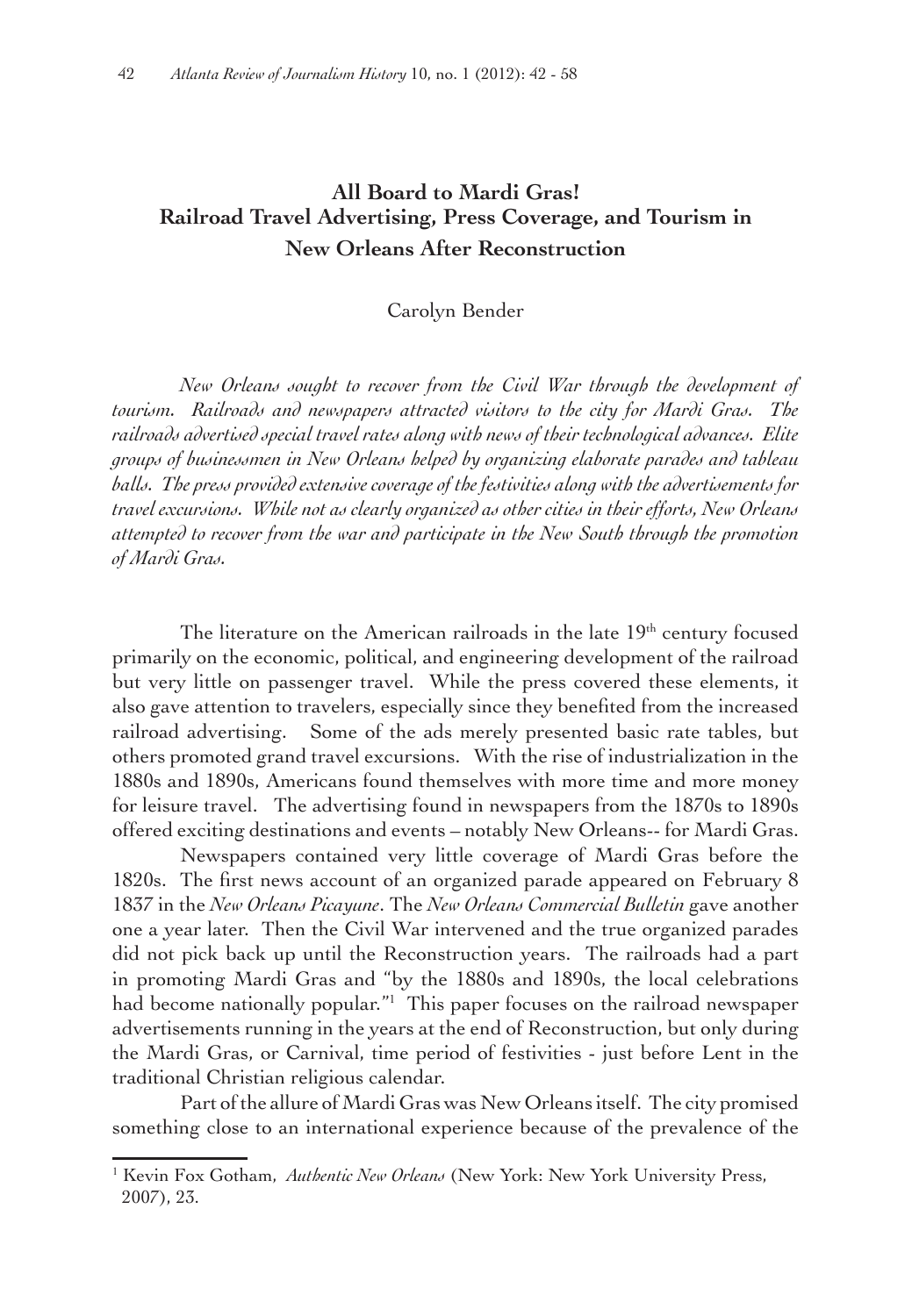French language and of Catholicism and the mix of African and Caribbean ethnic groups among with European settlers, so "dramatically different" from other U.S. cities at the time.<sup>2</sup> The press and various publications drew on the interest to increase their circulation as well.

The print media, including the national magazine *Frank Leslie's Popular Monthly*, remarked on the impossible task of describing the event: "For lavish expenditure of money, exquisite taste and correctness in costume and scenic effect, this pageant is unequalled in America, and unexcelled by anything of the sort on the European Continent. Every tourist should witness a New Orleans 'Mardi Gras' celebration; for no pen could adequately describe its grandeur."3

 The parades and masked balls also contained an element of freedom from Victorian convention. The revelers could exhibit reckless and overtly sexual behavior and still feel that what happened at Mardi Gras stayed there.<sup>4</sup>

Following the Civil War, the resurgence of Carnival, or Mardi Gras, in New Orleans was done mainly by wealthy men who wanted to show off their membership among the city's elite. The parades and the tableau balls put on by these elite were often arranged around themes and the pageantry provided by these elite groups known as "krewes." These organized parades and krewes were being formed by the Anglo-Saxon bourgeoisie rising to power over the more traditional Francophone culture. Newspaper coverage of the time reflected this shift in political power. The English language publications lauded the emergence of the new krewes while the French language papers expressed dismay.<sup>5</sup>

With the presence of these businessmen in the celebrations, the focus turned to tourism and profit. By the 1870s the newspapers noted that Mardi Gras was definitely an economic matter not just a fun local tradition. In 1872, the papers talked of tourism and how it helped the city's economy. "By the end of the century, American and European travel writers advised readers that Mardi Gras in New Orleans was a lavish festival." They were not just targeting domestic tourists anymore; the celebration was for everyone - local, national, and international.<sup>6</sup>

In America, travel by boat gained more importance than it ever did in Europe because here we had an abundance of rivers and waterways to use. At the beginning of the 19<sup>th</sup> century, the only roads that were really well-traveled were

<sup>2</sup> Gotham, 26.

<sup>3</sup> Anthony Stanonis, "Through a Purple (Green and Gold) Haze," *Southern Cultures*, Summer 2008, 112.

<sup>4</sup> Stanonis,120.

<sup>5</sup> Gotham, 33-34.

<sup>6</sup> Gotham, 23, 35.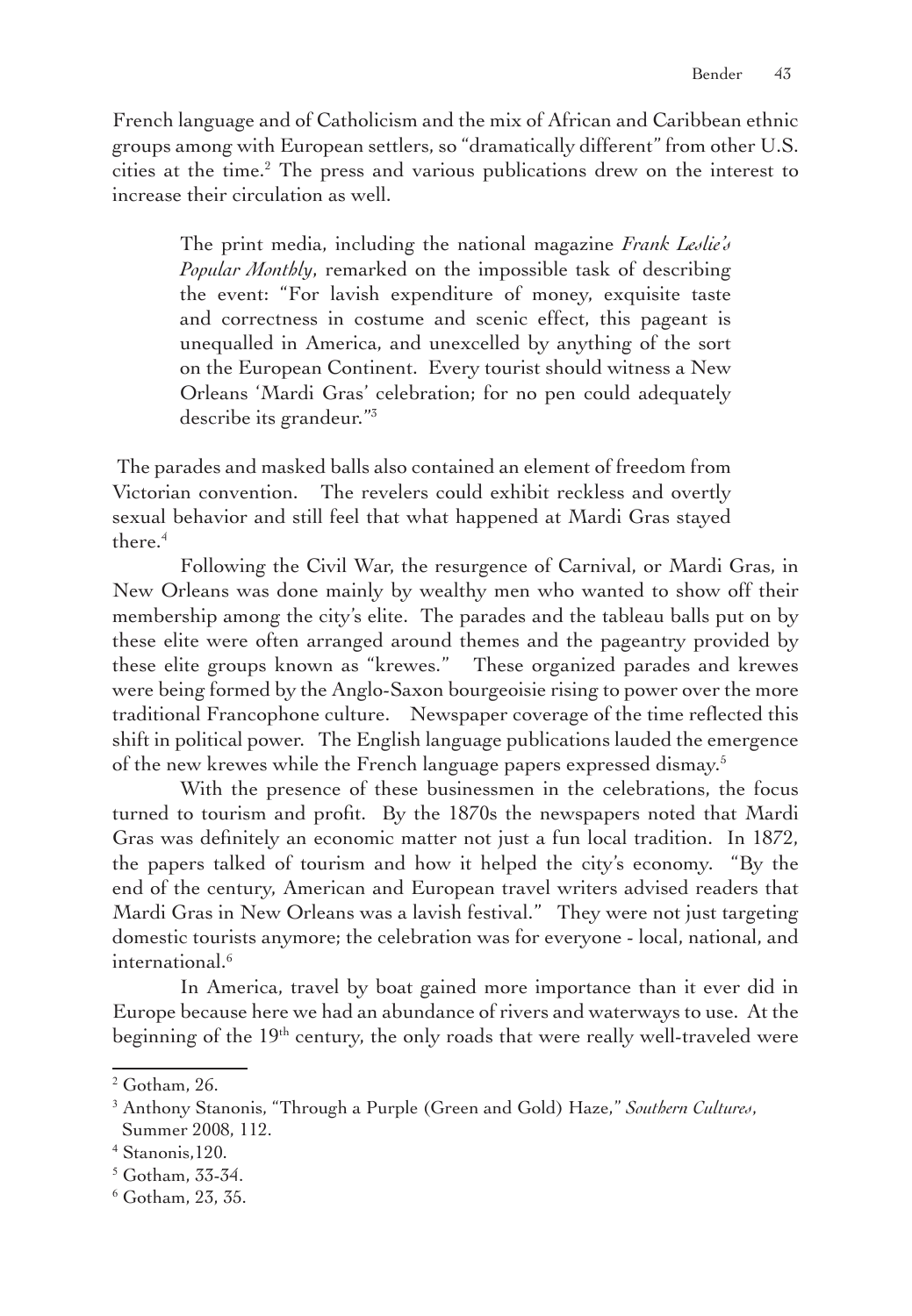located in New England. The rest of the roads led to the rivers for boat travel. The railroads became an extension of those boat routes not the competition.<sup>7</sup>

The newspaper ads in St. Louis around 1878 featured steamboat excursions for Mardi Gras. However, the railroad rates were published right along side the ads for river travel, so taking the train to New Orleans was certainly an option. With the inclusion of logos and large bold type, the boat excursions did have a better chance of capturing a reader's attention.<sup>8</sup>

As the number of railroad passengers increased, so did the demand for better accommodations. This began the need for and the popularity of the Pullman car.<sup>9</sup> The rising demand for luxury train cars also came from the perception fostered by the railroad companies themselves that traveling by rail was an extension of the previously more familiar mode of travel by water. The railcars were made to resemble rooms on the steamboats.<sup>10</sup>

The luxury of the Pullman cars appeared after the end of the Civil War along with the separation of first and second class passenger cars.<sup>11</sup> These class distinctions on trains were already found in Europe, but the system in America was somewhat different and the names sounded a bit less harsh. Part of the desire for a first class came from the rather sensitive Victorian sensibilities about ladies traveling and the men surrounding them on those journeys.<sup>12</sup> Later it also became the working-class tourists who wanted the fancy accommodations similar to the more wealthy passengers.<sup>13</sup>

In addition to the special rates offered by the railroads, another aid in access to New Orleans was the standardization of the railroad tracks in the South in 1886. The Pennsylvania Railroad was one of the most heavily used to reach the south, but it was not the only railroad coming in from the north. Since it did have a lot of traffic, it makes sense that it was the gauge that many used as the model when it was time to change to a standard size. It also was one of the railroads that frequently offered special rates on excursions that included a stay in New Orleans for Mardi Gras. Whether the high volume of use was the cause of the discounted trips or the result is not known at this point, but there probably is a connection.<sup>14</sup> Not only did the railroad make travel faster; the four time zones set up in 1884 "encouraged the growth of tourism by standardizing travel schedules."15 Also prior to the gauge standardization, the addition of the

<sup>7</sup> Wolfgang Schivelbusch, *Railway Journey* (Berkeley: University of California Press, 1986), 93-95.

<sup>8</sup> Classified ads, *St. Louis Globe-Democrat*, 23 February 1878, 7.

<sup>9</sup> Amy Richter, *Home on the Rail* (Chapel Hill: University of North Carolina Press, 2005), 68.

<sup>10</sup> Schivelbusch, 107-109.

<sup>&</sup>lt;sup>11</sup> Schivelbusch, 110.

<sup>&</sup>lt;sup>12</sup> Richter, 23-25.

<sup>13</sup> Richter, 80-82.

<sup>14</sup> "The Standard Gauge," *Harper's Weekly*, 5 June 1886, 364-365.

 $15$  Gotham, 50.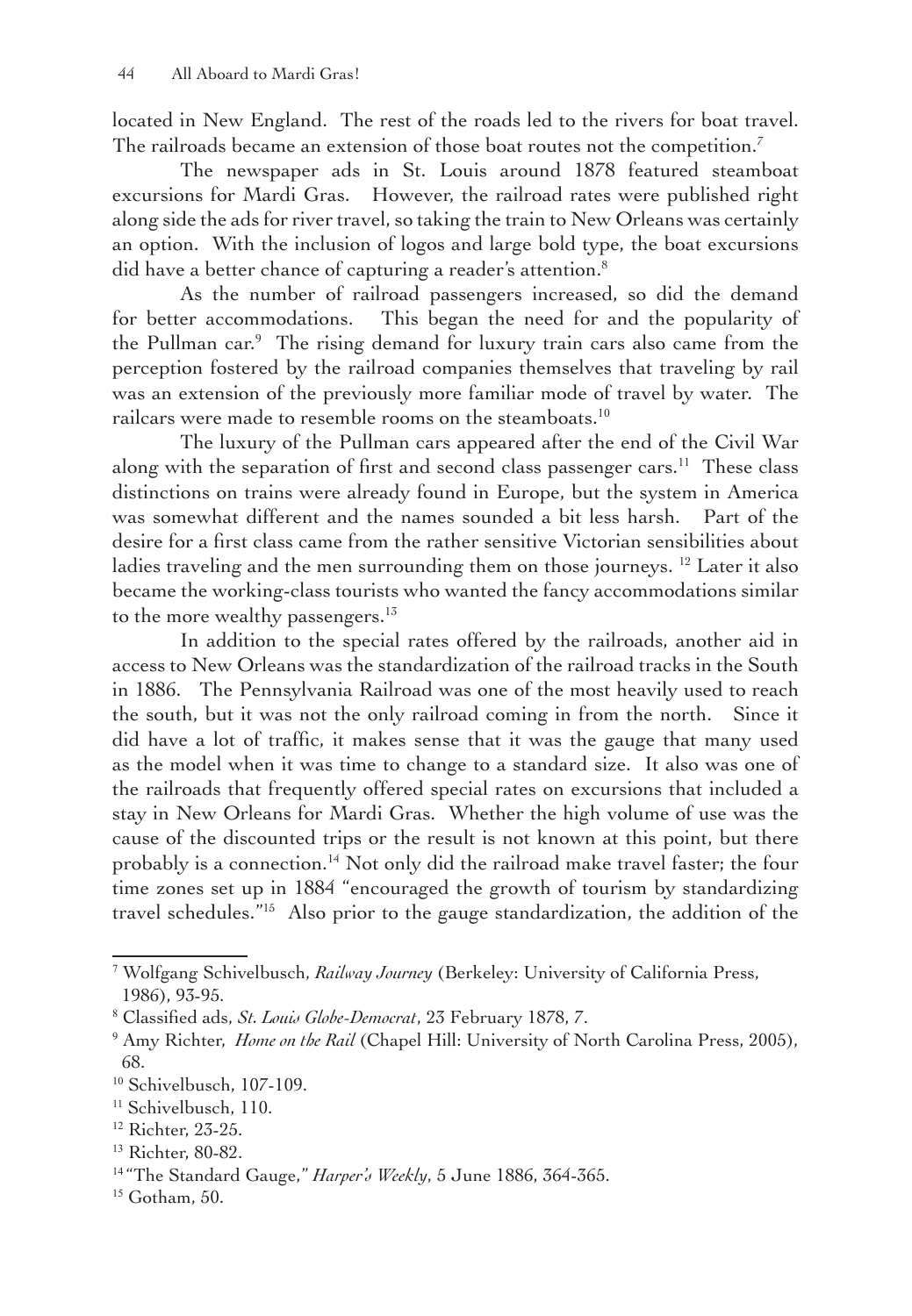Southern Pacific line from California to New Orleans in 1883 opened more longrange transport and trade.<sup>16</sup>

Some of the notices in the newspapers appeared as classified ads for the special rates being offered by the railroads such as the ones in Atlanta running almost every day in the month of February in 1873. The ads emphasized the luxury Pullman cars and the special fare of \$24.25 for a quick trip from Atlanta to New Orleans. In fact, on some days that month, the newspapers showed competing offers placed on the same page but in different columns for Mardi Gras excursions.17 Various other routes offered special fares to New Orleans at the end of the  $19<sup>th</sup>$  century. To get to Mardi Gras in February of 1882 cost \$35 from Raleigh, \$33 from Charlotte, \$42 from Richmond, \$38 from Lynchburg, and \$42 from Charlottesville.<sup>18</sup> That same year one railroad offered a special excursion rate of \$22 "to enable everyone to visit, The Paris of America" by traveling from Little Rock, Arkansas to New Orleans.19 In February 1892, the rate from Chicago to New Orleans for Carnival was \$25 and there were many more deals to be found over the years one wished to attend Mardi Gras.<sup>20</sup> In 1883, the railroad excursion tickets departing from Jackson, MS cost \$6.50 and the advertisement specifically mentioned going to see Rex on February 5th and then being there in New Orleans for Mardi Gras day on the  $6^{\text{th}}$ . $^{21}$ 

Newspaper articles about Mardi Gras celebrations were placed in the local paper of New Orleans as well as many other cities around the country. Often these articles include mention of the railroads' role in bringing people to the city. For example there are notices in the papers in Galveston, Chicago and Milwaukee. For all of these newspapers, the ideas of Mardi Gras and railroads were certainly linked together often because of the railroads offering special rates.<sup>22</sup>

The travel writers and the parade organizers were trying to expand tourism to New Orleans, and so were the railroads. They advertised railway excursions in newspapers and publishing tourist guides.<sup>23</sup> In addition to the festivities of Mardi

<sup>16</sup> Ibid.

<sup>17</sup> Classified ads, *Atlanta Daily Sun*, 2 February 1873, col. E; Classified ads, *Atlanta Daily Sun*, 4 February 1873, col. B and col. D; Classified ads, *Atlanta Daily Sun*, 12 February 1873, col. A and col. C.

<sup>18</sup> Classified ads, *The News and Observer* (Raleigh, NC) 12 February 1882, col. D; Classified ads, *Richmond Daily Whig*, 15 February 1882, col. F.

<sup>19</sup> Classified ads, *Daily Arkansas Gazette* (Little Rock) 12 February 1882, col. E.

<sup>20</sup> "Illinois Central Railroad; Last Chance for Mardi Gras Rate," *Daily Inter Ocean* (Chicago) 27 February 1892, 13.

<sup>21</sup> Classified ads, *The New Mississippian* (Jackson) 30 January 1883, col. E.

<sup>22</sup> "Railroad News; Off for Mardi Gras," *Galveston Daily News* (Houston) 13 February 1893,2; "Illinois Central Railroad; Last Chance for Mardi Gras Rate," *Daily Inter Ocean* (Chicago) 27 February 1892, 13; "Railroad Companies Whose Roads Lead to New Orleans," *Milwaukee Daily Sentinel*, 1 February 1877,col.A.

<sup>23</sup> Gotham, 36.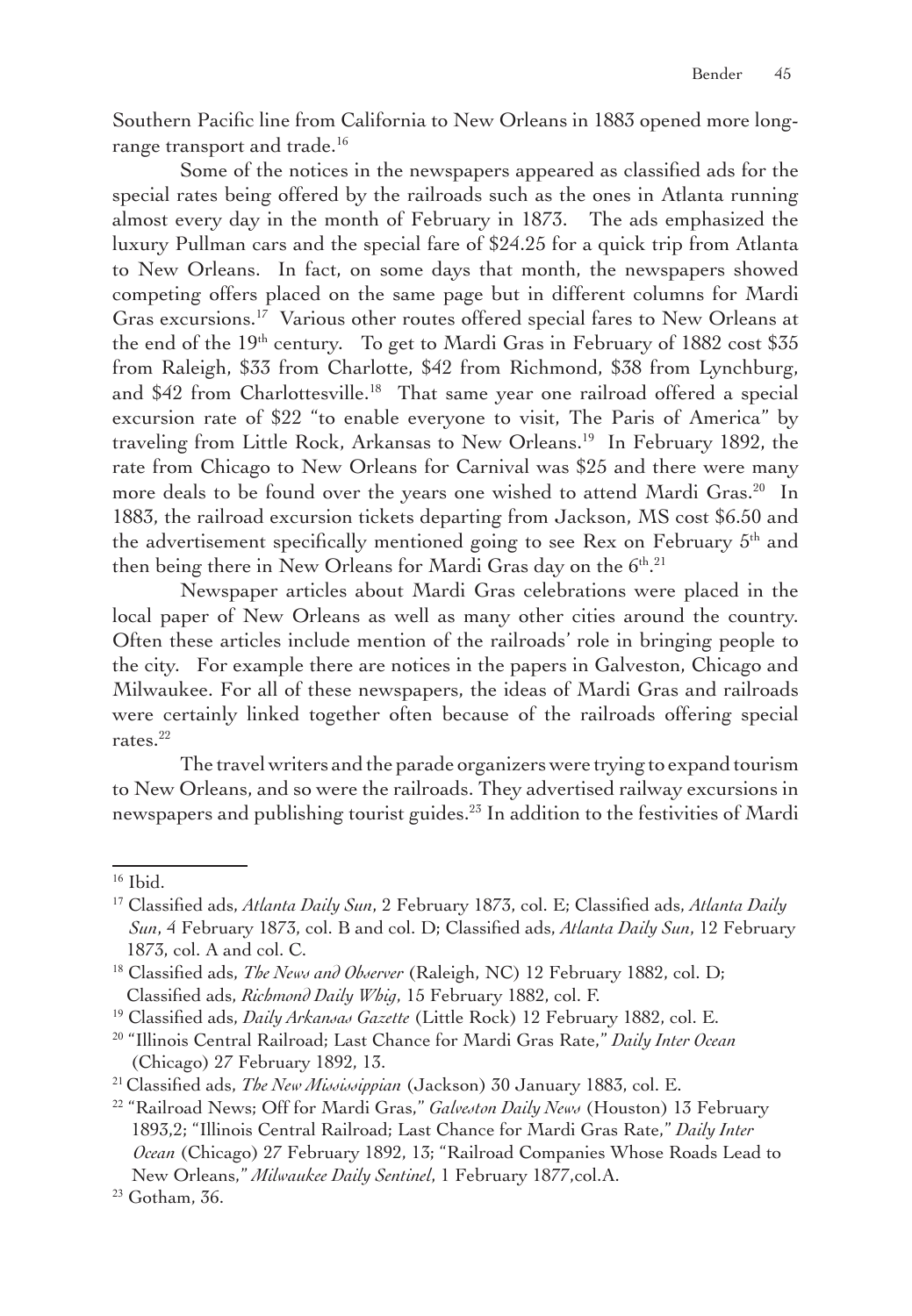Gras, there was the promise of the city's famously good food to entice travelers to come to New Orleans. The restaurants were written up in the New York Times and became known in the national media even before the city hosted the 1884 World Exhibition.<sup>24</sup> Growing competition drove many of the railroad companies to develop faster trains and to provide more luxurious accommodations. These elements of the trip were advertised both on posters and in magazines such as *McClure's* and *Harpers*.

Much of the earliest advertising for railroads was in the form of posters. They borrowed from the styles of advertising done by the circus and used lots of bold color and pictures to show the scenery to a passenger \on a railroad journey. Railroad companies often published their own guidebooks to elaborate on what could be seen on a particular route as well as the amenities on board.<sup>25</sup> The 1884 World Exhibition brought even more opportunities to promote the New South, New Orleans and Mardi Gras:

To generate sales and build mass support for their emerging industries, railroads, steamboats, and hotels published visitors guides containing detailed instructions educating people on why they should travel, what they should see, and how they should sightsee.<sup>26</sup>

Rand, McNally and Company, the Illinois Central Railroad and the Richmond and Danville Railroad all had very flattering descriptions of Mardi Gras in their guidebooks:

Railroad companies, hotels, and guidebook publishers cultivated an organized alliance, using print media and other technologies to construct New Orleans as a unique place with an individuality and authenticity of its own.<sup>27</sup>

These publications blended together many images of New Orleans' diverse culture and rich history. When talking of Mardi Gras, they emphasized the grand spectacle of the famous Carnival festivities.<sup>28</sup>

By the turn of the century, there was also a backlash against the use of art poster advertising. So many posters had been put on display everywhere that people were sick of seeing them. This prompted railroads to put more and more ads in mass media publications. It was also around this time that companies

28 Ibid.

<sup>&</sup>lt;sup>24</sup> Anthony Stanonis, "The Triumph of Epicure: A Global History of New Orleans Culinary Tourism," *Southern Quarterly*, vol. 46 issue 3 (2009), 145-161.

<sup>25</sup> Michael E. Vega and John E. Gruber, *Travel by Train: the American railroad poster, 1870 1950* (Bloomington: Indiana University Press, 2002), 1-2.

<sup>26</sup> Gotham, 59.

 $27$  Ibid.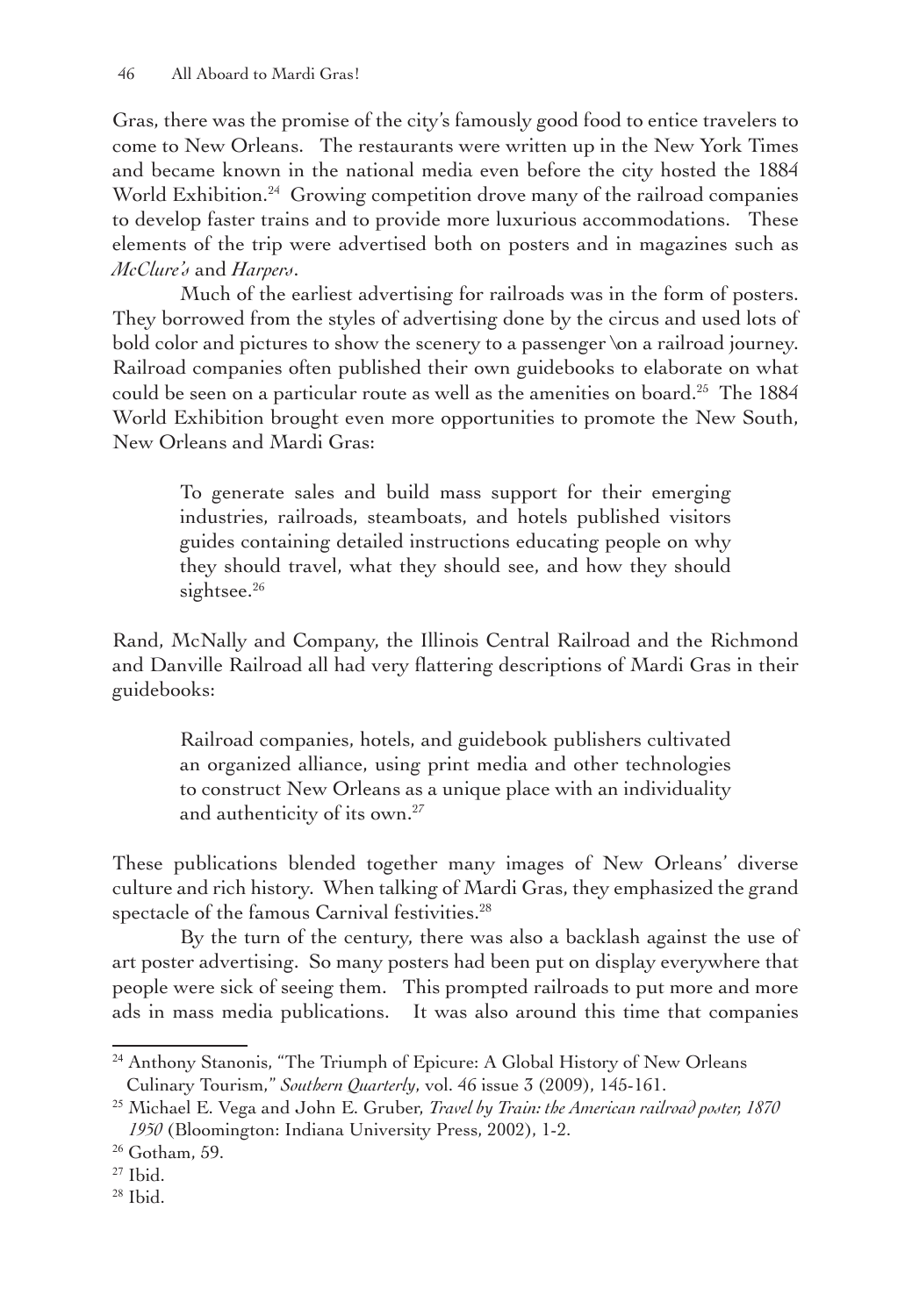realized that they needed to reach a larger number of potential passengers. They increased their use of mass circulation media like magazines and newspapers to reach a wider, more national, audience. 29

There were many advertisements in various newspapers for railway trips form the East Coast out to California which featured stops in New Orleans for Mardi Gras. They were often offered by the Pennsylvania Railroad at the turn of the century as well as a few other railroad companies. While New Orleans was not the primary destination, Mardi Gras was the place to stop and visit for a few days before continuing the journey westward. These ads explained the rates and all the extras included on the trip as well as emphasized the speed of the train  $itself<sup>30</sup>$ 

In addition to advertising the special rates and the comfort of the train cars, some railroad advertisements played up the party aspect and popularity of the event itself:

Where could you find a more delightful place to visit than New Orleans during Mardi Gras, which takes place Feb. 15? The carnival this year will eclipse anything heretofore held in the Crescent City. 31

This was the ad to entice people to leave New York and travel southward. The warmth and fun of New Orleans would sound attractive during a cold New York winter. Another ad for trips leaving from New York played up the national popularity of Mardi Gras:

As usual great preparations are being made for the Mardi Gras festivities in the Crescent City. The occasion attracts people from all parts of the United States.

The advertisement goes on to list the special fares offered, the time it

<sup>29</sup> Vega and Gruber, 18-22.

<sup>30</sup> "Advertisement 5 -- No Title," *New York Evangelist (1830-1902),* 4 February 1897, 31, http://ezproxy.gsu.edu:2582/ (accessed November 21, 2009); "Advertisement 28 -- No Title." *Congregationalist (1891-1901),* 9 February 1901, 237, http://ezproxy gsu.edu:2582/ (accessed November 21, 2009); "Advertisement 21 -- No Title," *Town and Country (1902-1913),* 16 January 1904, 52, http://ezproxy.gsu.edu:2582/ (accessed November 21, 2009); "Advertisement 37 -- No Title,*" Life (1883-1936)*, 19 February 1903, 166, http://ezproxy.gsu.edu:2582/ (accessed November 21, 2009); "LEGISLATIVE: Doubles the Pleasure of a Drive. Tour to California via Pennsylvania Railroad. Mardi Gras--New Orleans," *New York Observer and Chronicle (1833-1912)*, 11 February 1897, 232, http://ezproxy.gsu.edu:2582/ (accessed November 21, 2009).

<sup>31</sup> "Advertisement 21 -- No Title," *Town and Country (1902-1913),* 16 January 1904, 52, http://ezproxy.gsu.edu:2582/ (accessed November 21, 2009).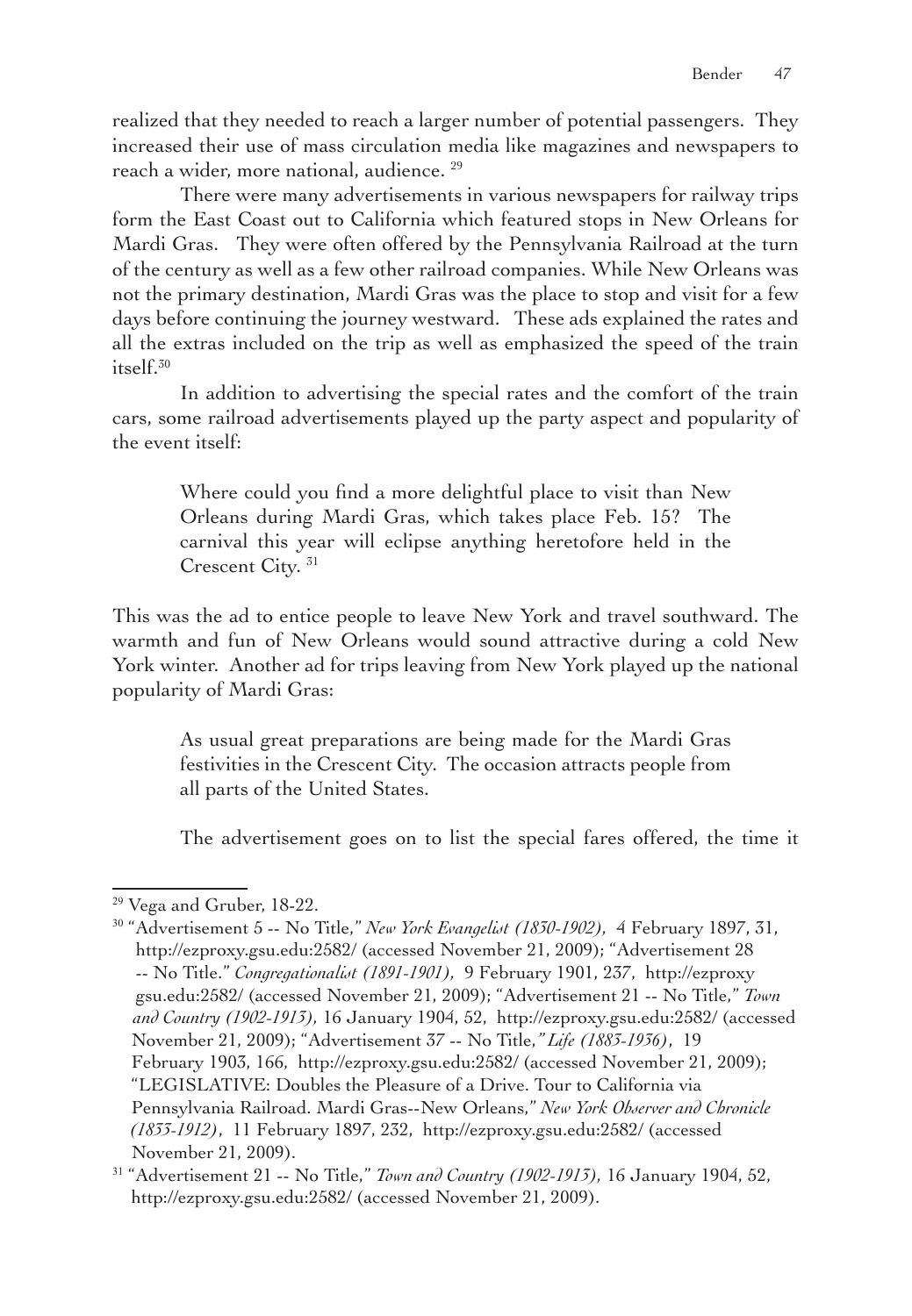would take to travel that distance, and the availability of the nicer Pullman Drawing Room Sleeping Car and first-class coach.<sup>32</sup>

There were even advertisements to lure the outdoorsmen to come to Mardi Gras such as special shooting events:

The program of the Grand Carnival shoot, under the auspices of the Mississippi Valley Trapshooters' and Game Protective Association, to be held by the City Park Gun Club, at New Orleans, La. Feb 20, 21 and 22, provides ten events…. Mardi Gras or Carnival rates will prevail on all railroads entering New Orleans, so be sure to ask for them.

Even if not taking part in the excursions advertised by the railroads, travelers could get the reduced rate because they were going to New Orleans for the Mardi Gras festivities.<sup>33</sup>

During the festival season, *The Daily Picayune* included mentions of notable people in town for the celebrations. These often included the management of various railroads and even the editors or various out-of-state newspapers along with other dignitaries and socialites of the time. The tone of these general notes was not that of a tabloid reporting negative comments about well- known figures; instead, it was positive and complimentary.<sup>34</sup> The society page of *The Daily Picayune* also featured many items about the debutante season and which of the young ladies had been selected as queen or maid at the Carnival balls. These articles described the luxurious gowns worn by all the women involved, and this sort of article often appeared in newspapers in other cities as well.<sup>35</sup> For example, the *Milwaukee* carried a story about the pageantry of Mardi Gras and included information on who had been named queen.36 The society page of the *St. Louis Globe-Democrat* named which high-society ladies and debutantes would be going to New Orleans to attend Mardi Gras in 1898, and the *Boston Daily Advertiser* ran a similar column but in another year.  $57$  This newspaper information helped spread

<sup>32</sup> "WASHINGTON :Ideal Three-Day Tour via Pennsylvania Railroad. Mardi Gras, New Orleans. Superb Service to Brunswick and Jekyl Island," *New York Observer and Chronicle (1833-1912),* 27 January 1898, 116. http://ezproxy.gsu.edu:2582/ (accessed November 21, 2009).

<sup>33</sup> "Article 14 -- No Title," *Forest and Stream; A Journal of Outdoor Life, Travel, Nature Study, Shooting, Fishing, Yachting (1873-1930),* 14 February 1903, 139. http://ezproxy.gsu edu:2582/ (accessed November 21, 2009).

<sup>34</sup> "Personal and General Notes," *The Daily Picayune* (New Orleans), 13 February 1888, 4; "Personal and General Notes," *The Daily Picayune* , 14 February 1888, 4; "The Railroads. Going Home," *The Daily Picayune*, 16 February 1888, 2.

<sup>35</sup> "Society," *The Daily Picayune***,** 13 February 1898, col. B.

<sup>&</sup>lt;sup>36</sup> "Mardi Gras Carnival Opening of the Festivities at New Orleans,"

*The Milwaukee Sentinel,* 10 February 1891, pg. 2, col. D

<sup>37</sup> "Society News," *St. Louis Globe-Democrat*, 6 February 1887, pg. 20, col. A; "At the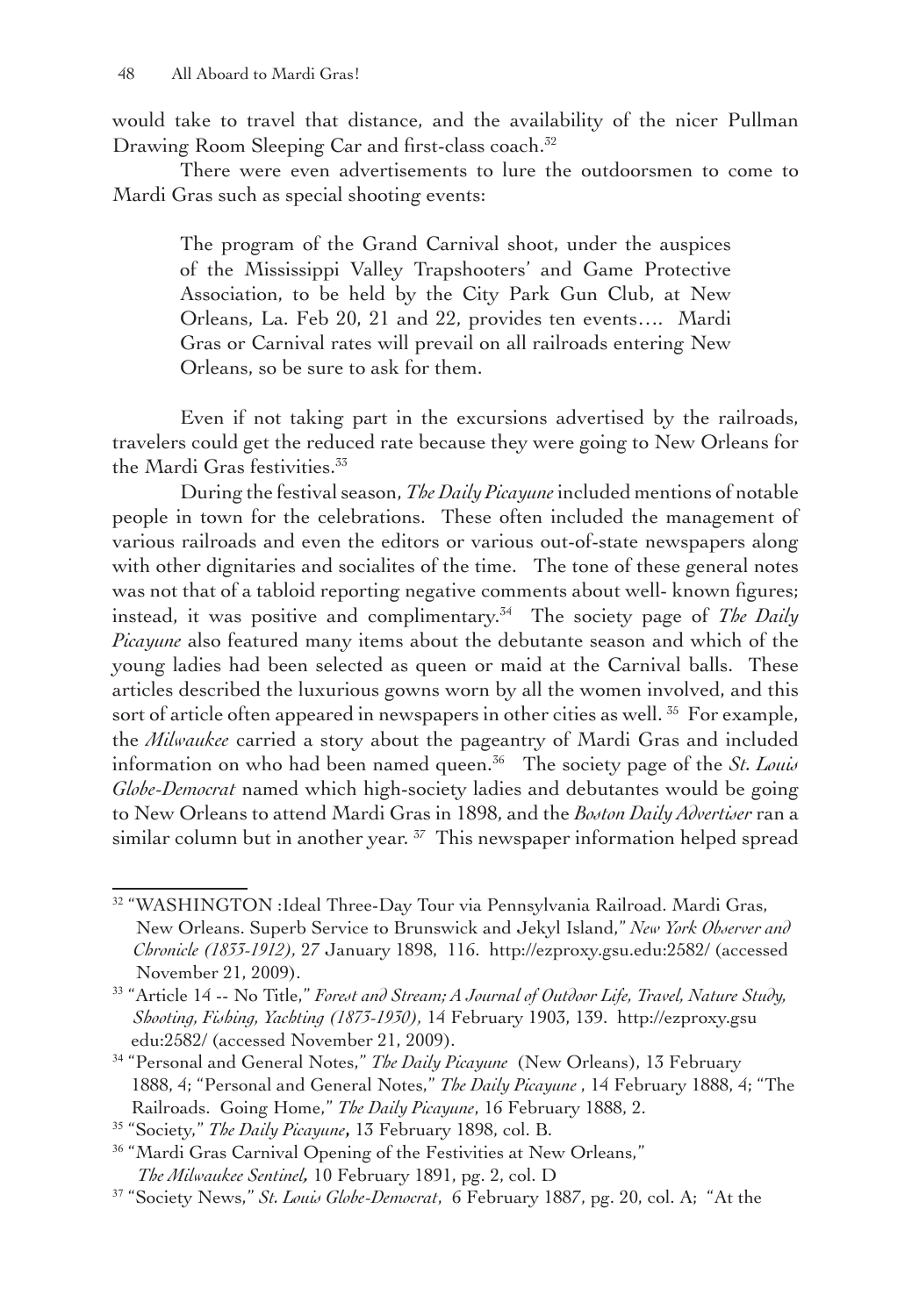the word of the fun that awaited people in New Orleans, especially since it was associated with fashion, high society, and debutantes.

 It was not just the reporters, advertisers, and tourists who wrote about visiting New Orleans. An article in the *New York Evangelist* features the reminiscing of a Confederate soldier on his experiences in the Civil War , specifically his memories of New Orleans and Mardi Gras. Although the author's first impressions on New Orleans were not so favorable, he apparently came to appreciate the diversity of the city's culture. He compared New Orleans to Quebec and noted the European influences in the French neighborhoods:

In walking about the old town, which is occupied chiefly by the French, one might believe himself in one of the provinces of France – in the medieval city of Normandy or Brittany. He would recognize the faces as French, even if he did not hear the French language. Thus New Orleans revives impressions of the old world renewed in a very delightful way.

The soldier also gave a quick description of some of the events that took place during Mardi Gras and the King of the Carnival. Overall, he and his friends were impressed with the festivities:

The French element has given a French gaiety even to the American population. Nowhere this side of the ocean is the Carnival observed with so much spirit…. Some of our party who had had the opportunity to make the comparison said they were much more effective than what they saw in Rome at the Carnival two years ago.

Not all of the articles about New Orleans and Mardi Gras were entirely focused on the celebrations. In *Harper's Weekly*, Lafcadio Hearn urged visitors to Mardi Gras to see more of the city beyond the parades and parties. He recommended a visit during "St. Martin's summer" to be able to see the buildings without the scaffolding needed along the parade routes:

> The romantic charm of the old city is not readily observed at such a time [Mardi Gras]; the curious cosmopolitan characteristics that offer themselves to artistic eyes in other seasons are lost in the afflux of American visitors, and the true color is fairly drowned out by the colors of Rex.

Hearn felt that the true New Orleans was missed by most of the Mardi Gras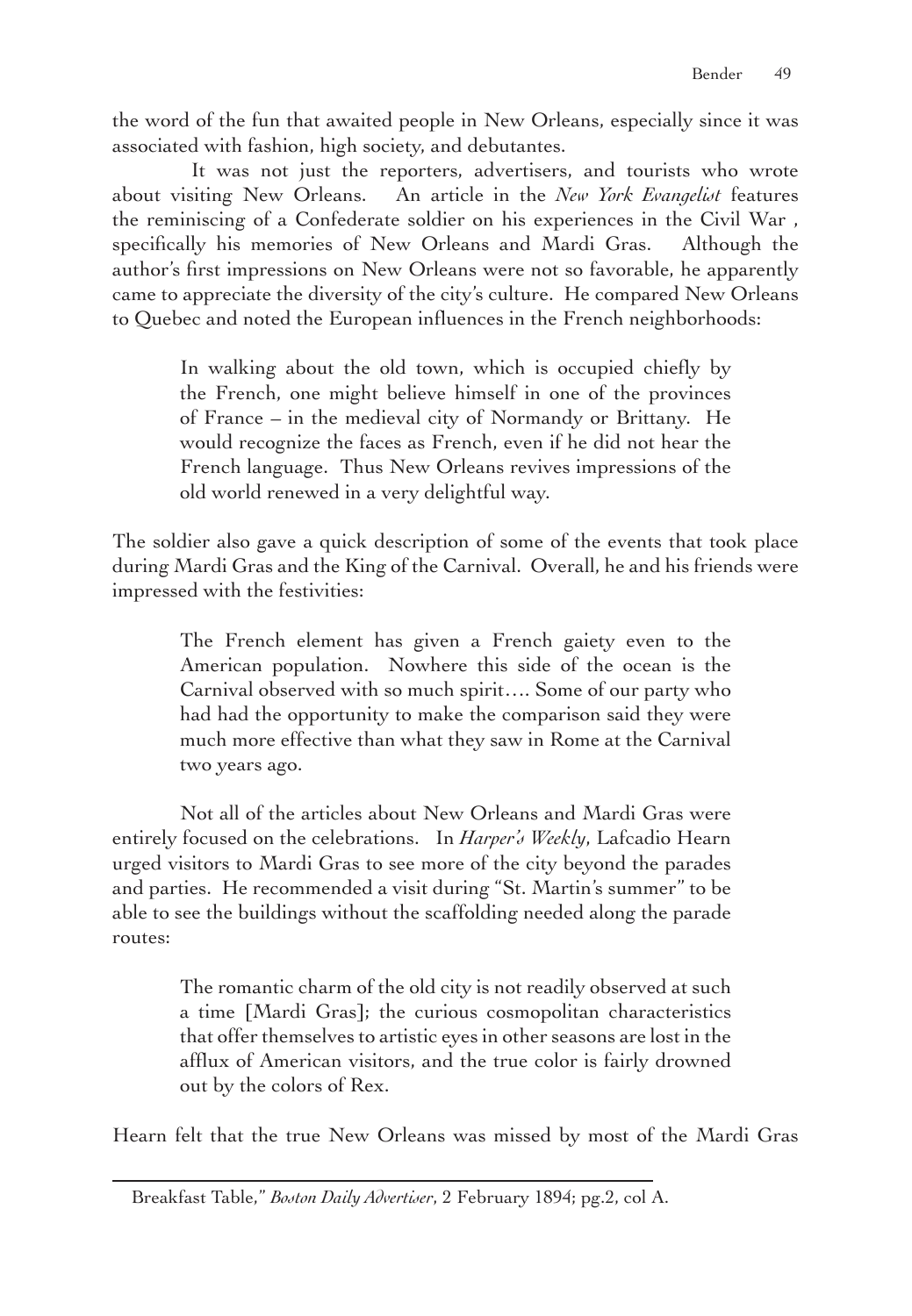revelers in the rush and noise of the crowds.<sup>38</sup> He himself was a well-known literary figure in New Orleans, having lived in the city for 11 years and having worked as a writer and journalist for the *Daily Item*. He wrote what Henri Schindler considered to be "some of the most poetic descriptions of New Orleans or Mardi Gras ever written". Hearn also translated French works into English and wrote columns for newspapers in the city.

Some articles in the news took note of the economics of the Mardi Gras celebrations. On his way to New Orleans, Reverend Strieby noticed the competition between the various railroads for passengers. Mobile was advertising its own Mardi Gras and trying to get residents and tourists to celebrate. The city dwellers wanted to keep residents and their money in town to promote the local economy and keep businesses open to take advantage of the travelers who might arrive.

Arriving in New Orleans, Strieby was impressed by the amount of coverage of Mardi Gras that was found in the local paper there. He was also struck by how peaceful and pleasant the crowds were when gathering at the Carnival events despite the diversity of the people attending.

As the Mardi Gras traditions evolved, more and more elements of royalty were added. The crowning of a queen for each krewe began in 1870 with the first appearance of the Twelfth Night Revelers on January 6 to open the Carnival season. The young ladies attending the ball were presented with pieces of cake, one of which contained a golden bean. Whoever received the golden bean was to be crowned queen of the ball. However, on that first night, no queen came forward to acknowledge her prize so the first Queen of the Ball was not crowned until the next ball in 1871.39

Following the Twelfth Night Revelers lead, nearly every major krewe had a queen of their ball. Rex first crowned a queen in 1874; Momus began to have one in 1881, and finally Comus had one in 1890.40 These queens were chosen from the debutantes of New Orleans and assumed some of the few early official roles available to women within the Mardi Gras proceedings:

Almost all the young ladies in the first Carnival courts were American debutantes, but by the mid-1880s Creole names began to appear with frequency. The memberships of the mystic societies of the 1890s reflected three decades of inter-marriage, genealogical and cultural, between the old and new elite. The press, which had reported lists of committeemen and details of tableaux balls for decades, could not get enough.<sup>41</sup>

<sup>38</sup> Lafcadio Hearn, "New Orleans in Carnival Garb," *Harper's Weekly,* 24 February 1883, 122.

<sup>39</sup> Henri Schindler, *Mardi Gras; New Orleans* ( Paris: Flammarion, 1997) ,46.

<sup>40</sup> Schindler, 102.

 $41$  Ibid.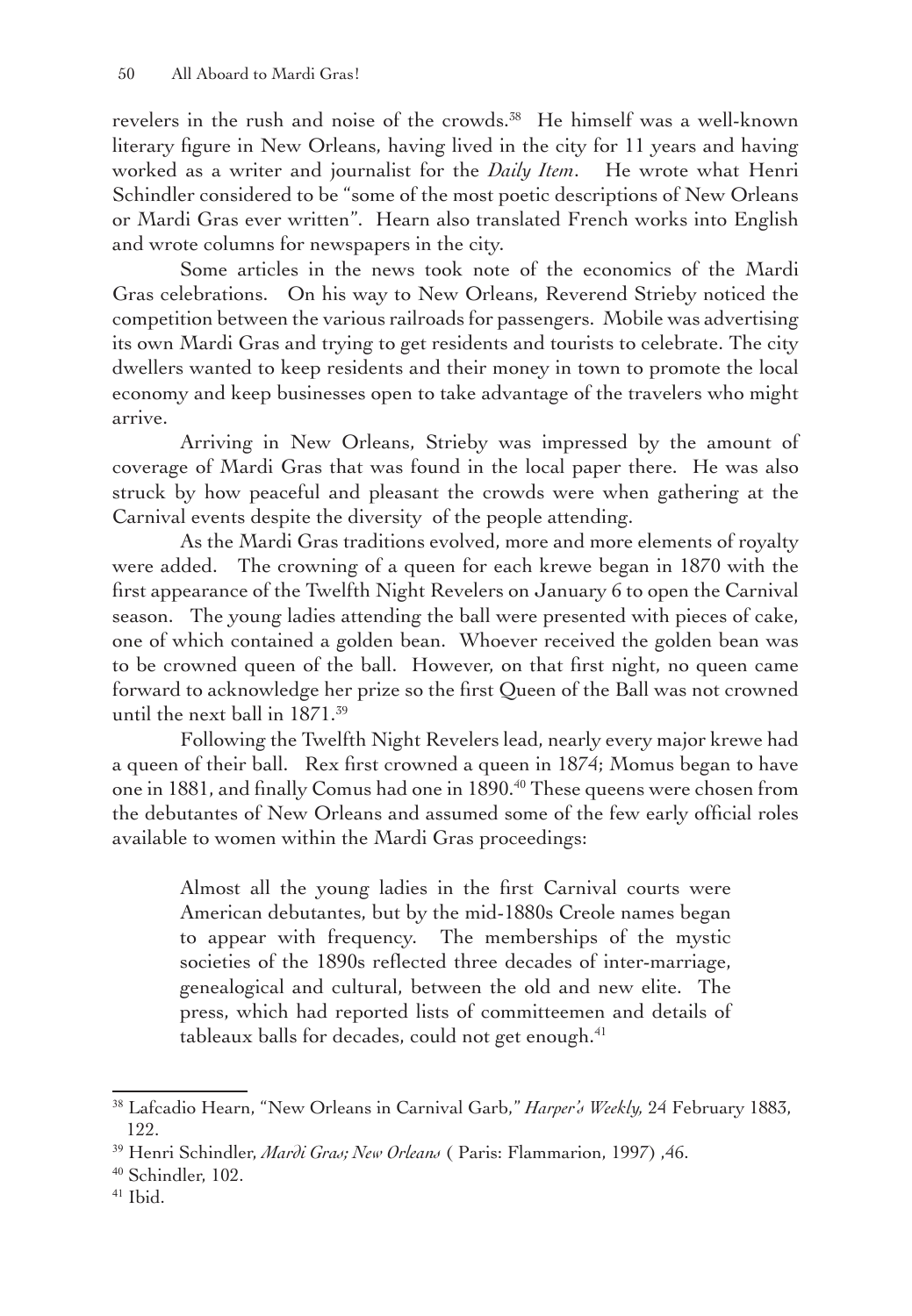The membership of the clubs and krewes behind the parades and tableaux balls was generally kept secret and the invitations to the balls were private and exclusive. The parades were public, but the balls were not.<sup>42</sup> The press coverage of the debutantes and stories about the details of what they wore to the ball were extensive:

Carnival royalty was front page news, and while the identities of the krewe members impersonating Comus, Momus and Proteus remained state secrets, their queens had become celebrities. *Collier's*, *Harper's* and other illustrated magazines showed early and enduring interest in New Orleans Mardi Gras parades, balls, and royalty.<sup>43</sup>

The coverage of Carnival in the *Daily Picayune* included items in the society page regarding which ladies were in town visiting and the events held for them:

The royal colors are floating to the breeze, proclaiming the fact the Mardi Gras is near. Entertainments are numerous and the gay whirl will continue until the gray dawn of Ash Wednesday marks a season of rest…. The luncheons, dinners, card parties and several cotillions completed the week's round of gayeties, which was on of the busiest of the season.<sup>44</sup>

The newspaper even published narrative short stories, such as "The Carnival Roses" about the balls and parties of Mardi Gras.<sup>45</sup> An article in *Harper's Weekly* featured the famous Darwin parade and tableaux displayed by the "Mistick Krewe" of Comus in 1873. The author of the article described the characters in the satirical tableaux, and the magazine also had an illustration of the scene.<sup>46</sup>

The beginning of Rex in 1872 was a major event for the city of New Orleans. The true impetus for the start of the new parade is unclear, but his royal stamp had tremendous influence. Some claimed that Rex was inspired by the visit of Grand Duke Alexis of Russia to New Orleans during Mardi Gras. It was also in 1872 that the Mardi Gras theme song, "If Ever I Cease to Love," first appeared:

If ever I cease to love, If ever I cease to love,

<sup>42</sup> Schindler, 97.

<sup>43</sup> Schindler, 102.

<sup>44</sup> "Society" *The Daily Picayune*, (New Orleans), 5 February 1899, col B.

<sup>&</sup>lt;sup>45</sup> Emma Longmire, "The Carnival Roses. Written for the New Orleans Sunday Picayune," *The Daily Picayune* (New Orleans), 21 February 1897, col. D.

<sup>46</sup> "The Mystick Krewe," *Harper's Weekly*, March 29, 1873, 247; Illustration, *Harper's Weekly,* 244.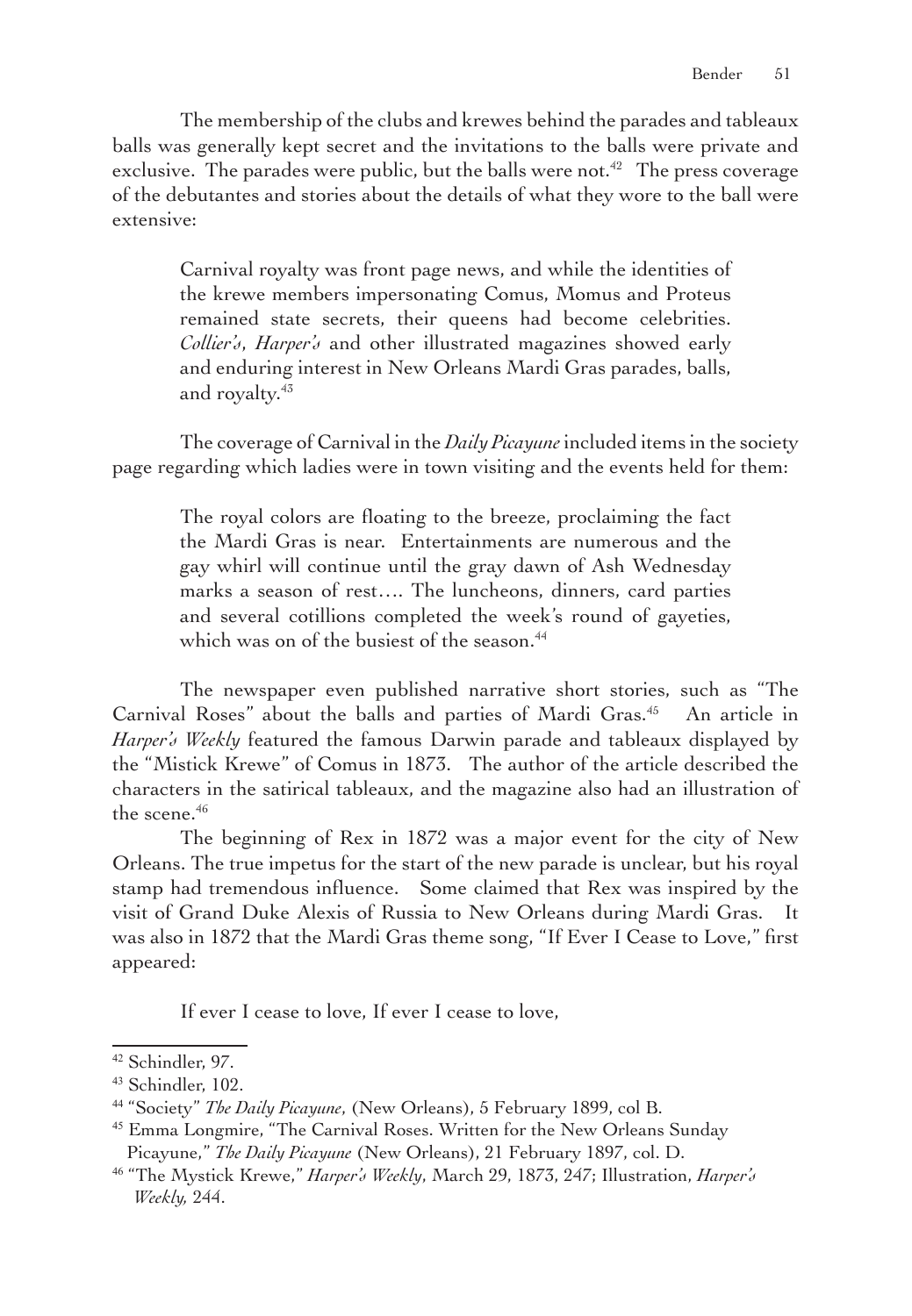May oysters have legs – And cows lay eggs, If ever I cease to love.

If ever I cease to love, If ever I cease to love, May the Grand Duke Alexis – Ride a buffalo through Texas, If ever I cease to love.<sup>47</sup>

The song was taken from a popular musical comedy, but the reports that it was sung to Alexis complete with these verses have been questioned. Instead, the song may have been sung as written for the stage since it was known to be one that he liked.<sup>48</sup> It is much more probable that the band played the Russian national anthem for him when the parade passed under his balcony.<sup>49</sup>

While the royal visit may have been the opportunity to begin Rex, the real reason behind it was promotion of New Orleans and of Mardi Gras. Many of the founders of the krewe stated that Rex was started to revitalize the city, the carnival, and the South following the Civil War:

When Lewis J. Salomon, the first Rex, discussed the parade's origins in 1921, he did not even mention Alexis. According to him, the purpose behind the first Rex parade was to "put some life into" Carnival, something particularly needed in the post-war era.  $50$ 

The managing editor of the *New Orleans Times,* E.C. Hancock, first brought up the idea of the Rex parade and chose Solomon to help.<sup>51</sup>

Another one of the founders of Rex, J. Curtis Waldo, supported the idea that Rex was started entirely to promote New Orleans and Mardi Gras for tourism, and not as a celebration of the Grand Duke's visit. He wrote a book, *History of the Carnival in New Orleans,* which was published by the Chicago, St. Louis, and New Orleans Railroad as a form of extended advertisement:

According to Waldo, the reason was that more and more Mardi Gras visitors had been returning home disappointed, not having obtained cards to the evening's tableaux balls….The Rex ball was open to "strangers," that is, to elite nonresidents of New Orleans. The device satisfied the tourists' voyeurism, the old elite's selfsatisfied exclusiveness, and a new, more youthful business elite's

<sup>47</sup> Samuel Kinser, *Carnival, American Style* (Chicago: University of Chicago Press, 1990), 102.

<sup>48</sup> Kinser, 102.

<sup>49</sup> Reid Mitchell, *All on a Mardi Gras Day* (Cambridge, MA: Harvard University Press, 1995), 54.

<sup>50</sup> Mitchell, 57.

 $51$  Ibid.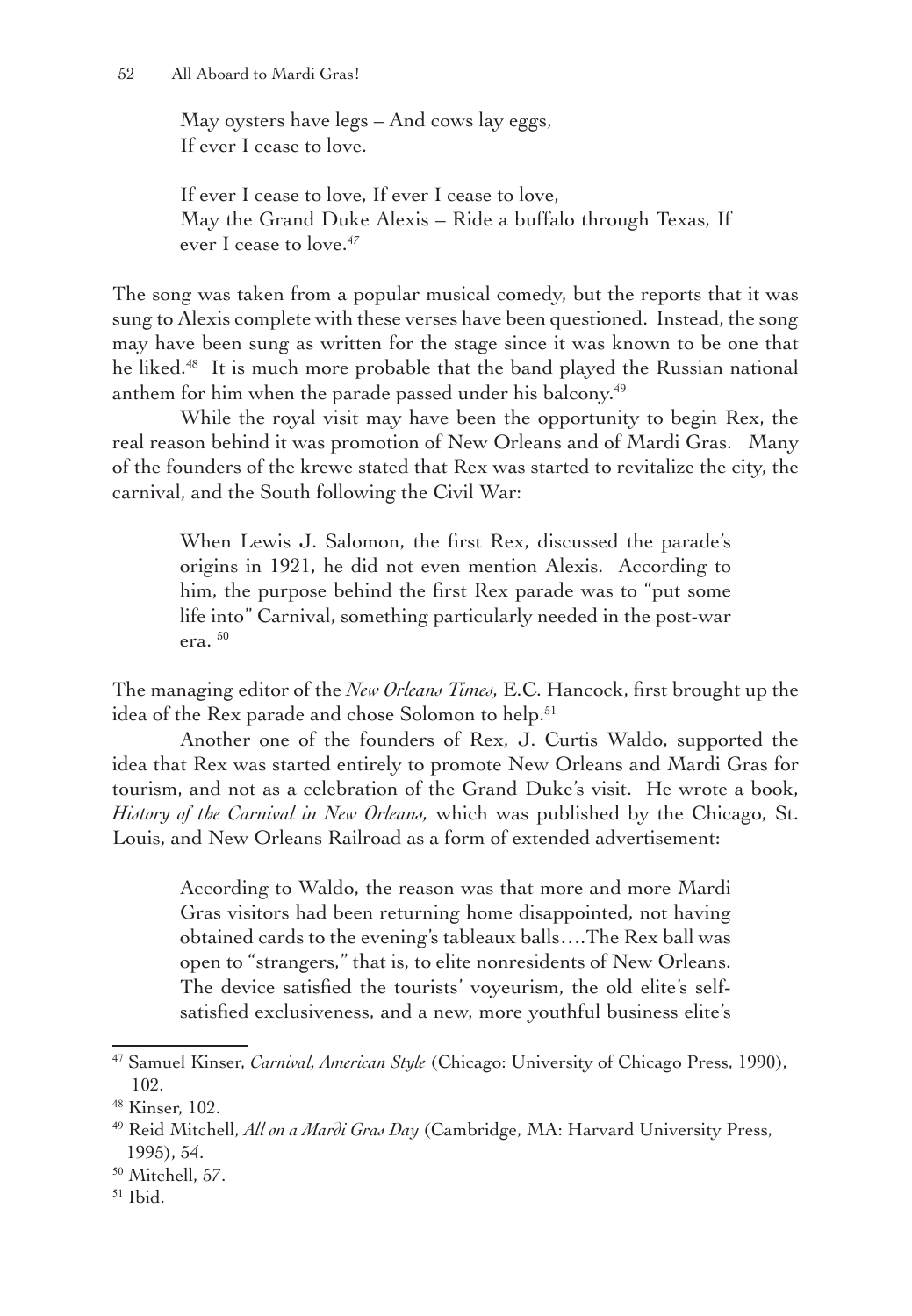ambitions.<sup>52</sup>

The businessmen who founded Rex knew that the possibility of attending the ball that evening would draw in tourists.

The royal trapping surrounding Rex also held large appeal for the crowds. Many of the Mardi Gras symbols and traditions grew out of the Rex parade. Rex was considered King of the Carnival, and his royal colors were displayed everywhere; they became the colors of Mardi Gras by his royal edict.<sup>53</sup> The figure of Boeuf Gras, often seen as a fat ox, was a symbol for "the last meat permitted before the fasting of Lent appeared, decorated with flowers and garlands" in the parade.<sup>54</sup>

Apparently, the ideas of Rex revitalizing Mardi Gras and preventing visitor disappointment worked. An article that appeared in *Godey's Lady's Book* in February of 1874 gave the festivities a glowing review:

Only those who have participated in the merriment which seems to infect old and young on Mardi Gras can appreciate the excess of enjoyment it affords. Everybody sallies forth fully expecting to be amused, nor are such expectations in vain.<sup>55</sup>

As the interest in going to Mardi Gras grew, so did the desire for information about the parades and pageants as well as souvenirs of them.

Carnival Editions or Bulletins became larger, and in the early 1880s they were being printed in tones of sepia or indigo…. Newspapers vied with one another for rights to publish them, and would print as many as 30,000 copies; on the evening of the parade they were sold on busy streets for ten cents.<sup>56</sup>

Each day, newspapers published the descriptions of the parades with details about each float and explanations of the figures in the tableaux, but without pictures.<sup>57</sup>

 In the late 1880s, the *Daily Picayune* sold illustrations of the Mardi Gras festivities. Eliza Nicholson, the publisher of the newspaper, was promoting more tourism by offering visitors a way to commemorate their stay in pictures. The ad was addressed to "persons living outside the city who desire copies of the illustrated papers can secure them by remitting by postal note or in postage stamps."58

<sup>52</sup> Kinser, 103.

<sup>53</sup> Mitchell, 63.

<sup>54</sup> Schindler, 67.

<sup>55</sup> K.H. "Mardi Gras," *Godey's Lady's Book*, February 1874, 158.

<sup>56</sup> Schindler, 86.

<sup>57</sup> Ibid.

<sup>58</sup> Classified ads, *The Daily Picayune* (New Orleans), 27 February 1887, col A; Classified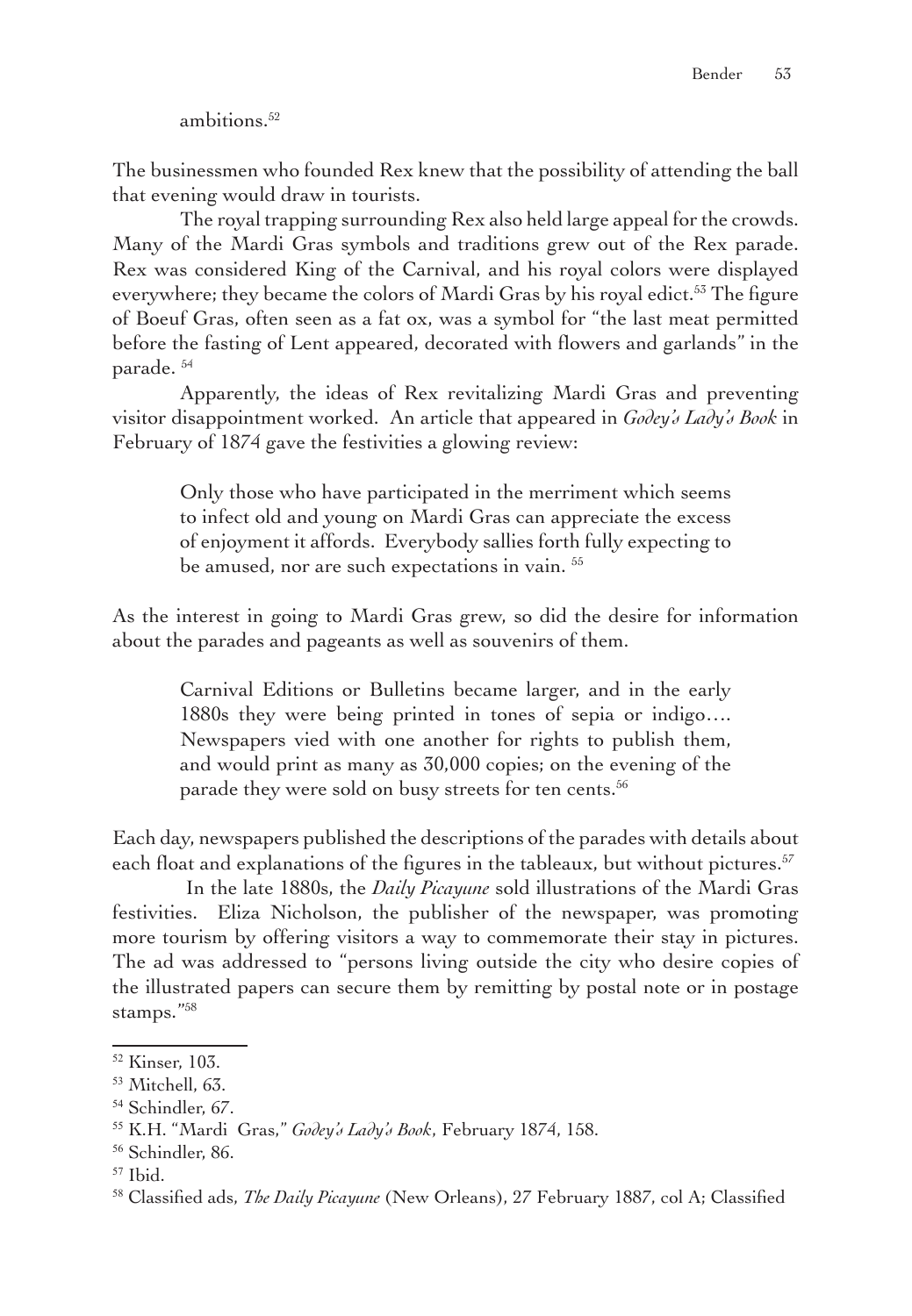Around this same time, the promotion of Mardi Gras was aimed at attracting tourists, particularly from the North, to New Orleans "as a means of sectional reconciliation."59 In 1876, the *New Orleans Bulletin* carried a "special editorial for visitors, explaining that they were seeing New Orleans in hard times, in part because of the Reconstruction."60 The concept of reconciliation continued for the next few decades:

Civic leaders presented Carnival as a solution to a national dilemma – how to reunite North and South emotionally now that the legal framework had been established….In New Orleans they would leave not only understanding but capital as well, helping rebuild the South. This was the New Orleans version of the New South movement that arose throughout the region during the last third of the nineteenth century.<sup>61</sup>

In Georgia in the 1880s, Henry Grady of the *Atlanta Constitution* and the *Atlanta Ring* worked to build the New South, but in New Orleans, those efforts were made through the promotion of Mardi Gras. Even before Grady, E.C Hancock of the *New Orleans Times* and his fellow founders of Rex had begun their work when the parade started in 1872.

Historian Henri Schindler credits Hancock as one of the "top ten people in New Orleans' carnival history" due to his involvement in the famous Comus theme of 1873 "The Missing Links to Darwin's Origin of Species," his writing of some early Rex proclamations, as well as his role at the newspaper.<sup>62</sup>

At least one parade krewe featured reconciliation and looked to attract northern tourists by displaying a military theme in  $1877<sup>63</sup>$  In 1881, the krewe of Rex invited the New York 71st Infantry National Guard to Mardi Gras, being the battalion that had fought troops from Louisiana during the Civil War.64 The "successful" journey to and from New Orleans as well as the festivities were covered in detail by the *New York.*65

After the war, the population of New Orleans did not grow at the same rates as many of other cities in the country. To counteract the slip in national

ads, *The Daily Picayune* (New Orleans), 15 February 1888, col A.

<sup>59</sup> Mitchell, 83.

 $60$  Ibid.

<sup>61</sup> Mitchell, 85.

<sup>62</sup> Henri Schindler, "The Top 10 People in New Orleans' Carnival History," *New Orleans Magazine*, February 1999, 45.

 $63$  Kinser (137) states that theme of Comus 1877 was "Military Progress of the World" but Mitchell (84) credits Rex for the same theme. Both authors attribute the choice of the military as the focus of the parade to being a conciliatory effort towards the North and a means of attracting tourism.

<sup>64</sup> Mitchell, 82.

<sup>65</sup> "Back from New Orleans,*" New York Times*, March 8 1881, 2.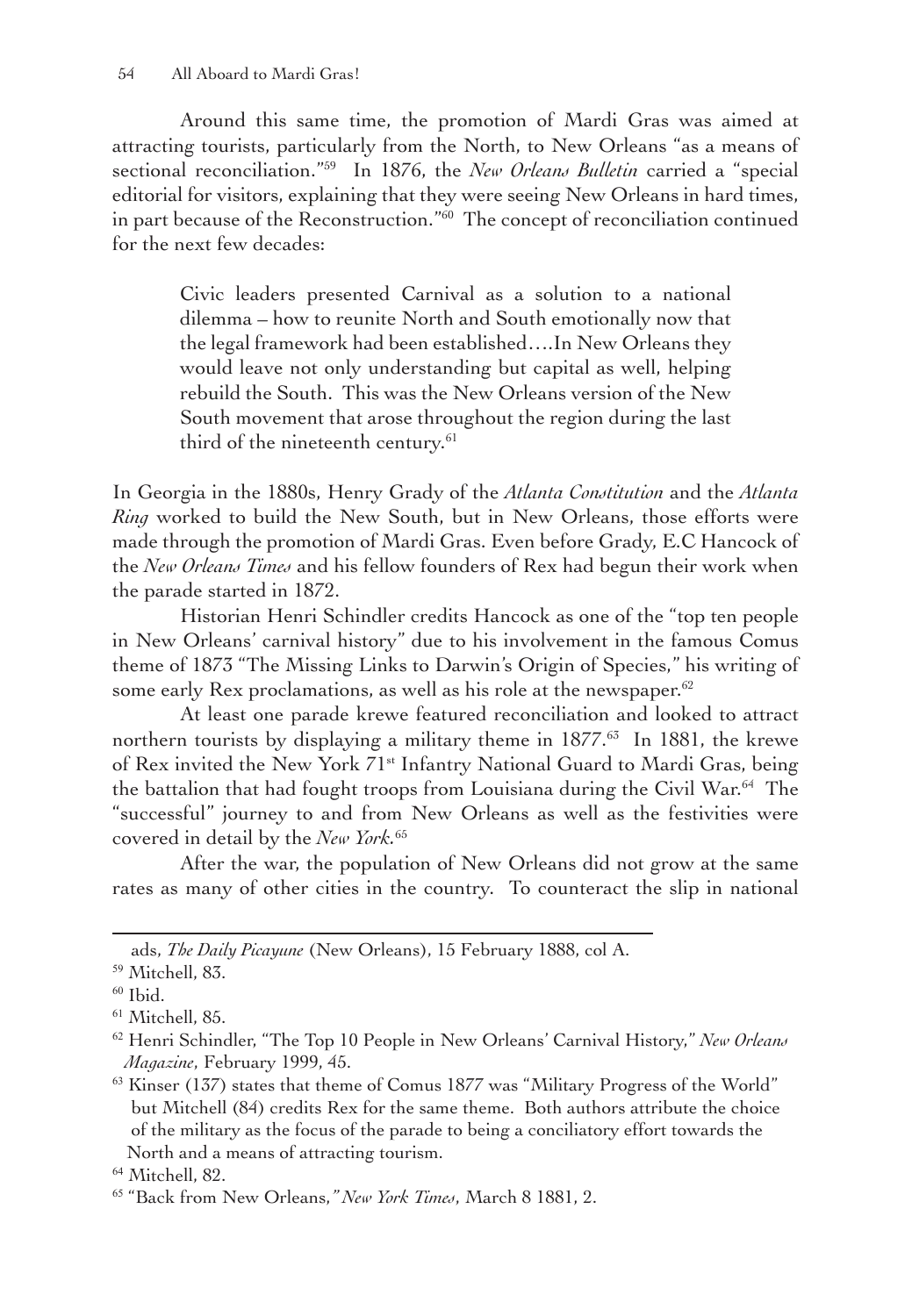ranking, the leaders of New Orleans used tourism to promote the city and support it financially:

A role which the city's writers furthered with alacrity: culture replaced economic power…. Precisely because New Orleans' leisurely way of life accorded so ill with the nation's late nineteenthcentury exuberant capitalism, it was infinitely attractive as a place of cultural consumption for people from elsewhere.<sup>66</sup>

The elite groups who organized the krewes with their parades and tableaux balls were full of prominent businessmen who had much to gain from making the city attractive to tourists.<sup>67</sup> The railroads and steamboat companies used Mardi Gras to lure more passengers, and the press increased revenue from advertising as well as from readers who desired more news about the Carnival.<sup>68</sup>

There is copious literature on race and its role in Mardi Gras traditions and the formation of parade krewes that represented minority citizens of New Orleans. However, during the Reconstruction period and the years following it, Mardi Gras festivities were still dominated by white citizens. The later inclusion of Zulu and the Mardi Gras Indians and even the emergence of the modern socalled "super-krewes" is reflective of the evolution of the Carnival events. These developments, however, occurred after the close of the  $19<sup>th</sup>$  century and fall outside the scope of this essay.

Many industries, as well as individual citizens, worked to promote New Orleans as a tourist destination after the Civil War through the end of Reconstruction and up to the end of the 19th century. They used the appeal of such a distinctive place to draw visitors since "New Orleans was as close to Europe, or the tropics, as many American travelers ever got." 69 The krewes, for the most part run by elite groups of businessmen in this time period, provided the spectacle of Carnival and Mardi Gras traditions. Royalty, the press, and the railroads used advertising to inform people about how to get to New Orleans and the wonderful experiences awaited them there.

<sup>66</sup> Kinser, 137.

<sup>67</sup> Gotham, 33; Stanonis, 114.

<sup>68</sup> Stanonis, 112.

<sup>69</sup> Schindler, 65.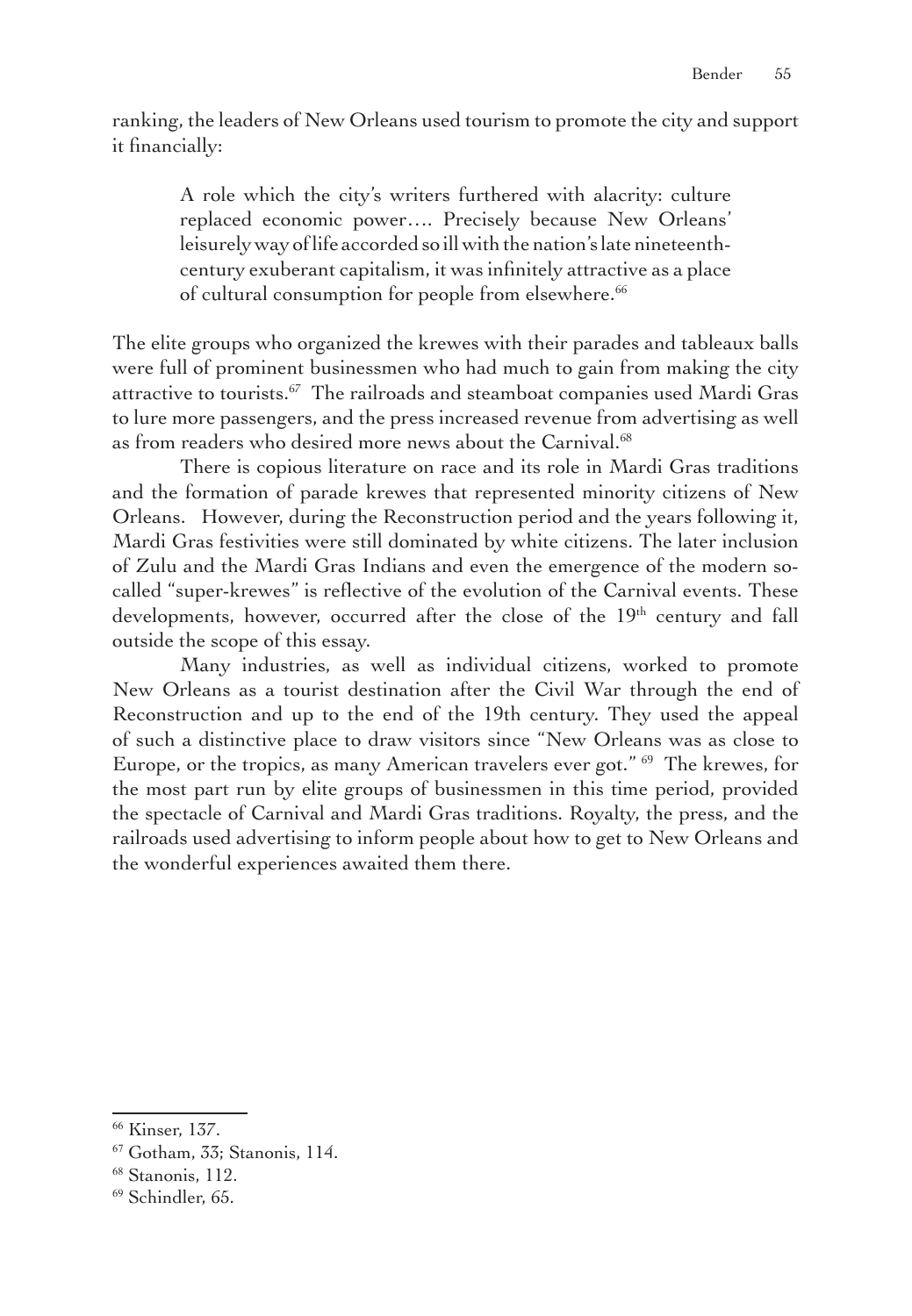# **Works Cited**

- "Advertisement 5 -- No Title." *NewYorkEvangelist (1830-1902)*. 4 February 1897, 31. http://ezproxy.gsu.edu:2582/ (accessed November 21, 2009).
- "Advertisement 21 -- No Title." *Town and Country (1902-1913).* 16 January 1904, 52. http://ezproxy.gsu.edu:2582/ (accessed November 21, 2009).

"Advertisement 28 -- No Title."*Congregationalist (1891-1901)*. 9 February 1901, 237. http://ezproxy.gsu.edu:2582/ (accessed November 21, 2009).

"Advertisement 37 -- No Title*." Life (1883-1936)*. 19 February 1903, 166. http:/ ezproxy.gsu.edu:2582/ (accessed November 21, 2009).

"Article 1 -- No Title." *New York Observer and Chronicle (1833-1912)*. 6 February 1896, 186. http://ezproxy.gsu.edu:2582/ (accessed November 21, 2009).

"Article 14 -- No Title." *Forest and Stream; A Journal of Outdoor Life, Travel, Nature Study, Shooting, Fishing, Yachting (1873-1930).* 14 February 1903, 139. http://ezproxy.gsu.edu:2582/ (accessed November 21, 2009).

- "At the Breakfast Table." *Boston Daily Advertiser*. 2 February 1894, pg.2, col A.
- "Back From New Orleans." *New York Times*. 8 March 1881, pg. 2
- Classified ads. *The Atlanta Daily Sun*. 2 February 1873, col. E.
- Classified ads. *The Atlanta Daily Sun*. 4 February 1873, col. B and col. D
- Classified ads. *The Atlanta Daily Sun*. 12 February 1873, col. A and col. C.
- Classified ads. *The Atlanta Daily Sun*. 18 February 1873, col. D.
- Classified ads. *Daily Arkansas Gazette* (Little Rock). 12 February 1882, col. E.
- Classified ads. *The New Mississippian* (Jackson). 30 January 1883, col. E.
- Classified ads. *The News and Observer* (Raleigh, NC). 12 February 1882, col. D.
- Classified ads. *The Daily Picayune* (New Orleans). 27 February 1887, col. A
- Classified ads. *The Daily Picayune* (New Orleans). 15 February 1888, col. A.
- Classified ads. *Richmond Daily Whig*. 15 February 1882, col. F.
- Classified ads. *St. Louis Globe-Democrat*. 23 February 1878, pg.7 col. E.
- "Coming to the Carnival." *The Daily Picayune* (New Orleans).16 February 1887, pg.8 col C.
- F, H.M. "NEW ORLEANS--MEMORIES OF THE LOST CAUSE:Confederate Officers recounting Incidents of the War--The City of New Orleans--The French Population-The Carnival--The Mardi Gras--Conversation with General Beauregard." *New York Evangelist (1830-1902)*, 10 April 1884, 1. http://ezproxy.gsu.edu:2582/ (accessed November 21, 2009).
- Gotham, Kevin Fox. *Authentic New Orleans*. New York: New York University Press, 2007.
- Hearn, Lafcadio. "New Orleans in Carnival Garb." *Harper's Weekly.* 24 February 1883.
- H, K. "Mardi Gras." *Godey's Lady's Book*. February 1874, 158.
- "Illinois Central Railroad; Last Chance for Mardi Gras Rate." *Daily Inter Ocean* (Chicago, IL), 27 February 1892, pg.13.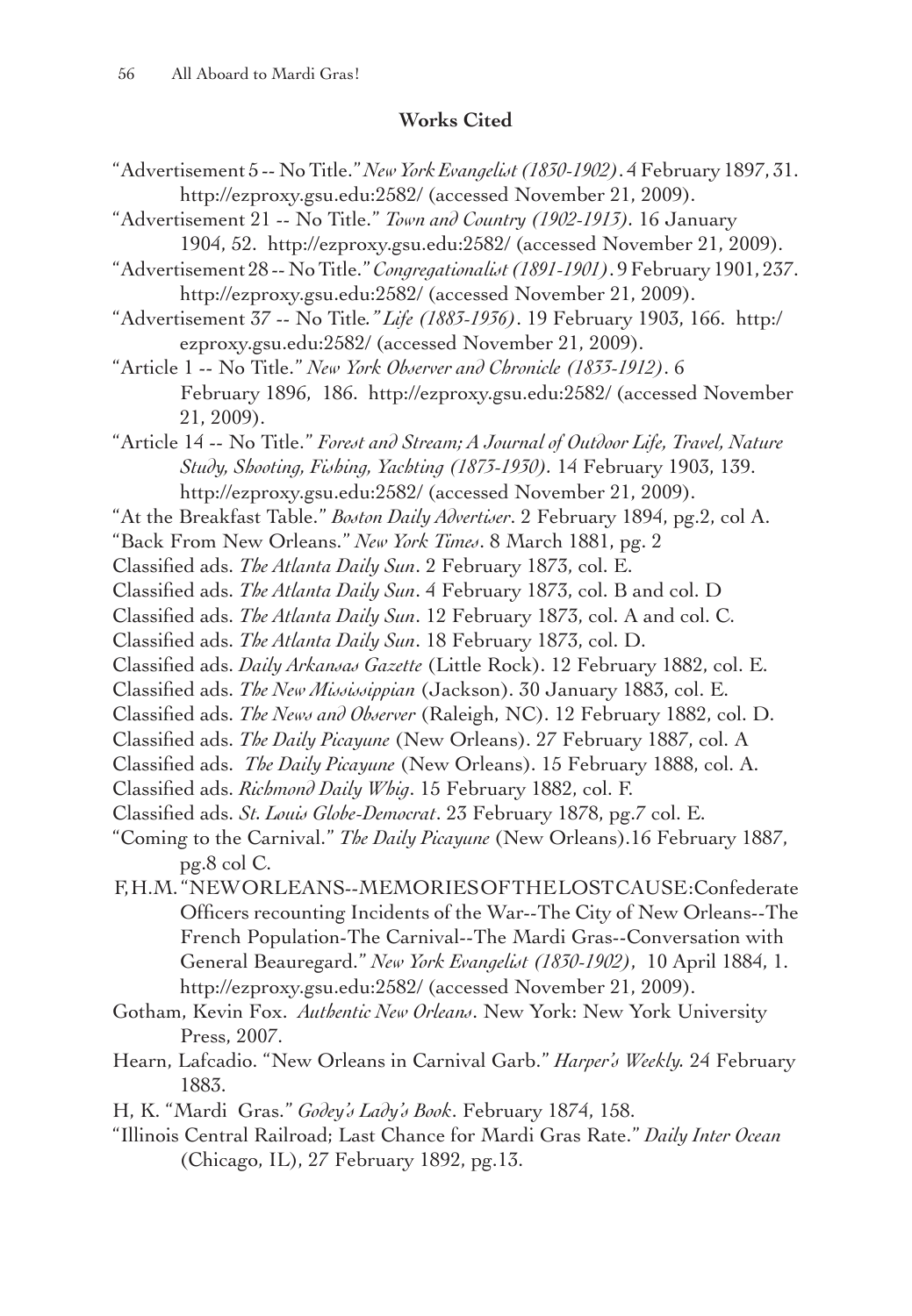- Kinser, Samuel. *Carnival, American Style.* Chicago: University of Chicago Press, 1990.
- "LEGISLATIVE :Doubles the Pleasure of a Drive. Tour to California via Pennsylvania Railroad. Mardi Gras--New Orleans." New *York Observer and Chronicle (1833-1912).* 11 February 1897, 232. http://ezproxy. gsu.edu:2582/ (accessed November 21, 2009).
- Longmire, Emma. "The Carnival Roses. Written for the New Orleans Sunday Picayune." *The Daily Picayune* (New Orleans). 21 February 1897, col. D.
- "Mardi Gras Carnival Opening of the Festivities at New Orleans." *The Milwaukee Sentinel.* 10 February 1891, pg. 2, col. D.
- Mitchell, Reid. *All on a Mardi Gras Day.* Cambridge, MA: Harvard University Press, 1995.
- Personal and General Notes. *The Daily Picayune* (New Orleans). 13 February 1888, pg. 4 col D.
- Personal and General Notes. *The Daily Picayune* (New Orleans). 14 February 1888, pg. 4 col C.
- "Railroad Companies Whose Roads Lead to New Orleans." *Milwaukee Daily Sentinel*. 1 February 1877, col. A.
- "Railroad News: Off for Mardi Gras." *Galveston Daily News* (Houston). 13 February 1893, pg.2.
- Richter, Amy. *Home on the Rails: Women, The Railroad, Public Domesticity*. Chapel Hill: University of North Carolina. 2005.
- Schindler, Henri. *Mardi Gras: New Orleans*. Paris, France: Flammarion, 1997.
- Schindler, Henri. "The Top 10 People in New Orleans' Carnival History." *New*]  *Orleans Magazine*, February 1999.
- Schivelbusch, Wolfgang. *Railway Journey: The Industrialization of Time and Space in the 19th Century*. Berkeley, CA: University of California Press. 1986.
- Stanonis, Anthony. "The Triumph of Epicure: A Global History of New Orleans Culinary Tourism." *Southern Quarterly* vol. 46 issue 3 (2009): 145-161.
- Stanonis, Anthony. "Through a Purple (Green and Gold) Haze." *Southern Cultures*, Summer 2008: 109-131.
- Strieby, M.E. "Mardi Gras." *The Independent…. Devoted tothe Consideration of Politics, Social and Economy*. 27 March 1873, 386.
- "The Mistick Krewe." *Harper's Weekly*. 29 March 1883, pg.247.
- "The Railroads. Going Home." *The Daily Picayune* (New Orleans). 16 February 1888, pg.2 col B.
- "The Railroads. Railroads Not Encouraging Travel to New Orleans." *The Daily Picayune* (New Orleans). 3 February 1887, pg. 4 col F.
- "Society." *The Daily Picayune* (New Orleans). 5 February 1899, col. B.
- "Society News." *St. Louis Globe-Democrat*. 6 February 1887, pg. 20, col. A.
- "The Standard Gauge." *Harper's Weekly*. 5 June 1886.
- Vega, Michael E. and John E. Gruber. *Travel by Train: the American Railroad Poster, 1870-1950.* Bloomington: Indiana University Press, 2002.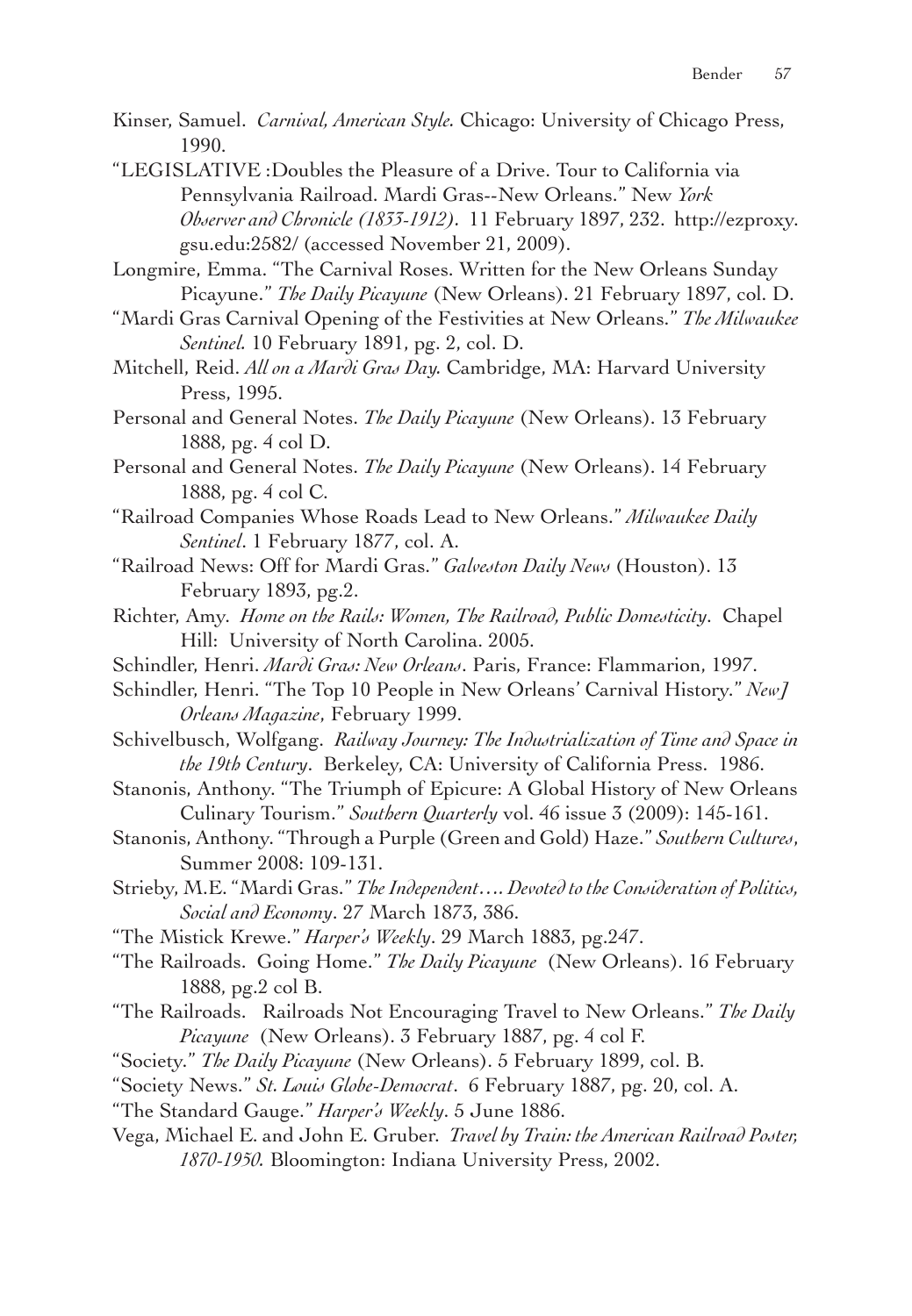"WASHINGTON :Ideal Three-Day Tour via Pennsylvania Railroad. MardiGras, New Orleans. Superb Service to Brunswick and Jekyl Island." *New York Observer and Chronicle (1833-1912).* 27 January 1898, 116. http://ezproxy.gsu.edu:2582/ (accessed November 21, 2009).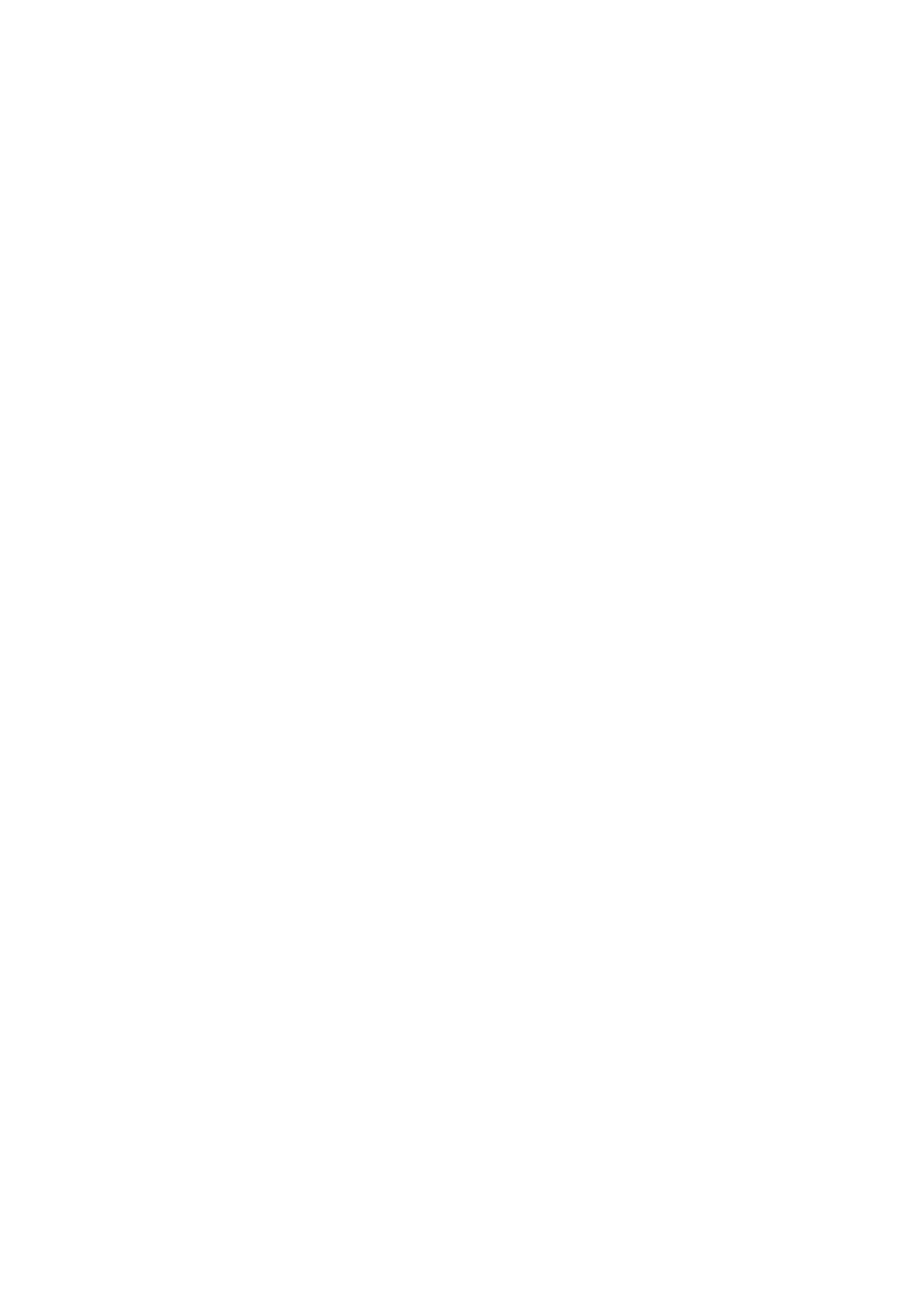# **The "Looker-On" Observes Disaster on the Veldt: Frederick Greenwood's Pro-Boer Correspondence With W. H. Blackwood, 1899-1900**.

## Dr. B. I. Diamond *Adjunct Professor, Department of History* Georgia State University, Atlanta

 *In 1898, Britain embarked on its final colonial battle taking on the African Boer Republics of the Orange Free State and the Transvaal. The enterprise, however, was not universally popular in the press, and the conflict's proponents – primarily the South African entrepreneur and imperialist, Cecil Rhodes, and the Salisbury government's Colonial Secretary, Sir Alfred Milner – were especially lambasted. Among the so-called pro-Boer journalists was the esteemed Tory editor, Frederick Greenwood. Today, Greenwood is little remembered, but from 1898 until 1902, he boldly condemned Milner, derided Rhodes, and criticized British intervention in South Africa in his column "The Looker-On," which was published monthly in Blackwood's Magazine. More significantly, Greenwood continuously pressed his opinion of the war and its proponents in correspondence with his publisher, W. H. Blackwood. The irony of Greenwood's view was that Blackwood was a staunch pro-Government supporter and repeatedly took issue with his contributor's stance. This study looks at the correspondence between Greenwood and Blackwood in an attempt to reveal why the old editor held such a strong conviction that war with the Boer Republics was "contrived" and show his publisher's frustration with that view.*

The Boer War, Britain's final little war of Empire at the end of the 19th century, was marked by military blunders on the South African veldt and by dissension at home which, in some ways, were similar to anti-war feelings in the United States during the Vietnam War and emotions prior to America and Britain's invasion of Iraq in 2002.

Some 5,000 miles away from the heat of colonial Africa, a very vocal group of activists, many in the Liberal Party, the intelligentsia, and a few staunch Tories, warned the Unionist government of Lord Salisbury that a war with the Boer Transvaal and Orange Free State Republics would devastate the Empire. It would, they maintained, involve the British Empire in a struggle that could only win by sacrificing the lives of thousands on both sides and vast expenditures of the nation's wealth and resources. Few recent works chronicle the British pro-Boers. Those available such as Arthur Davey's, *The British Pro-Boers, 1877-1902* (1978) and more current works such as Paula Krebs', *Gender, Race, and the Writing of Empire: Public Discourse and the Boer War* (1999), generally treat the pro-Boer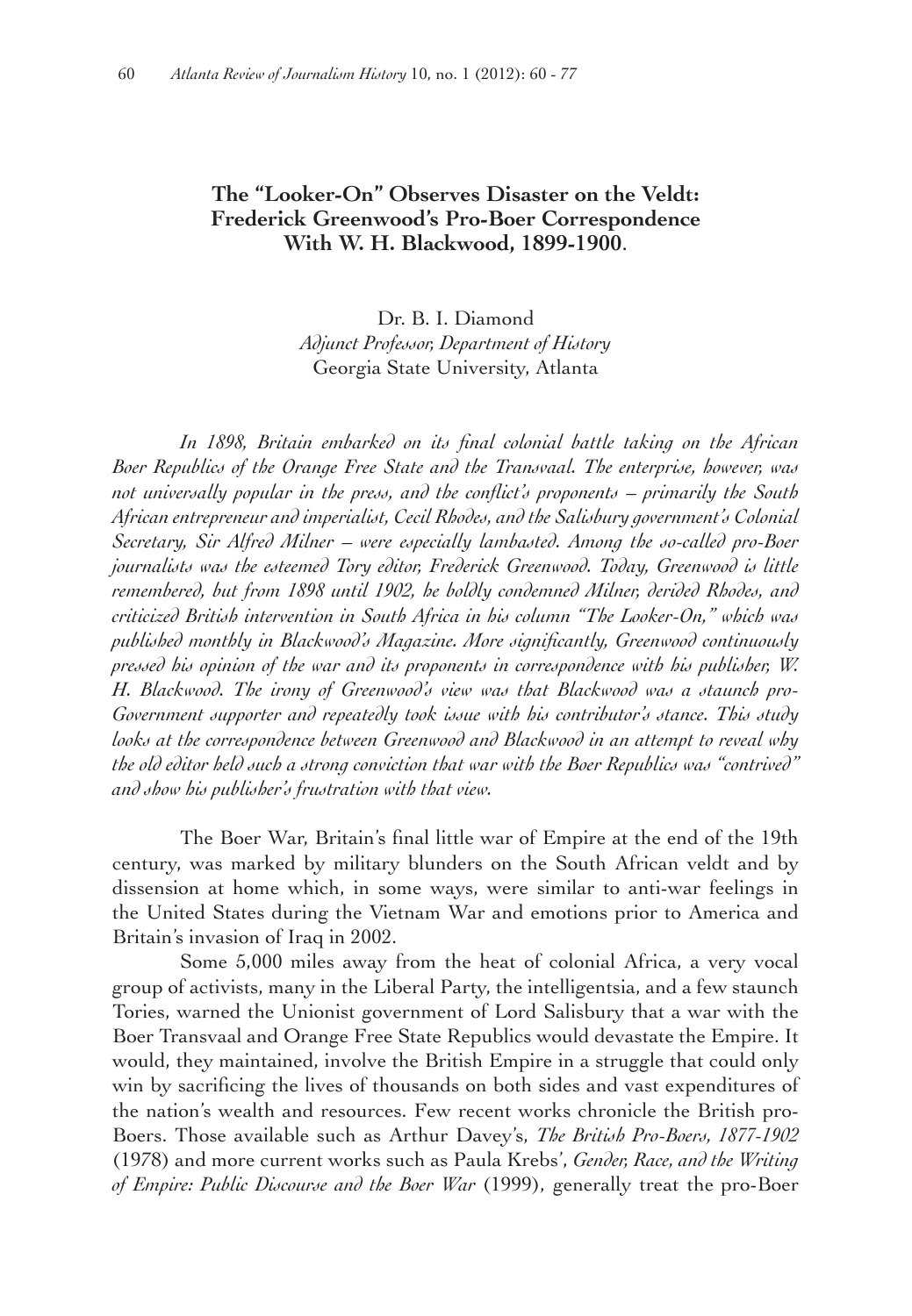movement more broadly. Works, including Dr. Patricia Ann Shaw Ashman's "Anti-War Sentiment in Britain during the Boer War," examine party opposition to the war or prominent journalists such as W. T. Stead (1849-1912), who laid bare his pro-Boer ideas while at the *Review of Reviews.* Professor Virginia Hein's eloquent work, "British Literary Figures and the Boer War," also provides insight into pro-Boer as well as pro-Government writers ranging from the jingoist Alfred Austin to the pro-Boer, H .G. Wells. Some may also attempt to explain the psychology behind the movement, such as the late Stephen Koss' work, *The Pro-Boers* (1973). 1 <sup>1</sup> In this study, however, I attempt to chronicle one prominent contemporary, but little-remembered, voice -- that of the venerable British journalist, Frederick Greenwood. He barely merits a mention in most accounts of the British pro-Boers -- yet he emerges here, in both print and in private correspondence, as a strong pro-Boer, whose concern for South African polices dated to the 1870s, and who was unafraid to push his views despite his publisher's bitter anti-Boer outlook.

By 1898, Greenwood had been a leading figure in British Tory journalism for more than three decades. From 1865 through the spring of 1880, Greenwood edited the renowned Conservative London daily *Pall Mall Gazette*, but following a change in ownership and politics (the new owners were Liberal) Greenwood resigned his post and founded the Conservative daily, *The St. James's Gazette,* which he helmed until his resignation there – thanks to some chicanery by its German proprietor – in 1888.<sup>2</sup> While editor of the influential *Pall Mall*, however,

<sup>1</sup> Perhaps the best source is still Arthur Davey, *The British Pro-Boers, 1877-1902* (Cape Town: Teafelberg, 1978), hereafter cited as Davey, *British Pro-Boers*. Newer works include Paula Krebs, *Gender, Race, and the Writing of Empire: Public Discourse and the Boer War (*Cambridge, U.K. ; New York : Cambridge University Press, 1999) as well as a plethora of articles which include among others, David Nash, "The Boer War and Its Humanitarian Critics." *History Today,* 49, No. 6 (June 1999) pp. 42-50; or, Fransjohan Pretorius, "Boer Propaganda During the South African War of 1899 – 1902," *The Journal of Imperial and Commonwealth History* 37, No. 3, September 2009, pp. 399 – 419, which looks at the Boer governments (Transvaal and Orange Free State) attempts to motivate its militia to stay in the field though the use of newspapers and other propaganda devices. See also J. O. Baylen,

"W. T. Stead's Controversial Trip Through South Africa, 1904," *History Today*, 5, No. 30, pp. 5-11.

<sup>2</sup> See [Frederick Greenwood] "To the Readers of the Pall Mall Gazette," *The Pall Mall Gazette*, May 1, 1880, p. 8. See also J. W. Robertson Scott, *The Story of the Pall Mall Gazette, and its First Editor Frederick Greenwood, and of its Founder George Murray Smith*. (London: Oxford University Press, 1950), *passim*. Hereafter cited as Robertson Scott, *The Story of the Pall Mall Gazette*. Also see Beryl I. Diamond, "Tory Journalist: The Life and Work of Frederick Greenwood (1830-1909)" unpublished MA thesis, Georgia State University, 1984, pp. 387-397. Following Greenwood's resignation, all but Hyndman resigned from the paper. The Socialist declined to leave saying he "had never been a Tory or a Conservative and…I did not see my way to following Greenwood." Henry M. Hyndman, *The Record of An Adventurous Life* (London: Macmillan and Co., Ltd., 1911), p. 149. Hereafter cited as Hyndman, *Adventurous Life*. At the *St. James'*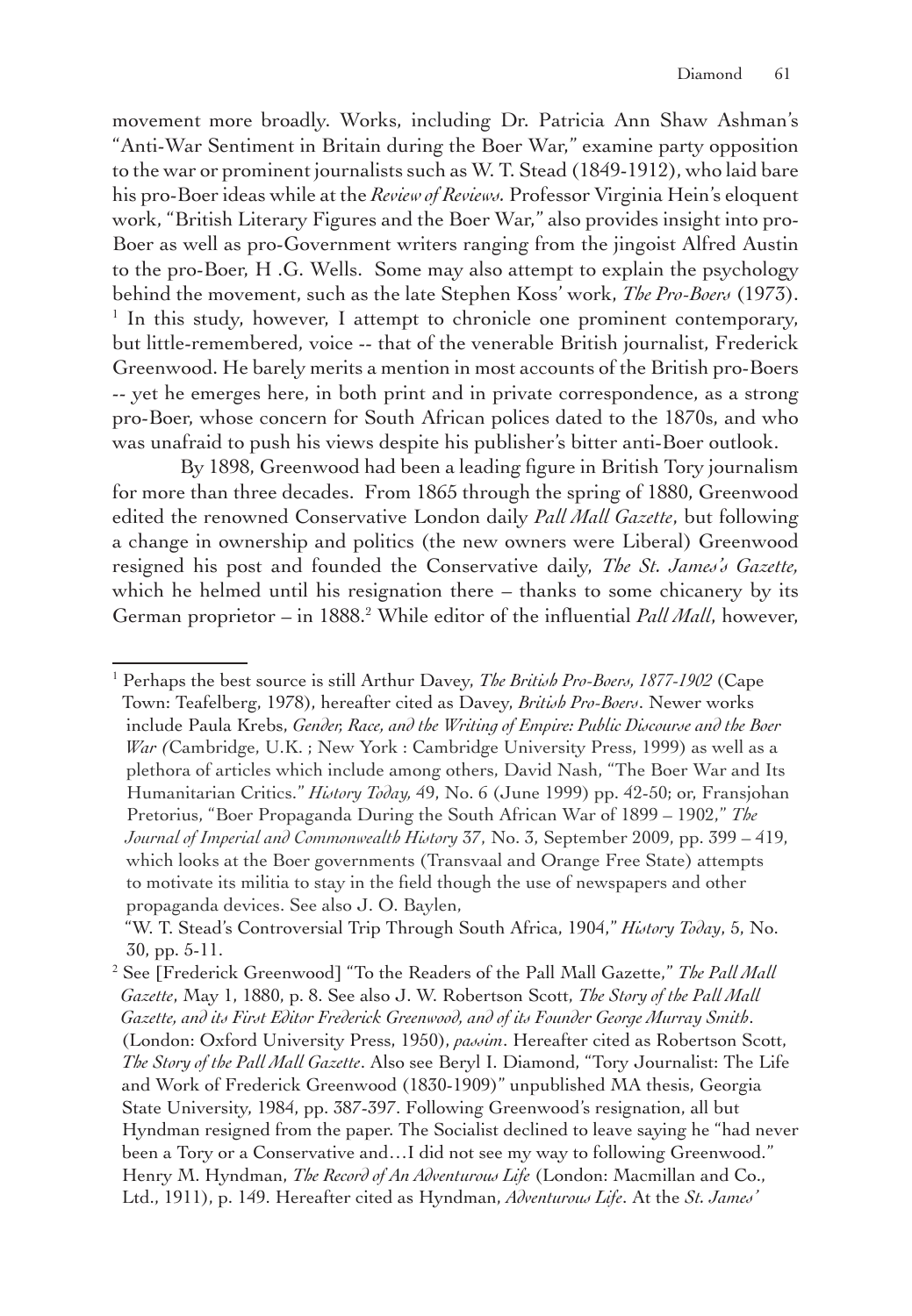Greenwood's reach extended into government circles, and his work in assisting the Conservative Disraeli government in acquiring the shares to the Suez Canal in 1865 was significant. The literary lights that suffered and flourished under his pen included Leslie Stephen, George Henry Lewes, J. M. Barrie, and the socialist Henry M. Hyndman, among many others. $3$ 

Greenwood's activism against the war, though less heralded than others, was somewhat surprising given his life-long Tory bent. From 1898 to 1902, Greenwood incessantly bombarded his equally Tory-leaning Scottish benefactor, W. H. Blackwood, (for whom he wrote the monthly "Looker-On" column for the popular periodical *Blackwood's Magazine)* with scores of notes and columns decrying government action in Africa as greed, avarice and empire.<sup>4</sup>

His fear of a "terrible war" in South Africa was in large part the result of his long-standing interest in the relationship between the British Cape Colony and the mineral-rich Boer Republics that had been deteriorating since the 1870s. Indeed, Greenwood had first taken an interest in African affairs while editor of the *Pall Mall Gazette*, declaring in an 1878 front page leader that the expansionist "forward policy" of the then Governor of the Cape Colony, Sir Bartle Ferere, would ultimately bring Natal and the Cape Colony to the brink of war with the Zulu nation; which in fact it did with the eruption of the Anglo-Zulu war of 1879.<sup>5</sup>

The difficulties between the Boer Republics of the Transvaal and the Orange Free State and the British government became dire during

Greenwood resigned after learning that Edward Steinkopf, "a Pomeranian Jew from Glasgow," the proprietor of the periodical after 1887, wanted him to adopt a more conciliatory attitude toward Germany; and, learned that the newspaper proprietor was corresponding with, and accepting funds from, Otto von Bismarck to assure the paper's support.

<sup>3</sup> Hyndman, *Adventurous Life*, p. 162.

<sup>4</sup>Little remains of correspondence between Greenwood and his contributors. Several letters between Greenwood late in life may be found in the papers of David Hannay; several are part of the published papers of Coventry Patmore and George Meredith among others, but his own, possibly vast collection, was last seen by his initial biographer, Robertson Scott, who quotes from them liberally in his *Story of The Pall Mall Gazette*, 1950. They have since disappeared and my own efforts to locate them at the law office entrusted to keep them have proven fruitless. Therefore, the most extensive private collection still extant is the Blackwood Archive in National Library of Scotland in Edinburgh.

<sup>5</sup> See for example [Frederick Greenwood] "Affairs in South Africa," *The Pall Mall Gazette*, Dec. 19, 1878. For a discussion of the Frere's "forward policy" and the Anglo Zulu war, see Donald Morris, *The Washing of the Spears*; *The Rise and Fall of the Zulu Nation under Shaka and its fall in the Zulu War of 1879* (New York: Simon and Shuster, 1965); Robert B. Edgerton*, Like Lions They Fought; the Zulu War and the Last Black Empire in South Africa* (New York: Ballantine Books, 1988) and Michael Barthorp, *The Zulu War, A Pictorial History*, (London: Blandford Press, 1980). For a discussion of Chamberlain and Milner's policy, see Thomas Pakenham, *The Boer War* (New York: Random House, 1979), pp. 3-28. Hereafter cited as Pakenham, *Boer War.*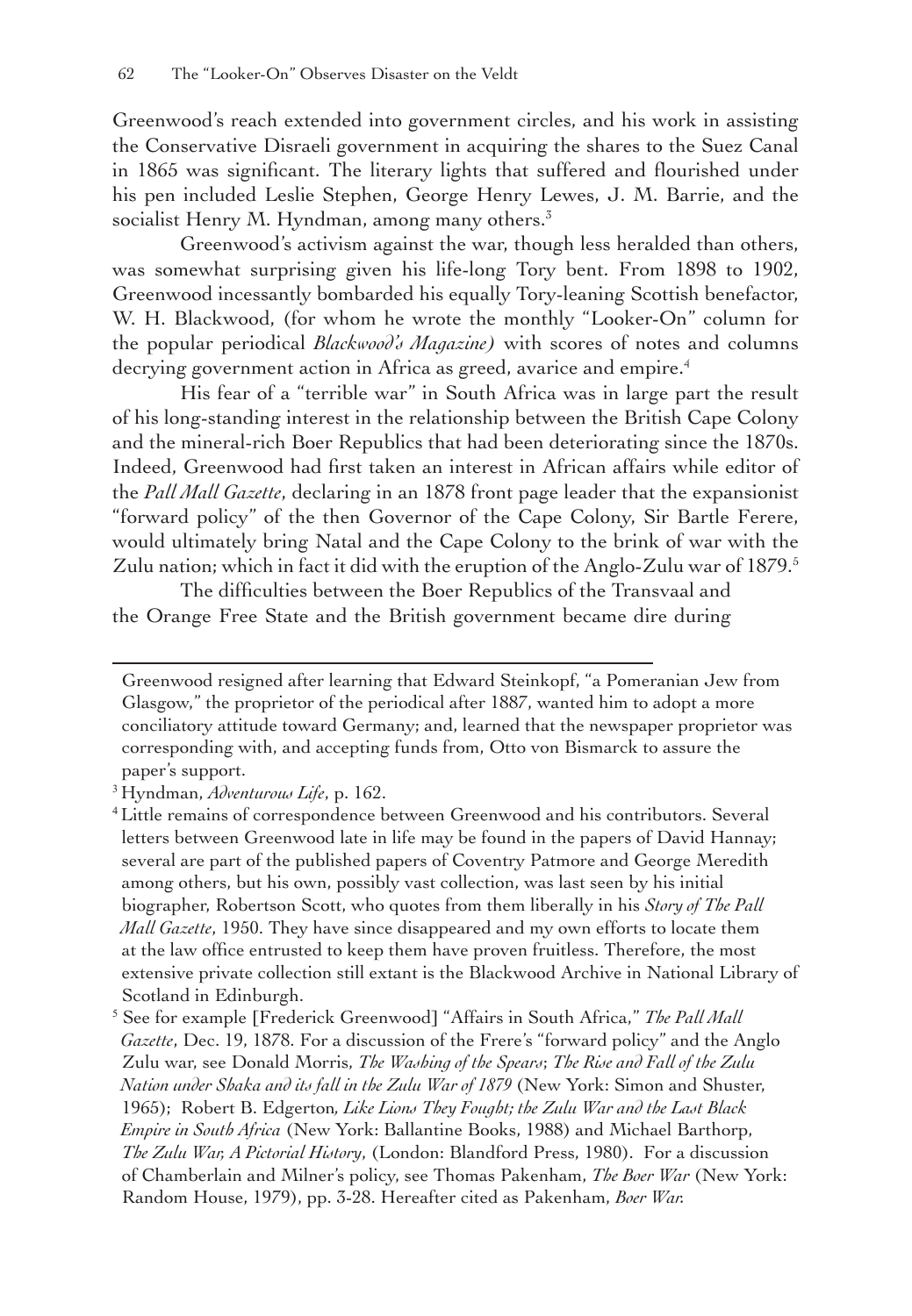the mid-1880s when the Boers refused to concede the franchise and equal citizenship to *outlanders* (foreigners who resided and worked the gold mines in the Transvaal) despite the fact that they paid five-sixths of taxes collected by the Transvaal government. As importantly, they also provided a major source of revenue through the purchase of dynamite and liquor from the Transvaal monopolies.6 Since most *outlanders* were British, they turned to the British government for assistance and redress of grievances. In London, both the Liberal Gladstone (1892-1894) and ensuing Rosebery ministries (1894-1895) essentially disregarded the South African "problem." This attitude changed quickly on the ascension of Lord Salisbury's Unionist Government in 1895 and the appointment of Joseph Chamberlain as Colonial Secretary. Chamberlain's part especially concerned Greenwood, who had a long-standing distrust of the Birmingham native who had risen from the middle-class to the heights of government power, changing his ideological color – chameleon like – along the way. Chamberlain's radical ideas included social reforms such as free education or income tax. Later he opposed W. E. Gladstone and the Liberal Party's push for Irish Home Rule, which split the Party and catapulted him into power of the new Liberal Unionist Party. In fact, the ascendency of Chamberlain so troubled Greenwood that in a letter to Blackwood in July 1892, he declared that, "I know him thoroughly. He is as 'Red' today as ever he was in his life. He has never molted a feather of his Birmingham Radicalism, or ever whitewashed one; . . . On none did ever I feel more strongly in my life."7

By 1895, Chamberlain, now Colonial Secretary, was at the seat of colonial issues, and as Greenwood feared, at the center of mischief in South Africa. In December of that year, Chamberlain's covert connivances assisted the imperialist magnate, Cecil Rhodes, in the latter's quest to realize his ambition of a united South Africa under British rule. Rhodes sponsored the bungled "raid" by his close associate, Dr. Leander Starr Jameson, and six hundred mercenaries to overthrow President Paul Kruger's Transvaal Government.8

<sup>&</sup>lt;sup>6</sup> Patricia Ann Shaw Ashman, "Anti-War Sentiment in Britain During the Boer War" (unpublished Ph.D. dissertation, Saint Louis University, 1972), p. 11.

<sup>7</sup> Greenwood to Blackwood, July 31, 1892, Blackwood Archives, Edinburgh: National Library of Scotland.Hereafter cited as Blackwood Archives.

<sup>8</sup> See Elizabeth Longford, *Jameson's Raid: A Prelude to the Boer War* 2nd revised ed. (Granada Publishing Ltd: 1984), See also Martin Meredith, *Diamonds, Gold, and War: The British, the Boers, and the Making of South Africa* (New York: Public Affairs, 2007), pp. 323-334 and *passim*. Cited hereafter as Meredith, *Diamonds, Gold and War*. For commentary on the "Raid" by various authors see Donal Lowry, ed., *The South African War Reappraised* (New York: St. Martin's Press, 2000); anyone seeking general information on the Boer War and the Jameson Raid should also see Pakenham, *The Boer War*, xxv-xxix.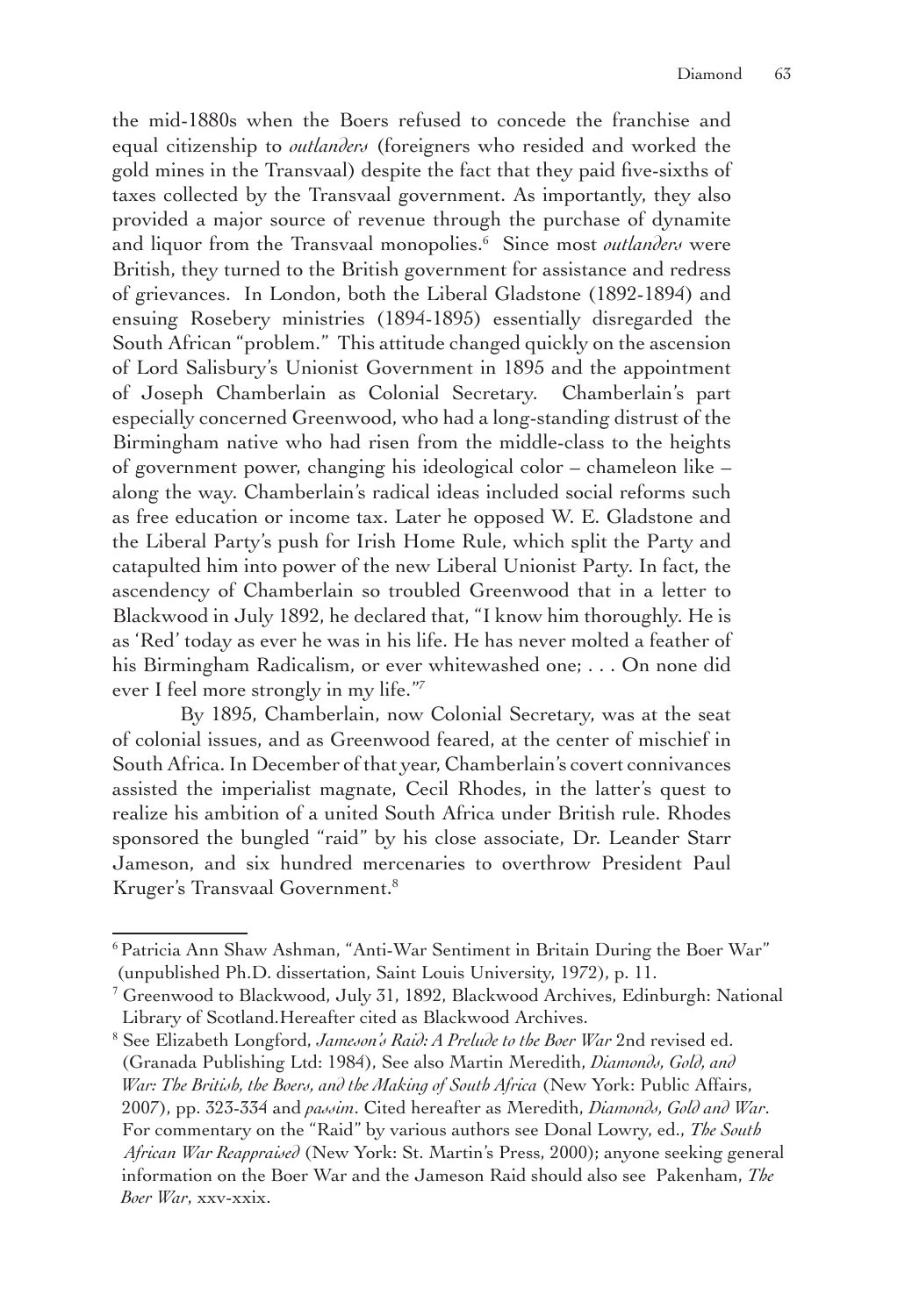As for deteriorating relations between the Boer Republics and Britain, Greenwood initially approached the subject of South Africa with Blackwood as early as April 1897, and again in September noting "my foreign politics you don't agree with,"<sup>9</sup> but he insisted that:

The Boer affair is troubling me most. I can't at all believe that this govt. proposes to force things to [the] ultimatum-point there: it is in too ticklish a position everywhere out of England. The likelihood that [Colonial Secretary Joseph] Chamberlain still remains rather too dramatically inclined to pose as first figure in an Govt. that he belongs to should not be neglected, I think in some respects he is still what he ever was [a Radical].<sup>10</sup>

 Now, a year later (1898), relations between the British government and the Boer Republics were strained further as the new British High Commissioner in South Africa, the imperialist Sir Alfred Milner, demanded that the Boer nations accept a settlement which violated their sovereignty and subjected them to the hegemony of the British. Greenwood viewed Milner's high-handed diplomacy with great disquiet. Ironically, Milner had worked as a journalist at the *Pall Mall* under Greenwood's successor, John Morley, and was assistant editor under Stead at that same periodical and hence knew what could stir, and how to win, the public's interest. $^{11}$ 

It was clear to Greenwood that the renewed "forward" policy of Chamberlain and Milner was a return to the policy of expansionism employed two decades earlier, and was, this time, leading to war with the Boer Republics.

His misgivings became most acute in May 1899, when, in an interview with Greenwood, Rhodes – who once famously wrote "If there be a God, I think that what he would like me to do is paint as much of the map of Africa British Red as possible" – declared that the only resolution to the impasse in South Africa was

<sup>&</sup>lt;sup>9</sup> Greenwood to Blackwood, Sept. 4, 1897, Blackwood Archives. Interestingly, Greenwood's successor at *The Pall Mall*, the Liberal John Morley published a pamphlet in July 1897, relating the idea of Machiavellism to contemporary politics and drawing on the morality of the state. Morley used the deterioration of affairs in South Africa to point out that Machiavelism was a strong contemporary and abiding influence, "because energy, force, will, violence, still keep alive in the world their existence to the control of justice and conscience, humanity and right." See John Viscount Morley, *Recollections* (London: Macmillan, 1917), II, pp. 56-59, 63. Greenwood described Morley's piece as "the most stirring political pamphlet that has dropped from the English press for … many a year." And, he concluded, based on Morley's reasoning, that "anything done… to avert dangerous conflict [by a ruler]… is justified." Frederick Greenwood, "Machiavelli in Modern Politics," *Cosmopolis*, X ( Aug. 1897), pp. 307, 319, 322.

<sup>&</sup>lt;sup>10</sup> Greenwood to Blackwood, April 16, April 19, 1897, Blackwood Archives.

 $11$  For a discussion of Milner and the press see A. N. Porter, "Sir Alfred Milner and the Press, 1897-1899," *The Historical Journal* , Vol. 16, No. 2 (June, 1973), pp. 323-339.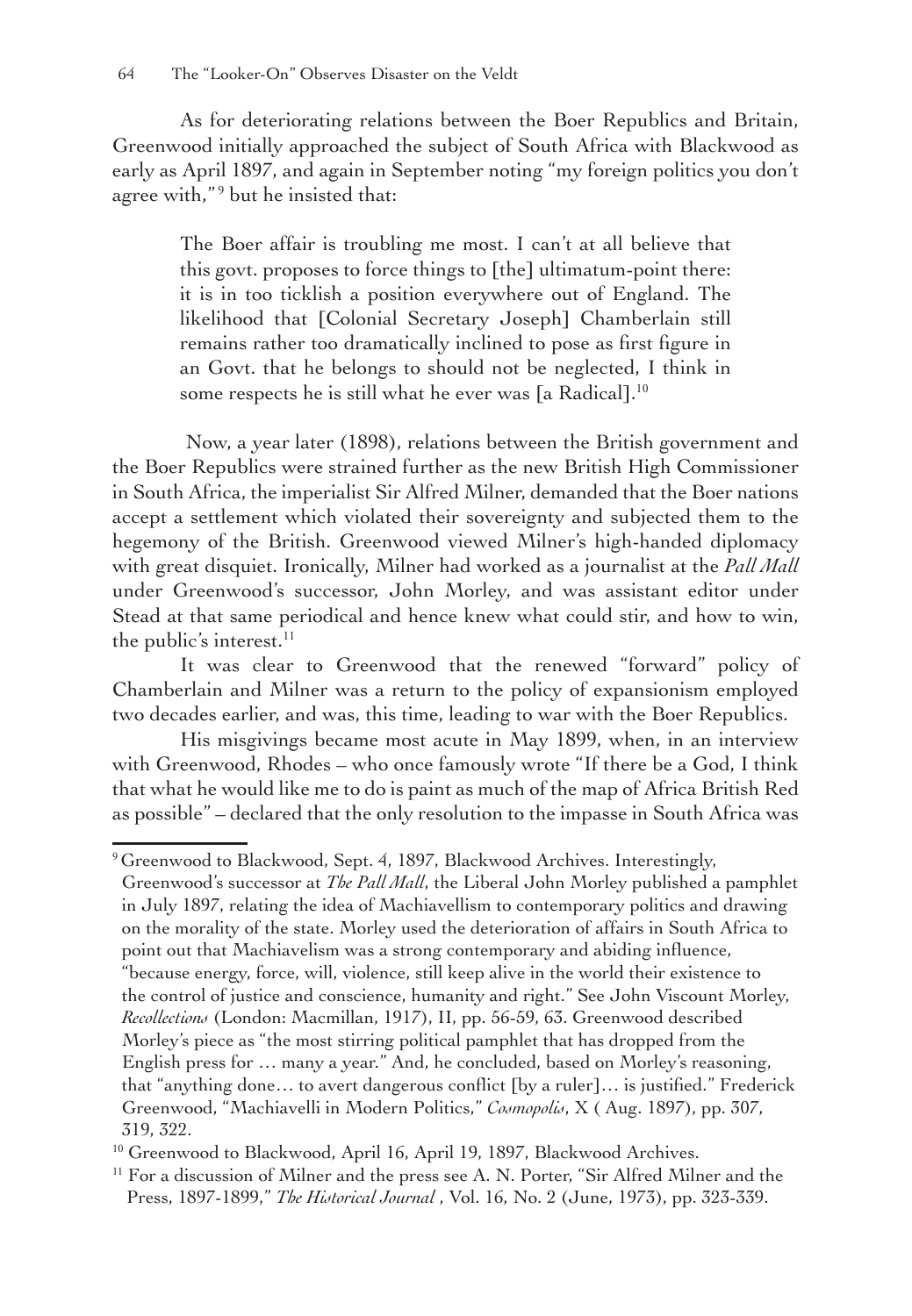the use of force against the obstinate Boer Republics.<sup>12</sup> Writing to Blackwood, the "Looker-On" averred:

I put to him [Rhodes] this question: whether the demands now made upon the Boers would not, if conceded, sweep them all clean out of all share of Government in the Transvaal in a very few years; & whether the knowledge that that would be the certain & quick result did not account for their desperate resistance. He answered, with instant emphasis, that beyond a doubt the Boers would be "absolutely annihilated – out altogether" – wh[ich] he went on to say, was just what the country needed.

I dare say he is right, but we can't be surprised if knowledge that their complete suppression is meant *does* make them desperate. Like the rest of us, Boers are humans, & of the fighting sort. Not that I think Kruger will fight if he can possibly help it. He is wise enough to give in as soon as the last moment for choice has come: the only question is whether he can persuade the ordinary 'old Boer' to do so, he being more stubborn than wise. 13

For all his apprehension on the situation in South Africa, an issue he termed "*so* important," Greenwood was still a realist who depended on the publication of his *Looker-On* series for a substantial part of his income. Hence, he continued to express his views to the Conservative-leaning Blackwood, coyly writing that he was "not . . . sure . . . whether [Blackwood] had any strong opinion about it."<sup>14</sup> Still Greenwood was convinced, no matter Blackwood's view, that "the Transvaal Affair [would] come to a head" by the end of June 1899. So he continued to supply Blackwood with lengthy analyses and some privileged information which the Edinburgh publisher probably read with increasing exasperation.

In South Africa, the situation continued to deteriorate as Milner sent a sharp dispatch to London outlining the case for British intervention in the Boer Republics on behalf of the *outlanders*. This so-called "Helot Despatch," which essentially compared British miners working in the Transvaal gold mines to the serfs of ancient Sparta, urged Government action to protect the defenseless outlanders. "The case for intervention is overwhelming," wrote Milner from South Africa, "the spectacle of thousands of British subjects kept permanently in the position of helots, constantly chafing under undoubted grievances, and calling vainly to Her Majesty's government for redress, does steadily undermine the influence and reputation of Great Britain and the respect for the British

<sup>&</sup>lt;sup>12</sup> W. T. Stead, ed., "The Topic of the Month: The Death of Mr. Rhodes: His Political Will and Testament" *Review of Reviews*, XXV, (London: William Clowes and Son, Ltd., 1902), p. 363.

<sup>&</sup>lt;sup>13</sup> Frederick Greenwood to W. H. Blackwood, April 3, 1899. Blackwood Archives.

<sup>14</sup> *Ibid.*, June 20, 1899, Blackwood Archives.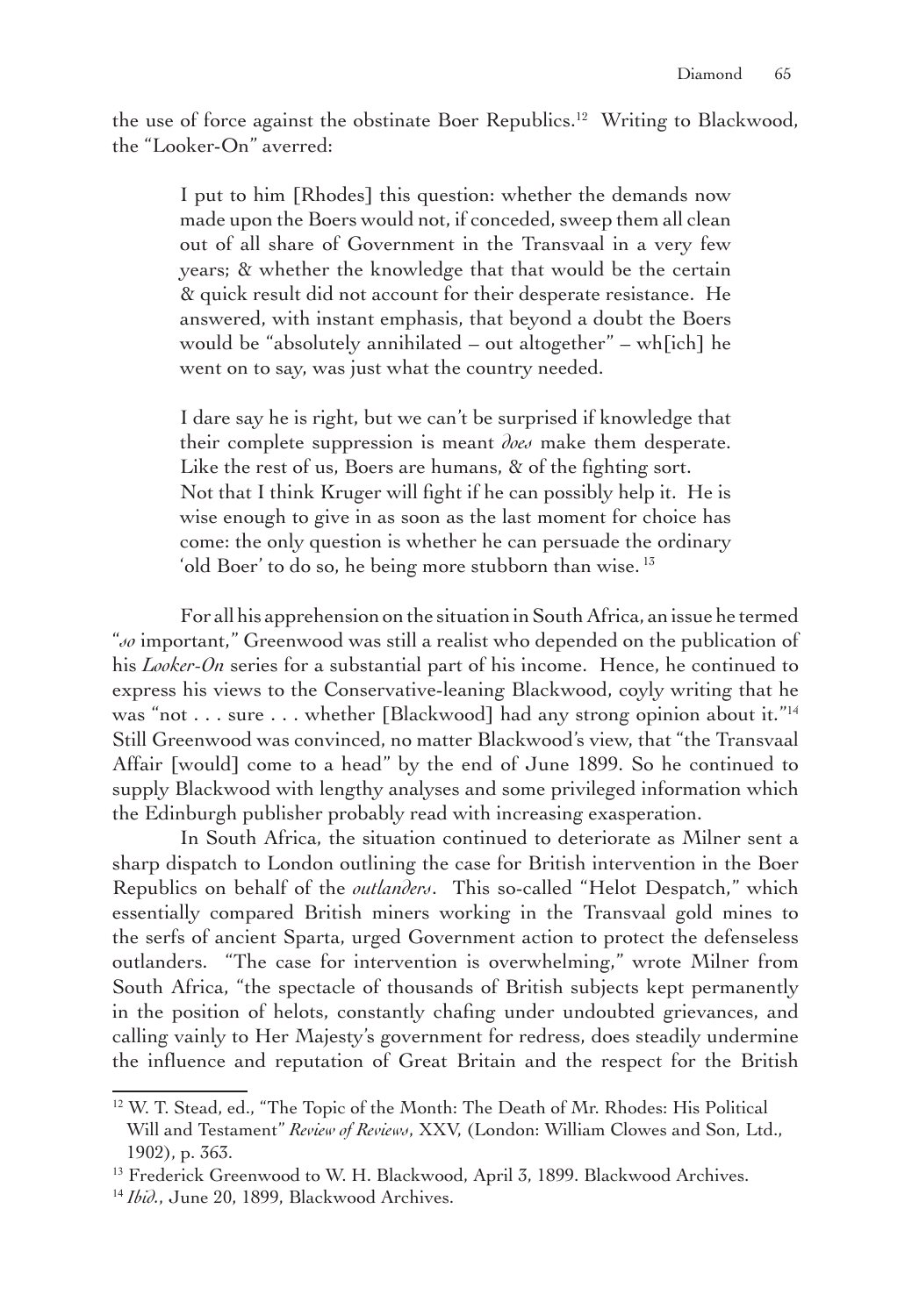government within the queen's dominions."15

In London, Milner's communique was the major focus of a "little symposium" on the South African problem attended by Greenwood in the Strangers' Room of the Reform Club. Dining at the club with Chamberlain and the Liberal Party leaders, Sir William Harcourt and John Morley, Chamberlain declared, "If . . . I could be sure of public opinion behind me, I would have war [in South Africa] in a fortnight."<sup>16</sup>

According to Greenwood, he joined Harcourt and Morley in expressing

"their disapproval of such a view of the matter, and  $\dots$  [that]  $\dots$ . a war in South Africa against the Boers [is] a very dangerous and doubtful enterprise." At this point, wrote Greenwood, Chamberlain sought to assure his companions that a war with the Boers would incur little danger for the British Empire. In fact, said Chamberlain, "the whole thing would be a matter of three months, and would cost about £12,000,000." To his longtime friend Hyndman, and to Blackwood, Greenwood sounded optimistic, writing that although "Chamberlain said that the latest Colonial Office news of & from Kruger was not good. . . . I [Greenwood] feel pretty confident there will be no 'row'... and. . . Kruger will make . . . concessions."17

Meanwhile, the week-long May 1899 meeting between Kruger and Milner at Bloemfontein in the Orange Free State failed to settle outstanding issues between the governments of Britain and the Boer Republics largely because Milner rejected every concession made by the wily Kruger. By June 1899, it became apparent that the Boer Republics and the British government were on the brink of serious uncertainties about the situation in South Africa. Confiding that he was "a little behind the scenes," Greenwood told Blackwood in mid-June that "a war that would make rebels of the Afrikaner subjects of the Queen (not Transvaalers only) all over South Africa  $-$  that must be avoided; and can be, with solid gains to the Outlanders." Observing Chamberlain's belligerent attitude at the Colonial Office and Milner's unyielding performance at Bloemfontein, Greenwood declared "the disturbing thing is that Chamberlain talks as if England had been placed under an unendurable snub by Kruger. The *fact* is that the Govt. has been placed by him and his Milner in a very awkward situation."<sup>18</sup>

<sup>15</sup> *G. M. Young, ed., English Historical Documents,* Vol. 12, No. 113*,* "Milner's Helot dispatch on the situation in South Africa, 4 May 1899," (London: Eyre and Spottiswoode, 1977) pp. 402-406.

<sup>16</sup> Quoted in Henry M. Hyndman, *Adventurous Life* , p. 384.

<sup>&</sup>lt;sup>17</sup> Frederick Greenwood to W. H. Blackwood, May 13, 1899, Blackwood Archives. See also Hyndman's, *Adventurous Life*, p. 352.

<sup>&</sup>lt;sup>18</sup> Frederick Greenwood to W. H. Blackwood, June 16, and 19, 1899, Blackwood Archives.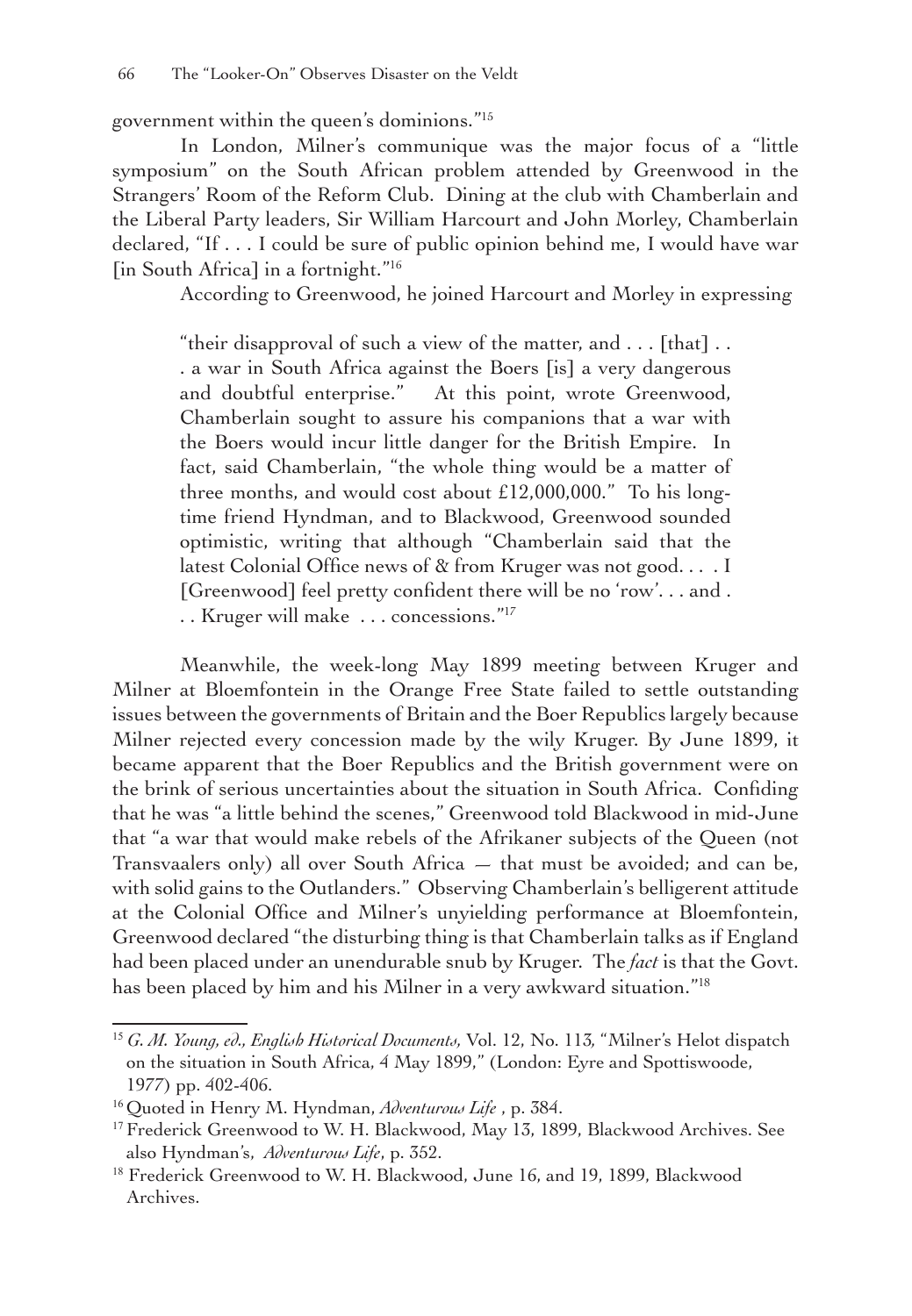Later that same week, Greenwood advised the Scottish publisher that

Transvaal affairs give me some worry . . . [I] tried to be very discreet when I might have been sensational by letting out a little of the true inwardness of the business. All that is kept—not to cross minsters (or this minister) in any but the gentlest way, and putting the thing more upon Milner where management went wrong. If you have any doubt now as to whether this is the right, correct, I have perfect confidence that the doubt will be removed by the end of [the] month. War on the franchise point would be illegal—no casus belli supportable. … Besides wh. It would be monstrously impolitic.

I know that, weeks before the Milner report [the Helot dispatch] came out, Jameson [Alfred] Beit, and other men of that fraternity, knew of the franchise campaign, and were working together to push it on as 'the way of doing the trick': these same people who were in the raid were then organizing support for the franchise campaign.19

Decidedly worried by events in South Africa, and convinced that affairs there were being manipulated in the Colonial Office, Greenwood informed Blackwood in a lengthy July communique that "Chamberlain *wished* to bring the Transvaal Govt. to the point of war before the Bloemfontein conference took place. . . I tell you confidently that what Chamberlain wished and wishes, and what Rhodes calculates, I heard from their own mouths, in terms most explicit." Moreover, he explained that

Chamberlain's course is marked out to commit his colleagues, of whose 'weakness' he complains, from step to step. The publication of Milner's report (undoubtedly written for the public & not the Colonial office, & certainly known to the Rhodes, Jamesons & Beits, here before it was received in Downing-Street) was the first of those steps; his speech was another." What the next will be, if any, is in his own breast. Meanwhile he says that he would have preferred a less pushing way of going to work if the weakness of his colleagues aforesaid did not oblige him to push *them.* Whether they like it or not doesn't matter, of course: they cannot publicly confess to being pushed, though they are.

My apprehension is that the Johannesburgers, or some moving

<sup>&</sup>lt;sup>19</sup> *Ibid.*, June 20, 1899, Blackwood Archives.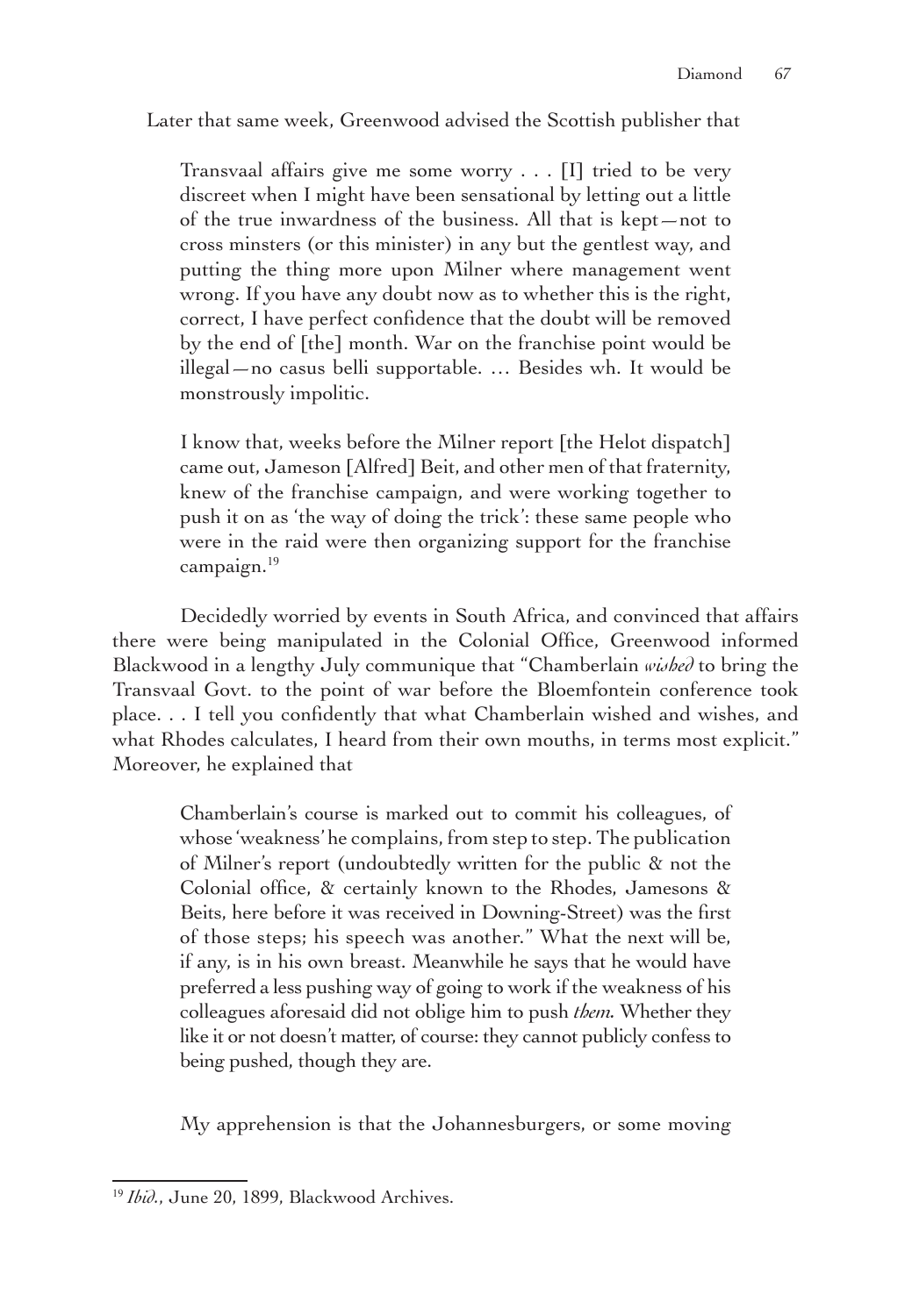spirits there, will be so set up Chamberlain's speech<sup>20</sup> (how 'clever' he was!) & by the recent cry of no compromise here, that they may reject what wisdom would all a fair and sufficient franchise concession. Against that apprehension , however, there is one rather telling thing. The mine-owners are in great fear that, were war to break out, their mines would be destroyed. Their own belief is that that would be done before British troops could be brought up to protect the mines: the Boer Govt. having instant command of the rails.<sup>21</sup>

With this last Greenwood "communiqué," Blackwood's frustration with Greenwood's pro-Boer view emerged full-out, as he advised Greenwood that "Silence is the most judicious view  $\&$  were it not for the gold mines no one  $\omega\partial$  care one fry[?] for it [the Transvaal]."22

Greenwood, however, would not be silent and instead pronounced in mid-July that "the spirit of evil war is aflame all over South Africa. . . . I don't believe in war for England, . . . it would be too monstrous." Apparently, Blackwood had read enough of Greenwood's opinions and asked him not to prepare a "Looker-On" commentary for the August issue of the magazine. Feeling the force of Blackwood's sting, Greenwood was careful to commend in his next letter the alleged peace efforts of the Salisbury Government. "The Govt. as a whole," he wrote, "hold the prospect of war in something like horror, & is most unhappy at the present situation."23

Still those "Looker-On" columns that warned of war were having an impact. Thus the novelist, George Meredith, praised Greenwood's analysis as the "exposition of a statesman. Good for the country if the writer were publicly that [a statesman] and carried authority! It [the Looker-On] should be shot abroad in form of pamphlets."24

War, however, was not a debatable point for Milner or Chamberlain. In fact, Milner had convinced Chamberlain that only a display of "firmness" (the dispatch of troops by the British Government would persuade the Boer Republics to make concessions on *outlander* rights and British suzerainty and avert war. Without concessions from Kruger, declared Chamberlain on a Saturday in August,

 $20$  In his speech on the South African situation at the Conservative Party's annual meeting in Birmingham on June 26, 1899, Chamberlain praised Milner as a man of "great ability . . .cool judgment . . .[and] . . .unfailing tact . . ." Quoted in Pakenham, *The Boer War,* p. 76.

<sup>&</sup>lt;sup>21</sup> Frederick Greenwood to W. H. Blackwood, July 2, 1899.

 $^{22}$  Blackwood's note is appended to the end of Greenwood's letter of July 2, 1899, Blackwood Archives.

<sup>&</sup>lt;sup>23</sup> Greenwood to Blackwood, July 14, 15, and Aug. 8, 1899, Blackwood Archives.

<sup>24</sup> *Ibid.*, July 15, 15, 1899; George Meredith to Frederick Greenwood, Aug. 8, 1899. *The Letters of George Meredith,* ed. C. L. Cline (Oxford: Clarendon Press, 1970), III, p. 1334. Hereafter cited as Cline, *Letters*.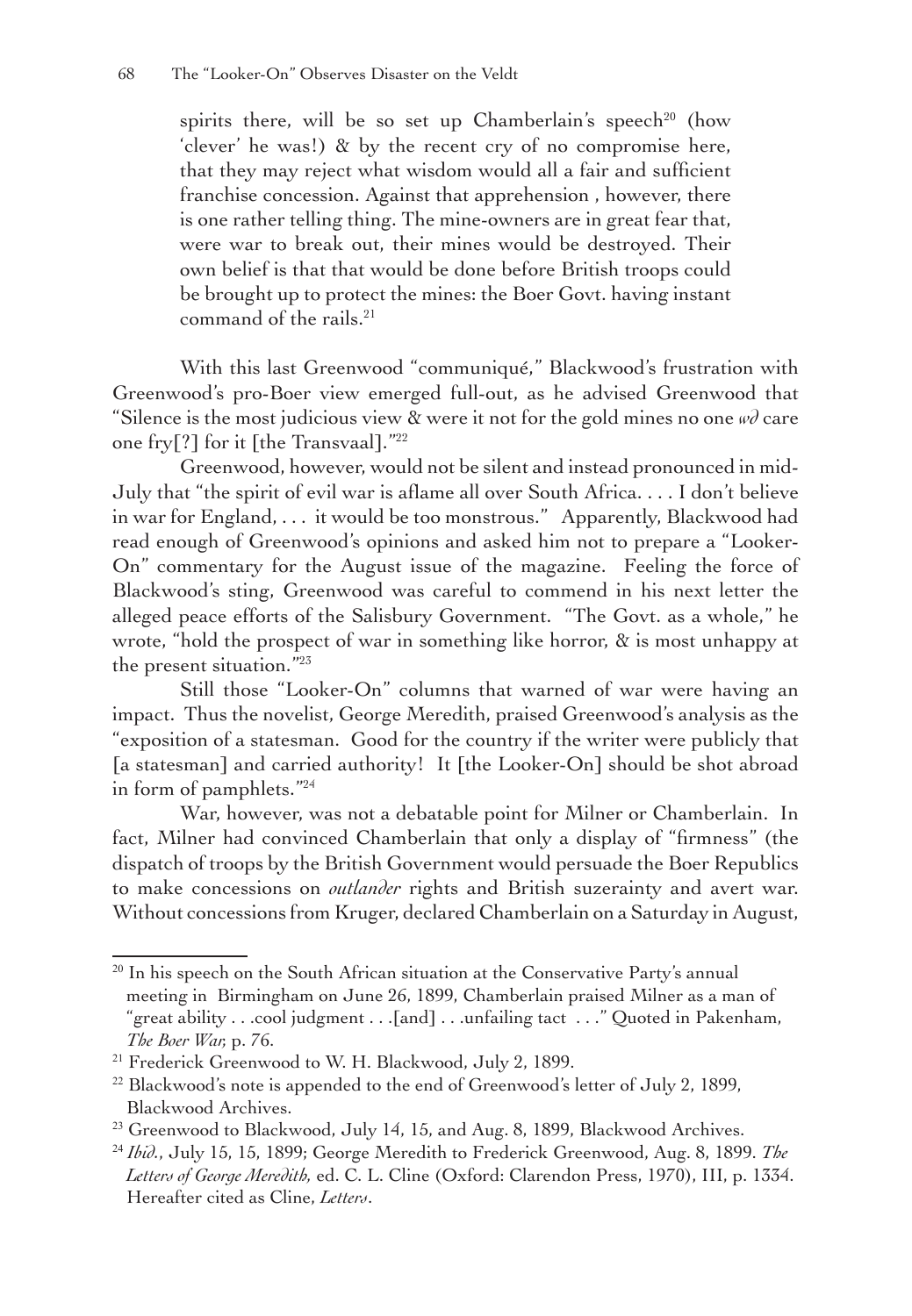Britain must assume that the Boers did not want peace and tensions were strained almost to a breaking point between the Salisbury and Kruger governments.<sup>25</sup>

Greenwood, who now believed that Chamberlain was suppressing news from South Africa that might keep Britain out of war, wrote his Scottish publisher in late August 1899 that

Lord Salisbury hasn't the least intention of going to war for any reason now known to the Govt.; quite sure that there will be no such war unless some fool or deeply interested person throws a spark into the gunpowder so liberally spread abroad on all sides. And it happens that Mr. Chamberlain's speech on Saturday . . . had a sharp effect on public opinion; & I shall be surprised if there is not henceforth much less talk of war in newspapers, & much more of making the best of Transvaal terms as good as Milner asked for. If Mr. Chamberlain published today despatches lately received, instead of keeping them dark, there would be a further change in the public mind tomorrow.26

Greenwood also reminded the staunch government supporter, Blackwood, that his opinion was "merely from F. G. to W. B., & not at all to suggest a line of writing for Maga[zine]. I've not the least wish to push my opinions, & only care that Maga shall stand safe out of error: her present situation in this matter."<sup>27</sup> Greenwood's strong conclusion was, however, that Chamberlain and Milner stood with lighted matches prepared to ignite a South African War. This view was borne out within a week.

On September 8, 1899, the Government approved Chamberlain's request for the dispatch of 10,000 troops to South Africa, although this approval was not with complete unanimity in the Cabinet. The Chancellor the Exchequer and former Colonial Secretary, Sir Michael Hicks Beach opposed intervention; Arthur Balfour expressed misgivings, and even Lord Salisbury had some reservations concerning the forward policy of Chamberlain and Milner in South Africa. For his part, Lord Lansdowne at the War Office also had misgivings largely because the War Office did not know where 10,000 men could be found to dispatch to South Africa.<sup>28</sup>

The Government's action incensed Greenwood, who dashed off an indignant letter to Blackwood flaying Chamberlain's role in these proceedings in which he asserted:

It *did* look as if we were at variance with the Govt. policy; all the

<sup>25</sup> Pakenham, *The Boer War,* p. 90.

<sup>&</sup>lt;sup>26</sup> Frederick Greenwood to W. H. Blackwood, Aug. 22, 1899, Blackwood Archives.

<sup>27</sup> *Ibid.,* Aug. 31, 1899, Blackwood Archives.

<sup>28</sup> Pakenham, *The Boer War*, pp. 91-95.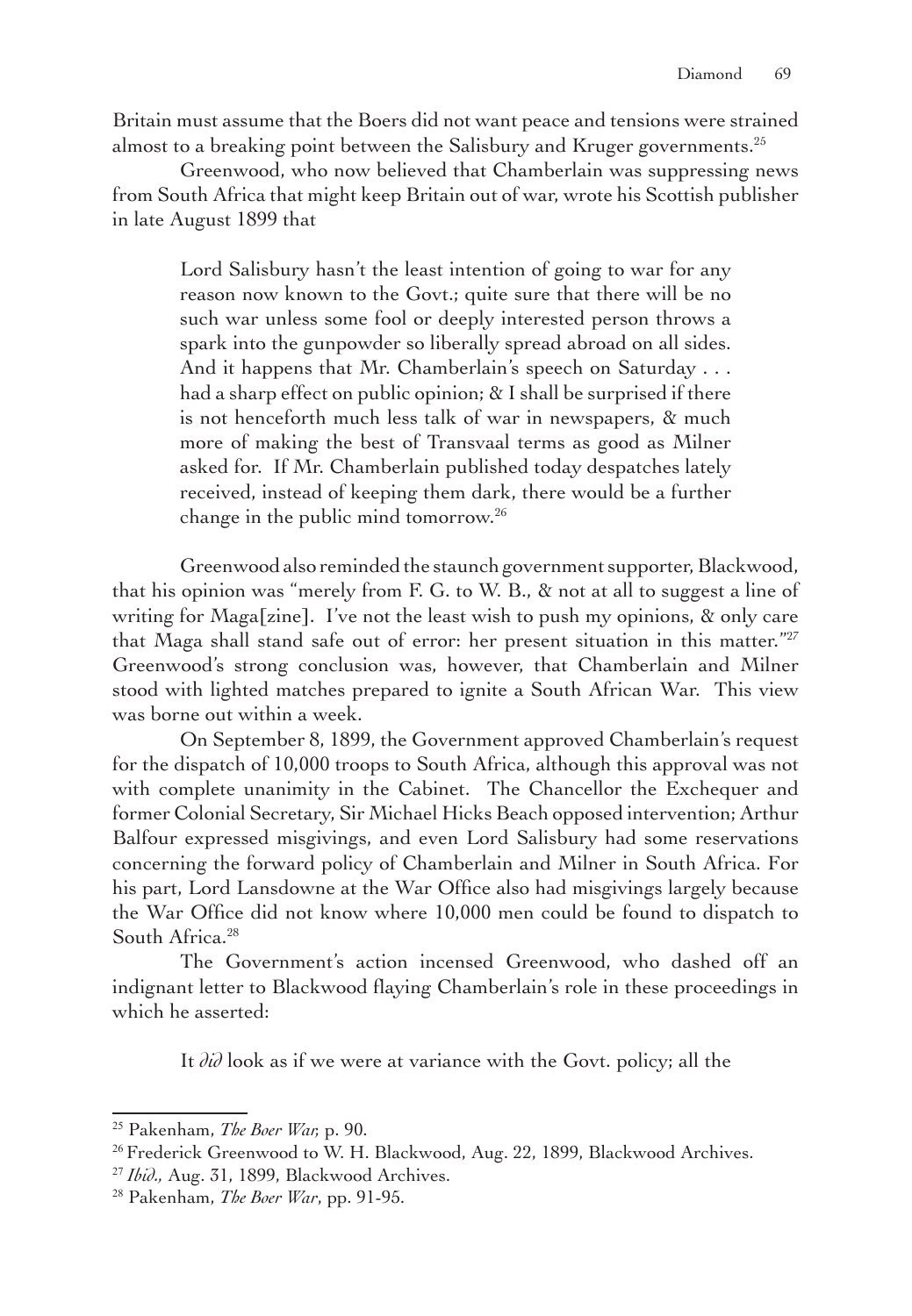ministerial papers going strongly & even violently other way. But the mistake was theirs. They forgot that the Colonial Secretaries cannot make war at will. They failed to distinguish between a Chamberlain course of action wh. could not end well however it might end, & action wh. the Govt. was bound to follow. . . .Like Mr. C. himself, they lost sight of the Queen & her certain views & feelings in the matter  $\dots$  as well as the various facts  $\alpha$  arguments wh. must determine Lord S. , as Foreign Minister , to avoid a South African war by every possible means. I write, of course, before publication of that last dispatch to [the] Transvaal. No doubt, it is stiff – possibly minatory; for Chamberlain's face must be saved for one thing.<sup>29</sup>

Several days later, thinking that his strong letter might have unduly irritated his friend Blackwood, Greenwood penned a more conciliatory note, this time praising the Salisbury Government for dispatching to Pretoria terms for "non-intervention." This attempt, according to Greenwood, was "a despatch making for peace in every line," though he still sought to distinguish the peace overture from Chamberlain's policy. "This [dispatch]" Greenwood pronounced, "is Government policy, not Mr. Chamberlain's, wh. it corrects and redeems from mischief." Indeed, he later mused "departmental secretaries have often got their govt. into bad trouble before now. That is the present case; & the Govt. would be glad to be helped out of it." 30

Moreover, in his "Looker-On" commentary for October, Greenwood lauded the Government for not pressing the "suzerainty claim" that would have granted Britain the right to dominate the foreign relations of the Boer Republics. Instead, he castigated the *London press* for its belligerence. He was convinced that "one of its [the Government's] greatest embarrassments is the [members of the] Press [who] clamour for a fight."<sup>31</sup>

<sup>&</sup>lt;sup>29</sup> Frederick Greenwood to W. H. Blackwood, Sept. 11, 1899, Blackwood Archives. It is interesting to note that Stead was also no fan of Chamberlain and who described the Colonial Secretary as "the Jonah whose presence on board the ship of State is the cause of all this commotion . . .[with] Lord Milner at the helm." See William T. Stead, "Preface to the Second Edition, *Joseph Chamberlain: Conspirator or Statesman: An Examination of the Evidence as to his complicity in the Jameson Conspiracy together with the Newly Published Letters of the Hawksley Dossier*. 2nd ed. (London: January 1900), p. 3; and, *Review of Reviews,* 1906, pp. 143-144*.* Stead also published a penny weekly entitled  *War Against War in South Africa*, from October 20, 1899 to January 26, 1900. The periodical featured a weekly column listing dead and wounded and, in one issue, Stead accused the Queen of failing to prevent the war on the Velt. Stead, *War Against War in in South Africa*, Dec. 8, 1899, p. 120. For a brief discussion of Stead's weekly, see Virginia Hein, "British Literary Figures and the Boer War," (unpublished Ph.D. dissertation, Georgia State University), 72-75.

<sup>&</sup>lt;sup>30</sup> Greenwood to Blackwood, Sept 20, 1899, Blackwood Archives.

<sup>31</sup> [Frederick Greenwood], The Looker-On, "Blackwood's Edinburgh Magazine,"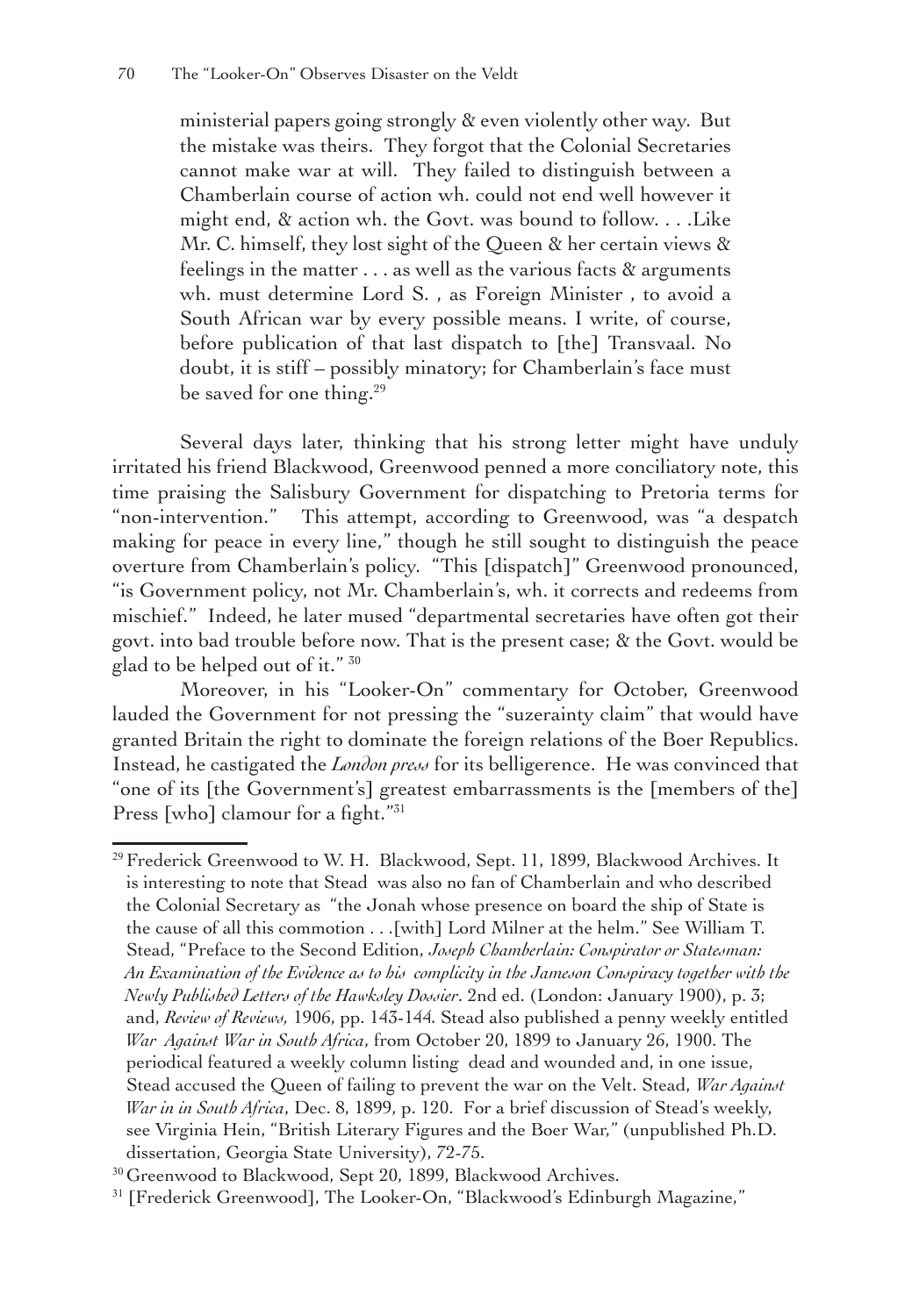Several days later he appended to the proofs of this article a note to Blackwood emphasizing that he had "tried to carry out your wish as to outlander rights — wh. are thoroughly secured by the [London] Convention itself: all but franchise, wh. in ever 'foreign state' belong strictly to internal government. It is impossible to exaggerate the badness of the suzerain claim, as (whether legal or not) a claim to be enforced. . . . If what I have written at end [of his article] about Outlanders' rights doesn't answer your question, you will cut it out."32

The proofs that Greenwood returned undoubtedly arrived in Edinburgh at about the same time that the crisis in South Africa had reached a crucial stage. On September 25, 1899, Major General Sir W. Penn Symons, commander of forces in Natal, advanced a brigade of troops toward Dundee, dangerously dividing the small British force (15,000) in South Africa. Three days later, President Kruger, without waiting for his ally, President M. W. Steyn of the Orange Free State, mobilized 15,000 burghers and began an invasion of Natal. Symons' force at Dundee was thus outnumbered by two to one even before the first shot was fired. Meanwhile, Steyn's mobilization of the Orange Free State force made the position of the British force even more perilous, though Symons and his British force were confident of "walking over" the Boers.

This military maneuvering was not mentioned in Greenwood's early October letter to Blackwood, although he made clear his disdain for both Chamberlain  $-$  whom he accused of making a "frightful mess of the whole business" — and the British daily press, which he condemned for fabricating a crisis "inspired from the Colonial Office and the City Rhodesians."33 The conservative Greenwood was joined in his condemnation of Chamberlain and the government's handling of the situation by Liberal "pro-Boer" adherents such as Stead, or M. D. O'Brien in the *Westminster Review*, who continuously flayed the government in print as war erupted on the Velt on October 4. The match was struck after President Kruger presented the British Agent at Pretoria with an ultimatum that demanded, in part, the withdrawal of British troops presently stationed on the borders of the Boers Republics, and those landed since June 1.34

In addition, Kruger demanded the recall of transports then on the high seas bringing British troops to South Africa and that all issues of concern to both nations be submitted to international arbitration. The elderly Kruger set a fortyeight-hour deadline for British acceptance of his ultimatum, lest "with great regret [the Transvaal Republic] be compelled to regard the action a formal declaration of war." 35

MVIII, (Edinburgh: October 1899), CLXVI,

p. 556 and passim. Frederick Greenwood to W. H. Blackwood, Sept. 14, and 20, 1899, Blackwood Archives.

<sup>&</sup>lt;sup>32</sup> Greenwood to Blackwood, Sept. 22, 1899, Blackwood Archives.

<sup>33</sup> *Ibid.*, Oct. 3, 1899, Blackwood Archives.

<sup>34</sup> A narrative of the Liberal O'Brien's commentaries in the *Westminster Review*, which lashed out at Britain's imperial policies may be found in Ashman, pp. 174-176.

<sup>35</sup> Pakenham, *The Boer War*, p. 104.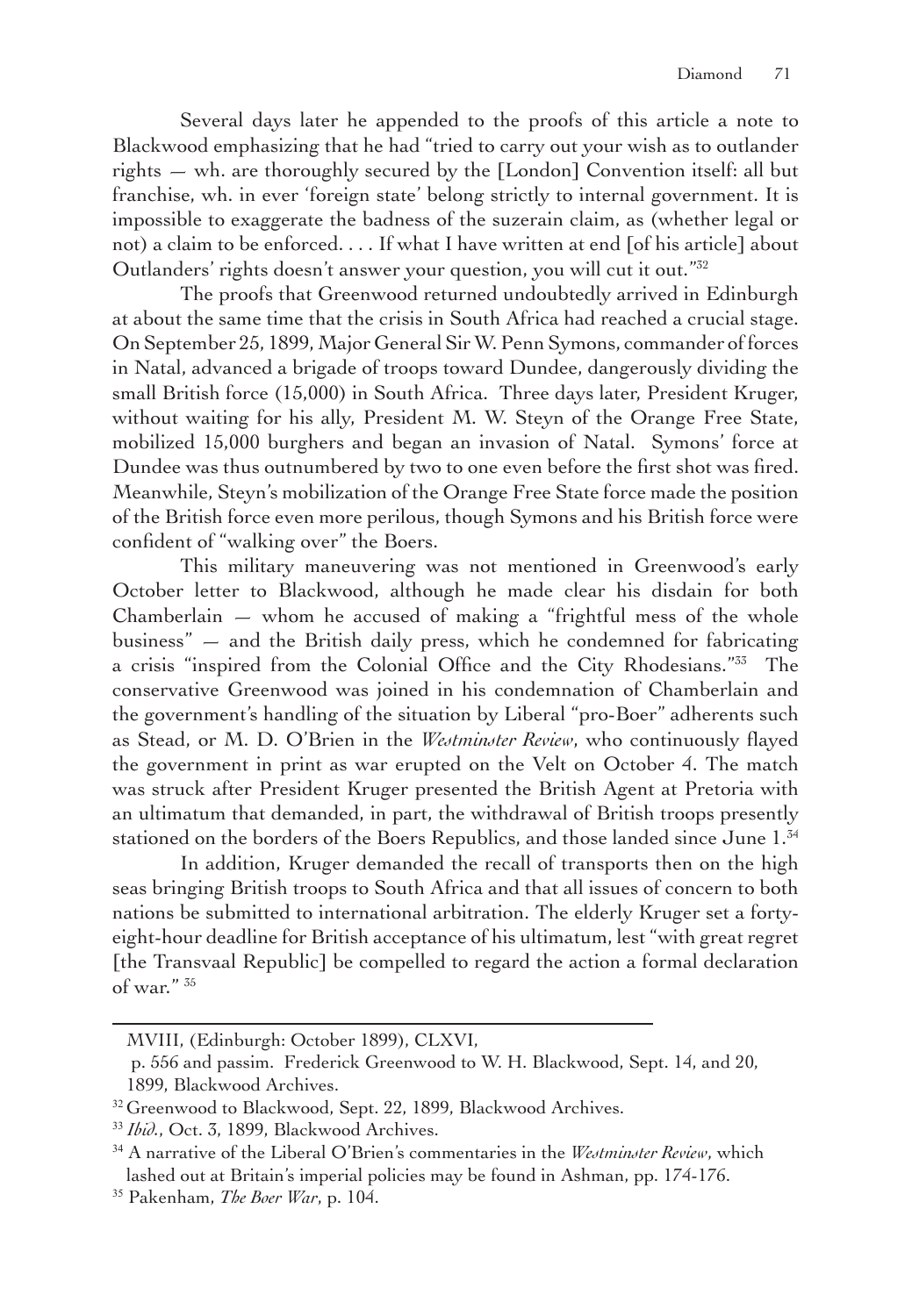In Britain, the prospect of an arduous conflict was taken lightly, with the government and the public deriding the conflict as a "tea-time" war.<sup>36</sup> Moreover, Greenwood was positive that "this [Boer crisis] is a newspaper-made campaign, inspired from the Colonial Office and the City Rhodesians."37 He likewise condemned the Boer ultimatum as "stupid,"38 and discerned that the Boers would prove to be a formidable opponent for the British Army. The Boers, he warned Blackwood, "are not delicate & chivalrous fighters...at any time; and now they will make a virtue of their desperation." In view of the war fever, Greenwood assured Blackwood that he would "go very carefully" on the South African crisis and war in the "Looker-On," but he wanted it "well understood to be the Colonial Secretary's [war].<sup>"39</sup>

With war erupting in South Africa, Greenwood looked for a wider venue for his opinions and approached J. A. Spender, editor of the staunchly anti-war *Westminster Gazette*, on the possibility of contributing a series of articles to that publication. Later, Spender described Greenwood as a journalist who, "holding strong views about the unwisdom of Unionist policy in South Africa, . . . [and] . . .courageously . . . intimated to me that he was ready to write, if I would give him the word." Greenwood was "given the word at once, and for four years or more he wrote steadily on South Africa" for the *Gazette*.

Spender also recalled that "in spite of his advanced age [Greenwood was sixty-nine] he wrote as well as ever, and seemed to have lost none of the skill and subtlety with which he had held the previous generation of serious readers."<sup>40</sup> But although Greenwood had signed on with the Liberal Party stalwart, Spender, he did not (or could he financially afford to) abandon Blackwood and his periodical. Throughout October 1899, Greenwood wrote to Blackwood, imploring him not to abandon him because of his pro-Boer views, and pointing out that his view "has more novelty and originality than throwing up our hats with the rest." And, said Greenwood, Blackwood could count on a string of letters from the "Looker-On" condemning the "needless" or "contrived war." Feeling that he might upset Blackwood, Greenwood proposed that he "shelve" his anti-Government, Pro-Boer bent, but believed that Blackwood would welcome a proposed portion of a Looker-On commentary mentioning the Chancellor of the Exchequer's "reported determination that all classes shall contribute to the cost of this very popular

<sup>36</sup> *Ibid.*, pp. 103-104; *The Times* mockingly referred to war with the Boer Republics as a "tea time" war. *The [London]Times*, October 11, 1899, p. 1.

<sup>&</sup>lt;sup>37</sup> Greenwood to Blackwood, Oct. 3, 1899, Blackwood Archive.

<sup>38</sup> *Ibid.*, [mid] October, 1899, quoted in Robertson Scott, *The Story of the Pall Mall Gazette*, p. 323.

<sup>39</sup> Greenwood to Blackwood, Oct. 3, 1899, Blackwood Archive; J. W. Robertston Scott*, Life and Death of a Newspaper; an account of the temperaments, perturbations and achievements* of John Morely, W. T. Stead, E. T. Cook, Harry Cust, J.L. Garvin, and three other editors of the  *Pall Mall Gazette* (London: Methuen, 1952), p. 322; Davey, *The British Pro-Boers,* p. 49.

<sup>40</sup> J. A. Spender, *Life, Journalism and Politics* (London: Cassell and Co., 1927), I, pp. 96 97.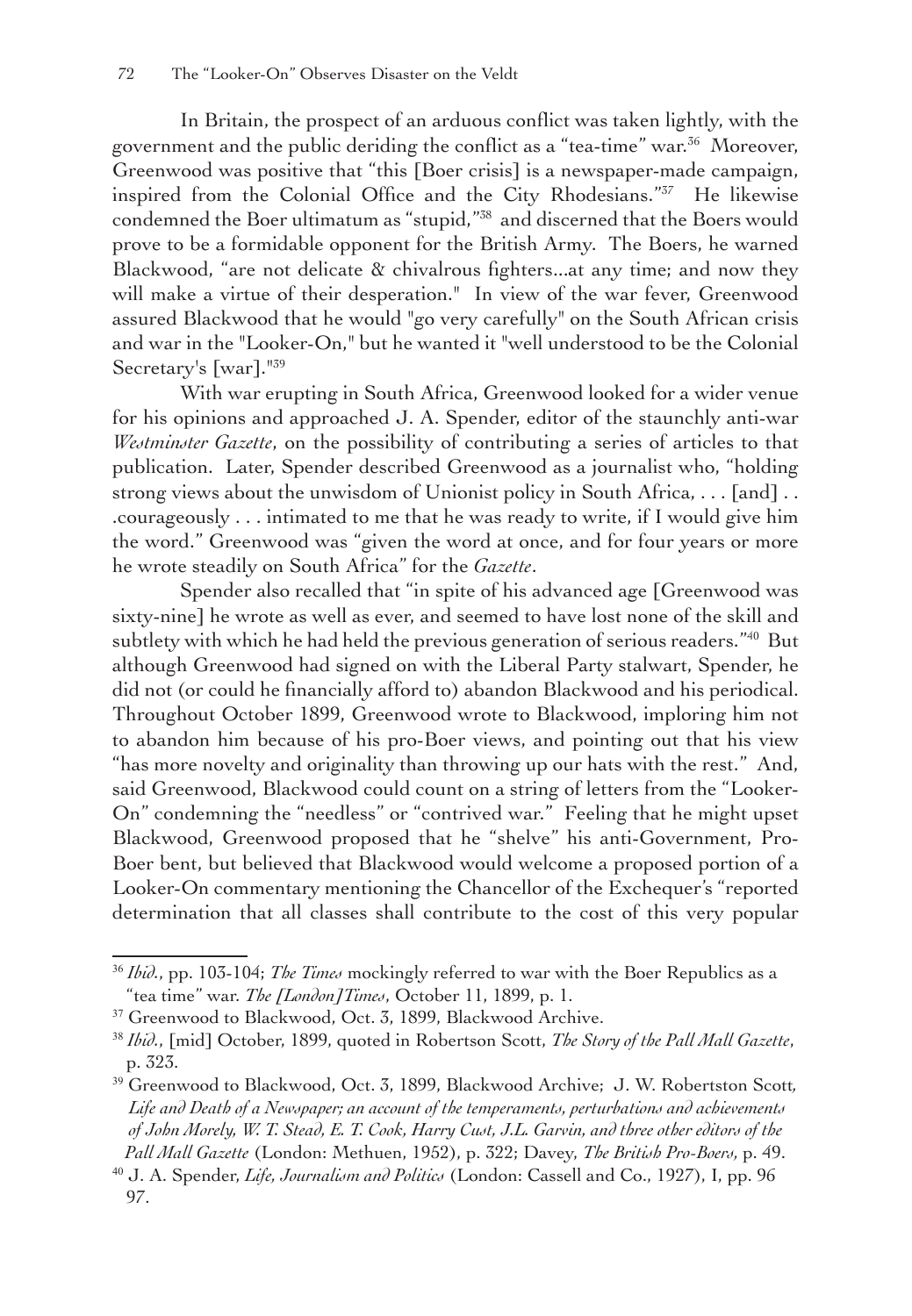war."41

But Greenwood, who felt so strongly about the Boer War, could not keep his vow and by the end of October, as events in South Africa turned against the British, the old editor lamented that he could "find no satisfaction of any sort in this deplorable war, except, of course, as it brings out once more the fine fighting qualities of our men." He was by this time absolutely convinced that "it is a needless war, a war that no sooner begins than it takes importance wh. its abettors had no idea of at the beginning of their labours, a war that can bring no honour. . .[a war that] *must* have a long trail of untoward consequences." In mid-November, Greenwood remarked to Blackwood that the British commander in South Africa, Sir Redvers Buller, was "as hard, as inflexible . . . a commander as Cromwell himself."42

With the tempers of both men frayed by their view of the war, Greenwood offered Blackwood the idea of suspending his column until the war was over, though he concluded that

I don't believe that the war operations will be as tedious as many people thing. But in a few days we must have strong forces smashing away in several directions toward Pretoria, &, if our difficulties are confined to South Africa, we ought soon to see the end of the fighting part of them --- according to present prospects. You are very likely of the same mind. <sup>43</sup>

The fact that Greenwood could not refrain from expressing his strong feelings on the war and that Blackwood was unable to share his views, prompted Greenwood to again suggest to the publisher in early December that he (Greenwood) "suspend these contributions till the war is over," which Greenwood felt might occur within two months. Blackwood initially seemed inclined to drop the "Looker-On" commentary, but demurred when he realized that Greenwood's column attracted much support among intellectuals. Nevertheless, Blackwood, "a diehard Tory," was unable to tolerate Greenwood's strong pro-Boer rhetoric and terminated the "Looker-On" commentary in his journal.<sup>44</sup>

Relieved of his responsibilities to *Blackwood's Magazine*, Greenwood concentrated on writing for Spender, even editing the *Westminster Gazette* during Spender's illness in January 1900. As the new century dawned Greenwood had the satisfaction of seeing that the war in South Africa was "developing great difficulties and troubles," for, he wrote Spender, "behold the beauty of a war when [it is] the work of a Chamberlain. If it is to last six months more. . . the

<sup>&</sup>lt;sup>41</sup> Greenwood to Blackwood, Oct. 20, 21, 22 and 31, 1899, Blackwood Archives.

<sup>42</sup> *Ibid.*, Nov. 16, 1899, Blackwood Archives.

<sup>43</sup> *Ibid.*, Dec. 3,1899, Blackwood Archives.

<sup>44</sup> *Ibid*, Blackwood Archives; George Meredith to Henry M. Hyndman, Oct. 31, 1899, Cline, p. 1338.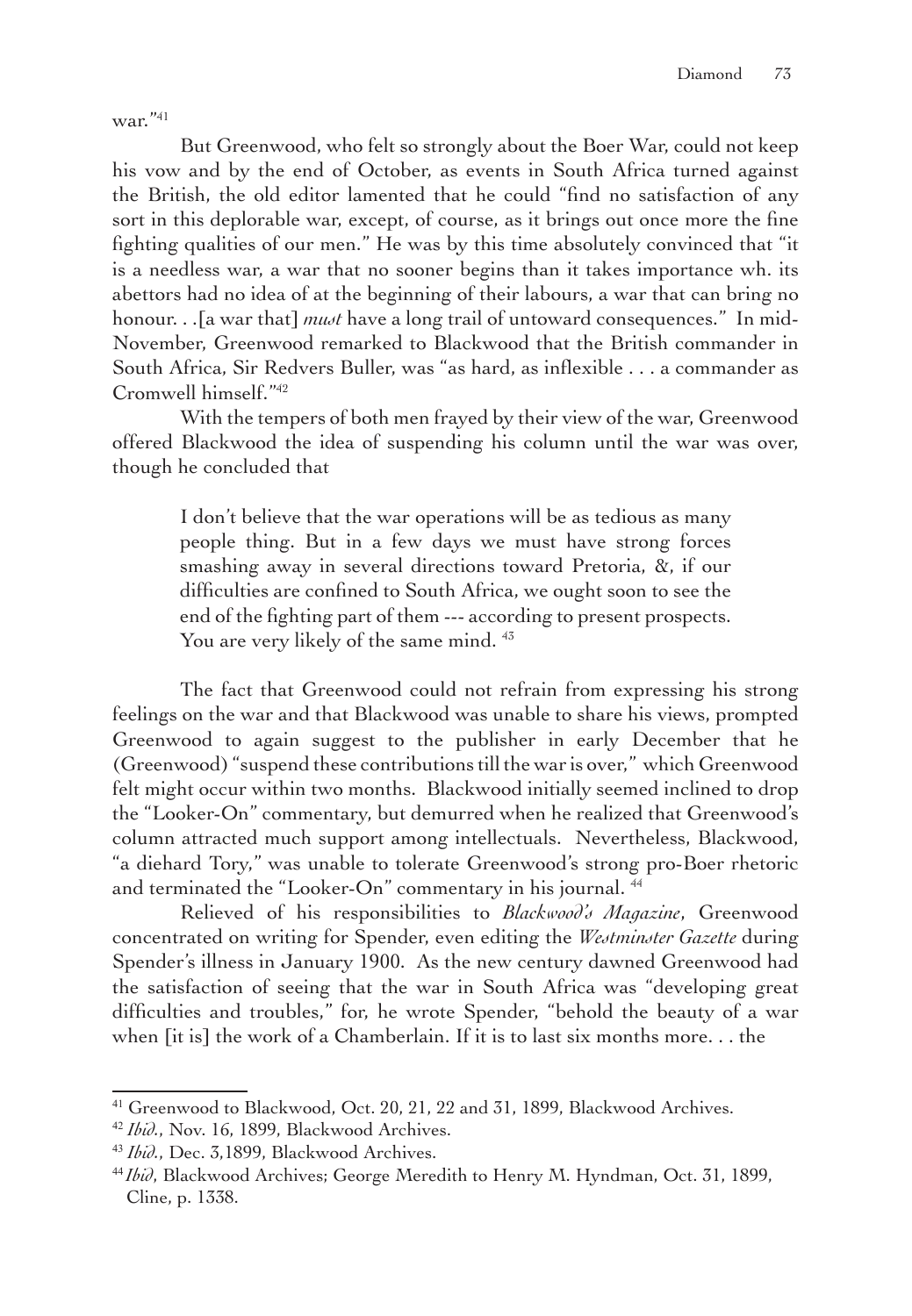smashing of the Boers will not piece them together again; & that, we agree will be some consolation, though probably the only one."<sup>45</sup>

 Throughout his work with Spender, Greenwood continued to press for a peaceful settlement of the war in his articles for the *Gazette*. But as his relationship with Spender was strengthened, his association with Blackwood was weakening. Their differences over the war had greatly strained their relationship and communications between the two became ever more infrequent during the first years of the twentieth century, only resuming to a considerable level following the war's end in 1902.

By 1902, Greenwood was seventy-one and suffering from recurring episodes of gout. Hence he had decided to spend his remaining years quietly corresponding with such old friends as Meredith and Hyndman. The politics of the Boer War had taken its toll on Greenwood, and friends noted that by the end of the war, his fine sense of humor had faded, his health was in decline, and that his pessimism had increased, so much so that George Meredith remarked that a Greenwood visit meant "a feast of forebodings."46

Gout-ridden and tired, Greenwood faded from the mainstream of British journalism by 1905. Still, a festive banquet in his honor in April 1905 brought out many British political, literary and journalism luminaires of the late 19th and early 20th centuries; though his opposition to the Boer War convinced his initial biographer J. W. Robertson Scott that "no minister of the [Conservative Arthur] Balfour Government attended . . .because of the editor's strong opposition to the Boer War and in particular his severe criticism of Colonial Secretary Joseph Chamberlain." Afterward, a commentator in the British weekly, *The Speaker,* lauded Greenwood "as a staunch Tory . . . [but] he was before all things an Englishman, and the policy of Chamberlain did not appear to him English. It may be for that reason the Government boycotted the Trocadero [the club where the banquet was held]." 47

Frederick Greenwood's courage in sounding the alarm against the "horrible war" in South Africa between the Boer commandos and hard pressed British forces certainly elevated him above the din of many late 19th century jingoistic journalists.48 He heard from Chamberlain and Rhodes their thoughts on the annihilation of the "nuisance" Boers and freely expressed his contempt for their complacency and sense of superiority. He strained friendships and strengthened others. He ruined his disposition and wore out his health, hanging only until 1909, when at 79 he succumbed. Remembered at the time as a "journalist of genius" or "unflinching honesty," Greenwood would probably have smiled broadly at the *Athenaeum's* obituary that recounted his Boer War opposition and then noted that,

<sup>45</sup> Greenwood to J. A. Spender, Jan 1, [1900], Sir James A. Spender Papers, B.L. Add. Ms. 46391, fol. 29.

<sup>&</sup>lt;sup>46</sup> Meredith to Lady Ulrica Duncombe, June 10, 1902, Cline, iii, pp. 1450-51.

<sup>47</sup> Quoted in Diamond, "Tory Journalist: The Life and Work of Frederick Greenwood (1830-1909)," p. 587, and Robertson Scott, *The Story of The Pall Mall Gazette,* p. 435.

<sup>48</sup> Greenwood to Spender, Jan. 1, [1900], Spender Papers, B.L. Add. Ms. 46391, fol. 29.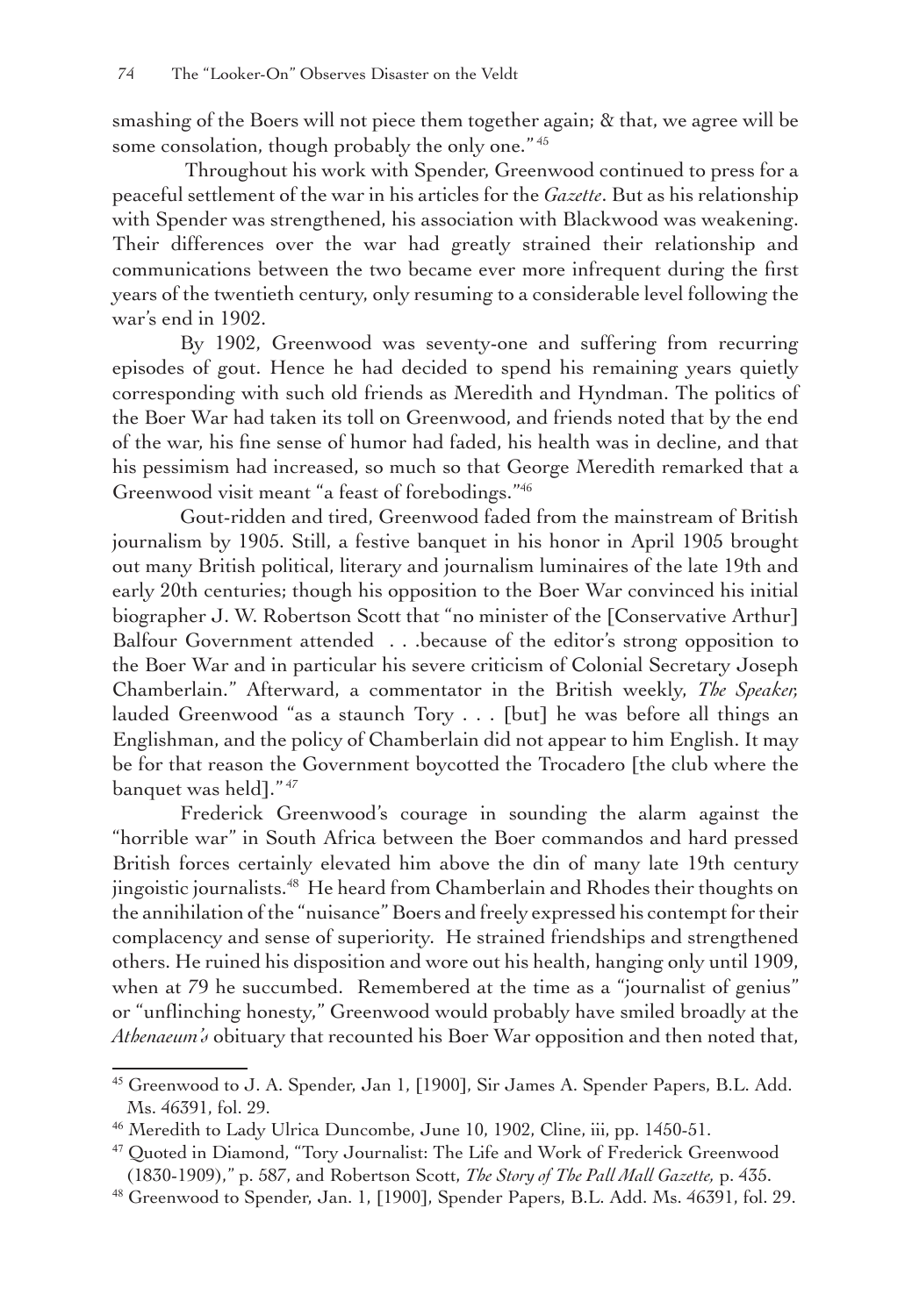"With the help of strong cigar and a cup of black coffee, Greenwood dashed off his articles at the last moment." His vigorous stand was overall a victory for a man who was a large voice in the history of nineteenth-century British journalism.<sup>49</sup>

<sup>49</sup>*Times*, Dec. 17, 1900, p. 11; "Mr. Frederick Greenwood," *The Pall Mall Gazette*, Dec. 20, 1909, p. 2; "Frederick Greenwood," *The Athenaeum*, No. 4287, Dec. 25, 1909, pp. 789-790.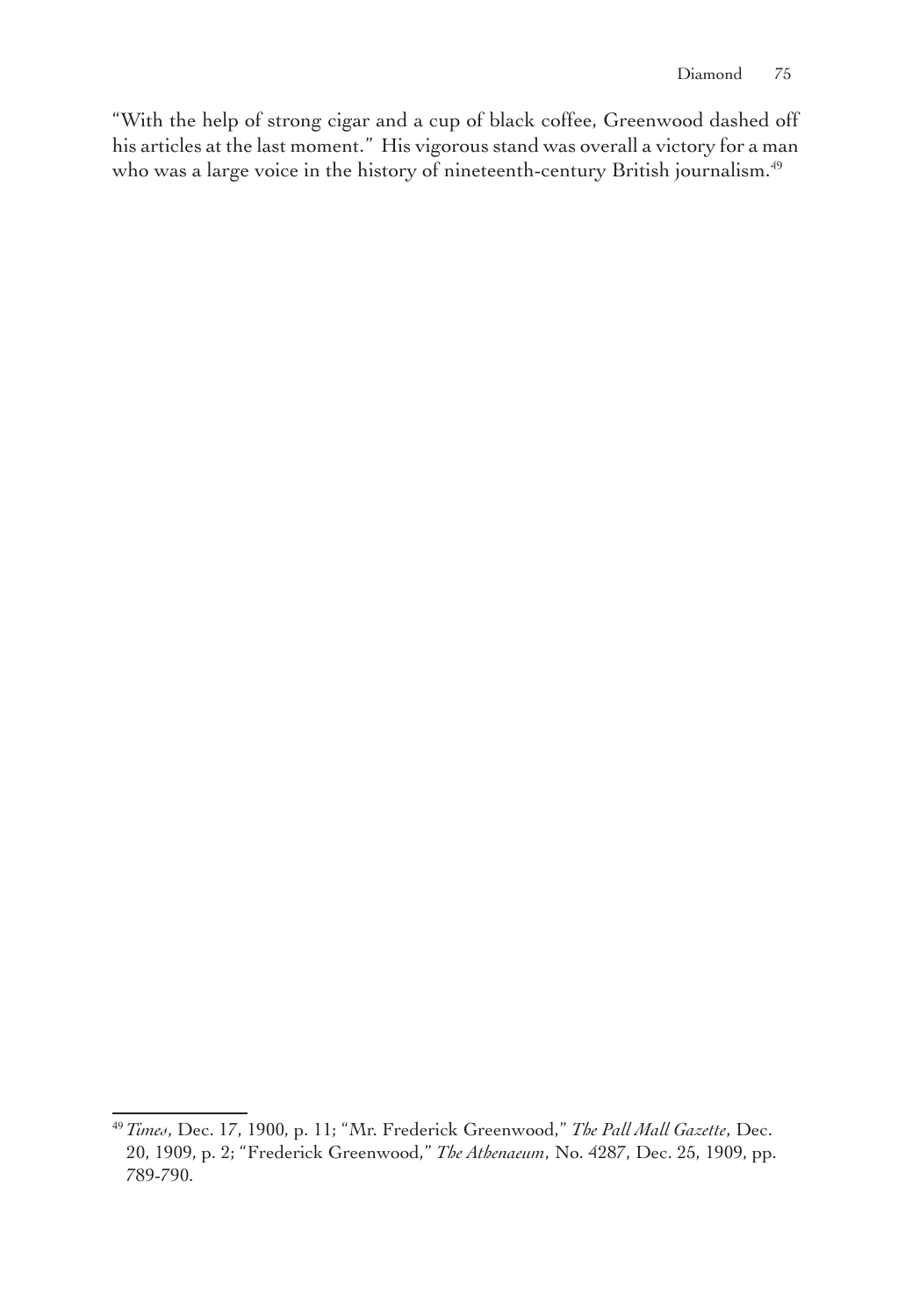## **Works Cited**

- Ashman, Patricia Ann Shaw. "Anti-War sentiment in Britain During the Boer War." Ph.D. diss., Saint Louis University, 1972.
- Barthorp, Michael. *The Zulu War, A Pictorial History*. London: Blandford Press, 1980.
- Baylen, J.O. "W. T. Stead's Controversial Trip Through South Africa, 1904," *History Today* 30, No. 5, (May 1980): 5-11.
- Blackwood, W. H. Papers. Blackwood Archives, National Library of Scotland, Edinburgh.
- Cline, C. L. ed., and comp. *The Letters of George Meredith*. Oxford: Clarendon Press, 1970. 3 vols.
- Champneys, Basil. ed. *Memoirs and Correspondence of Coventry Patmore*. London: G. Bell and Son, 1900. 2 vols.
- Davey, Arthur. *The British Pro-Boers, 1877-1902*. Cape Town: Teafelberg, 1978.
- Diamond, Beryl I. "Tory Journalist: The Life and Work of Frederick Greenwood (1830-1909)." *M.A. Thesis*, Georgia State University, 1984.
- Douglas, David Charles, Dorothy Whitelock, Andrew Browning, and Merrill Jensen. *English Historical Documents*. Vol XII. G. M. Young ed. London: Eyre & Spottiswoode, 1977.
- Edgerton, Robert B. *Like Lions They Fought: the Zulu War and the Last Black Empire in South Africa*. New York: Ballantine Books, 1988.
- Greenwood, Frederick. "The Looker-On" *Blackwood's Edinburgh Magazine*, CLXVI (Oct. 1899): 556-568.
- Greenwood, Frederick. *The Athenaeum*. No. 4287 (1909): 789-790.
- Greenwood, Frederick. "Machiavelli in Modern Politics." X *Cosmopolis* (1897): 307-322.
- Hannay, David, Papers. D.M.S. Watson Library, University College, London
- Hein, Virginia, H. "British Literary Figures and the Boer War." Ph.D. diss., Georgia State University, 1971.
- Hyndman, Henry M. *The Record of an Adventurous Life*. London: Macmillan and Co., Ltd., 1911.
- Krebs, Paula. *Gender, Race, and the Writing of Empire: Public Discourse and the Boer War.* New York: Cambridge University Press, 1999
- Longford, Elizabeth. *Jameson's Raid: A Prelude to the Boer War.* 2d. revised ed. London: Granada Publishing Ltd., 1984.
- Lowry, Donal. ed. *The South African War Reappraised*. New York: St. Martin's Press, 2000.
- Meredith, Martin. *Diamonds, Gold, and War: The British, the Boers, and the Making of South Africa*. New York: Public Affairs, 2007.
- Morris, Donald. *The Washing of the Spears*: *The Rise and Fall of the Zulu Nation under Shaka and its fall in the Zulu War of 1879.* New York: Simon and Shuster, 1965.
- Morley, John Viscount. *Recollections*. London: Macmillan, 1917. 2 vols.